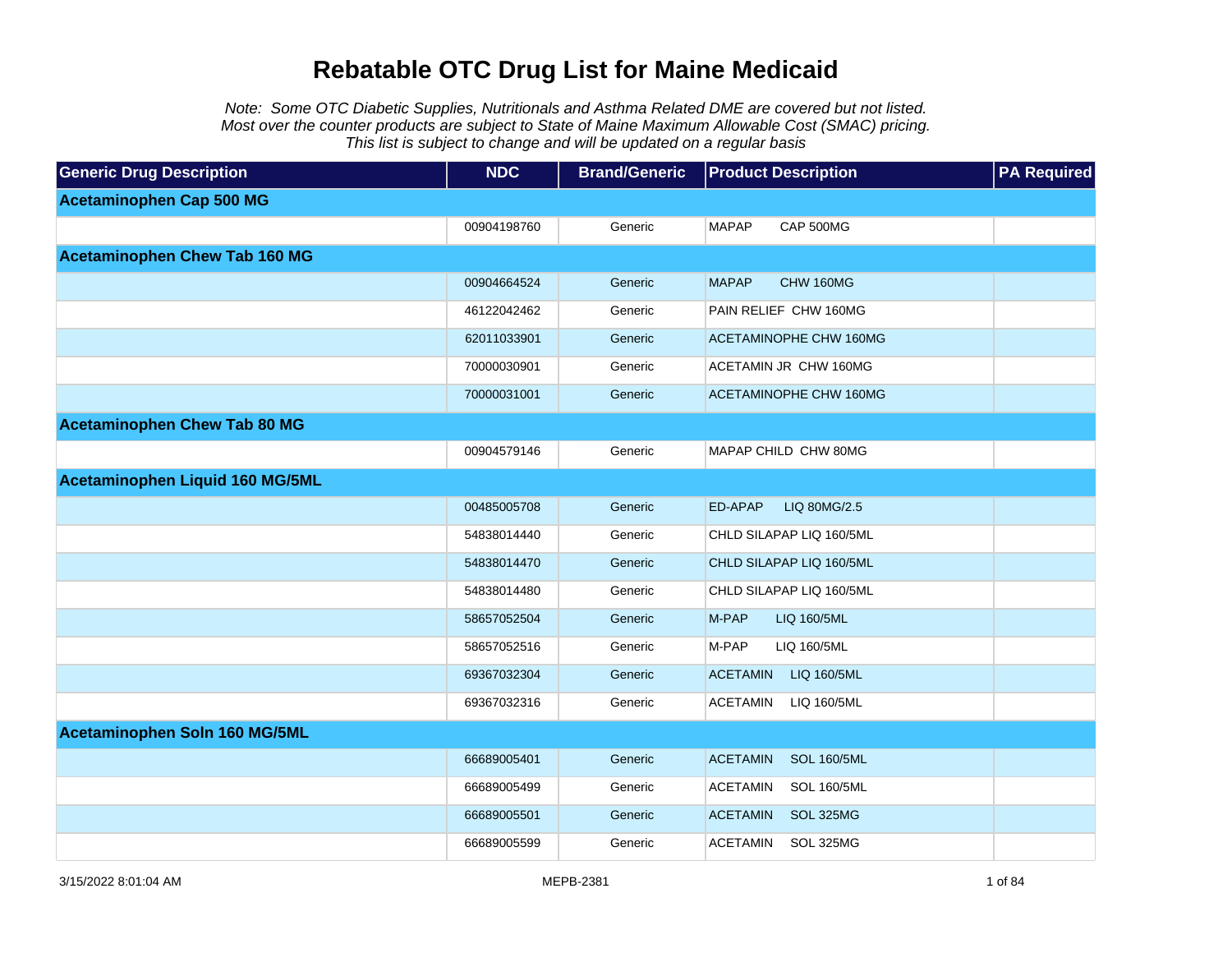| <b>Generic Drug Description</b>    | <b>NDC</b>  | <b>Brand/Generic</b> | <b>Product Description</b>            | <b>PA Required</b> |
|------------------------------------|-------------|----------------------|---------------------------------------|--------------------|
| Acetaminophen Soln 160 MG/5ML      |             |                      |                                       |                    |
|                                    | 66689005601 | Generic              | <b>ACETAMIN</b><br>SOL 650/20.3       |                    |
|                                    | 66689005699 | Generic              | <b>ACETAMIN</b><br>SOL 650/20.3       |                    |
|                                    | 60687057137 | Generic              | <b>ACETAMIN</b><br>SOL 650MG          |                    |
|                                    | 60687057156 | Generic              | <b>ACETAMIN</b><br>SOL 325MG          |                    |
|                                    | 00121065700 | Generic              | <b>ACETAMIN</b><br><b>SOL 160/5ML</b> |                    |
|                                    | 00121065705 | Generic              | <b>ACETAMIN</b><br><b>SOL 160/5ML</b> |                    |
|                                    | 00121131400 | Generic              | <b>ACETAMIN</b><br>SOL 325MG          |                    |
|                                    | 00121131411 | Generic              | <b>ACETAMIN</b><br>SOL 325MG          |                    |
|                                    | 00121197100 | Generic              | <b>ACETAMIN</b><br>SOL 650/20.3       |                    |
|                                    | 00121197121 | Generic              | <b>ACETAMIN</b><br>SOL 650/20.3       |                    |
|                                    | 00904673870 | Generic              | ACETAMINOPHE SOL 160/5ML              |                    |
|                                    | 00904673971 | Generic              | ACETAMINOPHE SOL 325MG                |                    |
|                                    | 00904682076 | Generic              | ACETAMINOPHE SOL 650/20.3             |                    |
|                                    | 00904701416 | Generic              | <b>ACETAMIN</b><br><b>SOL 160/5ML</b> |                    |
|                                    | 00904701420 | Generic              | <b>SOL 160/5ML</b><br><b>ACETAMIN</b> |                    |
| <b>Acetaminophen Suppos 120 MG</b> |             |                      |                                       |                    |
|                                    | 51672211502 | Generic              | <b>FEVERALL</b><br><b>SUP 120MG</b>   |                    |
|                                    | 51672211504 | Generic              | <b>FEVERALL</b><br><b>SUP 120MG</b>   |                    |
|                                    | 45802073200 | Generic              | <b>ACETAMIN</b><br><b>SUP 120MG</b>   |                    |
|                                    | 45802073230 | Generic              | <b>ACETAMIN</b><br><b>SUP 120MG</b>   |                    |
|                                    | 45802073233 | Generic              | <b>SUP 120MG</b><br><b>ACETAMIN</b>   |                    |
| <b>Acetaminophen Suppos 325 MG</b> |             |                      |                                       |                    |
|                                    | 51672211602 | <b>Brand</b>         | <b>FEVERALL</b><br><b>SUP 325MG</b>   |                    |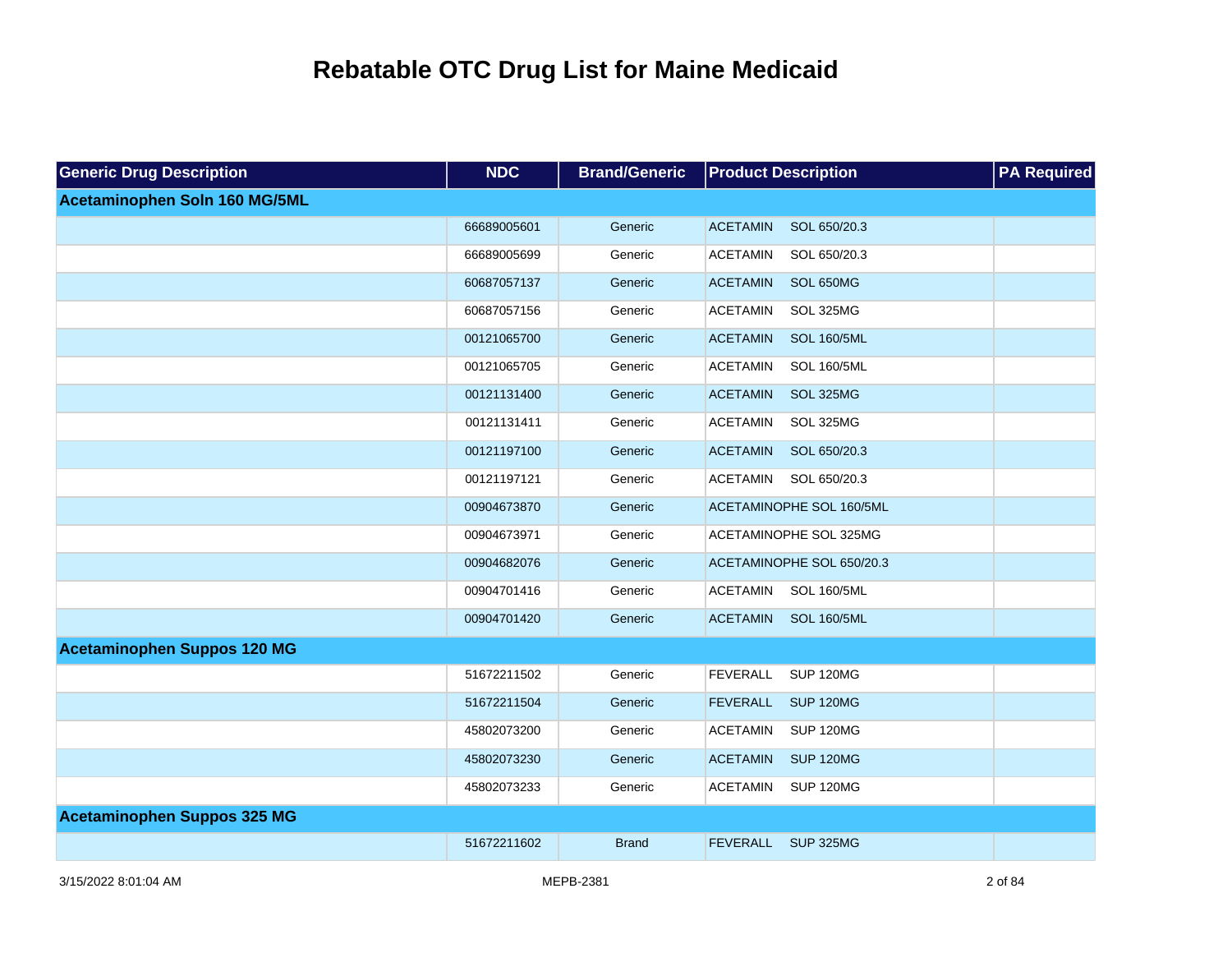| <b>Generic Drug Description</b>    | <b>NDC</b>  | <b>Brand/Generic</b> | <b>Product Description</b>   | <b>PA Required</b> |
|------------------------------------|-------------|----------------------|------------------------------|--------------------|
| <b>Acetaminophen Suppos 325 MG</b> |             |                      |                              |                    |
|                                    | 51672211604 | <b>Brand</b>         | <b>SUP 325MG</b><br>FEVERALL |                    |
| <b>Acetaminophen Suppos 650 MG</b> |             |                      |                              |                    |
|                                    | 51672211704 | Generic              | <b>FEVERALL</b><br>SUP 650MG |                    |
|                                    | 45802073030 | Generic              | <b>ACETAMIN</b><br>SUP 650MG |                    |
|                                    | 45802073032 | Generic              | <b>ACETAMIN</b><br>SUP 650MG |                    |
|                                    | 45802073033 | Generic              | <b>ACETAMIN</b><br>SUP 650MG |                    |
| <b>Acetaminophen Suppos 80 MG</b>  |             |                      |                              |                    |
|                                    | 51672211402 | <b>Brand</b>         | FEVERALL INF SUP 80MG        |                    |
|                                    | 51672211404 | <b>Brand</b>         | FEVERALL INF SUP 80MG        |                    |
| Acetaminophen Susp 160 MG/5ML      |             |                      |                              |                    |
|                                    | 62011000101 | Generic              | PAIN & FEVER SUS 160/5ML     |                    |
|                                    | 62011046001 | Generic              | PAIN RELIEVE SUS 160/5ML     |                    |
|                                    | 62011046101 | Generic              | PAIN RELIEVE SUS 160/5ML     |                    |
|                                    | 62011046201 | Generic              | PAIN RELIEVE SUS 160/5ML     |                    |
|                                    | 62011024601 | Generic              | PAIN & FEVER SUS 160/5ML     |                    |
|                                    | 62011024701 | Generic              | PAIN & FEVER SUS 160/5ML     |                    |
|                                    | 62011018301 | Generic              | PAIN & FEVER SUS 160/5ML     |                    |
|                                    | 46122004203 | Generic              | PAIN & FEVER SUS 160/5ML     |                    |
|                                    | 46122005603 | Generic              | PAIN & FEVER SUS 160/5ML     |                    |
|                                    | 45802020126 | Generic              | ACETAMINOPHN SUS 160/5ML     |                    |
|                                    | 45802020326 | Generic              | ACETAMINOPHN SUS 160/5ML     |                    |
|                                    | 46122032226 | Generic              | PAIN & FEVER SUS 160/5ML     |                    |
|                                    | 46122020926 | Generic              | PAIN & FEVER SUS 160/5ML     |                    |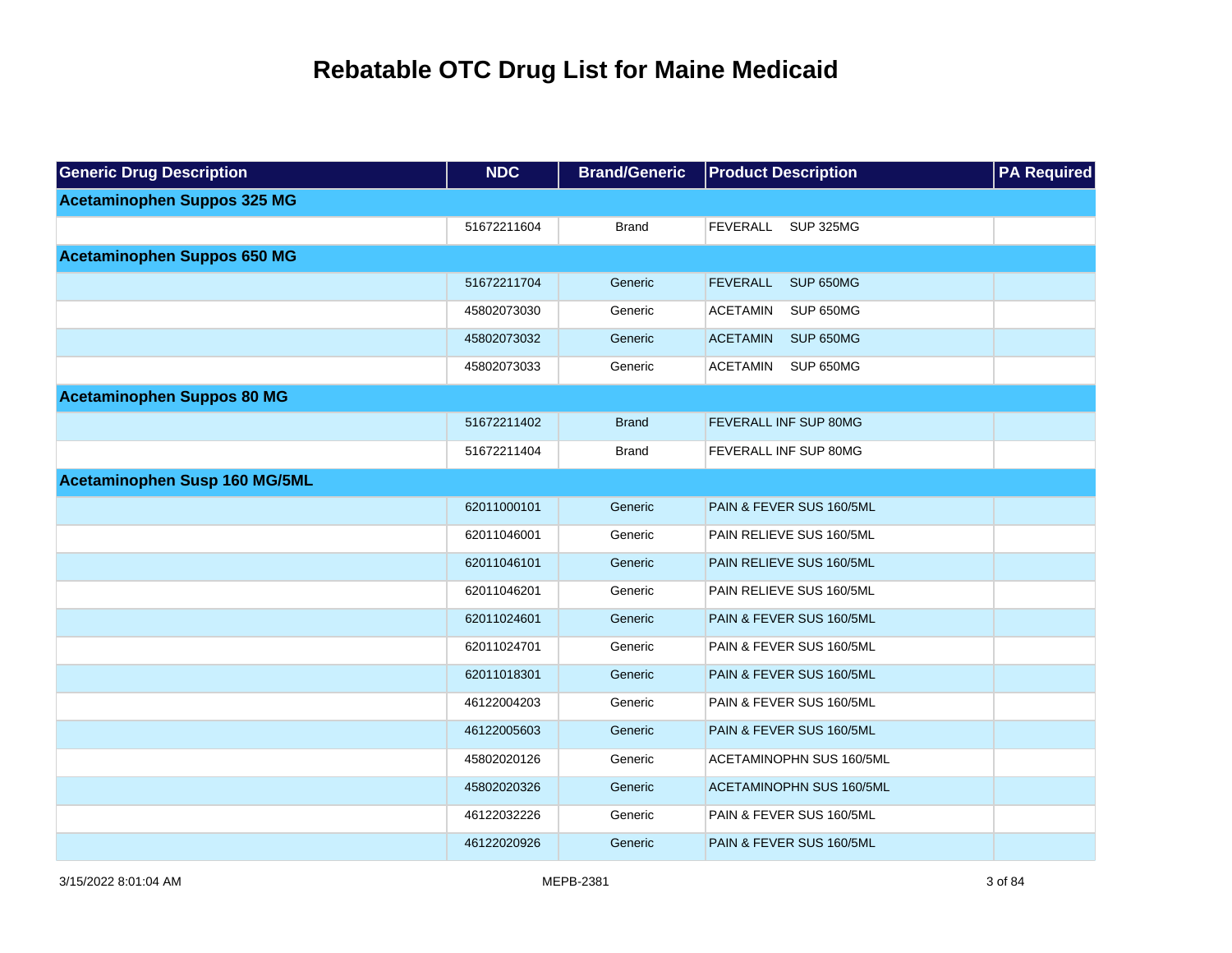| <b>Generic Drug Description</b> | <b>NDC</b>  | <b>Brand/Generic</b> | <b>Product Description</b>      | <b>PA Required</b> |
|---------------------------------|-------------|----------------------|---------------------------------|--------------------|
| Acetaminophen Susp 160 MG/5ML   |             |                      |                                 |                    |
|                                 | 46122021026 | Generic              | PAIN & FEVER SUS 160/5ML        |                    |
|                                 | 46122021126 | Generic              | PAIN & FEVER SUS 160/5ML        |                    |
|                                 | 46122021226 | Generic              | PAIN & FEVER SUS 160/5ML        |                    |
|                                 | 49348011934 | Generic              | PAIN & FEVER SUS 160/5ML        |                    |
|                                 | 49348012334 | Generic              | PAIN & FEVER SUS 160/5ML        |                    |
|                                 | 49348009334 | Generic              | PAIN & FEVER SUS 160/5ML        |                    |
|                                 | 49348043030 | Generic              | PAIN & FEVER SUS 160/5ML        |                    |
|                                 | 00904676620 | Generic              | ACETAMINOPHN SUS 160/5ML        |                    |
|                                 | 00536132197 | Generic              | ACETAMINOPHN SUS 160/5ML        |                    |
|                                 | 00121178100 | Generic              | ACETAMINOPHN SUS 160/5ML        |                    |
|                                 | 00121178105 | Generic              | ACETAMINOPHN SUS 160/5ML        |                    |
|                                 | 00121093900 | Generic              | APAP CHILD SUS 160/5ML          |                    |
|                                 | 00121093905 | Generic              | APAP CHILD SUS 160/5ML          |                    |
|                                 | 00536121277 | Generic              | <b>ACETAMINOPHN SUS 160/5ML</b> |                    |
|                                 | 00113002026 | Generic              | PAIN & FEVER SUS 160/5ML        |                    |
|                                 | 00113016110 | Generic              | PAIN & FEVER SUS 160/5ML        |                    |
|                                 | 00113021226 | Generic              | PAIN & FEVER SUS 160/5ML        |                    |
|                                 | 00113039726 | Generic              | PAIN & FEVER SUS 160/5ML        |                    |
|                                 | 00113060826 | Generic              | PAIN & FEVER SUS 160/5ML        |                    |
|                                 | 00113059010 | Generic              | PAIN & FEVER SUS 160/5ML        |                    |
|                                 | 00113094610 | Generic              | PAIN & FEVER SUS 160/5ML        |                    |
|                                 | 00113895926 | Generic              | PAIN & FEVER SUS 160/5ML        |                    |
|                                 | 63868017418 | Generic              | PAIN RELIEF SUS 160/5ML         |                    |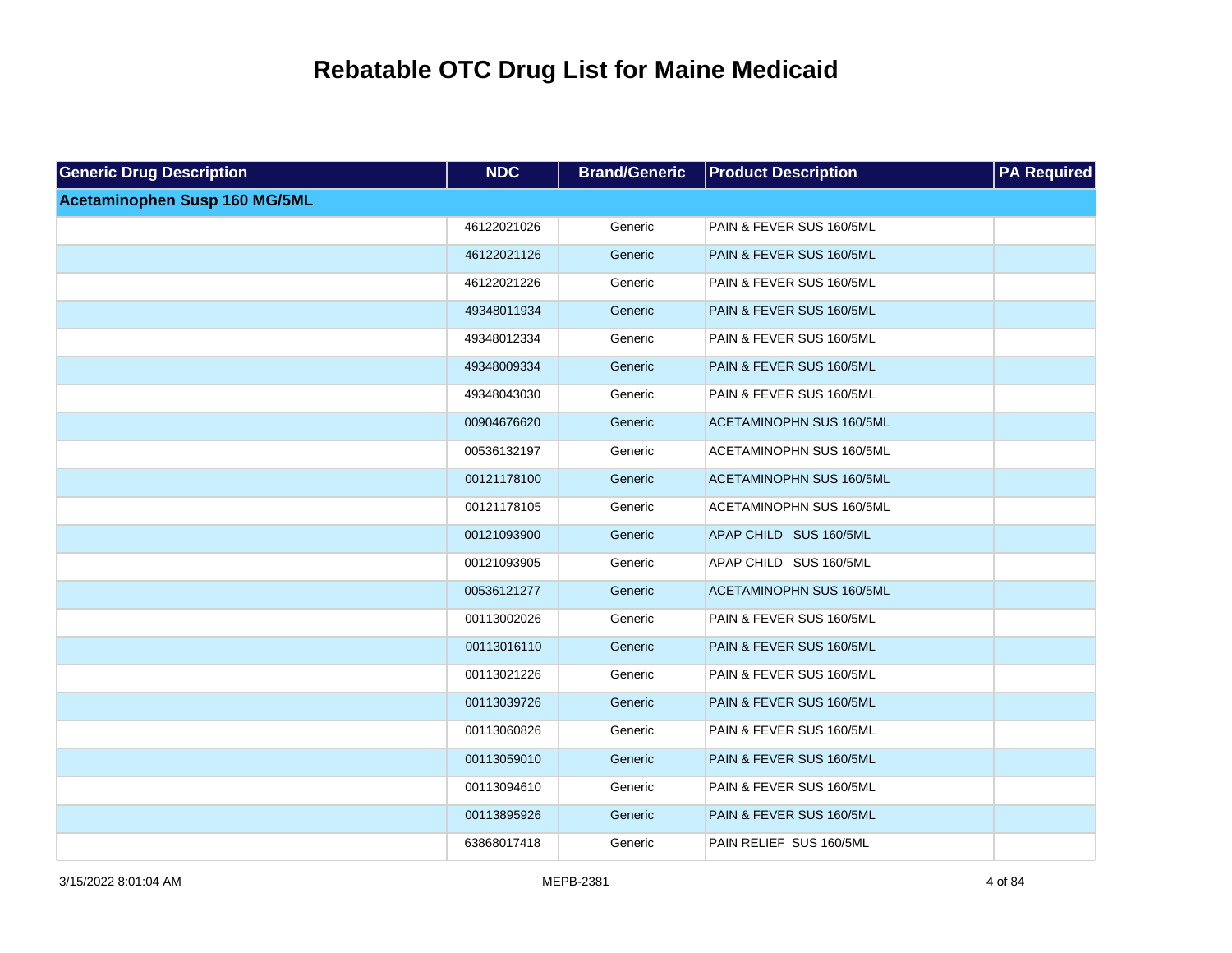| <b>Generic Drug Description</b> | <b>NDC</b>  | <b>Brand/Generic</b> | <b>Product Description</b>      | <b>PA Required</b> |
|---------------------------------|-------------|----------------------|---------------------------------|--------------------|
| Acetaminophen Susp 160 MG/5ML   |             |                      |                                 |                    |
|                                 | 63868017526 | Generic              | NON-ASPIRIN SUS 160/5ML         |                    |
|                                 | 63868017626 | Generic              | NON-ASPIRIN SUS 160/5ML         |                    |
|                                 | 70000002801 | Generic              | PAIN & FEVER SUS 160/5ML        |                    |
|                                 | 68094001559 | Generic              | ACETAMINOPHN SUS 160/5ML        |                    |
|                                 | 68094001561 | Generic              | <b>ACETAMINOPHN SUS 160/5ML</b> |                    |
|                                 | 68094001562 | Generic              | <b>ACETAMINOPHN SUS 160/5ML</b> |                    |
|                                 | 68094003059 | Generic              | ACETAMINOPHN SUS 160/5ML        |                    |
|                                 | 68094003062 | Generic              | ACETAMINOPHN SUS 160/5ML        |                    |
|                                 | 68094023159 | Generic              | <b>ACETAMINOPHN SUS 160/5ML</b> |                    |
|                                 | 68094023161 | Generic              | ACETAMINOPHN SUS 160/5ML        |                    |
|                                 | 68094023162 | Generic              | ACETAMINOPHN SUS 160/5ML        |                    |
|                                 | 68094033059 | Generic              | ACETAMINOPHN SUS 325MG          |                    |
|                                 | 68094033061 | Generic              | ACETAMINOPHN SUS 325MG          |                    |
|                                 | 68094033062 | Generic              | ACETAMINOPHN SUS 325MG          |                    |
|                                 | 68094058658 | Generic              | ACETAMINOPHN SUS 160/5ML        |                    |
|                                 | 68094058758 | Generic              | ACETAMINOPHN SUS 160/5ML        |                    |
|                                 | 70000047201 | Generic              | PAIN & FEVER SUS 160/5ML        |                    |
|                                 | 70000048101 | Generic              | PAIN/FEVER SUS 160/5ML          |                    |
|                                 | 70000049601 | Generic              | PAIN & FEVER SUS 160/5ML        |                    |
|                                 | 70677011601 | Generic              | PAIN RELIEVE SUS 160/5ML        |                    |
|                                 | 70677011801 | Generic              | PAIN RELIEVE SUS 160/5ML        |                    |
| <b>Acetaminophen Tab 325 MG</b> |             |                      |                                 |                    |
|                                 | 70000009201 | Generic              | ACETAMINOPHN TAB 325MG          |                    |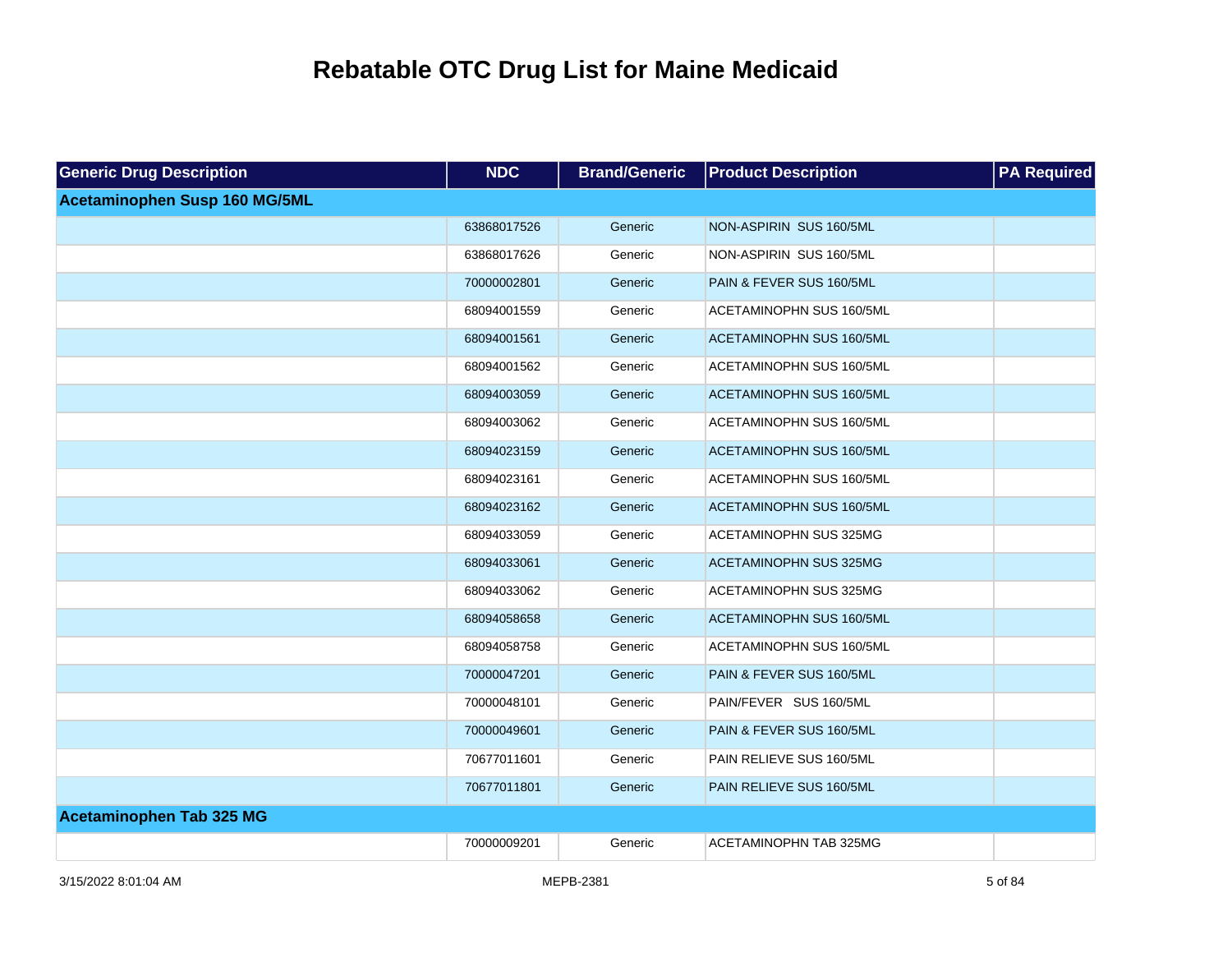| <b>Generic Drug Description</b> | <b>NDC</b>  | <b>Brand/Generic</b> | <b>Product Description</b>          | <b>PA Required</b> |
|---------------------------------|-------------|----------------------|-------------------------------------|--------------------|
| <b>Acetaminophen Tab 325 MG</b> |             |                      |                                     |                    |
|                                 | 63868008210 | Generic              | PAIN RELIEF TAB 325MG               |                    |
|                                 | 63739044001 | Generic              | <b>ACETAMIN</b><br><b>TAB 325MG</b> |                    |
|                                 | 00113040378 | Generic              | PAIN RELIEF TAB 325MG               |                    |
|                                 | 00536116401 | Generic              | ACETAMIN<br><b>TAB 325MG</b>        |                    |
|                                 | 00536132701 | Generic              | <b>ACETAMINOPHE TAB 325MG</b>       |                    |
|                                 | 00536132706 | Generic              | ACETAMINOPHE TAB 325MG              |                    |
|                                 | 00536132710 | Generic              | ACETAMINOPHE TAB 325MG              |                    |
|                                 | 00904671950 | Generic              | ACETAMINOPHE TAB 325MG              |                    |
|                                 | 00904671960 | Generic              | <b>ACETAMINOPHE TAB 325MG</b>       |                    |
|                                 | 00904671980 | Generic              | ACETAMINOPHE TAB 325MG              |                    |
|                                 | 00904677361 | Generic              | <b>ACETAMINOPHE TAB 325MG</b>       |                    |
|                                 | 49348097310 | Generic              | PAIN RELIEVE TAB 325MG              |                    |
|                                 | 49348097316 | Generic              | PAIN RELIEVE TAB 325MG              |                    |
|                                 | 46122039078 | Generic              | PAIN RELIEF TAB 325MG               |                    |
|                                 | 46122043078 | Generic              | <b>GNP ACETAMIN TAB 325MG</b>       |                    |
|                                 | 62011003201 | Generic              | PAIN RELIEVE TAB 325MG              |                    |
|                                 | 62011003202 | Generic              | PAIN RELIEVE TAB 325MG              |                    |
|                                 | 63739008702 | Generic              | ACETAMINOPHE TAB 325MG              |                    |
|                                 | 49483034001 | Generic              | <b>ACETAMIN</b><br><b>TAB 325MG</b> |                    |
|                                 | 49483034010 | Generic              | <b>ACETAMIN</b><br><b>TAB 325MG</b> |                    |
| <b>Acetaminophen Tab 500 MG</b> |             |                      |                                     |                    |
|                                 | 49483034101 | Generic              | <b>ACETAMINOPHN TAB 500MG</b>       |                    |
|                                 | 49483034110 | Generic              | ACETAMINOPHN TAB 500MG              |                    |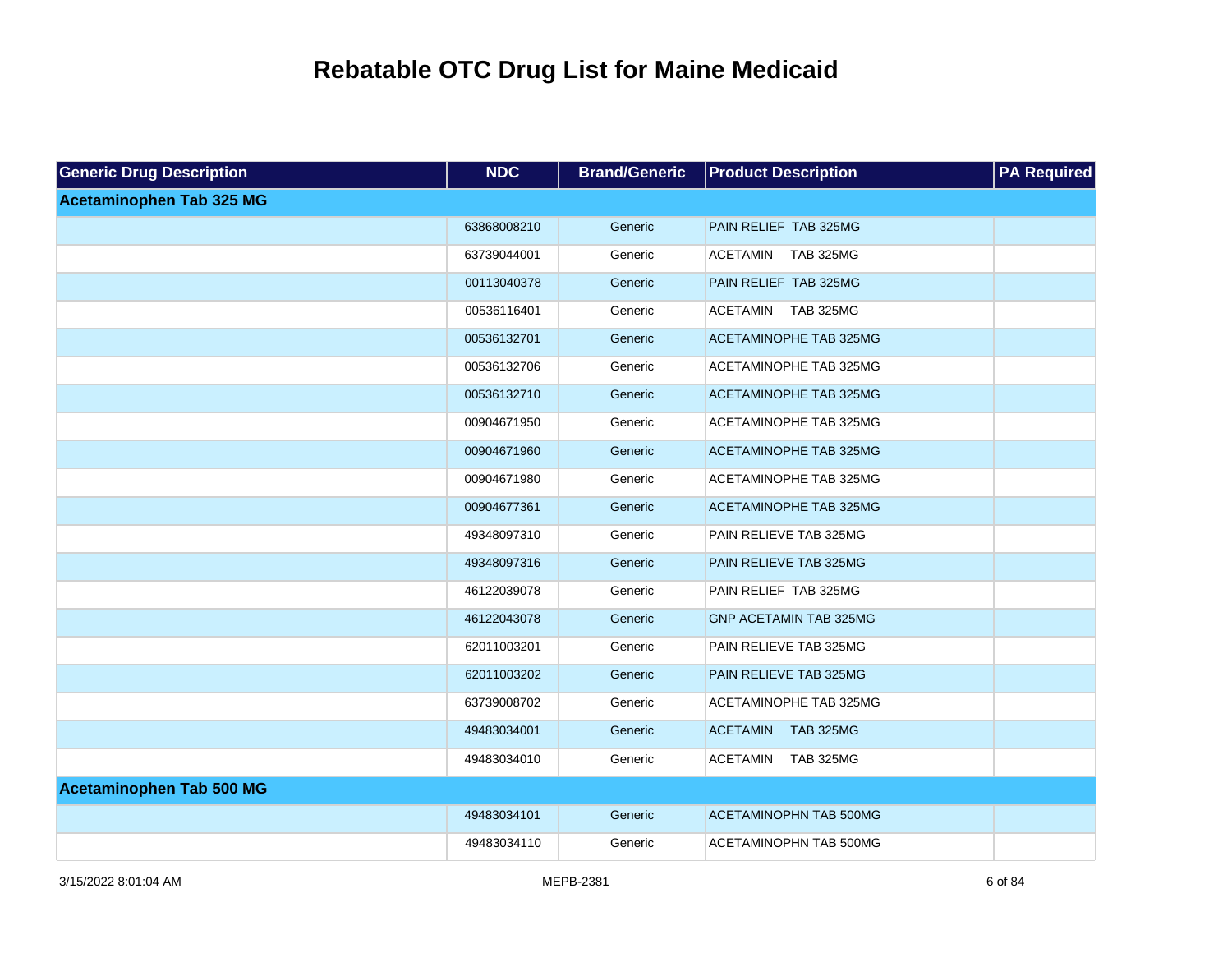| <b>Generic Drug Description</b> | <b>NDC</b>  | <b>Brand/Generic</b> | <b>Product Description</b>          | <b>PA Required</b> |
|---------------------------------|-------------|----------------------|-------------------------------------|--------------------|
| <b>Acetaminophen Tab 500 MG</b> |             |                      |                                     |                    |
|                                 | 49483034150 | Generic              | <b>ACETAMINOPHN TAB 500MG</b>       |                    |
|                                 | 62011043401 | Generic              | PAIN RELIEF TAB 500MG               |                    |
|                                 | 62011004901 | Generic              | PAIN RELIEF TAB 500MG               |                    |
|                                 | 62011002301 | Generic              | PAIN RELIEF TAB 500MG               |                    |
|                                 | 62011002302 | Generic              | PAIN RELIEF TAB 500MG               |                    |
|                                 | 62011002303 | Generic              | PAIN RELIEF TAB 500MG               |                    |
|                                 | 46122054382 | Generic              | PAIN RELIEF TAB 500MG               |                    |
|                                 | 46122031278 | Generic              | PAIN RELIEF TAB 500MG               |                    |
|                                 | 49348099810 | Generic              | PAIN RELIEVE TAB 500MG              |                    |
|                                 | 49348011610 | Generic              | SM PAIN REL TAB 500MG               |                    |
|                                 | 49348004209 | Generic              | PAIN RELIEVE TAB 500MG              |                    |
|                                 | 49348004210 | Generic              | PAIN RELIEVE TAB 500MG              |                    |
|                                 | 49348004214 | Generic              | PAIN RELIEVE TAB 500MG              |                    |
|                                 | 46122064971 | Generic              | ACETAMINOPHN TAB 500MG              |                    |
|                                 | 00904674959 | Generic              | <b>ACETAMINOPHN TAB 500MG</b>       |                    |
|                                 | 24385014571 | Generic              | PAIN RELIEF TAB 500MG               |                    |
|                                 | 24385048447 | Generic              | PAIN RELIEF TAB 500MG               |                    |
|                                 | 24385048471 | Generic              | PAIN RELIEF TAB 500MG               |                    |
|                                 | 24385048490 | Generic              | PAIN RELIEF TAB 500MG               |                    |
|                                 | 00904672024 | Generic              | <b>ACETAMIN</b><br><b>TAB 500MG</b> |                    |
|                                 | 00904672040 | Generic              | <b>ACETAMIN</b><br><b>TAB 500MG</b> |                    |
|                                 | 00904672051 | Generic              | <b>TAB 500MG</b><br><b>ACETAMIN</b> |                    |
|                                 | 00904672059 | Generic              | <b>ACETAMIN</b><br><b>TAB 500MG</b> |                    |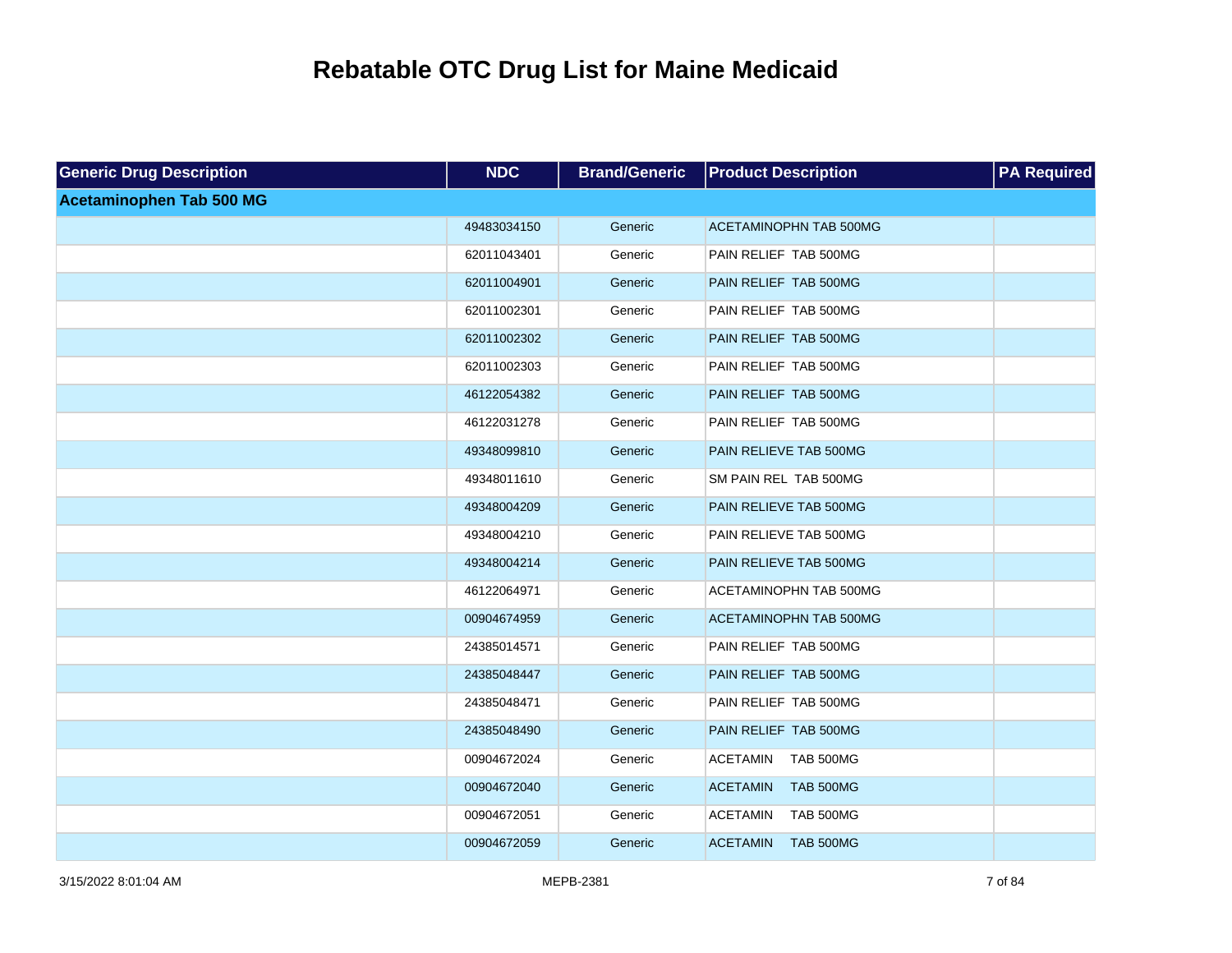| <b>Generic Drug Description</b> | <b>NDC</b>  | <b>Brand/Generic</b> | <b>Product Description</b>          | <b>PA Required</b> |
|---------------------------------|-------------|----------------------|-------------------------------------|--------------------|
| <b>Acetaminophen Tab 500 MG</b> |             |                      |                                     |                    |
|                                 | 00904672060 | Generic              | <b>ACETAMIN</b><br><b>TAB 500MG</b> |                    |
|                                 | 00904672080 | Generic              | <b>ACETAMIN</b><br><b>TAB 500MG</b> |                    |
|                                 | 00904673059 | Generic              | <b>ACETAMIN</b><br><b>TAB 500MG</b> |                    |
|                                 | 00904673060 | Generic              | <b>TAB 500MG</b><br><b>ACETAMIN</b> |                    |
|                                 | 00904673061 | Generic              | <b>ACETAMIN</b><br>TAB 500MG        |                    |
|                                 | 00904673080 | Generic              | <b>ACETAMIN</b><br><b>TAB 500MG</b> |                    |
|                                 | 00536117201 | Generic              | <b>ACETAMIN</b><br><b>TAB 500MG</b> |                    |
|                                 | 00536117210 | Generic              | <b>ACETAMIN</b><br><b>TAB 500MG</b> |                    |
|                                 | 00536129229 | Generic              | <b>ACETAMIN</b><br><b>TAB 500MG</b> |                    |
|                                 | 00113022771 | Generic              | PAIN RELIEF TAB 500MG               |                    |
|                                 | 00113002562 | Generic              | PAIN RELIEF TAB 500MG               |                    |
|                                 | 00113002571 | Generic              | PAIN RELIEF TAB 500MG               |                    |
|                                 | 00113002578 | Generic              | PAIN RELIEF TAB 500MG               |                    |
|                                 | 00113048452 | Generic              | PAIN RELIEF TAB 500MG               |                    |
|                                 | 00113048462 | Generic              | PAIN RELIEF TAB 500MG               |                    |
|                                 | 00113048471 | Generic              | PAIN RELIEF TAB 500MG               |                    |
|                                 | 00113048478 | Generic              | PAIN RELIEF TAB 500MG               |                    |
|                                 | 00113048490 | Generic              | PAIN RELIEF TAB 500MG               |                    |
|                                 | 63868008360 | Generic              | PAIN RELIEF TAB 500MG               |                    |
|                                 | 63868008405 | Generic              | PAIN RELIEF TAB 500MG               |                    |
|                                 | 63868008410 | Generic              | PAIN RELIEF TAB 500MG               |                    |
|                                 | 63868008424 | Generic              | PAIN RELIEF TAB 500MG               |                    |
|                                 | 63868008450 | Generic              | PAIN RELIEF TAB 500MG               |                    |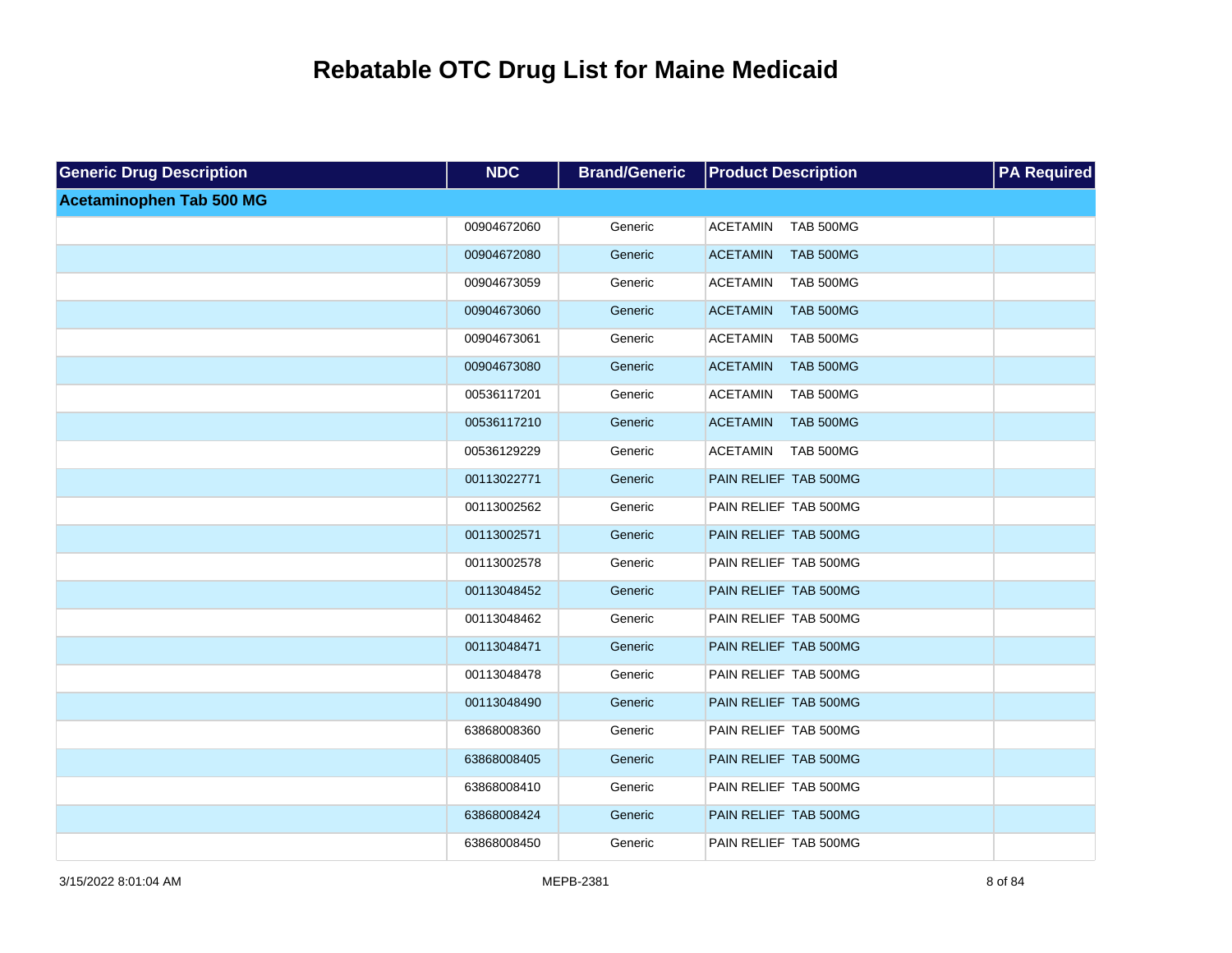| <b>Generic Drug Description</b> | <b>NDC</b>  | <b>Brand/Generic</b> | <b>Product Description</b>          | <b>PA Required</b> |
|---------------------------------|-------------|----------------------|-------------------------------------|--------------------|
| <b>Acetaminophen Tab 500 MG</b> |             |                      |                                     |                    |
|                                 | 63868050350 | Generic              | NON-ASPIRIN TAB 500MG               |                    |
|                                 | 63868050701 | Generic              | NON-ASPIRIN TAB 500MG               |                    |
|                                 | 63868098710 | Generic              | NON-ASPIRIN TAB 500MG/RR            |                    |
|                                 | 63868098750 | Generic              | NON-ASPIRIN TAB 500MG/RR            |                    |
|                                 | 70000003601 | Generic              | <b>ACETAMIN</b><br><b>TAB 500MG</b> |                    |
|                                 | 70000041001 | Generic              | <b>TAB 500MG</b><br><b>ACETAMIN</b> |                    |
|                                 | 70000041002 | Generic              | <b>ACETAMIN</b><br><b>TAB 500MG</b> |                    |
|                                 | 70000031201 | Generic              | <b>ACETAMIN</b><br><b>TAB 500MG</b> |                    |
|                                 | 70000031202 | Generic              | <b>ACETAMIN</b><br><b>TAB 500MG</b> |                    |
|                                 | 70000037301 | Generic              | ACETAMINOPHN TAB 500MG              |                    |
|                                 | 70000037302 | Generic              | <b>ACETAMINOPHN TAB 500MG</b>       |                    |
|                                 | 70000037303 | Generic              | ACETAMINOPHN TAB 500MG              |                    |
|                                 | 70000037305 | Generic              | ACETAMINOPHN TAB 500MG              |                    |
| Acetaminophen Tab ER 650 MG     |             |                      |                                     |                    |
|                                 | 70000030601 | Generic              | 8 HOUR PAIN TAB 650MG               |                    |
|                                 | 70000018002 | Generic              | 8 HOUR PAIN TAB 650MG               |                    |
|                                 | 70000018003 | Generic              | 8 HOUR PAIN TAB 650MG               |                    |
|                                 | 70000018005 | Generic              | 8 HOUR PAIN TAB 650MG               |                    |
|                                 | 70677001701 | Generic              | SM PAIN RLVR TAB 650MG              |                    |
|                                 | 70677001801 | Generic              | <b>ARTHRTS PAIN TAB 650MG</b>       |                    |
|                                 | 68084077725 | Generic              | ACETAMINOPHE TAB 650MG ER           | PA REQUIRED        |
|                                 | 68084077795 | Generic              | <b>ACETAMINOPHE TAB 650MG ER</b>    |                    |
|                                 | 68001049500 | Generic              | ACETAMINOPHE TAB 650MG ER           |                    |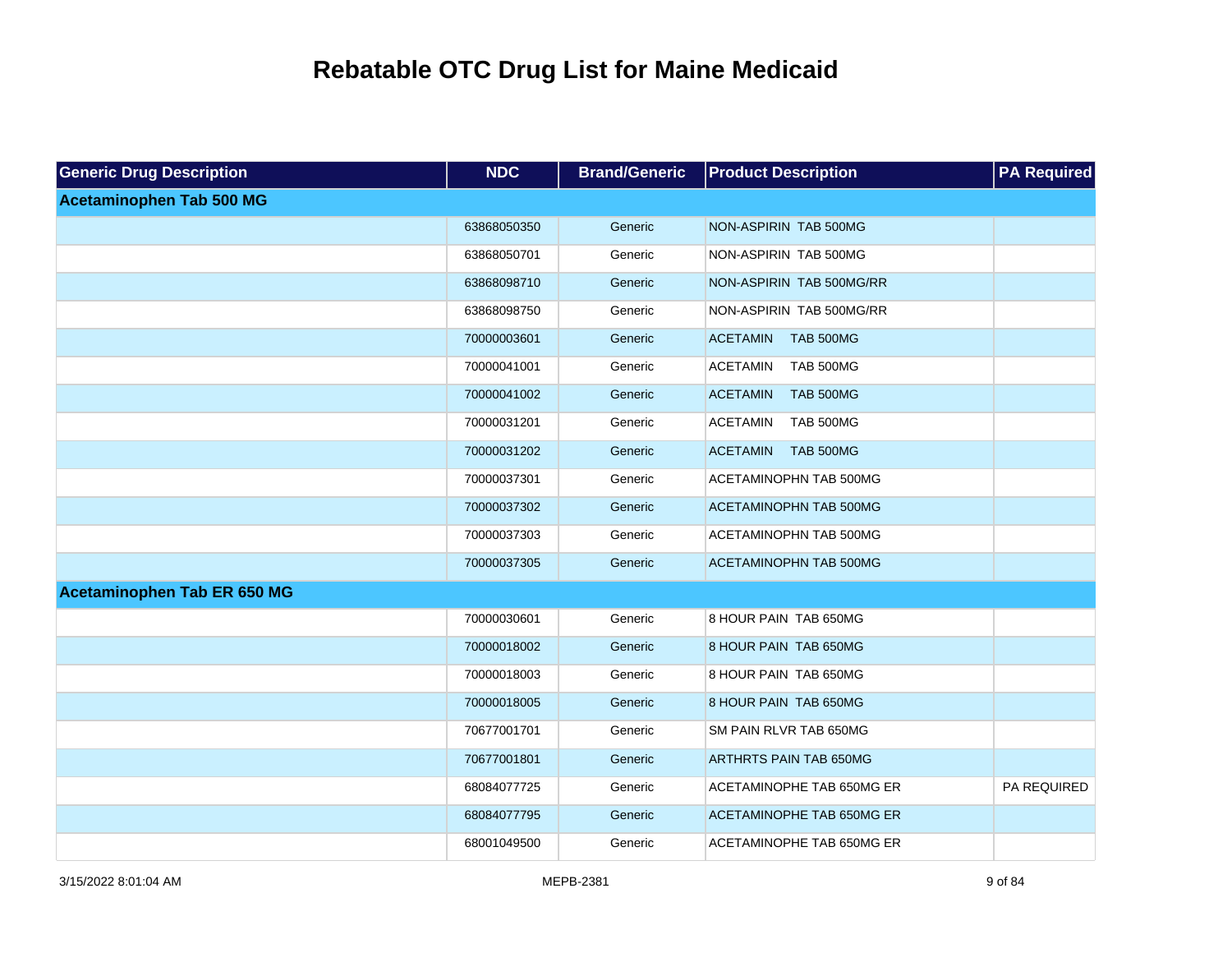| <b>Generic Drug Description</b>                     | <b>NDC</b>  | <b>Brand/Generic</b> | <b>Product Description</b>          | <b>PA Required</b> |
|-----------------------------------------------------|-------------|----------------------|-------------------------------------|--------------------|
| Acetaminophen Tab ER 650 MG                         |             |                      |                                     |                    |
|                                                     | 00113054462 | Generic              | <b>ARTHRTS PAIN TAB 650MG</b>       |                    |
|                                                     | 00113054471 | Generic              | ARTHRTS PAIN TAB 650MG              |                    |
|                                                     | 00113054478 | Generic              | <b>ARTHRTS PAIN TAB 650MG</b>       |                    |
|                                                     | 00904576960 | Generic              | ARTHRTS PAIN TAB 650MG              |                    |
|                                                     | 00904688365 | Generic              | ACETAMINOPHE TAB 650MG ER           |                    |
|                                                     | 46122062978 | Generic              | 8 HR ARTHRTS TAB 650MG              |                    |
|                                                     | 46122062981 | Generic              | 8 HR ARTHRTS TAB 650MG              |                    |
|                                                     | 46122063078 | Generic              | 8HR PAIN REL TAB 650MG              |                    |
|                                                     | 46122017081 | Generic              | <b>ARTHRTS PAIN TAB 650MG</b>       |                    |
|                                                     | 46122006271 | Generic              | 8HR PAIN REL TAB 650MG              |                    |
|                                                     | 62011033701 | Generic              | <b>ARTHRTS PAIN TAB 650MG</b>       |                    |
|                                                     | 49483069901 | Generic              | <b>ACETAMIN</b><br><b>TAB 650MG</b> |                    |
|                                                     | 49483069905 | Generic              | <b>ACETAMIN</b><br><b>TAB 650MG</b> |                    |
|                                                     | 50268005211 | Generic              | ACETAMINOPHE TAB 650MG              |                    |
|                                                     | 50268005215 | Generic              | <b>ACETAMINOPHE TAB 650MG</b>       | <b>PA REQUIRED</b> |
|                                                     | 51660033301 | Generic              | ARTHRTS PAIN TAB 650MG              |                    |
|                                                     | 51660033350 | Generic              | ARTHRTS PAIN TAB 650MG              |                    |
| Aspirin Buffered (Ca Carb-Mg Carb-Mg Ox) Tab 325 MG |             |                      |                                     |                    |
|                                                     | 00904201559 | Generic              | TRI-BUFF ASA TAB 325MG              |                    |
|                                                     | 70000014701 | Generic              | TRI-BUFF ASA TAB 325MG              |                    |
| <b>Aspirin Chew Tab 81 MG</b>                       |             |                      |                                     |                    |
|                                                     | 63868024036 | Generic              | ASPIRIN LOW CHW 81MG                |                    |
|                                                     | 63739043402 | Generic              | <b>ASPIRIN</b><br>CHW 81MG          |                    |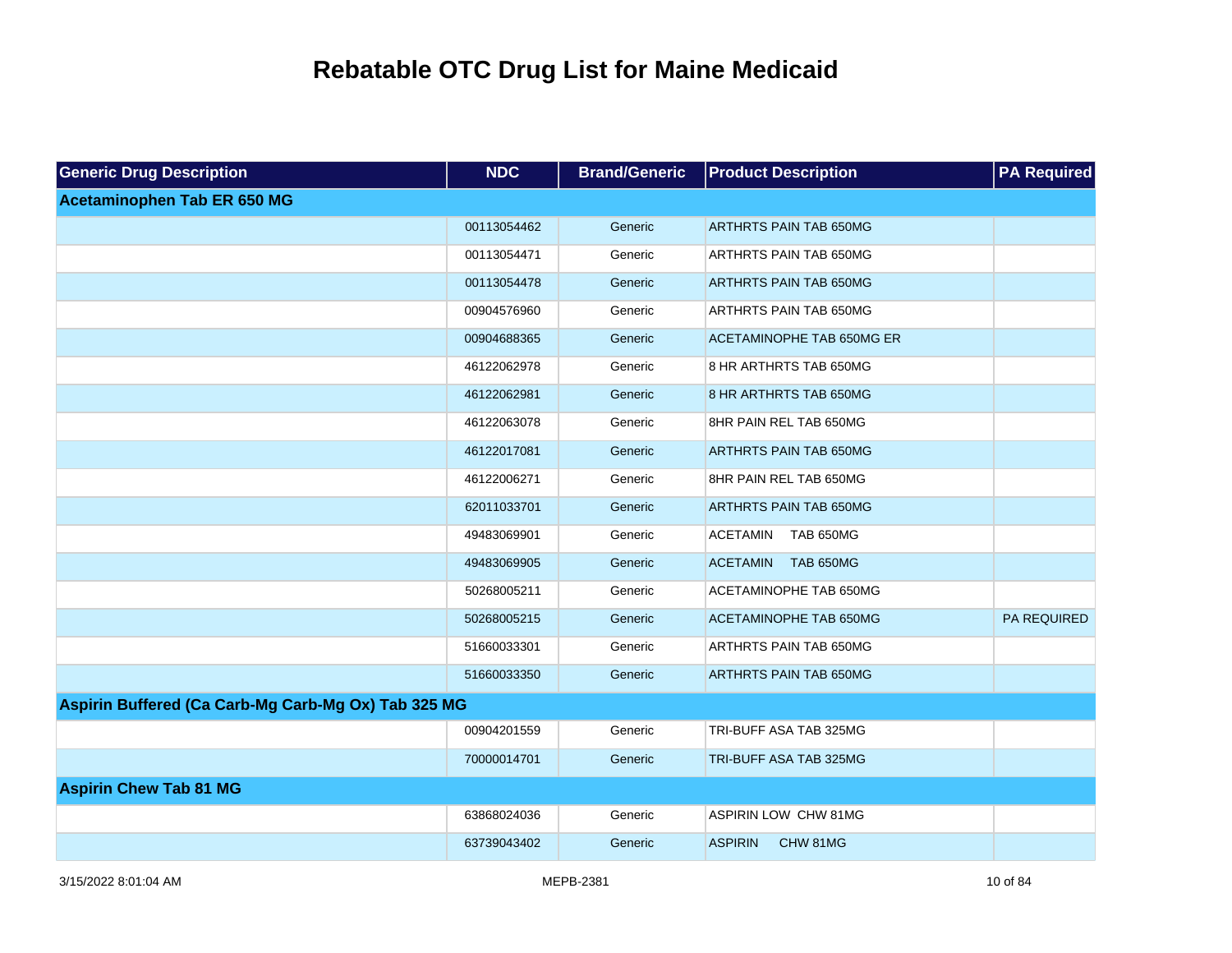| <b>Generic Drug Description</b> | <b>NDC</b>  | <b>Brand/Generic</b> | <b>Product Description</b>         | <b>PA</b> Required |
|---------------------------------|-------------|----------------------|------------------------------------|--------------------|
| <b>Aspirin Chew Tab 81 MG</b>   |             |                      |                                    |                    |
|                                 | 63868002936 | Generic              | ASPIRIN LOW CHW 81MG               |                    |
|                                 | 70677007001 | Generic              | SM ASPIRIN CHW 81MG                |                    |
|                                 | 70000041901 | Generic              | <b>ASPIRIN</b><br>CHW 81MG         |                    |
|                                 | 70000042001 | Generic              | <b>ASPIRIN</b><br>CHW 81MG         |                    |
|                                 | 00904404073 | Generic              | <b>ASPIRIN</b><br>CHW 81MG         |                    |
|                                 | 00904679480 | Generic              | <b>ASPIRIN LOW CHW 81MG</b>        |                    |
|                                 | 00904679489 | Generic              | ASPIRIN LOW CHW 81MG               |                    |
|                                 | 24385027868 | Generic              | <b>GNP ASPIRIN CHW 81MG</b>        |                    |
|                                 | 24385002868 | Generic              | <b>GNP ASPIRIN CHW 81MG</b>        |                    |
|                                 | 00113046708 | Generic              | <b>ASPIRIN</b><br>CHW 81MG         |                    |
|                                 | 00113046768 | Generic              | <b>ASPIRIN</b><br>CHW 81MG         |                    |
|                                 | 00113025968 | Generic              | <b>ASPIRIN</b><br>CHW 81MG         |                    |
|                                 | 00113027468 | Generic              | <b>ASPIRIN</b><br>CHW 81MG         |                    |
|                                 | 00536100836 | Generic              | <b>ASPIRIN</b><br>CHW 81MG         |                    |
|                                 | 49483033463 | Generic              | ASPIRIN LOW CHW 81MG               |                    |
|                                 | 62011040401 | Generic              | HM ASPIRIN CHW 81MG                |                    |
|                                 | 62011002801 | Generic              | HM ASPIRIN CHW 81MG                |                    |
|                                 | 62011021201 | Generic              | HM ASPIRIN CHW 81MG                |                    |
|                                 | 49348075707 | Generic              | SM ASPIRIN CHW 81MG                |                    |
| <b>Aspirin Tab 325 MG</b>       |             |                      |                                    |                    |
|                                 | 49483001110 | Generic              | <b>ASPIRIN</b><br><b>TAB 325MG</b> |                    |
|                                 | 62011002003 | Generic              | HM ASPIRIN TAB 325MG               |                    |
|                                 | 62011043201 | Generic              | HM ASPIRIN TAB 325MG               |                    |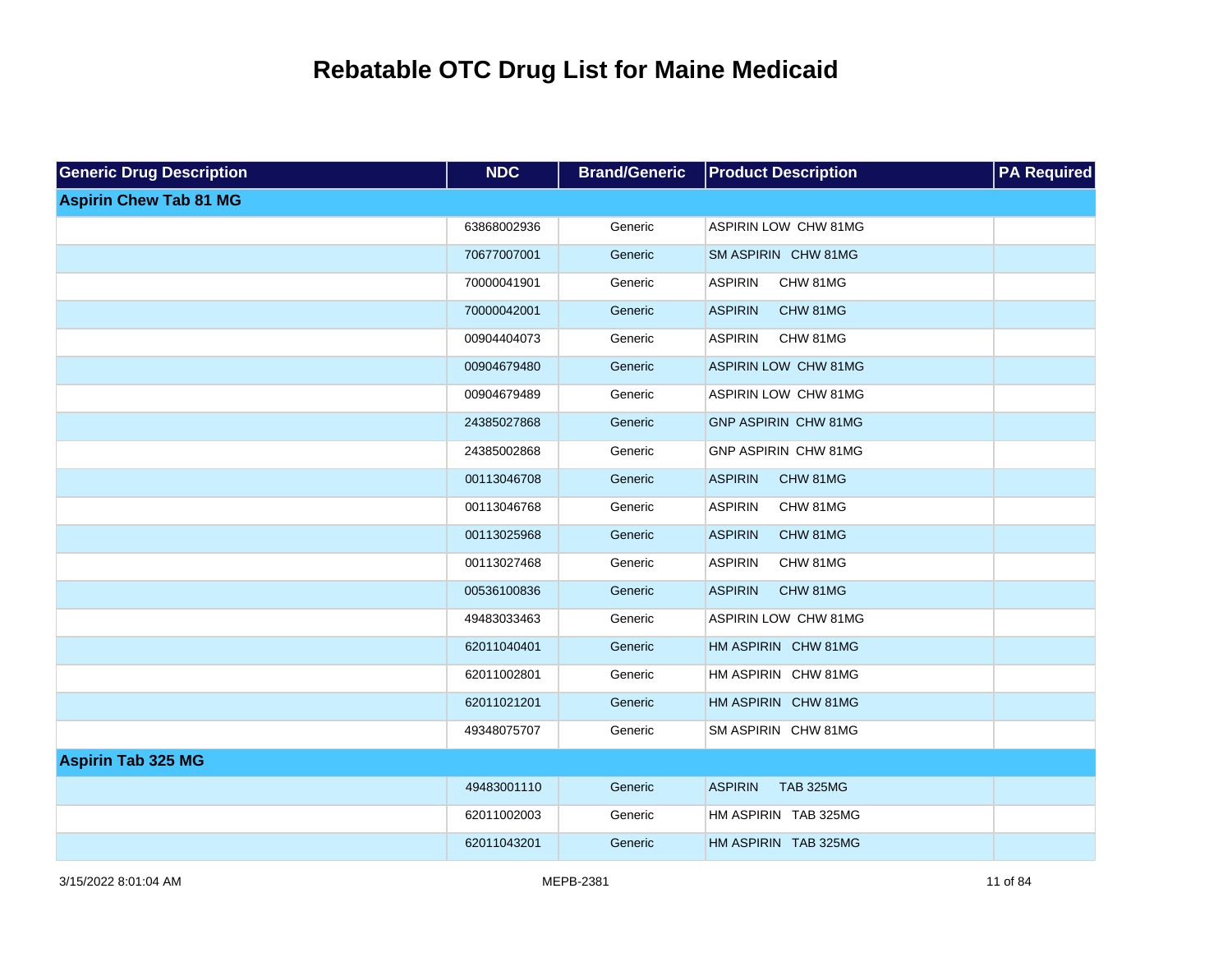| <b>Generic Drug Description</b>           | <b>NDC</b>  | <b>Brand/Generic</b> | <b>Product Description</b>         | <b>PA Required</b> |
|-------------------------------------------|-------------|----------------------|------------------------------------|--------------------|
| <b>Aspirin Tab 325 MG</b>                 |             |                      |                                    |                    |
|                                           | 00536105405 | Generic              | <b>ASPIRIN</b><br><b>TAB 325MG</b> |                    |
|                                           | 00536105429 | Generic              | <b>ASPIRIN</b><br><b>TAB 325MG</b> |                    |
|                                           | 00113041678 | Generic              | <b>ASPIRIN</b><br><b>TAB 325MG</b> |                    |
|                                           | 00113041690 | Generic              | <b>ASPIRIN</b><br><b>TAB 325MG</b> |                    |
|                                           | 00113191978 | Generic              | <b>ASPIRIN</b><br><b>TAB 325MG</b> |                    |
|                                           | 00113191990 | Generic              | <b>ASPIRIN</b><br><b>TAB 325MG</b> |                    |
|                                           | 70000025302 | Generic              | <b>ASPIRIN</b><br><b>TAB 325MG</b> |                    |
|                                           | 70000025304 | Generic              | <b>ASPIRIN</b><br><b>TAB 325MG</b> |                    |
|                                           | 70677009202 | Generic              | SM ASPIRIN TAB 325MG               |                    |
|                                           | 63868035203 | Generic              | QC ASPIRIN TAB 325MG               |                    |
|                                           | 63868035210 | Generic              | QC ASPIRIN TAB 325MG               |                    |
| <b>Aspirin Tab Delayed Release 325 MG</b> |             |                      |                                    |                    |
|                                           | 63739052301 | Generic              | <b>ASPIRIN</b><br>TAB 325MG EC     |                    |
|                                           | 63868089810 | Generic              | ENTERIC ASA TAB 325MG EC           |                    |
|                                           | 70000003501 | Generic              | <b>ASPIRIN</b><br><b>TAB 325MG</b> |                    |
|                                           | 70000001401 | Generic              | <b>ASPIRIN</b><br>TAB 325MG EC     |                    |
|                                           | 70677007101 | Generic              | SM ASPIRIN TAB 325MG EC            |                    |
|                                           | 00536123201 | Generic              | <b>ASPIRIN</b><br>TAB 325MG EC     |                    |
|                                           | 62011040501 | Generic              | HM ASPIRIN TAB 325MG EC            |                    |
|                                           | 50844022712 | Generic              | EQ ASPIRIN TAB 325MG EC            |                    |
|                                           | 49483033101 | Generic              | TAB 325MG EC<br><b>ASPIRIN</b>     |                    |
|                                           | 49483033110 | Generic              | <b>ASPIRIN</b><br>TAB 325MG EC     |                    |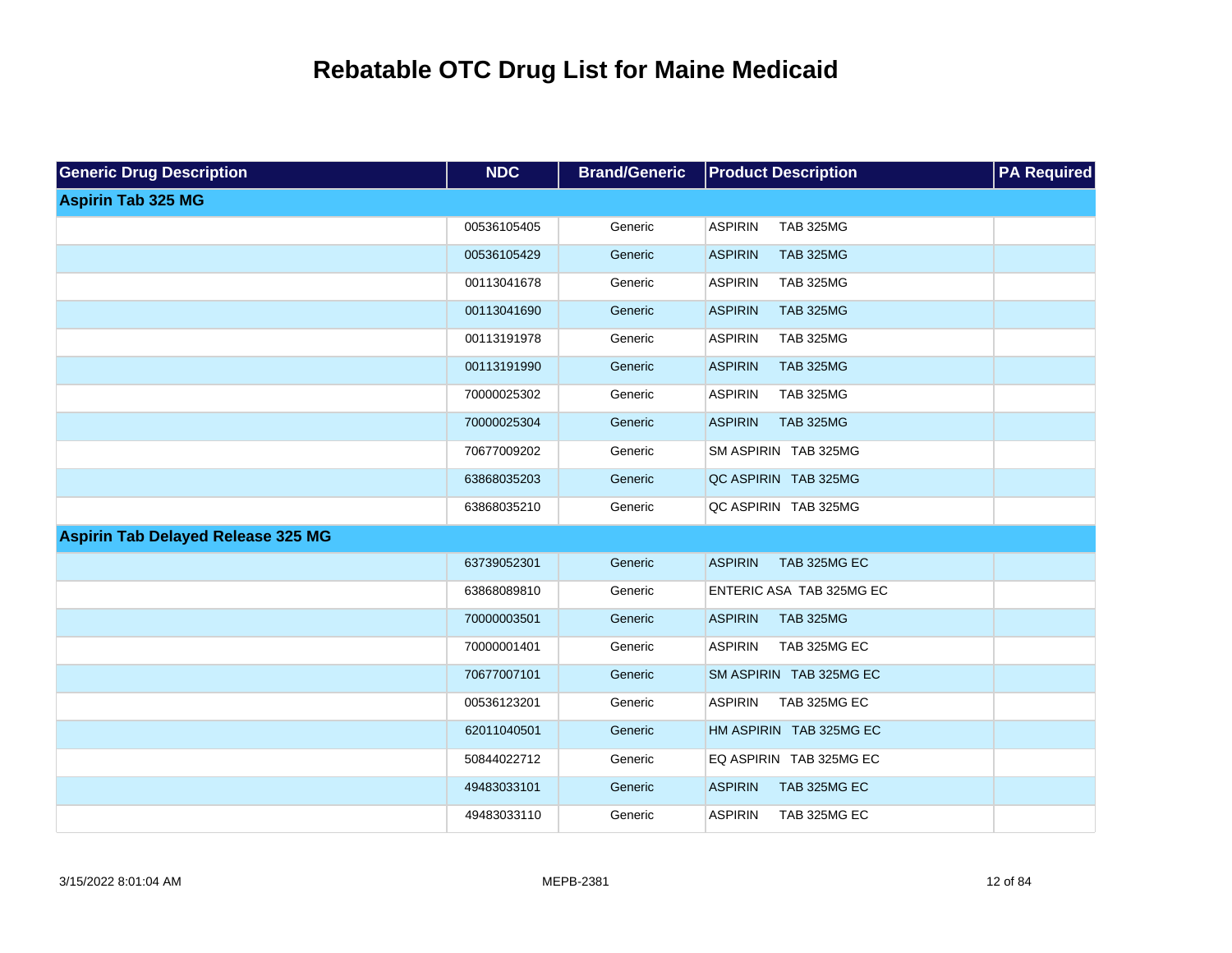| <b>Generic Drug Description</b>          | <b>NDC</b>  | <b>Brand/Generic</b> | <b>Product Description</b> | <b>PA Required</b> |
|------------------------------------------|-------------|----------------------|----------------------------|--------------------|
| <b>Aspirin Tab Delayed Release 81 MG</b> |             |                      |                            |                    |
|                                          | 49483038710 | Generic              | ASPIRIN LOW TAB 81MG EC    |                    |
|                                          | 49483038712 | Generic              | ASPIRIN LOW TAB 81MG EC    |                    |
|                                          | 49483048110 | Generic              | ASPIRIN LOW TAB 81MG EC    |                    |
|                                          | 49483048112 | Generic              | ASPIRIN LOW TAB 81MG EC    |                    |
|                                          | 62011000301 | Generic              | ASPIRIN LOW TAB 81MG EC    |                    |
|                                          | 63739021202 | Generic              | ASPIRIN LOW TAB 81MG EC    |                    |
|                                          | 62011001901 | Generic              | ASPIRIN LOW TAB 81MG EC    |                    |
|                                          | 62011001902 | Generic              | ASPIRIN LOW TAB 81MG EC    |                    |
|                                          | 49348098015 | Generic              | SM ASPIRIN TAB 81MG EC     |                    |
|                                          | 49348098023 | Generic              | SM ASPIRIN TAB 81MG EC     |                    |
|                                          | 49348098053 | Generic              | SM ASPIRIN TAB 81MG EC     |                    |
|                                          | 49348098115 | Generic              | SM ASPIRIN TAB 81MG EC     |                    |
|                                          | 46122059848 | Generic              | ASPIRIN LOW TAB 81MG EC    |                    |
|                                          | 46122059887 | Generic              | ASPIRIN LOW TAB 81MG EC    |                    |
|                                          | 46122018076 | Generic              | ASPIRIN LOW TAB 81MG EC    |                    |
|                                          | 46122018087 | Generic              | ASPIRIN LOW TAB 81MG EC    |                    |
|                                          | 46122061576 | Generic              | GNP ASPIRIN TAB 81MG EC    |                    |
|                                          | 46122061587 | Generic              | GNP ASPIRIN TAB 81MG EC    |                    |
|                                          | 00536123441 | Generic              | ASPIRIN LOW TAB 81MG EC    |                    |
|                                          | 00904678370 | Generic              | ASPIRIN LOW TAB 81MG EC    |                    |
|                                          | 00904675180 | Generic              | ASPIRIN LOW TAB 81MG EC    |                    |
|                                          | 70677013201 | Generic              | SM ASPIRIN TAB 81MG EC     |                    |
|                                          | 70677013202 | Generic              | SM ASPIRIN TAB 81MG EC     |                    |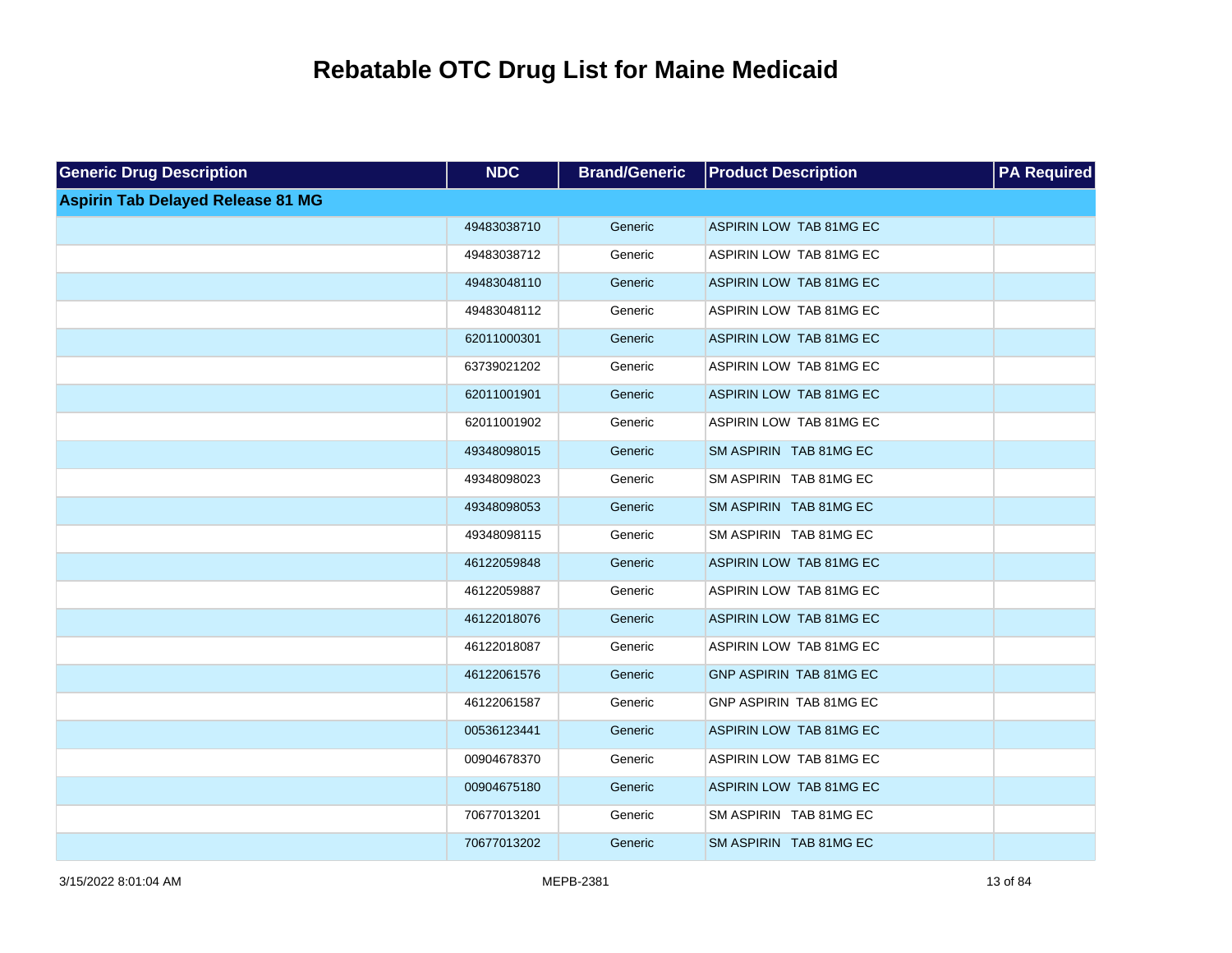| <b>Generic Drug Description</b>                  | <b>NDC</b>  | <b>Brand/Generic</b> | <b>Product Description</b>            | <b>PA Required</b> |
|--------------------------------------------------|-------------|----------------------|---------------------------------------|--------------------|
| <b>Aspirin Tab Delayed Release 81 MG</b>         |             |                      |                                       |                    |
|                                                  | 70000021801 | Generic              | ASPIRIN LOW TAB 81MG EC               |                    |
|                                                  | 70000021802 | Generic              | ASPIRIN LOW TAB 81MG EC               |                    |
|                                                  | 70000017801 | Generic              | <b>ASPIRIN</b><br>TAB 81MG EC         |                    |
|                                                  | 70000017802 | Generic              | <b>ASPIRIN</b><br>TAB 81MG EC         |                    |
|                                                  | 70000017803 | Generic              | <b>ASPIRIN</b><br>TAB 81MG EC         |                    |
|                                                  | 63739052210 | Generic              | <b>ASPIRIN</b><br>TAB 81MG EC         |                    |
|                                                  | 63868036320 | Generic              | ASPIRIN LOW TAB 81MG EC               |                    |
|                                                  | 63868036336 | Generic              | ASPIRIN LOW TAB 81MG EC               |                    |
|                                                  | 63868037305 | Generic              | ASPIRIN LOW TAB 81MG EC               |                    |
| Aspirin-Acetaminophen-Caffeine Tab 250-250-65 MG |             |                      |                                       |                    |
|                                                  | 63868048501 | Generic              | QC HEADACHE TAB RELIEF                |                    |
|                                                  | 63868048524 | Generic              | QC HEADACHE TAB RELIEF                |                    |
|                                                  | 70000006601 | Generic              | <b>HEADACHE</b><br><b>TAB RELIEF</b>  |                    |
|                                                  | 70000024701 | Generic              | <b>MIGRAINE</b><br><b>TAB RELIEF</b>  |                    |
|                                                  | 70000024702 | Generic              | MIGRAINE TAB RELIEF                   |                    |
|                                                  | 70000014601 | Generic              | <b>HEADACHE</b><br><b>TAB RELIEF</b>  |                    |
|                                                  | 70677011901 | Generic              | SM MIGRAINE TAB RELIEF                |                    |
|                                                  | 24385036571 | Generic              | <b>GNP MIGRAINE TAB RELIEF</b>        |                    |
|                                                  | 24385036578 | Generic              | <b>GNP MIGRAINE TAB RELIEF</b>        |                    |
|                                                  | 00904513559 | Generic              | PAIN RELIEVR TAB PLUS                 |                    |
|                                                  | 00536132601 | Generic              | PAIN RELIEVR TAB PLUS                 |                    |
|                                                  | 00113037462 | Generic              | <b>TAB FORMULA</b><br><b>MIGRAINE</b> |                    |
|                                                  | 00113037478 | Generic              | <b>MIGRAINE</b><br><b>TAB FORMULA</b> |                    |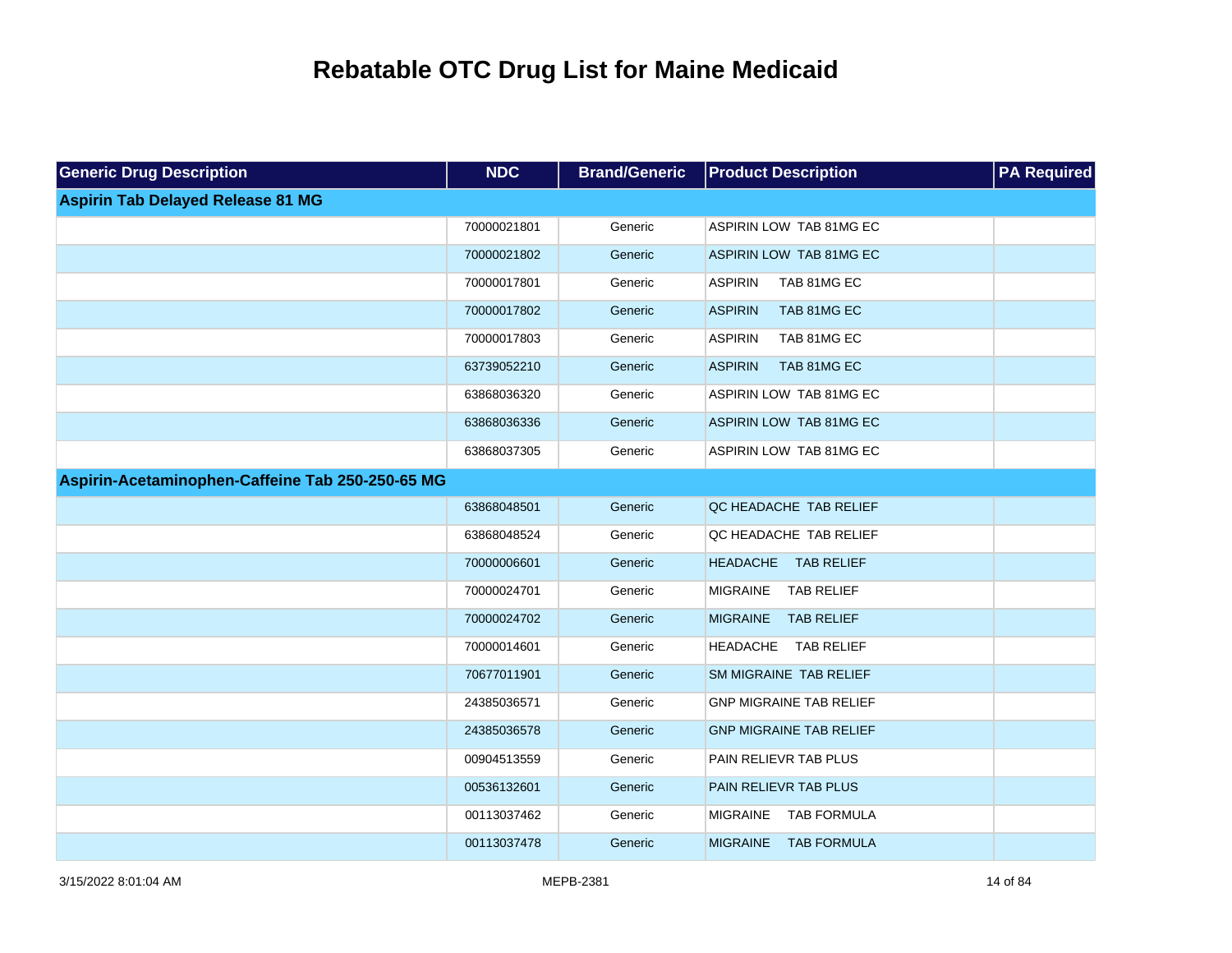| <b>Generic Drug Description</b>                    | <b>NDC</b>  | <b>Brand/Generic</b> | <b>Product Description</b>       | <b>PA Required</b> |
|----------------------------------------------------|-------------|----------------------|----------------------------------|--------------------|
| Aspirin-Acetaminophen-Caffeine Tab 250-250-65 MG   |             |                      |                                  |                    |
|                                                    | 46122038278 | Generic              | <b>GNP HEADACHE TAB EXTRA ST</b> |                    |
|                                                    | 46122069078 | Generic              | <b>GNP HEADACH TAB RELIEF</b>    |                    |
|                                                    | 49348050610 | Generic              | SM MIGRAINE TAB RELIEF           |                    |
|                                                    | 62011024301 | Generic              | HM MIGRAINE TAB FORMULA          |                    |
| Cromolyn Sodium Nasal Aerosol Soln 5.2 MG/ACT (4%) |             |                      |                                  |                    |
|                                                    | 57782039726 | Generic              | CROMOLYN SOD SPR 5.2/ACT         |                    |
| <b>Meclizine HCI Chew Tab 25 MG</b>                |             |                      |                                  |                    |
|                                                    | 49483033301 | Generic              | MOTION-TIME CHW 25MG             |                    |
|                                                    | 49483033310 | Generic              | MOTION-TIME CHW 25MG             |                    |
|                                                    | 51645099401 | Generic              | MECLIZINE CHW 25MG               |                    |
|                                                    | 51645099410 | Generic              | MECLIZINE CHW 25MG               |                    |
|                                                    | 00536129901 | Generic              | MECLIZINE CHW 25MG               |                    |
|                                                    | 00536129910 | Generic              | MECLIZINE CHW 25MG               |                    |
|                                                    | 00536101801 | Generic              | TRAVEL SICK CHW 25MG             |                    |
|                                                    | 00536101810 | Generic              | TRAVEL SICK CHW 25MG             |                    |
|                                                    | 63868016316 | Generic              | TRAVEL EASE CHW 25MG             |                    |
| <b>Meclizine HCI Tab 12.5 MG</b>                   |             |                      |                                  |                    |
|                                                    | 00536129701 | Generic              | MECLIZINE TAB 12.5MG             |                    |
|                                                    | 00536129710 | Generic              | MECLIZINE TAB 12.5MG             |                    |
|                                                    | 00536117801 | Generic              | MECLIZINE TAB 12.5MG             |                    |
|                                                    | 00536117810 | Generic              | MECLIZINE TAB 12.5MG             |                    |
| <b>Meclizine HCI Tab 25 MG</b>                     |             |                      |                                  |                    |
|                                                    | 62011034501 | Generic              | MOTION RELF TAB 25MG             |                    |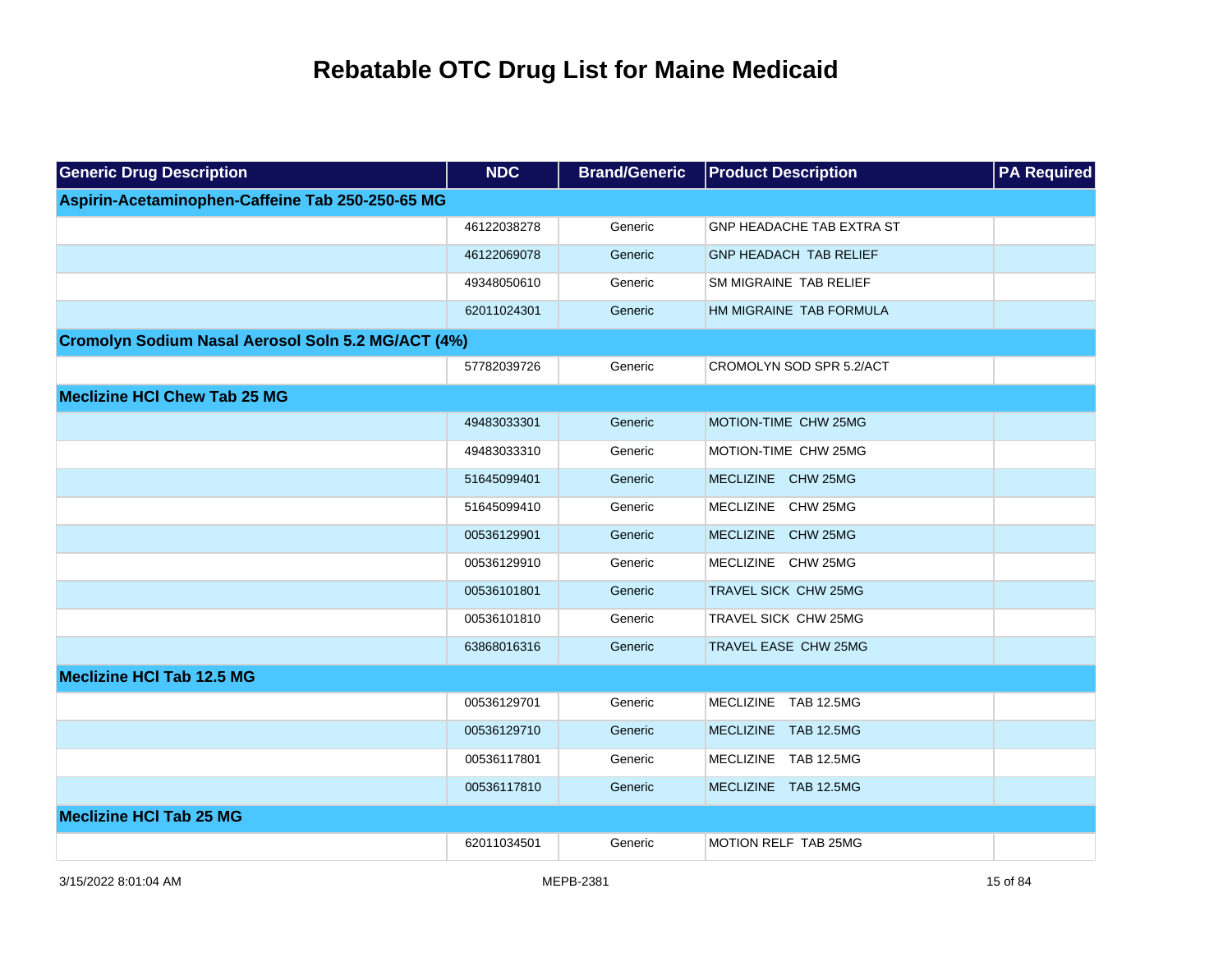| <b>Generic Drug Description</b>                    | <b>NDC</b>  | <b>Brand/Generic</b> | <b>Product Description</b> | <b>PA Required</b> |
|----------------------------------------------------|-------------|----------------------|----------------------------|--------------------|
| <b>Meclizine HCI Tab 25 MG</b>                     |             |                      |                            |                    |
|                                                    | 46122053551 | Generic              | MOTION SICK TAB 25MG       |                    |
|                                                    | 70000009701 | Generic              | MOTION SICKN TAB 25 MG     |                    |
|                                                    | 70677002601 | Generic              | MOTION SICK TAB 25MG       |                    |
| <b>Cetirizine HCI Oral Soln 1 MG/ML (5 MG/5ML)</b> |             |                      |                            |                    |
|                                                    | 70677001401 | Generic              | ALL DAY ALLG SOL 5MG/5ML   |                    |
|                                                    | 70000018601 | Generic              | ALL DAY ALLG SOL 5MG/5ML   |                    |
|                                                    | 70000021401 | Generic              | ALL DAY ALLG SOL 5MG/5ML   |                    |
|                                                    | 70000021501 | Generic              | ALL DAY ALLG SOL 1MG/ML    |                    |
|                                                    | 69230031611 | Generic              | ALLERGY RELF SOL 1MG/ML    |                    |
|                                                    | 68094000459 | Generic              | CETIRIZINE SOL 1MG/ML      |                    |
|                                                    | 68094000462 | Generic              | CETIRIZINE SOL 1MG/ML      |                    |
|                                                    | 63868043004 | Generic              | CHILD ALLRGY SOL 5MG/5ML   |                    |
|                                                    | 46122020326 | Generic              | ALL DAY ALLG SOL 1MG/ML    |                    |
|                                                    | 46122010126 | Generic              | ALL DAY ALLG SOL 5MG/5ML   |                    |
|                                                    | 45802097426 | Generic              | CETIRIZINE SOL 1MG/ML      |                    |
|                                                    | 46122002026 | Generic              | ALL DAY ALLG SOL 1MG/ML    |                    |
|                                                    | 49348093434 | Generic              | ALL DAY ALLG SOL 5MG/5ML   |                    |
|                                                    | 49348007834 | Generic              | ALL DAY ALLG SOL 5MG/5ML   |                    |
|                                                    | 49348032634 | Generic              | ALL DAY ALLG SOL 5MG/5ML   |                    |
|                                                    | 62011032201 | Generic              | ALL DAY ALLG SOL 5MG/5ML   |                    |
|                                                    | 62011032301 | Generic              | ALL DAY ALLG SOL 5MG/5ML   |                    |
|                                                    | 62011028501 | Generic              | ALL DAY ALLG SOL 5MG/5ML   |                    |
|                                                    | 54838055240 | Generic              | CETIRIZINE SOL 5MG/5ML     |                    |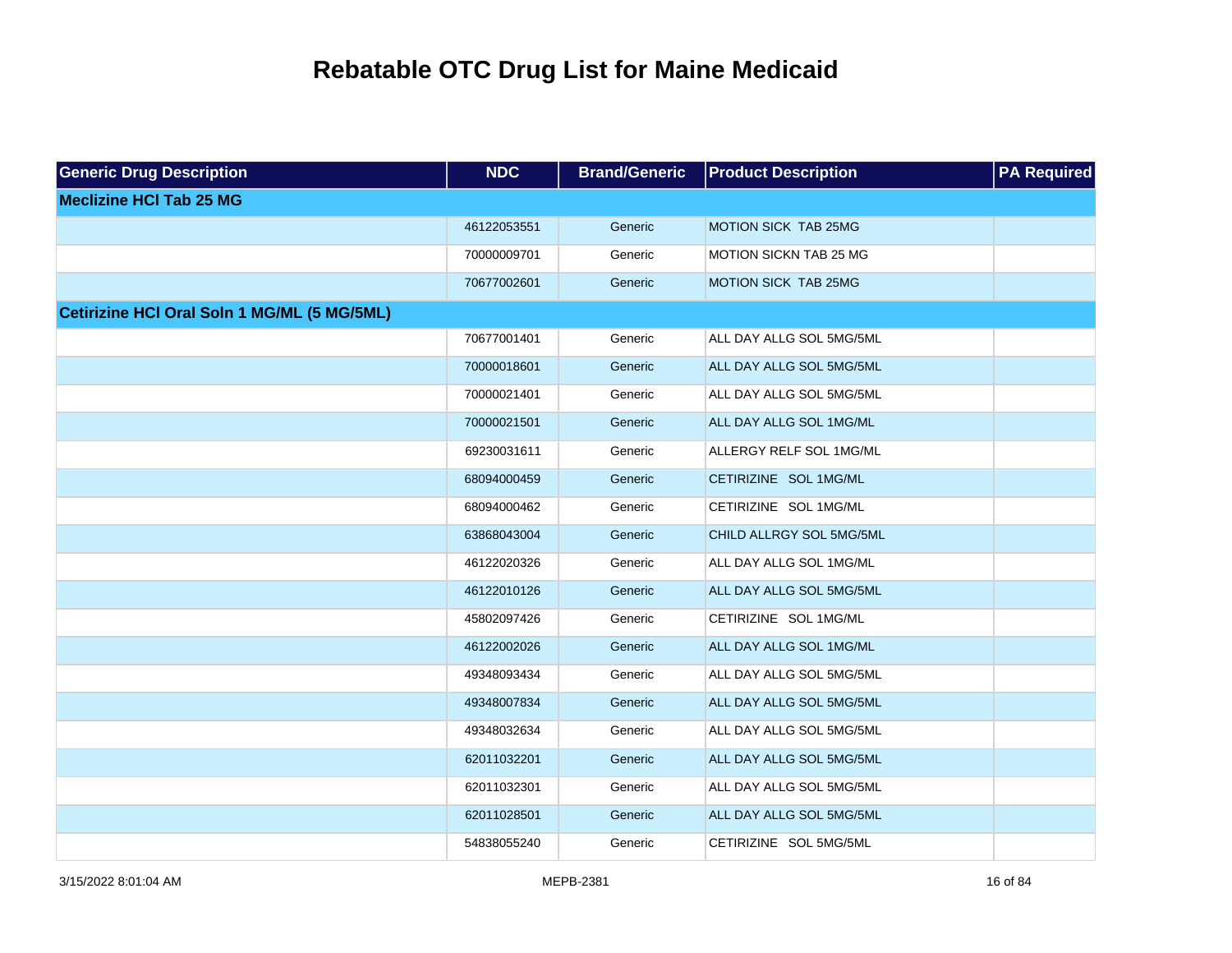| <b>Generic Drug Description</b>             | <b>NDC</b>  | <b>Brand/Generic</b> | <b>Product Description</b> | <b>PA Required</b> |
|---------------------------------------------|-------------|----------------------|----------------------------|--------------------|
| Cetirizine HCI Oral Soln 1 MG/ML (5 MG/5ML) |             |                      |                            |                    |
|                                             | 51672210208 | Generic              | CETIRIZINE SOL 5MG/5ML     |                    |
|                                             | 00113018926 | Generic              | ALL DAY ALLG SOL 1MG/ML    |                    |
|                                             | 00113050326 | Generic              | ALL DAY ALLG SOL 1MG/ML    |                    |
|                                             | 00904676520 | Generic              | CETIRIZINE SOL 1MG/ML      |                    |
| <b>Cetirizine HCI Tab 10 MG</b>             |             |                      |                            |                    |
|                                             | 16571040210 | Generic              | CETIRIZINE TAB 10MG        |                    |
|                                             | 16571040250 | Generic              | CETIRIZINE TAB 10MG        |                    |
|                                             | 16714079901 | Generic              | CETIRIZINE TAB 10MG        |                    |
|                                             | 16714079902 | Generic              | CETIRIZINE TAB 10MG        |                    |
|                                             | 16714079903 | Generic              | CETIRIZINE TAB 10MG        |                    |
|                                             | 16714079904 | Generic              | CETIRIZINE TAB 10MG        |                    |
|                                             | 24385099865 | Generic              | GNP ALL DAY TAB ALLERGY    |                    |
|                                             | 24385099874 | Generic              | GNP ALL DAY TAB ALLERGY    |                    |
|                                             | 24385099875 | Generic              | GNP ALL DAY TAB ALLERGY    |                    |
|                                             | 00904671740 | Generic              | CETIRIZINE TAB 10MG        |                    |
|                                             | 00904671741 | Generic              | CETIRIZINE TAB 10MG        |                    |
|                                             | 00904671743 | Generic              | CETIRIZINE TAB 10MG        |                    |
|                                             | 00904671746 | Generic              | CETIRIZINE TAB 10MG        |                    |
|                                             | 00904671760 | Generic              | CETIRIZINE TAB 10MG        |                    |
|                                             | 00904671761 | Generic              | CETIRIZINE TAB 10MG        |                    |
|                                             | 00904671772 | Generic              | CETIRIZINE TAB 10MG        |                    |
|                                             | 00904671786 | Generic              | CETIRIZINE TAB 10MG        |                    |
|                                             | 00113945813 | Generic              | ALL DAY ALLG TAB 10MG      |                    |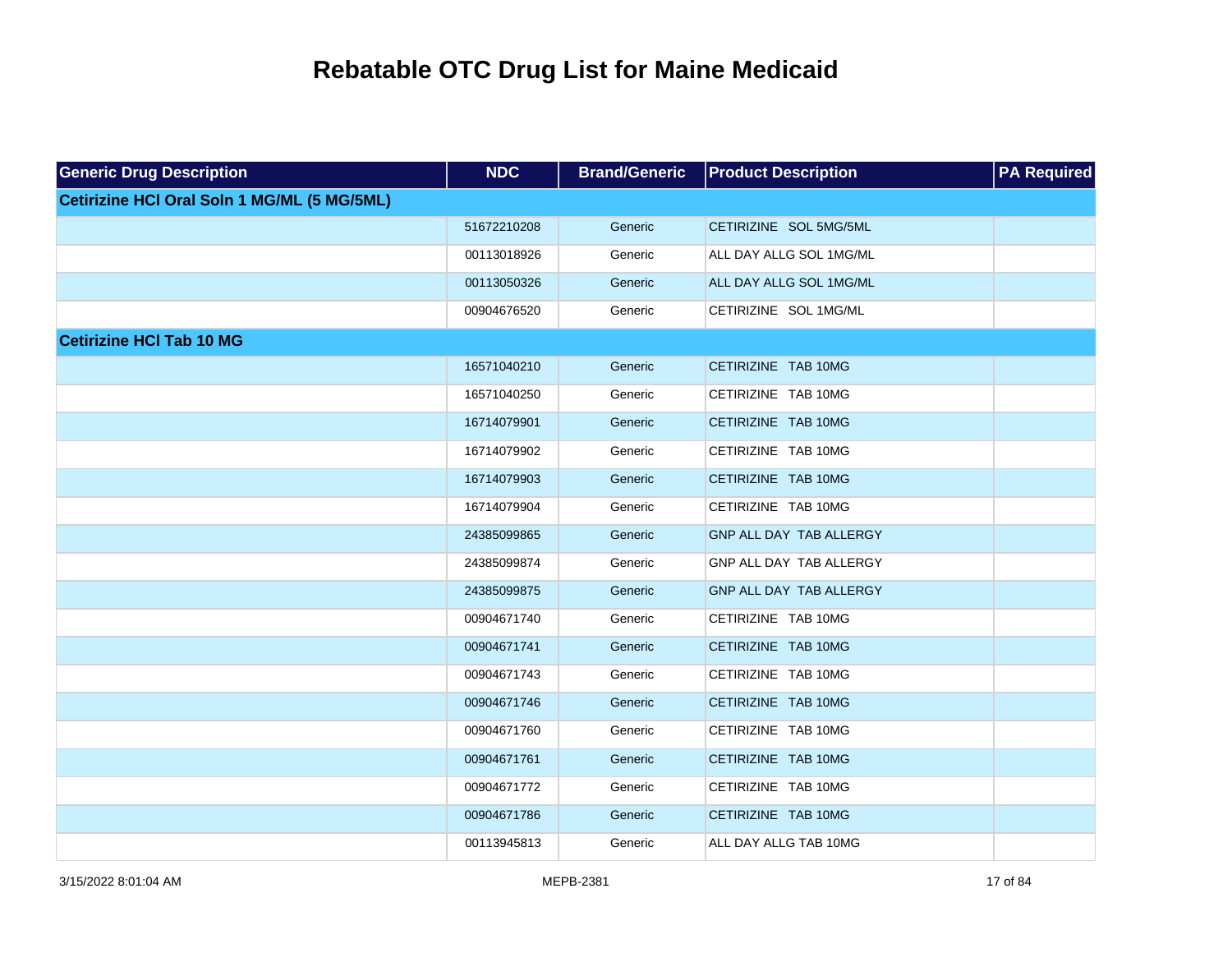| <b>Generic Drug Description</b> | <b>NDC</b>  | <b>Brand/Generic</b> | <b>Product Description</b>   | <b>PA Required</b> |
|---------------------------------|-------------|----------------------|------------------------------|--------------------|
| <b>Cetirizine HCI Tab 10 MG</b> |             |                      |                              |                    |
|                                 | 00113945839 | Generic              | ALL DAY ALLG TAB 10MG        |                    |
|                                 | 00113945866 | Generic              | ALL DAY ALLG TAB 10MG        |                    |
|                                 | 00113945895 | Generic              | ALL DAY ALLG TAB 10MG        |                    |
|                                 | 00378363701 | Generic              | CETIRIZINE TAB 10MG          |                    |
|                                 | 00378363705 | Generic              | CETIRIZINE TAB 10MG          |                    |
|                                 | 55111069990 | Generic              | CETIRIZINE TAB 10MG          |                    |
|                                 | 60505263301 | Generic              | CETIRIZINE TAB 10MG          |                    |
|                                 | 60505263308 | Generic              | CETIRIZINE TAB 10MG          |                    |
|                                 | 51079059701 | Generic              | CETIRIZINE TAB 10MG          |                    |
|                                 | 51079059720 | Generic              | CETIRIZINE TAB 10MG          |                    |
|                                 | 51660093901 | Generic              | CETIRIZINE TAB 10MG          |                    |
|                                 | 51660093930 | Generic              | CETIRIZINE TAB 10MG          |                    |
|                                 | 51660093954 | Generic              | CETIRIZINE TAB 10MG          |                    |
|                                 | 51660093990 | Generic              | CETIRIZINE TAB 10MG          |                    |
|                                 | 62011030701 | Generic              | CETIRIZINE TAB 10MG          |                    |
|                                 | 62011041401 | Generic              | ALLERGY RELF TAB 10MG        |                    |
|                                 | 62011038401 | Generic              | ALL DAY ALLG TAB 10MG        |                    |
|                                 | 45802091939 | Generic              | CETIRIZINE TAB 10MG          |                    |
|                                 | 45802091987 | Generic              | CETIRIZINE TAB 10MG          |                    |
|                                 | 43598081112 | Generic              | CETIRIZINE TAB 10MG          |                    |
|                                 | 43598081115 | Generic              | CETIRIZINE TAB 10MG          |                    |
|                                 | 63868066514 | Generic              | ALLGY RELIEF TAB 10MG        |                    |
|                                 | 63868066590 | Generic              | <b>ALLGY RELIEF TAB 10MG</b> |                    |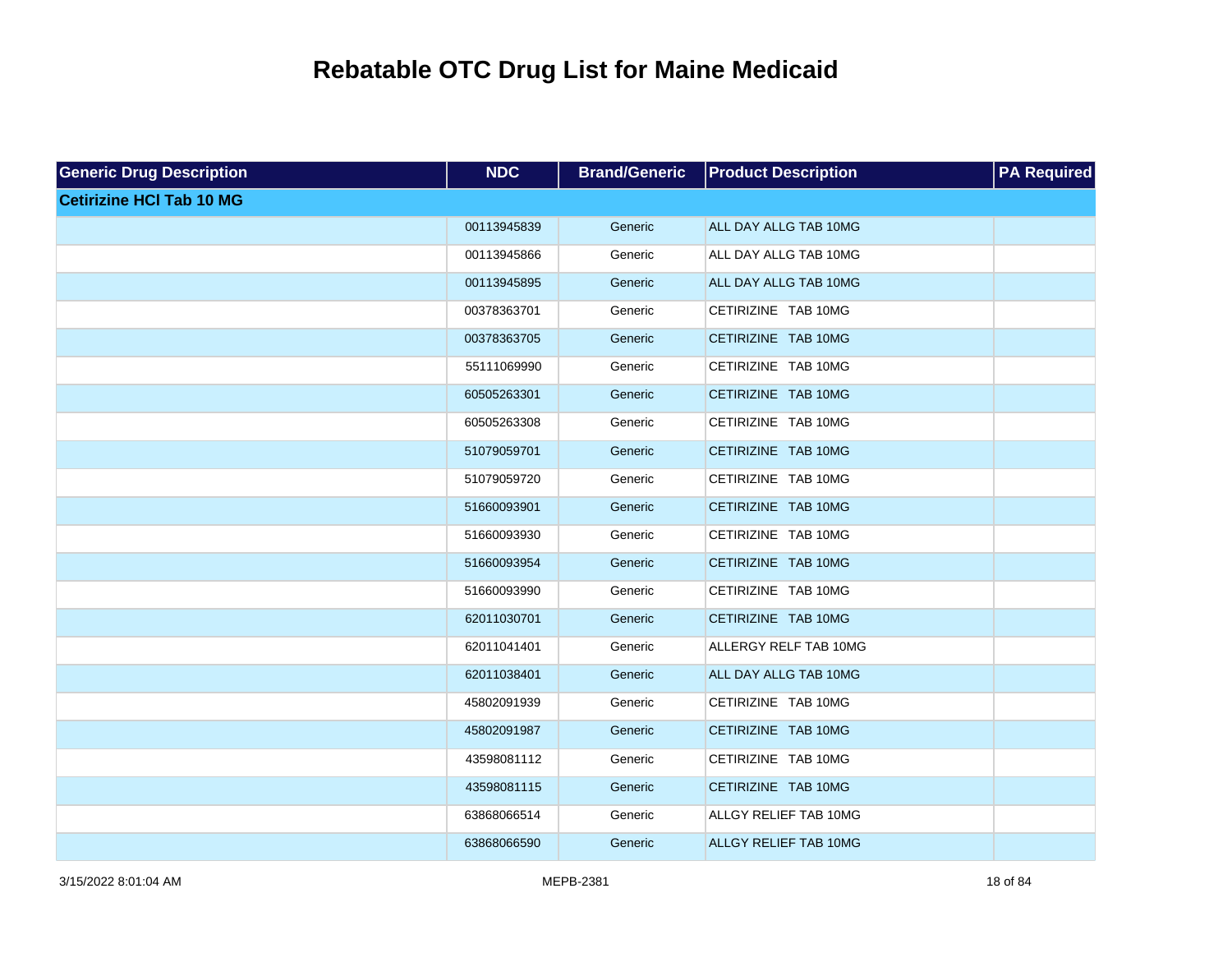| <b>Generic Drug Description</b>    | <b>NDC</b>  | <b>Brand/Generic</b> | <b>Product Description</b>    | <b>PA Required</b> |
|------------------------------------|-------------|----------------------|-------------------------------|--------------------|
| <b>Cetirizine HCI Tab 10 MG</b>    |             |                      |                               |                    |
|                                    | 68001043604 | Generic              | CETIRIZINE TAB 10MG           |                    |
|                                    | 68001043696 | Generic              | CETIRIZINE TAB 10MG           |                    |
|                                    | 68001043697 | Generic              | CETIRIZINE TAB 10MG           |                    |
|                                    | 69230030401 | Generic              | <b>ALLERGY RELI TAB 10MG</b>  |                    |
|                                    | 69230030405 | Generic              | ALLERGY RELI TAB 10MG         |                    |
|                                    | 69230030430 | Generic              | ALLERGY RELI TAB 10MG         |                    |
|                                    | 70000004701 | Generic              | ALL DAY ALLG TAB 10MG         |                    |
|                                    | 70000038001 | Generic              | ALL DAY ALLG TAB 10MG         |                    |
|                                    | 70000038002 | Generic              | ALL DAY ALLG TAB 10MG         |                    |
|                                    | 70000038004 | Generic              | ALL DAY ALLG TAB 10MG         |                    |
|                                    | 70677005701 | Generic              | SM ALL DAY TAB 10MG           |                    |
|                                    | 70677007502 | Generic              | SM ALL DAY TAB 10MG           |                    |
| <b>Cetirizine HCI Tab 5 MG</b>     |             |                      |                               |                    |
|                                    | 60505263201 | Generic              | CETIRIZINE TAB 5MG            |                    |
|                                    | 00378363501 | Generic              | CETIRIZINE TAB 5MG            |                    |
|                                    | 16571040110 | Generic              | CETIRIZINE TAB 5MG            |                    |
| <b>Fexofenadine HCI Tab 180 MG</b> |             |                      |                               |                    |
|                                    | 16714089901 | Generic              | FEXOFENADINE TAB 180MG        | PA REQUIRED        |
|                                    | 16714089902 | Generic              | FEXOFENADINE TAB 180MG        | PA REQUIRED        |
|                                    | 00904705040 | Generic              | FEXOFENADINE TAB 180MG        | PA REQUIRED        |
|                                    | 00904705060 | Generic              | FEXOFENADINE TAB 180MG        | PA REQUIRED        |
|                                    | 00904671110 | Generic              | FEXOFENADINE TAB 180MG        | PA REQUIRED        |
|                                    | 00904671146 | Generic              | <b>FEXOFENADINE TAB 180MG</b> | PA REQUIRED        |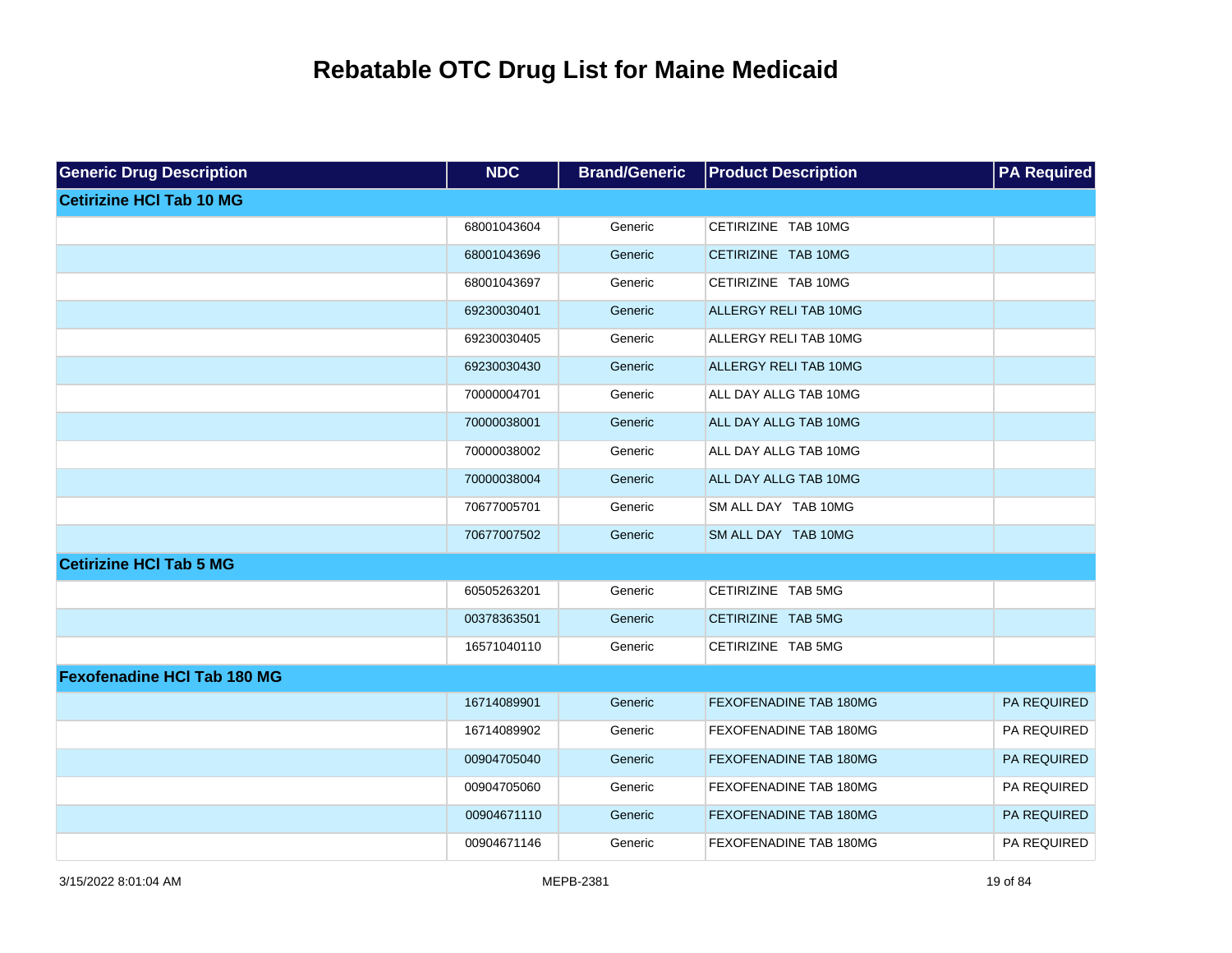| <b>Generic Drug Description</b>    | <b>NDC</b>  | <b>Brand/Generic</b> | <b>Product Description</b>         | <b>PA</b> Required |
|------------------------------------|-------------|----------------------|------------------------------------|--------------------|
| <b>Fexofenadine HCI Tab 180 MG</b> |             |                      |                                    |                    |
|                                    | 00113057122 | Generic              | ALLER-EASE TAB 180MG               | PA REQUIRED        |
|                                    | 00113057139 | Generic              | ALLER-EASE TAB 180MG               | PA REQUIRED        |
|                                    | 00113057195 | Generic              | ALLER-EASE TAB 180MG               | PA REQUIRED        |
|                                    | 62011040902 | Generic              | HM ALLERGY TAB 180MG               | PA REQUIRED        |
|                                    | 55111078401 | Generic              | <b>FEXOFENADINE TAB 180MG</b>      | PA REQUIRED        |
|                                    | 55111078430 | Generic              | FEXOFENADINE TAB 180MG             | PA REQUIRED        |
|                                    | 45802057178 | Generic              | FEXOFENADINE TAB 180MG             | PA REQUIRED        |
|                                    | 46122046222 | Generic              | ALLERGY RELF TAB 180MG             | PA REQUIRED        |
|                                    | 46122046261 | Generic              | ALLERGY RELF TAB 180MG             | PA REQUIRED        |
|                                    | 46122046265 | Generic              | ALLERGY RELF TAB 180MG             | PA REQUIRED        |
|                                    | 46122046275 | Generic              | <b>ALLERGY RELF TAB 180MG</b>      | PA REQUIRED        |
|                                    | 49348096856 | Generic              | FEXOFENADINE TAB 180MG             | PA REQUIRED        |
|                                    | 70677007402 | Generic              | <b>FEXOFENADINE TAB 180MG</b>      | PA REQUIRED        |
|                                    | 70000036101 | Generic              | 24HR ALLERGY TAB 180MG             | PA REQUIRED        |
|                                    | 70000036102 | Generic              | 24HR ALLERGY TAB 180MG             | PA REQUIRED        |
|                                    | 70000036103 | Generic              | 24HR ALLERGY TAB 180MG             | PA REQUIRED        |
|                                    | 70000036104 | Generic              | 24HR ALLERGY TAB 180MG             | PA REQUIRED        |
|                                    | 70000036105 | Generic              | 24HR ALLERGY TAB 180MG             | PA REQUIRED        |
|                                    | 69230020201 | Generic              | <b>TAB 180MG</b><br><b>ALLERGY</b> | PA REQUIRED        |
|                                    | 69230020230 | Generic              | <b>TAB 180MG</b><br>ALLERGY        | PA REQUIRED        |
|                                    | 69230020260 | Generic              | ALLERGY 24HR TAB 180MG             | PA REQUIRED        |
|                                    | 69230030001 | Generic              | ALLERGY RELF TAB 180MG             | PA REQUIRED        |
|                                    | 69230030005 | Generic              | <b>ALLERGY RELF TAB 180MG</b>      | PA REQUIRED        |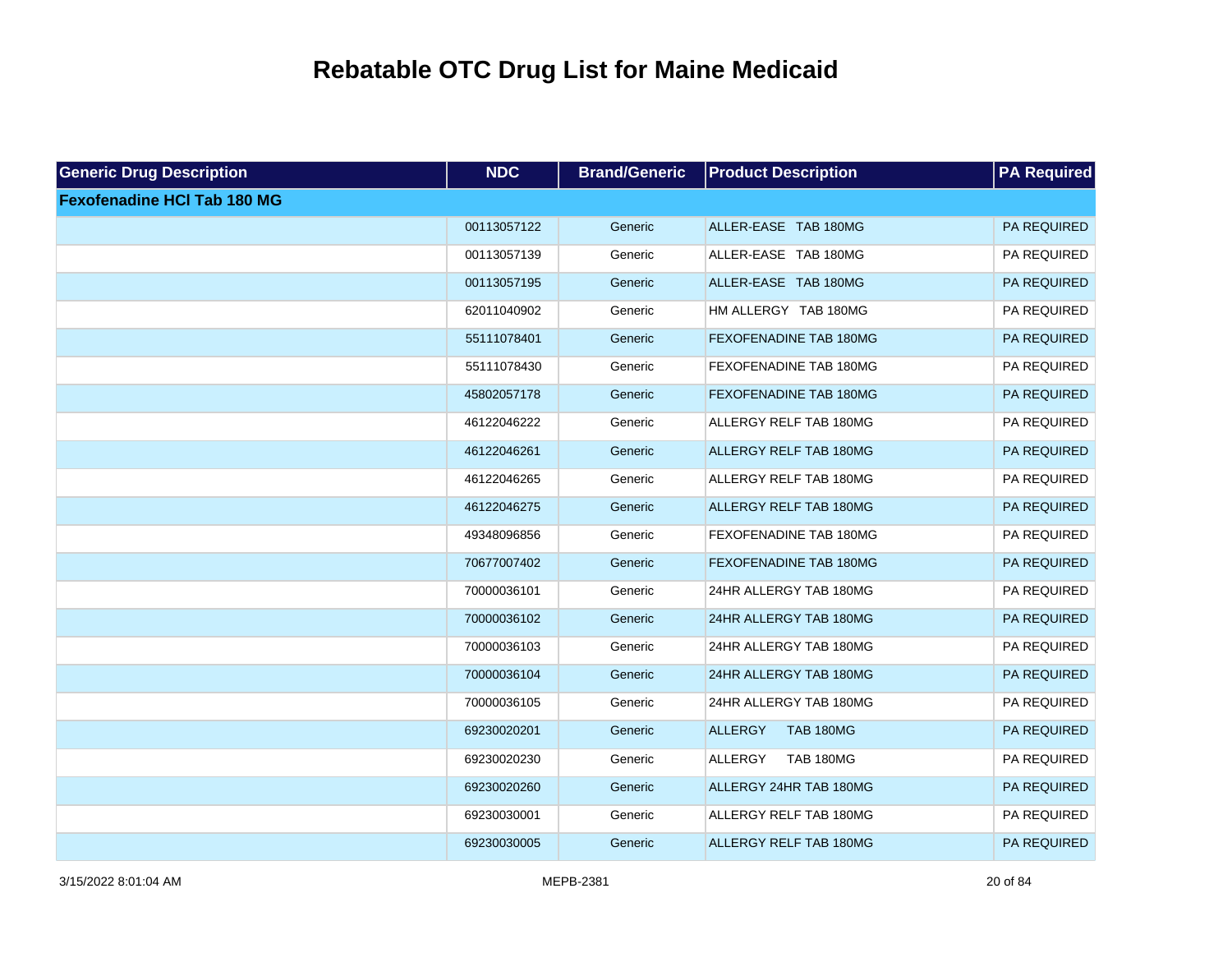| <b>Generic Drug Description</b>                    | <b>NDC</b>  | <b>Brand/Generic</b> | <b>Product Description</b>    | <b>PA Required</b> |
|----------------------------------------------------|-------------|----------------------|-------------------------------|--------------------|
| <b>Fexofenadine HCI Tab 180 MG</b>                 |             |                      |                               |                    |
|                                                    | 69230030030 | Generic              | ALLERGY RELF TAB 180MG        | PA REQUIRED        |
|                                                    | 68001044000 | Generic              | <b>FEXOFENADINE TAB 180MG</b> | PA REQUIRED        |
|                                                    | 68001044004 | Generic              | FEXOFENADINE TAB 180MG        | PA REQUIRED        |
|                                                    | 63868066730 | Generic              | <b>ALLERGY RELF TAB 180MG</b> | PA REQUIRED        |
|                                                    | 63824092605 | Generic              | MUCINEX ALLR TAB 180MG        | PA REQUIRED        |
|                                                    | 63824092610 | Generic              | MUCINEX ALLR TAB 180MG        | PA REQUIRED        |
|                                                    | 63824092630 | Generic              | MUCINEX ALLR TAB 180MG        | PA REQUIRED        |
|                                                    | 63824092640 | Generic              | MUCINEX ALLR TAB 180MG        | PA REQUIRED        |
| <b>Fexofenadine HCI Tab 60 MG</b>                  |             |                      |                               |                    |
|                                                    | 68001043900 | Generic              | FEXOFENADINE TAB 60MG         | PA REQUIRED        |
|                                                    | 69230020105 | Generic              | FEXOFENADINE TAB 60MG         | PA REQUIRED        |
|                                                    | 70677012801 | Generic              | SM ALLERGY TAB 60MG           | PA REQUIRED        |
|                                                    | 45802042578 | Generic              | FEXOFENADINE TAB 60MG         | PA REQUIRED        |
|                                                    | 55111078301 | Generic              | FEXOFENADINE TAB 60MG         | PA REQUIRED        |
|                                                    | 62011041301 | Generic              | <b>FEXOFENADINE TAB 60MG</b>  | PA REQUIRED        |
|                                                    | 62011047601 | Generic              | HM ALLERGY TAB 60MG           | PA REQUIRED        |
|                                                    | 00113042553 | Generic              | ALLER-EASE TAB 60MG           | PA REQUIRED        |
|                                                    | 00904719240 | Generic              | FEXOFENADINE TAB 60MG         | PA REQUIRED        |
|                                                    | 00904719260 | Generic              | FEXOFENADINE TAB 60MG         | PA REQUIRED        |
|                                                    | 00904697940 | Generic              | FEXOFENADINE TAB 60MG         | PA REQUIRED        |
|                                                    | 00904697960 | Generic              | FEXOFENADINE TAB 60MG         | PA REQUIRED        |
| <b>Loratadine Rapidly-Disintegrating Tab 10 MG</b> |             |                      |                               |                    |
|                                                    | 46122053952 | Generic              | LORATADINE TAB 10MG           | PA REQUIRED        |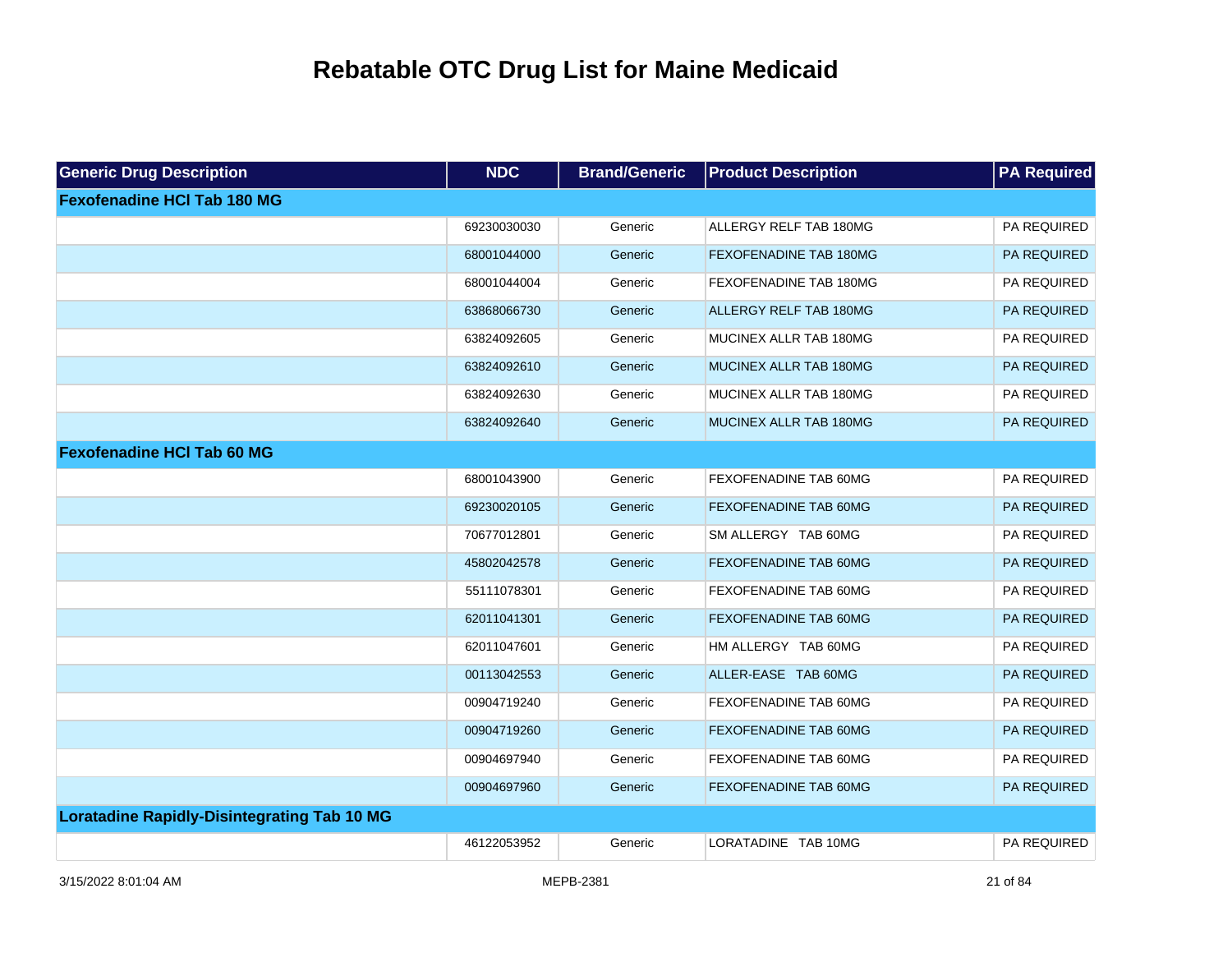| <b>Generic Drug Description</b>  | <b>NDC</b>  | <b>Brand/Generic</b> | <b>Product Description</b>   | <b>PA Required</b> |
|----------------------------------|-------------|----------------------|------------------------------|--------------------|
| <b>Loratadine Syrup 5 MG/5ML</b> |             |                      |                              |                    |
|                                  | 00121084910 | Generic              | LORATADINE SOL 10/10ML       |                    |
| <b>Loratadine Tab 10 MG</b>      |             |                      |                              |                    |
|                                  | 00113061239 | Generic              | ALLERGY RELF TAB 10MG        |                    |
|                                  | 00113061246 | Generic              | ALLERGY RELF TAB 10MG        |                    |
|                                  | 00113061260 | Generic              | ALLERGY RELF TAB 10MG        |                    |
|                                  | 00113061265 | Generic              | ALLERGY RELF TAB 10MG        |                    |
|                                  | 00113061275 | Generic              | ALLERGY RELF TAB 10MG        |                    |
|                                  | 00904685207 | Generic              | LORATADINE TAB 10MG          |                    |
|                                  | 00904685260 | Generic              | LORATADINE TAB 10MG          |                    |
|                                  | 00904685261 | Generic              | LORATADINE TAB 10MG          |                    |
|                                  | 00904685272 | Generic              | LORATADINE TAB 10MG          |                    |
|                                  | 00904685289 | Generic              | LORATADINE TAB 10MG          |                    |
|                                  | 16714089801 | Generic              | LORATADINE TAB 10MG          |                    |
|                                  | 16714089802 | Generic              | LORATADINE TAB 10MG          |                    |
|                                  | 16714089803 | Generic              | LORATADINE TAB 10MG          |                    |
|                                  | 24385047199 | Generic              | LORATADINE TAB 10MG          |                    |
|                                  | 45802065065 | Generic              | LORATADINE TAB 10MG          |                    |
|                                  | 45802065078 | Generic              | LORATADINE TAB 10MG          |                    |
|                                  | 45802065087 | Generic              | LORATADINE TAB 10MG          |                    |
|                                  | 49348081801 | Generic              | <b>SM LORATADIN TAB 10MG</b> |                    |
|                                  | 49348081813 | Generic              | SM LORATADIN TAB 10MG        |                    |
|                                  | 49348081845 | Generic              | <b>SM LORATADIN TAB 10MG</b> |                    |
|                                  | 49348081856 | Generic              | SM LORATADIN TAB 10MG        |                    |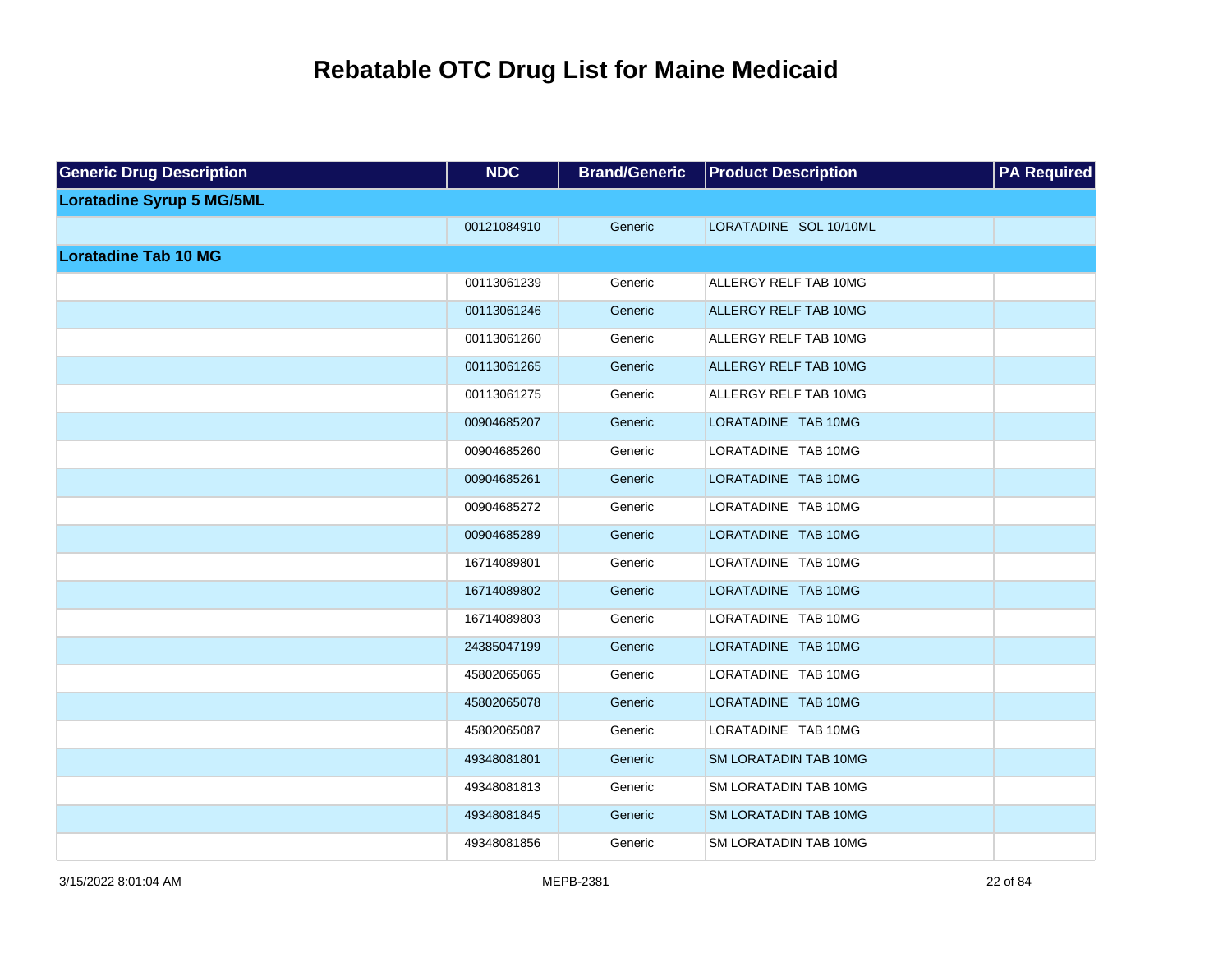| <b>Generic Drug Description</b> | <b>NDC</b>  | <b>Brand/Generic</b> | <b>Product Description</b> | <b>PA Required</b> |
|---------------------------------|-------------|----------------------|----------------------------|--------------------|
| <b>Loratadine Tab 10 MG</b>     |             |                      |                            |                    |
|                                 | 49348011201 | Generic              | LORATADINE TAB 10MG        |                    |
|                                 | 62011024802 | Generic              | LORATADINE TAB 10MG        |                    |
|                                 | 62011024803 | Generic              | LORATADINE TAB 10MG        |                    |
|                                 | 62011024804 | Generic              | LORATADINE TAB 10MG        |                    |
|                                 | 62011024805 | Generic              | LORATADINE TAB 10MG        |                    |
|                                 | 60505014701 | Generic              | LORATADINE TAB 10MG        |                    |
|                                 | 60505014708 | Generic              | LORATADINE TAB 10MG        |                    |
|                                 | 51660052601 | Generic              | ALLERGY RELF TAB 10MG      |                    |
|                                 | 51660052605 | Generic              | ALLERGY RELF TAB 10MG      |                    |
|                                 | 51660052611 | Generic              | ALLERGY RELF TAB 10MG      |                    |
|                                 | 51660052631 | Generic              | ALLERGY RELF TAB 10MG      |                    |
|                                 | 51660052653 | Generic              | ALLERGY RELF TAB 10MG      |                    |
|                                 | 51079024601 | Generic              | LORATADINE TAB 10MG        |                    |
|                                 | 51079024620 | Generic              | LORATADINE TAB 10MG        |                    |
|                                 | 50268048915 | Generic              | LORATADINE TAB 10MG        |                    |
|                                 | 70010016201 | Generic              | LORATADINE TAB 10MG        |                    |
|                                 | 70000021301 | Generic              | ALLERGY RELF TAB 10MG      |                    |
|                                 | 70000021302 | Generic              | ALLERGY RELF TAB 10MG      |                    |
|                                 | 70000021303 | Generic              | ALLERGY RELF TAB 10MG      |                    |
|                                 | 70000021304 | Generic              | ALLERGY RELF TAB 10MG      |                    |
|                                 | 70000021306 | Generic              | ALLERGY RELF TAB 10MG      |                    |
|                                 | 69230031701 | Generic              | ALLERGY RELF TAB 10MG      |                    |
|                                 | 69230031703 | Generic              | ALLERGY RELF TAB 10MG      |                    |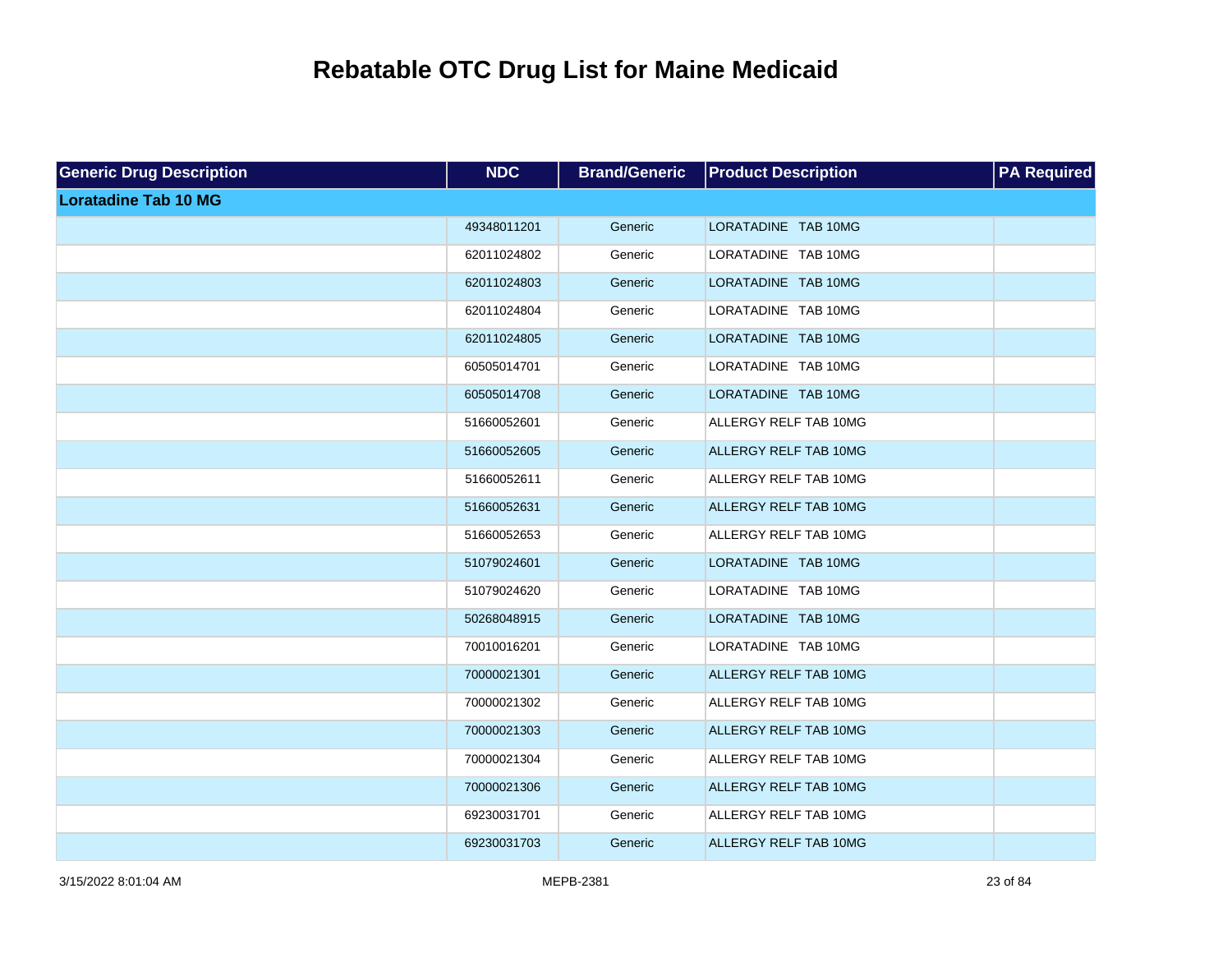| <b>Generic Drug Description</b>                | <b>NDC</b>  | <b>Brand/Generic</b> | <b>Product Description</b>   | <b>PA Required</b> |
|------------------------------------------------|-------------|----------------------|------------------------------|--------------------|
| <b>Loratadine Tab 10 MG</b>                    |             |                      |                              |                    |
|                                                | 69230031201 | Generic              | ALLERGY RELF TAB 10MG        |                    |
|                                                | 69230031203 | Generic              | <b>ALLERGY RELF TAB 10MG</b> |                    |
|                                                | 69230031230 | Generic              | ALLERGY RELF TAB 10MG        |                    |
|                                                | 68084024801 | Generic              | LORATADINE TAB 10MG          |                    |
|                                                | 68084024811 | Generic              | LORATADINE TAB 10MG          |                    |
|                                                | 68001043800 | Generic              | LORATADINE TAB 10MG          |                    |
|                                                | 68001043804 | Generic              | LORATADINE TAB 10MG          |                    |
|                                                | 68001043896 | Generic              | LORATADINE TAB 10MG          |                    |
|                                                | 68001043897 | Generic              | LORATADINE TAB 10MG          |                    |
| <b>Chlorpheniramine Maleate Syrup 2 MG/5ML</b> |             |                      |                              |                    |
|                                                | 00485009816 | Generic              | ED CHLORPED SYP JR           |                    |
| <b>Chlorpheniramine Maleate Tab 4 MG</b>       |             |                      |                              |                    |
|                                                | 00536100601 | Generic              | ALLER-CHLOR TAB 4MG          |                    |
|                                                | 00536100610 | Generic              | ALLER-CHLOR TAB 4MG          |                    |
|                                                | 00904001224 | Generic              | ALLERGY<br>TAB 4MG           |                    |
|                                                | 00904001259 | Generic              | <b>ALLERGY</b><br>TAB 4MG    |                    |
|                                                | 00904001280 | Generic              | ALLERGY<br>TAB 4MG           |                    |
|                                                | 62011031101 | Generic              | <b>ALLERGY RELF TAB 4MG</b>  |                    |
|                                                | 49483024201 | Generic              | ALLERGY-TIME TAB 4MG         |                    |
|                                                | 49483024210 | Generic              | <b>ALLERGY-TIME TAB 4MG</b>  |                    |
|                                                | 46122061862 | Generic              | GNP ALLERGY TAB 4MG          |                    |
|                                                | 46122061878 | Generic              | <b>GNP ALLERGY TAB 4MG</b>   |                    |
|                                                | 63868083324 | Generic              | ALLERGY RELI TAB 4MG         |                    |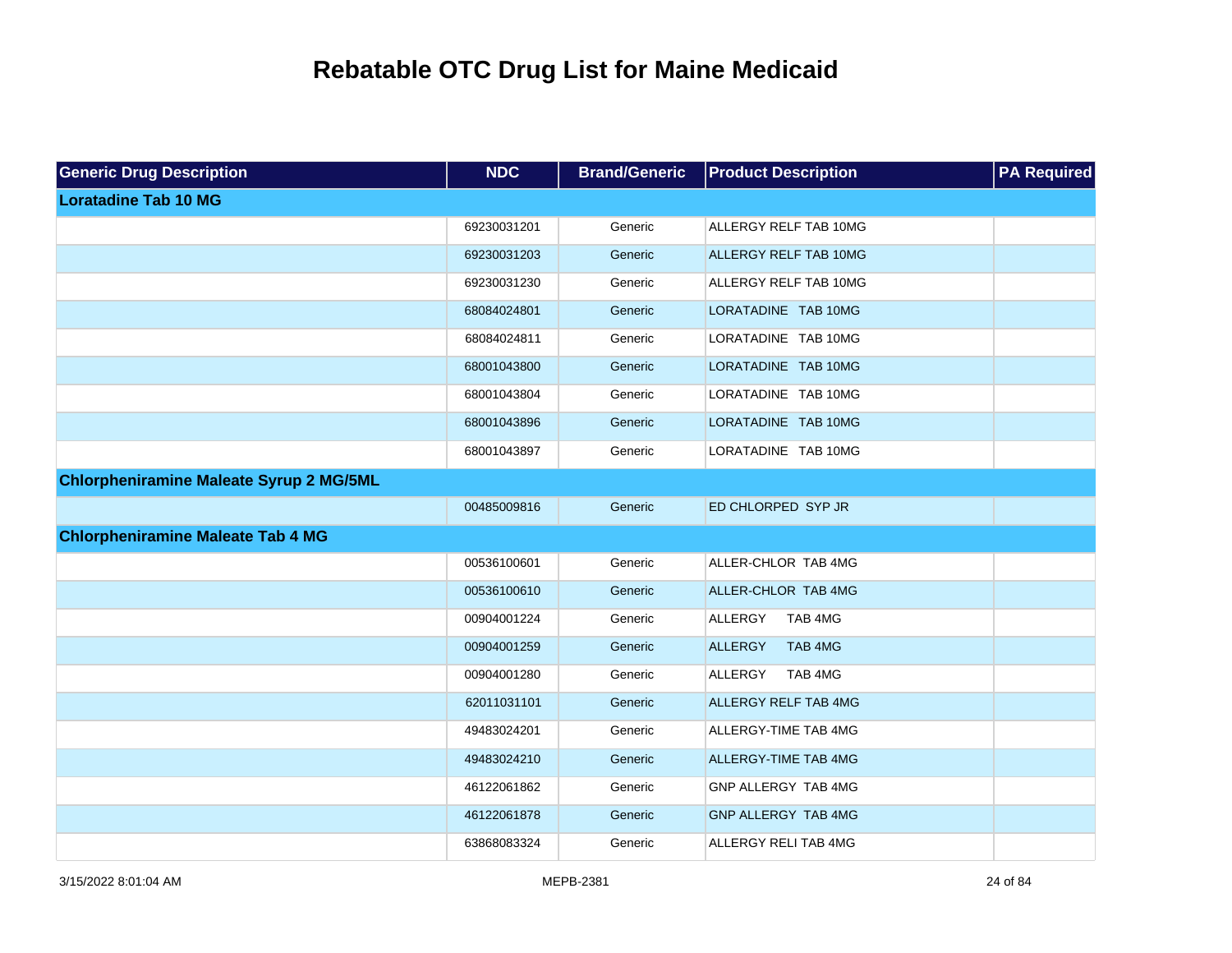| <b>Generic Drug Description</b>          | <b>NDC</b>  | <b>Brand/Generic</b> | <b>Product Description</b>   | <b>PA Required</b> |
|------------------------------------------|-------------|----------------------|------------------------------|--------------------|
| <b>Chlorpheniramine Maleate Tab 4 MG</b> |             |                      |                              |                    |
|                                          | 70000016001 | Generic              | TAB 4MG<br>ALLERGY           |                    |
|                                          | 70000016002 | Generic              | TAB 4MG<br>ALLERGY           |                    |
|                                          | 70677000401 | Generic              | SM ALLERGY TAB 4MG           |                    |
| Diphenhydramine HCI Cap 25 MG            |             |                      |                              |                    |
|                                          | 70000014401 | Generic              | ALLERGY RELF CAP 25MG        |                    |
|                                          | 70000020701 | Generic              | ALLERGY RELF CAP 25MG        |                    |
|                                          | 70000020702 | Generic              | ALLERGY RELF CAP 25MG        |                    |
|                                          | 70000008501 | Generic              | ALLERGY RELF CAP 25MG        |                    |
|                                          | 63868008701 | Generic              | COMP ALLERGY CAP 25MG        |                    |
|                                          | 63868008724 | Generic              | COMP ALLERGY CAP 25MG        |                    |
|                                          | 46122044062 | Generic              | GNP ALLERGY CAP 25MG         |                    |
|                                          | 46122044078 | Generic              | GNP ALLERGY CAP 25MG         |                    |
|                                          | 46122042762 | Generic              | GNP ALLERGY CAP 25MG         |                    |
|                                          | 62011030901 | Generic              | HM ALLERGY CAP 25MG          |                    |
|                                          | 00904530624 | Generic              | <b>BANOPHEN</b><br>CAP 25MG  |                    |
|                                          | 00904530660 | Generic              | <b>BANOPHEN</b><br>CAP 25MG  |                    |
|                                          | 00904530661 | Generic              | DIPHENHYDRAM CAP 25MG        |                    |
|                                          | 00904530680 | Generic              | <b>BANOPHEN</b><br>CAP 25MG  |                    |
|                                          | 42806064801 | Generic              | DIPHENHYDRAM CAP 25MG        |                    |
|                                          | 42806064810 | Generic              | DIPHENHYDRAM CAP 25MG        |                    |
|                                          | 00536101001 | Generic              | DIPHENHIST CAP 25MG          |                    |
|                                          | 00113046262 | Generic              | <b>ALLERGY RELF CAP 25MG</b> |                    |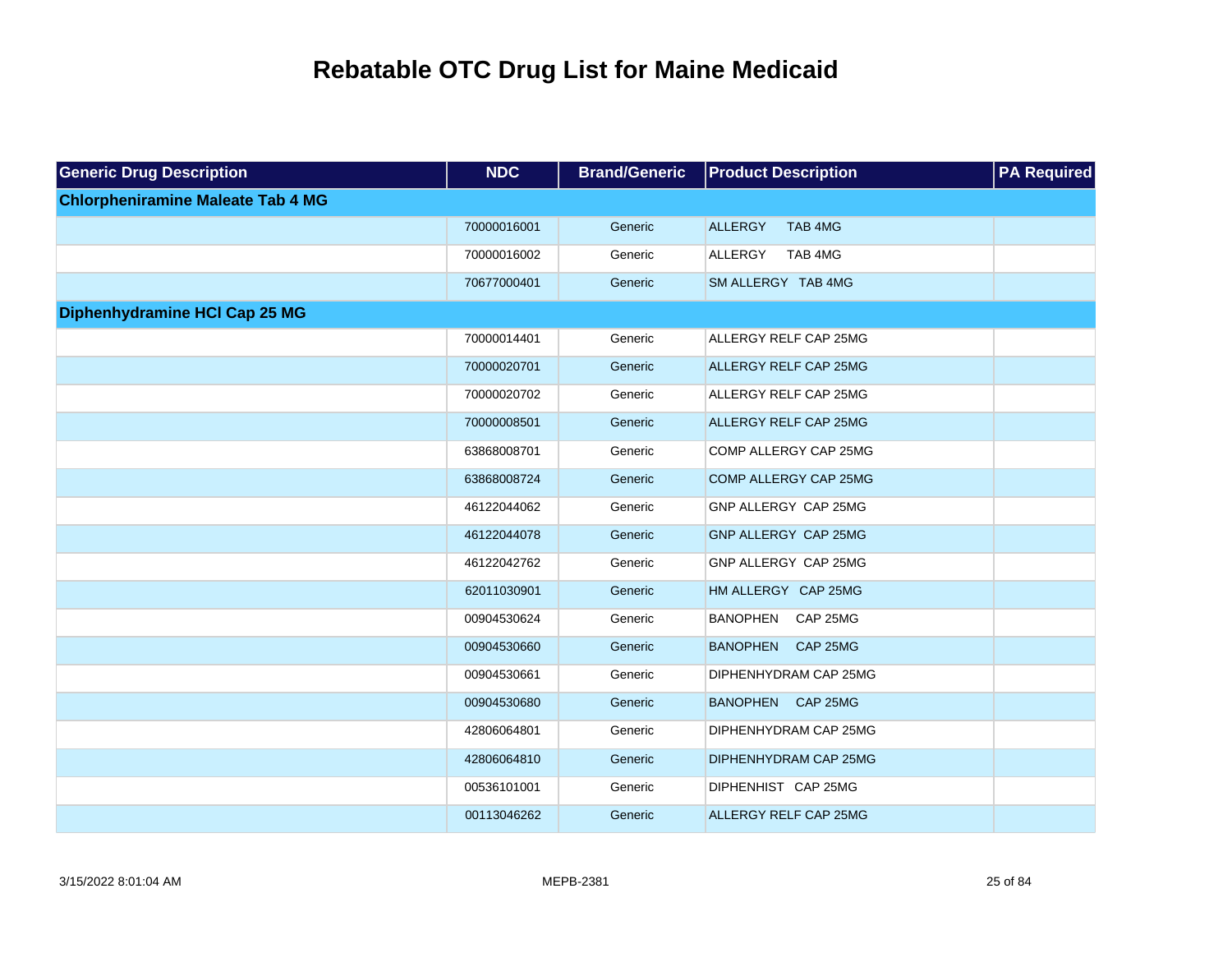| <b>Generic Drug Description</b>        | <b>NDC</b>  | <b>Brand/Generic</b> | <b>Product Description</b>  | <b>PA Required</b> |
|----------------------------------------|-------------|----------------------|-----------------------------|--------------------|
| Diphenhydramine HCI Cap 50 MG          |             |                      |                             |                    |
|                                        | 42806064901 | Generic              | DIPHENHYDRAM CAP 50MG       |                    |
|                                        | 42806064910 | Generic              | DIPHENHYDRAM CAP 50MG       |                    |
|                                        | 00904530760 | Generic              | <b>BANOPHEN</b><br>CAP 50MG |                    |
|                                        | 00904530780 | Generic              | <b>BANOPHEN</b><br>CAP 50MG |                    |
|                                        | 00904205661 | Generic              | DIPHENHYDRAM CAP 50MG       |                    |
| Diphenhydramine HCI Liquid 12.5 MG/5ML |             |                      |                             |                    |
|                                        | 00904674070 | Generic              | DIPHENHYDRAM LIQ 12.5/5ML   |                    |
|                                        | 00904674172 | Generic              | DIPHENHYDRAM LIQ 25/10ML    |                    |
|                                        | 24385037926 | Generic              | CHLD ALLERGY LIQ 12.5/5ML   |                    |
|                                        | 00904698516 | Generic              | DIPHENHYDRAM LIQ 12.5/5ML   |                    |
|                                        | 00904698520 | Generic              | DIPHENHYDRAM LIQ 12.5/5ML   |                    |
|                                        | 00113037926 | Generic              | ALLERGY RELF LIQ 12.5/5ML   |                    |
|                                        | 00121086500 | Generic              | DIPHENHYDRAM LIQ 12.5/5ML   |                    |
|                                        | 00121086530 | Generic              | DIPHENHYDRAM LIQ 12.5/5ML   |                    |
|                                        | 00121173000 | Generic              | DIPHENHYDRAM LIQ 25/10ML    |                    |
|                                        | 00121173030 | Generic              | DIPHENHYDRAM LIQ 25/10ML    |                    |
|                                        | 62011028401 | Generic              | ALLERGY RELF LIQ 12.5/5ML   |                    |
|                                        | 60687026742 | Generic              | DIPHENHYDRAM LIQ 25/10ML    |                    |
|                                        | 60687026756 | Generic              | DIPHENHYDRAM LIQ 25/10ML    |                    |
|                                        | 58657052804 | Generic              | M-DRYL<br>LIQ 12.5/5ML      |                    |
|                                        | 58657052816 | Generic              | M-DRYL<br>LIQ 12.5/5ML      |                    |
|                                        | 54838013540 | Generic              | SILADRYL ALR LIQ 12.5/5ML   |                    |
|                                        | 54838013570 | Generic              | SILADRYL ALR LIQ 12.5/5ML   |                    |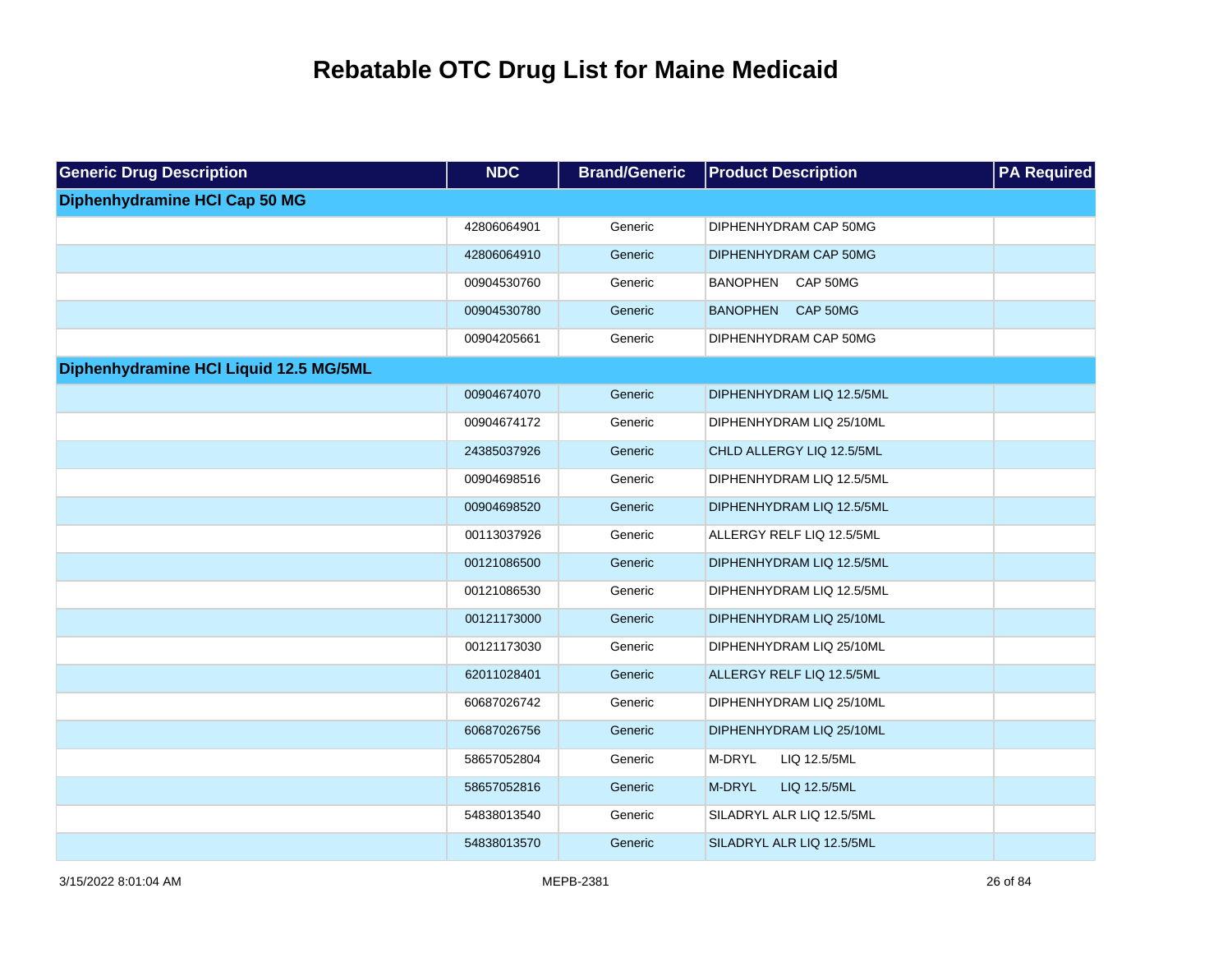| <b>Generic Drug Description</b>        | <b>NDC</b>  | <b>Brand/Generic</b> | <b>Product Description</b> | <b>PA Required</b> |
|----------------------------------------|-------------|----------------------|----------------------------|--------------------|
| Diphenhydramine HCI Liquid 12.5 MG/5ML |             |                      |                            |                    |
|                                        | 54838013580 | Generic              | SILADRYL ALR LIQ 12.5/5ML  |                    |
|                                        | 46122035626 | Generic              | GNP ALLERGY LIQ 50/20ML    |                    |
|                                        | 46122036126 | Generic              | ALLERGY CHLD LIQ 12.5/5ML  |                    |
|                                        | 49348004534 | Generic              | ALLERGY RELF LIQ 12.5/5ML  |                    |
|                                        | 49348004537 | Generic              | ALLERGY RELF LIQ 12.5/5ML  |                    |
|                                        | 46122067426 | Generic              | GNP ALLERGY LIQ CHILDREN   |                    |
|                                        | 46122068526 | Generic              | ALLERGY RLF LIQ 50/20ML    |                    |
|                                        | 63868037004 | Generic              | ALLERGY CHLD LIQ 12.5/5ML  |                    |
|                                        | 63868082354 | Generic              | ALLERGY CHLD LIQ 12.5/5ML  |                    |
|                                        | 69339015117 | Generic              | DIPHENHYDRAM LIQ 12.5/5ML  |                    |
|                                        | 69339015119 | Generic              | DIPHENHYDRAM LIQ 12.5/5ML  |                    |
|                                        | 69339015217 | Generic              | DIPHENHYDRAM LIQ 25/10ML   |                    |
|                                        | 69339015219 | Generic              | DIPHENHYDRAM LIQ 25/10ML   |                    |
|                                        | 68094002259 | Generic              | DIPHENHYDRAM LIQ 12.5/5ML  |                    |
|                                        | 68094002262 | Generic              | DIPHENHYDRAM LIQ 12.5/5ML  |                    |
|                                        | 68094002459 | Generic              | DIPHENHYDRAM LIQ 25/10ML   |                    |
|                                        | 68094002462 | Generic              | DIPHENHYDRAM LIQ 25/10ML   |                    |
|                                        | 70000049201 | Generic              | ALLERGY RELF LIQ 12.5/5ML  |                    |
|                                        | 70000047401 | Generic              | ALLERGY RELF LIQ 12.5/5ML  |                    |
|                                        | 70000047402 | Generic              | ALLERGY RELF LIQ 12.5/5ML  |                    |
| Diphenhydramine HCI Tab 25 MG          |             |                      |                            |                    |
|                                        | 70677000301 | Generic              | SM ALLERGY TAB 25MG        |                    |
|                                        | 68094001859 | Generic              | DIPHENHYDRAM TAB 25MG      |                    |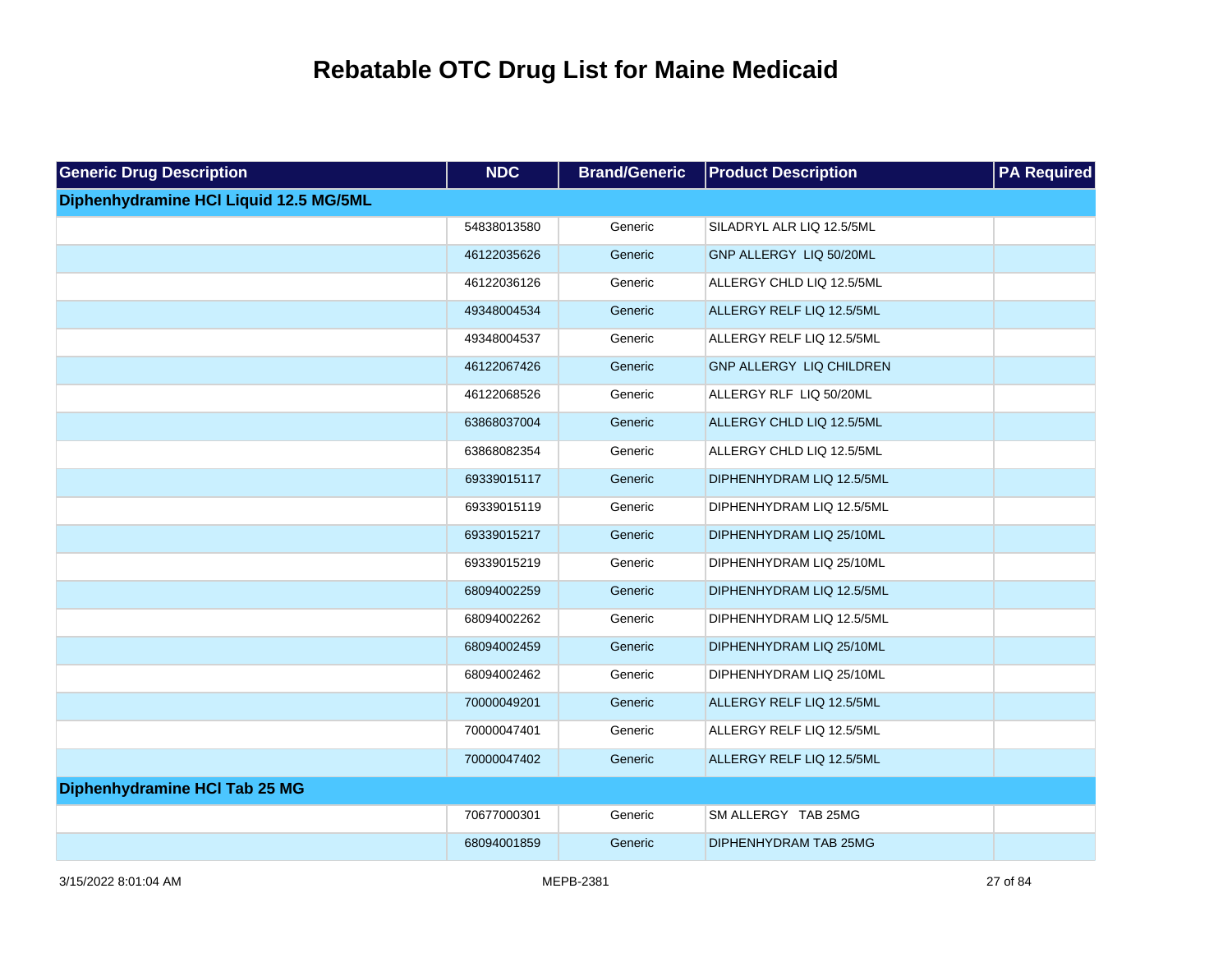| <b>Generic Drug Description</b>  | <b>NDC</b>  | <b>Brand/Generic</b> | <b>Product Description</b>   | <b>PA Required</b> |
|----------------------------------|-------------|----------------------|------------------------------|--------------------|
| Diphenhydramine HCI Tab 25 MG    |             |                      |                              |                    |
|                                  | 68094001861 | Generic              | DIPHENHYDRAM TAB 25MG        |                    |
|                                  | 70000013601 | Generic              | <b>ALLERGY RELF TAB 25MG</b> |                    |
|                                  | 70000013602 | Generic              | ALLERGY RELF TAB 25MG        |                    |
|                                  | 70000013603 | Generic              | <b>ALLERGY RELF TAB 25MG</b> |                    |
|                                  | 63868049210 | Generic              | QC ALLERGY TAB 25MG          |                    |
|                                  | 63868049224 | Generic              | QC ALLERGY TAB 25MG          |                    |
|                                  | 49483006101 | Generic              | DIPHENHYDRAM TAB 25MG        |                    |
|                                  | 49483006110 | Generic              | DIPHENHYDRAM TAB 25MG        |                    |
|                                  | 62011031001 | Generic              | ALLERGY RELF TAB 25MG        |                    |
|                                  | 00536121429 | Generic              | DIPHENHYDRAM TAB 25MG        |                    |
|                                  | 00113047962 | Generic              | ALLERGY RELF TAB 25MG        |                    |
|                                  | 00113047978 | Generic              | ALLERGY RELF TAB 25MG        |                    |
|                                  | 00113047979 | Generic              | ALLERGY RELF TAB 25MG        |                    |
|                                  | 24385047978 | Generic              | GNP ALLERGY TAB 25MG         |                    |
|                                  | 00904555124 | Generic              | BANOPHEN TAB 25MG            |                    |
|                                  | 00904555159 | Generic              | BANOPHEN TAB 25MG            |                    |
| <b>Loratadine Syrup 5 MG/5ML</b> |             |                      |                              |                    |
|                                  | 24385053126 | Generic              | LORATADINE SYP 5MG/5ML       |                    |
|                                  | 00904676720 | Generic              | LORATADINE SOL 5MG/5ML       |                    |
|                                  | 00121084940 | Generic              | LORATADINE SOL 10/10ML       |                    |
|                                  | 62011034801 | Generic              | LORATADINE SYP 5MG/5ML       |                    |
|                                  | 51672213108 | Generic              | LORATADINE SOL 5MG/5ML       |                    |
|                                  | 54838055840 | Generic              | LORATADINE SOL 5MG/5ML       |                    |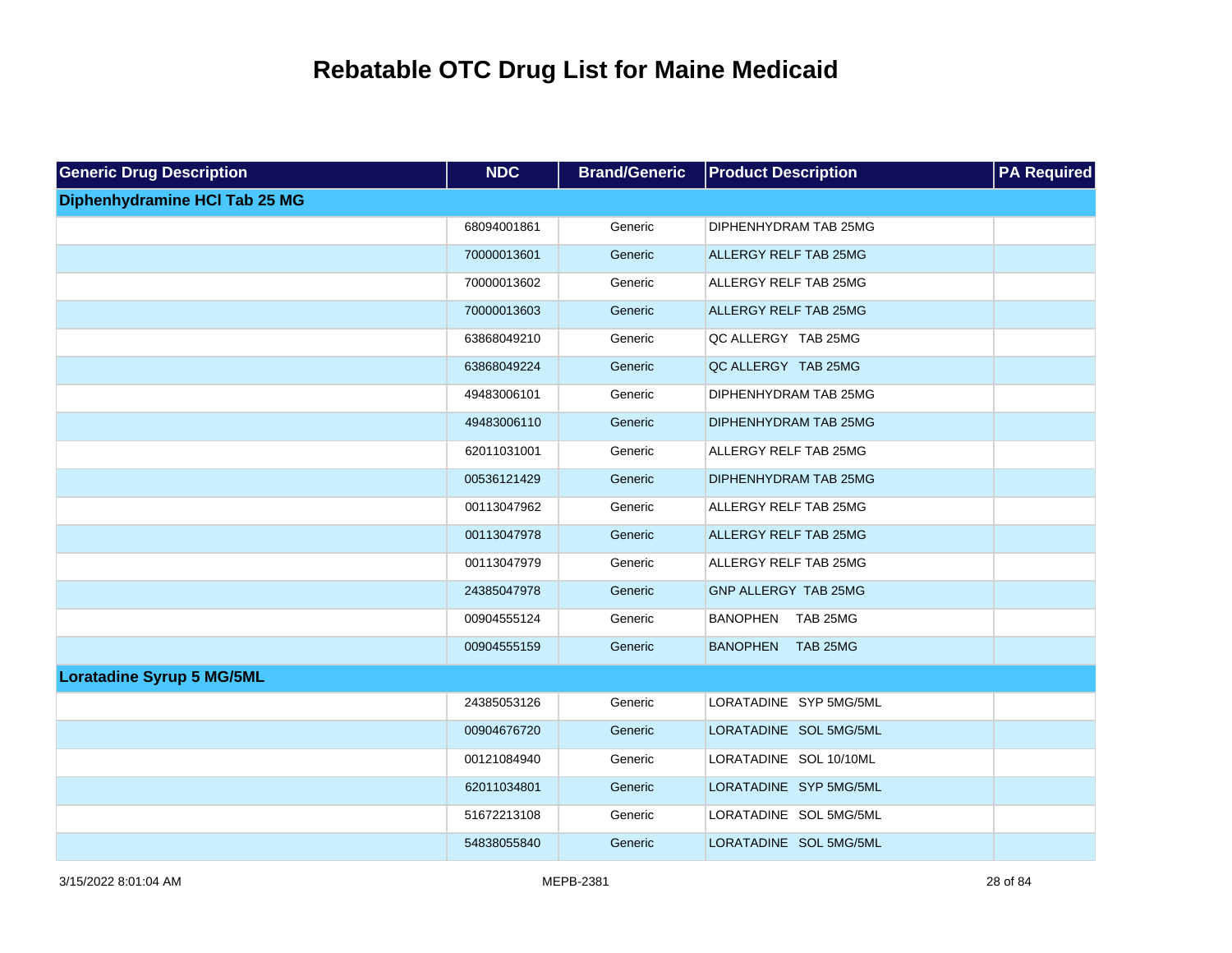| <b>Generic Drug Description</b>                  | <b>NDC</b>  | <b>Brand/Generic</b> | <b>Product Description</b> | <b>PA Required</b> |
|--------------------------------------------------|-------------|----------------------|----------------------------|--------------------|
| <b>Loratadine Syrup 5 MG/5ML</b>                 |             |                      |                            |                    |
|                                                  | 51672208508 | Generic              | LORATADINE SYP 5MG/5ML     |                    |
|                                                  | 51672209208 | Generic              | LORATADINE SOL 5MG/5ML     |                    |
|                                                  | 51672207308 | Generic              | LORATADINE SYP 5MG/5ML     |                    |
|                                                  | 49348063634 | Generic              | LORATADINE SYP 5MG/5ML     |                    |
|                                                  | 46122042326 | Generic              | LORATADINE SOL 5MG/5ML     |                    |
|                                                  | 68001044998 | Generic              | LORATADINE SOL 5MG/5ML     |                    |
|                                                  | 69230032212 | Generic              | LORATADINE SOL 5MG/5ML     |                    |
|                                                  | 69230032224 | Generic              | LORATADINE SOL 5MG/5ML     |                    |
|                                                  | 70677002901 | Generic              | SM ALLERGY SYP 5MG/5ML     |                    |
|                                                  | 70000047301 | Generic              | ALLERGY RELF SOL 5MG/5ML   |                    |
|                                                  | 70000012501 | Generic              | ALLERGY CHLD SYP 5MG/5ML   |                    |
| Dextromethorphan-Guaifenesin Syrup 10-100 MG/5ML |             |                      |                            |                    |
|                                                  | 69339014905 | Generic              | GUAIF/DM HBR SYP 100-10/5  |                    |
|                                                  | 69339014919 | Generic              | GUAIF/DM HBR SYP 100-10/5  |                    |
|                                                  | 69339015001 | Generic              | GUAIF/DM HBR SYP 100-10/5  |                    |
|                                                  | 69339015019 | Generic              | GUAIF/DM HBR SYP 100-10/5  |                    |
|                                                  | 49348086134 | Generic              | SM TUSSIN SYP DM           |                    |
|                                                  | 49348086137 | Generic              | SM TUSSIN SYP DM           |                    |
|                                                  | 49348001734 | Generic              | SM TUSSIN DM SYP 100-10/5  |                    |
|                                                  | 49348001737 | Generic              | SM TUSSIN DM SYP 100-10/5  |                    |
|                                                  | 54838020940 | Generic              | SILTUSSIN-DM SYP ALC FREE  |                    |
|                                                  | 54838020970 | Generic              | SILTUSSIN-DM SYP ALC FREE  |                    |
|                                                  | 54838020980 | Generic              | SILTUSSIN-DM SYP ALC FREE  |                    |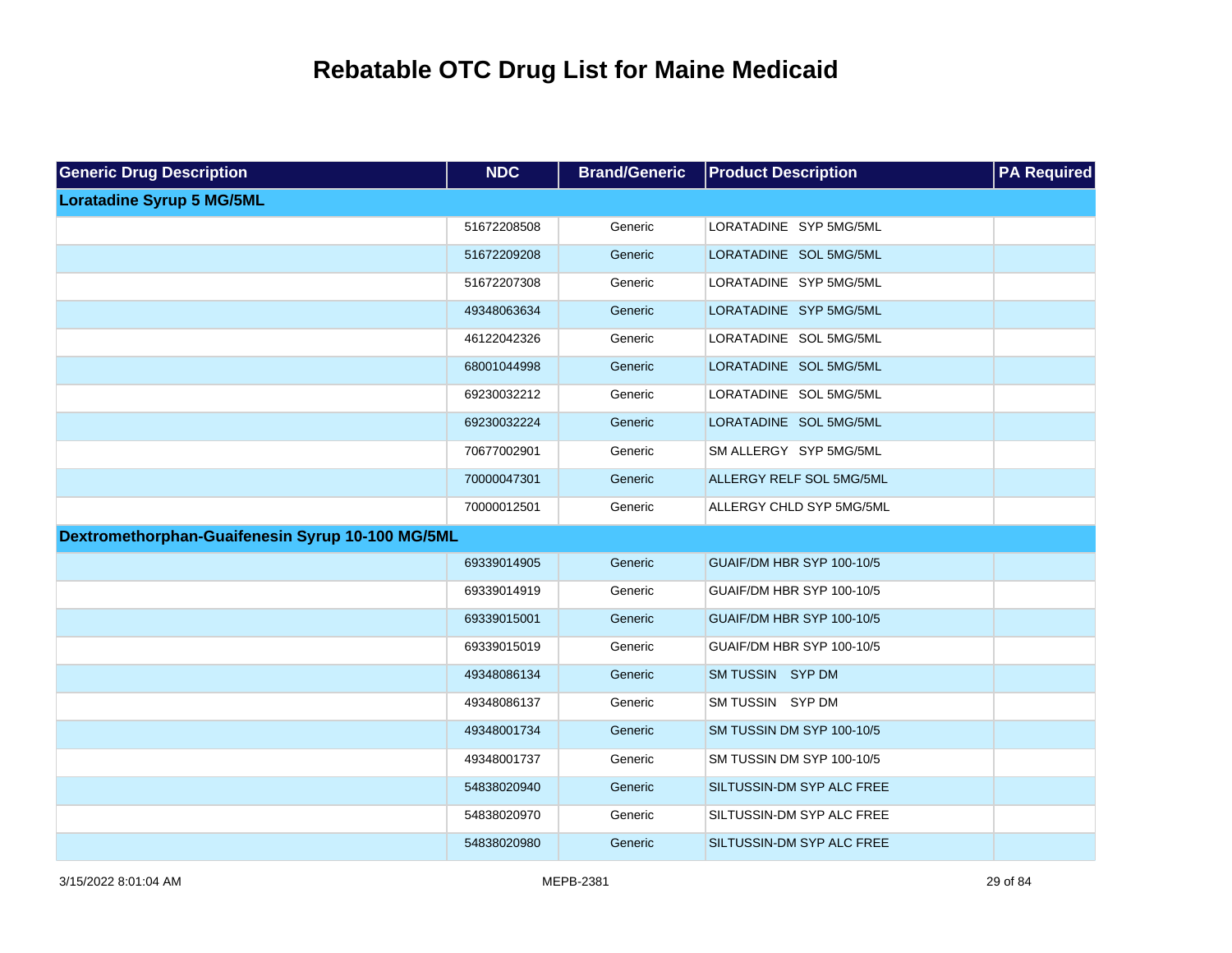| <b>Generic Drug Description</b>                  | <b>NDC</b>  | <b>Brand/Generic</b> | <b>Product Description</b>    | <b>PA Required</b> |
|--------------------------------------------------|-------------|----------------------|-------------------------------|--------------------|
| Dextromethorphan-Guaifenesin Syrup 10-100 MG/5ML |             |                      |                               |                    |
|                                                  | 58657050508 | Generic              | SYP 100-10/5<br>GG/DM         |                    |
|                                                  | 00121127600 | Generic              | <b>GUAIFENESIN SYP DM</b>     |                    |
|                                                  | 00121127610 | Generic              | <b>GUAIFENESIN SYP DM</b>     |                    |
|                                                  | 00121063800 | Generic              | <b>GUAIFENESIN SYP DM</b>     |                    |
|                                                  | 00121063805 | Generic              | <b>GUAIFENESIN SYP DM</b>     |                    |
|                                                  | 00536118497 | Generic              | COUGH/CHEST SYP DM            |                    |
|                                                  | 00536131385 | Generic              | CHEST CONGES SYP REL DM       |                    |
|                                                  | 00113035926 | Generic              | <b>TUSSIN DM SYP 100-10/5</b> |                    |
|                                                  | 00113035934 | Generic              | TUSSIN DM SYP 100-10/5        |                    |
| <b>Guaifenesin Syrup 100 MG/5ML</b>              |             |                      |                               |                    |
|                                                  | 00113006126 | Generic              | TUSSIN CHEST SYP 100/5ML      |                    |
|                                                  | 00113006134 | Generic              | TUSSIN CHEST SYP 100/5ML      |                    |
|                                                  | 00536131485 | Generic              | CHEST CONGES SYP 100/5ML      |                    |
|                                                  | 54838011740 | Generic              | SILTUSSIN SA SYP 100/5ML      |                    |
|                                                  | 54838011770 | Generic              | SILTUSSIN SA SYP 100/5ML      |                    |
|                                                  | 54838011780 | Generic              | SILTUSSIN SA SYP 100/5ML      |                    |
| <b>Pseudoephedrine HCI Tab 30 MG</b>             |             |                      |                               |                    |
|                                                  | 62011031201 | Generic              | NASAL DECONG TAB 30MG         |                    |
|                                                  | 62011031202 | Generic              | NASAL DECONG TAB 30MG         |                    |
|                                                  | 62011031203 | Generic              | NASAL DECONG TAB 30MG         |                    |
|                                                  | 46122042862 | Generic              | GNP DECONGE TAB 30MG          |                    |
|                                                  | 45802043262 | Generic              | PSEUDOEPHEDR TAB 30MG         |                    |
|                                                  | 00113043262 | Generic              | NASAL DECONG TAB 30MG         |                    |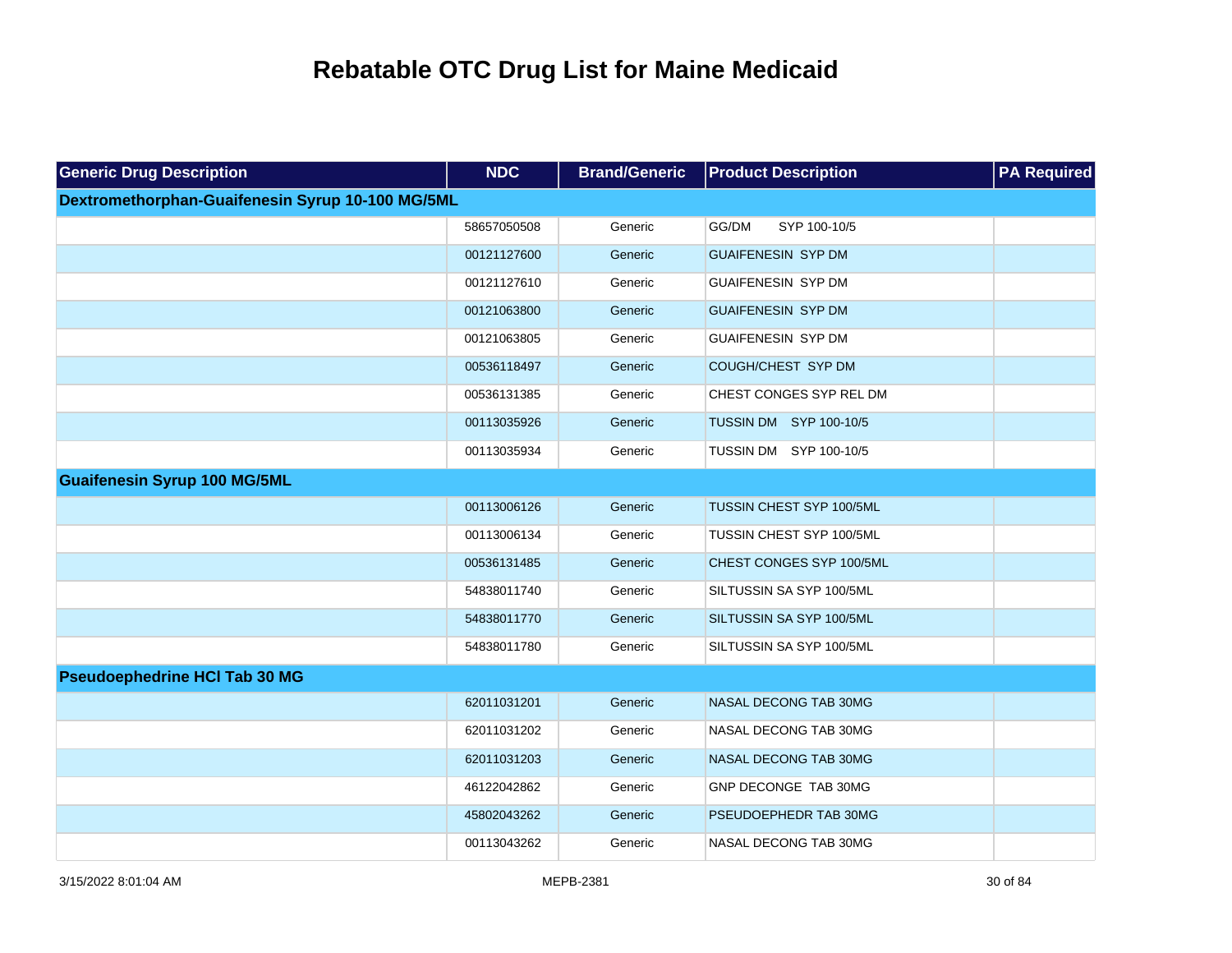| <b>Generic Drug Description</b>          | <b>NDC</b>  | <b>Brand/Generic</b> | <b>Product Description</b>          | <b>PA Required</b> |
|------------------------------------------|-------------|----------------------|-------------------------------------|--------------------|
| <b>Pseudoephedrine HCI Tab 30 MG</b>     |             |                      |                                     |                    |
|                                          | 00113200880 | Generic              | SINUS CNGST TAB 30MG                |                    |
|                                          | 00904672760 | Generic              | SUDOGEST TAB 30MG                   |                    |
|                                          | 00904699061 | Generic              | PSEUDOEPHEDR TAB 30MG               |                    |
|                                          | 24385043262 | Generic              | NASAL DECONG TAB 30MG               |                    |
|                                          | 24385043280 | Generic              | NASAL DECONG TAB 30MG               |                    |
|                                          | 00904505359 | Generic              | SUDOGEST TAB 30MG                   |                    |
|                                          | 00904633724 | Generic              | SUDOGEST MAX TAB 30MG               |                    |
|                                          | 00536360735 | Generic              | NASAL DECONG TAB 30MG               |                    |
|                                          | 70000000201 | Generic              | NASAL DECONG TAB 30MG               |                    |
|                                          | 70000000202 | Generic              | NASAL DECONG TAB 30MG               |                    |
|                                          | 70677000501 | Generic              | NASAL DECONG TAB 30MG               |                    |
|                                          | 70677000502 | Generic              | NASAL DECONG TAB 30MG               |                    |
|                                          | 70677000503 | Generic              | NASAL DECONG TAB 30MG               |                    |
| <b>Pseudoephedrine HCI Tab 60 MG</b>     |             |                      |                                     |                    |
|                                          | 00904672846 | Generic              | SUDOGEST TAB 60MG                   |                    |
|                                          | 00904672852 | Generic              | SUDOGEST TAB 60MG                   |                    |
|                                          | 00904690706 | Generic              | PSEUDOEPHEDR TAB 60MG               |                    |
| <b>Carbamide Peroxide 6.5% Otic Soln</b> |             |                      |                                     |                    |
|                                          | 00904662735 | Generic              | EAR DROPS DRO 6.5%                  |                    |
|                                          | 70000049001 | Generic              | EARWAX<br><b>SOL REMOVAL</b>        |                    |
|                                          | 70000049002 | Generic              | <b>EARWAX</b><br><b>SOL REMOVAL</b> |                    |
|                                          | 63868002615 | Generic              | EARWAX REMVL DRO 6.5% OT            |                    |
|                                          | 63868002616 | Generic              | EARWAX REMVL DRO 6.5% OT            |                    |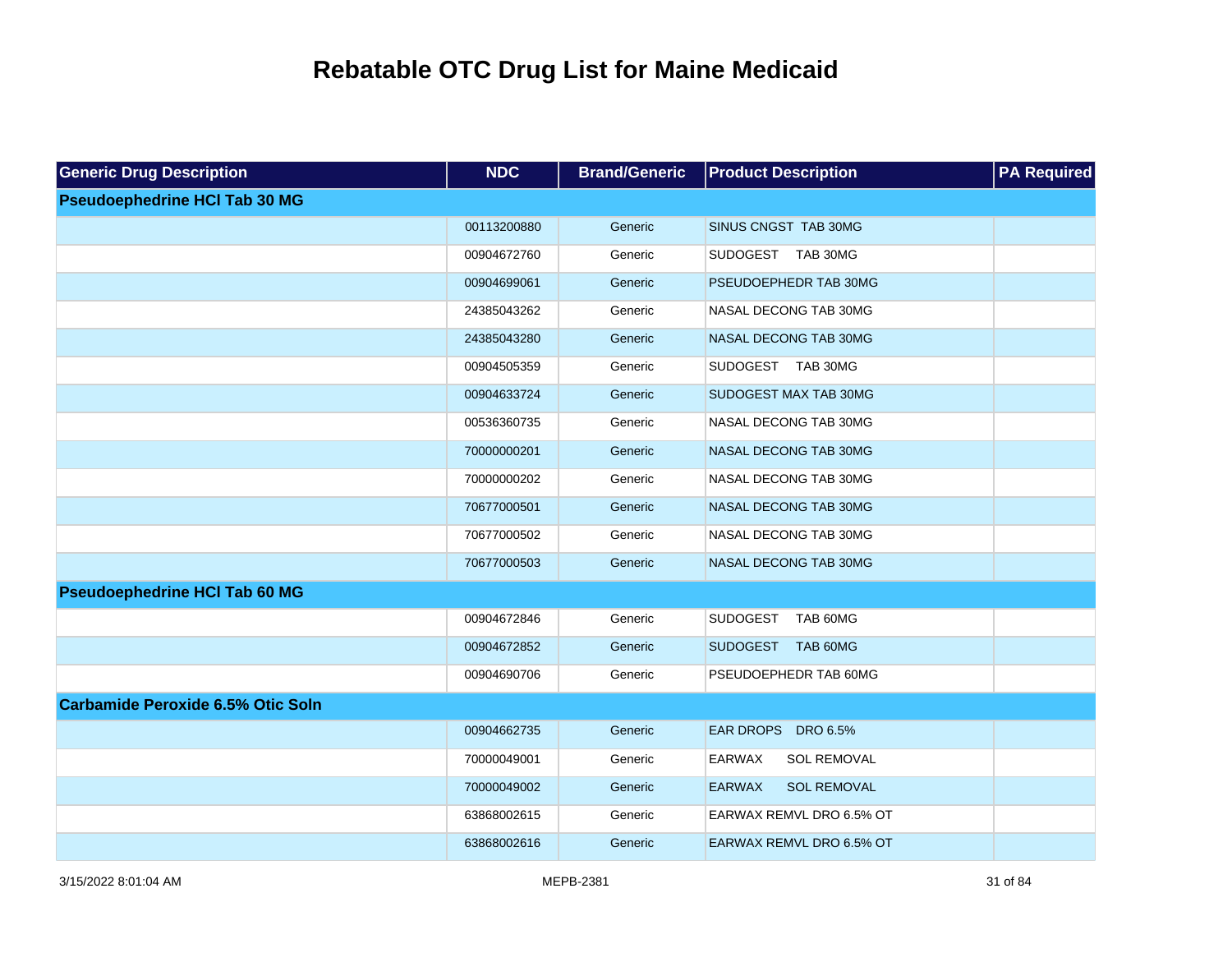| <b>Generic Drug Description</b>                  | <b>NDC</b>  | <b>Brand/Generic</b> | <b>Product Description</b> | <b>PA Required</b> |
|--------------------------------------------------|-------------|----------------------|----------------------------|--------------------|
| Polyethylene Glycol 3350 Oral Packet 17 GM       |             |                      |                            |                    |
|                                                  | 69784018001 | Generic              | POLYETH GLYC POW 3350 NF   | PA REQUIRED        |
|                                                  | 69784018010 | Generic              | POLYETH GLYC POW 3350 NF   | PA REQUIRED        |
|                                                  | 69784018014 | Generic              | POLYETH GLYC POW 3350 NF   | PA REQUIRED        |
|                                                  | 69784018030 | Generic              | POLYETH GLYC POW 3350 NF   | PA REQUIRED        |
|                                                  | 00904642213 | Generic              | PEG 3350<br><b>POW</b>     | PA REQUIRED        |
|                                                  | 00904642286 | Generic              | PEG 3350<br><b>POW</b>     | PA REQUIRED        |
|                                                  | 00904693126 | Generic              | PEG 3350<br><b>POW</b>     | PA REQUIRED        |
|                                                  | 00904693176 | Generic              | PEG 3350<br><b>POW</b>     | PA REQUIRED        |
|                                                  | 00904693181 | Generic              | PEG 3350<br><b>POW</b>     | PA REQUIRED        |
|                                                  | 45802086800 | Generic              | POLYETH GLYC POW 3350 NF   | PA REQUIRED        |
|                                                  | 45802086866 | Generic              | POLYETH GLYC POW 3350 NF   | PA REQUIRED        |
|                                                  | 46122001452 | Generic              | GNP CLEARLAX PAK 3350 NF   | PA REQUIRED        |
|                                                  | 63739019861 | Generic              | PEG 3350<br><b>POW</b>     | PA REQUIRED        |
|                                                  | 63739019862 | Generic              | <b>PEG 3350</b><br>POW     | PA REQUIRED        |
|                                                  | 62559015710 | Generic              | POLYETH GLYC POW 3350 NF   | PA REQUIRED        |
|                                                  | 62559015730 | Generic              | POLYETH GLYC POW 3350 NF   | PA REQUIRED        |
|                                                  | 60687043192 | Generic              | HEALTHYLAX POW             | PA REQUIRED        |
|                                                  | 60687043198 | Generic              | HEALTHYLAX POW             | PA REQUIRED        |
|                                                  | 60687043199 | Generic              | HEALTHYLAX POW             | PA REQUIRED        |
|                                                  | 51079030601 | Generic              | POLYETH GLYC POW 3350 NF   | PA REQUIRED        |
|                                                  | 51079030630 | Generic              | POLYETH GLYC POW 3350 NF   | PA REQUIRED        |
| Polyethylene Glycol 3350 Oral Powder 17 GM/SCOOP |             |                      |                            |                    |
|                                                  | 51991096158 | Generic              | POLYETH GLYC POW 3350 NF   |                    |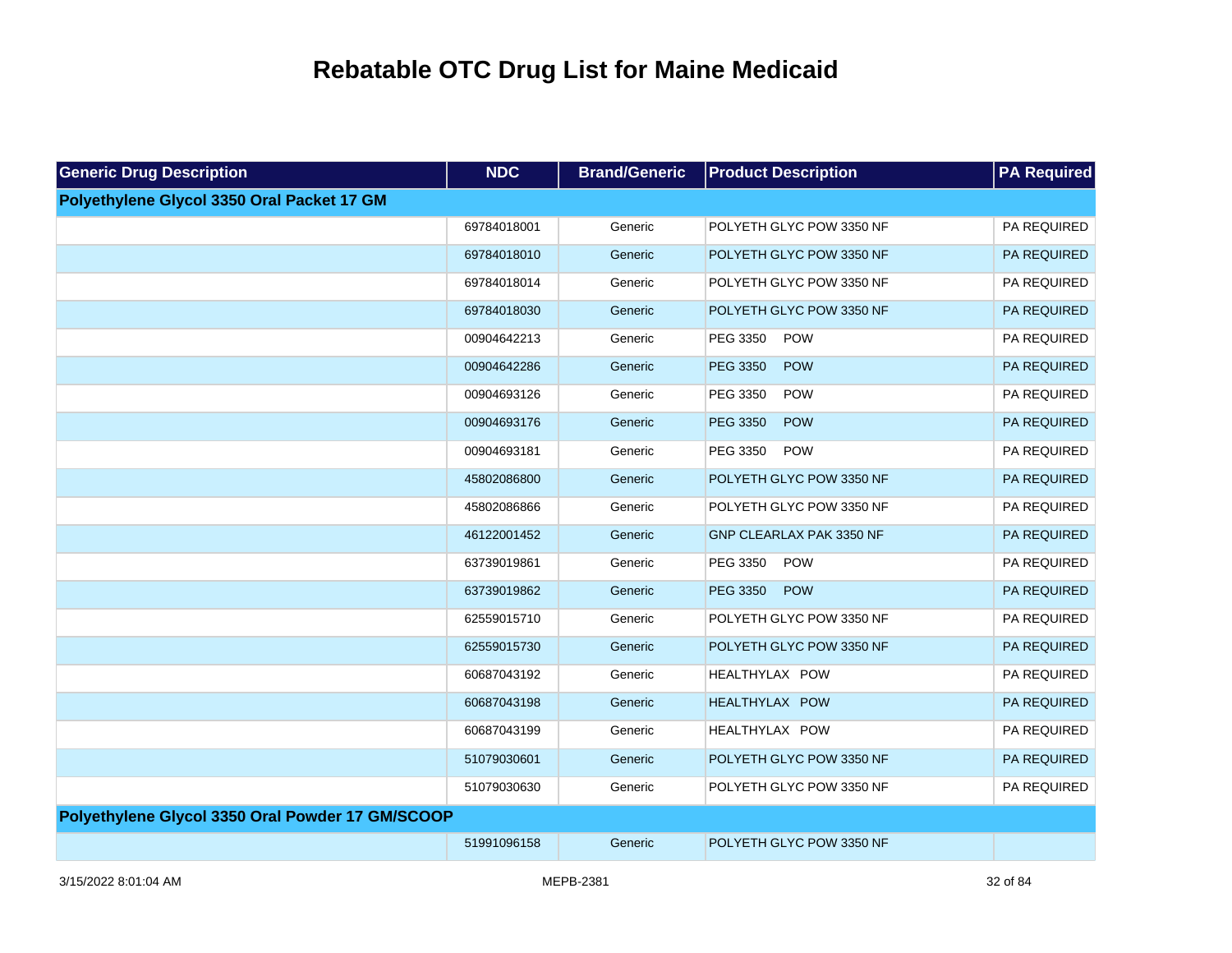| <b>Generic Drug Description</b>                  | <b>NDC</b>  | <b>Brand/Generic</b> | <b>Product Description</b>   | <b>PA Required</b> |
|--------------------------------------------------|-------------|----------------------|------------------------------|--------------------|
| Polyethylene Glycol 3350 Oral Powder 17 GM/SCOOP |             |                      |                              |                    |
|                                                  | 51991096257 | Generic              | POLYETH GLYC POW 3350 NF     |                    |
|                                                  | 62175019015 | Generic              | GLYCOLAX POW 3350 NF         |                    |
|                                                  | 62175019031 | Generic              | GLYCOLAX POW 3350 NF         |                    |
|                                                  | 62175019507 | Generic              | POLYETH GLYC POW 3350 NF     |                    |
|                                                  | 62175019515 | Generic              | POLYETH GLYC POW 3350 NF     |                    |
|                                                  | 62175019531 | Generic              | POLYETH GLYC POW 3350 NF     |                    |
|                                                  | 62011028701 | Generic              | HM CLEARLAX POW              |                    |
|                                                  | 62011028702 | Generic              | <b>HM CLEARLAX POW</b>       |                    |
|                                                  | 62011015304 | Generic              | HM CLEARLAX POW              |                    |
|                                                  | 46122001471 | Generic              | <b>GNP CLEARLAX POW</b>      |                    |
|                                                  | 46122001431 | Generic              | <b>GNP CLEARLAX POW</b>      |                    |
|                                                  | 46122001433 | Generic              | <b>GNP CLEARLAX POW</b>      |                    |
|                                                  | 45802086801 | Generic              | POLYETH GLYC POW 3350 NF     |                    |
|                                                  | 45802086802 | Generic              | POLYETH GLYC POW 3350 NF     |                    |
|                                                  | 45802086803 | Generic              | POLYETH GLYC POW 3350 NF     |                    |
|                                                  | 49348014370 | Generic              | <b>SM CLEARLAX POW</b>       |                    |
|                                                  | 49348014392 | Generic              | <b>SM CLEARLAX POW</b>       |                    |
|                                                  | 49348089350 | Generic              | <b>SM CLEARLAX POW</b>       |                    |
|                                                  | 11534018019 | Generic              | POLYETH GLYC POW 3350 NF     |                    |
|                                                  | 11534018028 | Generic              | POLYETH GLYC POW 3350 NF     |                    |
|                                                  | 11534018050 | Generic              | POLYETH GLYC POW 3350 NF     |                    |
|                                                  | 43386031208 | Generic              | <b>GAVILAX</b><br>POW        |                    |
|                                                  | 43386031214 | Generic              | <b>GAVILAX</b><br><b>POW</b> |                    |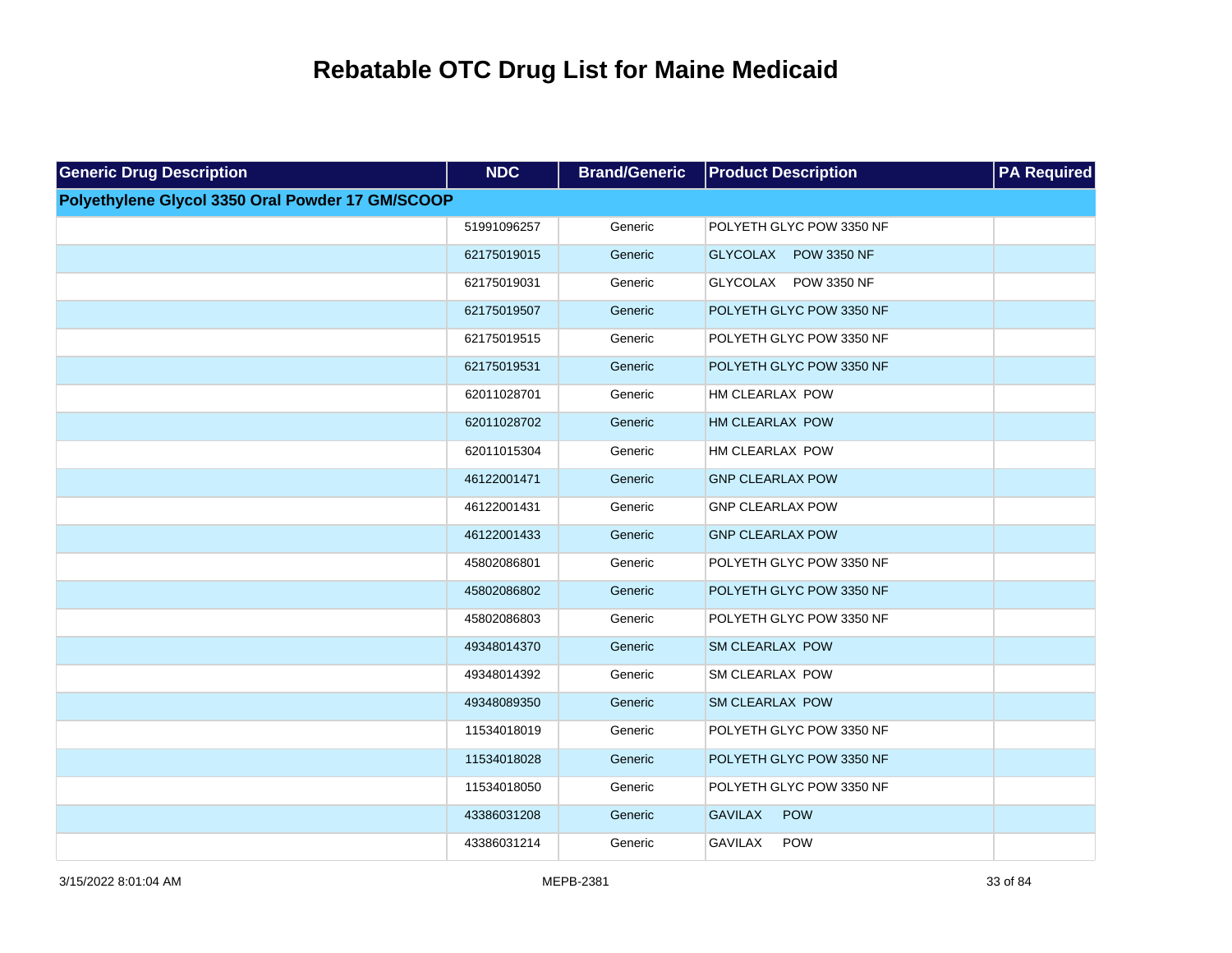| <b>Generic Drug Description</b>                  | <b>NDC</b>  | <b>Brand/Generic</b> | <b>Product Description</b>    | <b>PA Required</b> |
|--------------------------------------------------|-------------|----------------------|-------------------------------|--------------------|
| Polyethylene Glycol 3350 Oral Powder 17 GM/SCOOP |             |                      |                               |                    |
|                                                  | 00113030601 | Generic              | <b>CLEARLAX</b><br>POW        |                    |
|                                                  | 00113030602 | Generic              | <b>CLEARLAX</b><br><b>POW</b> |                    |
|                                                  | 00113030603 | Generic              | <b>CLEARLAX</b><br><b>POW</b> |                    |
|                                                  | 00536105224 | Generic              | POW<br>PEG3350                |                    |
|                                                  | 00536105227 | Generic              | <b>PEG3350</b><br><b>POW</b>  |                    |
|                                                  | 00536105284 | Generic              | POW<br>PEG3350                |                    |
|                                                  | 69230032434 | Generic              | POLYETH GLYC POW 3350         |                    |
|                                                  | 68001050555 | Generic              | POLYETH GLYC POW 3350 NF      |                    |
|                                                  | 68001050569 | Generic              | POLYETH GLYC POW 3350 NF      |                    |
|                                                  | 63868000214 | Generic              | NATURA-LAX POW 3350 NF        |                    |
|                                                  | 63868000230 | Generic              | NATURA-LAX POW 3350 NF        |                    |
|                                                  | 70000041501 | Generic              | CLEARLAX<br><b>POW</b>        |                    |
|                                                  | 70000041502 | Generic              | POW<br><b>CLEARLAX</b>        |                    |
|                                                  | 70000041503 | Generic              | POW<br>CLEARLAX               |                    |
| <b>Simethicone Chew Tab 125 MG</b>               |             |                      |                               |                    |
|                                                  | 00536122308 | Generic              | GAS RELIEF CHW 125MG          |                    |
|                                                  | 24385030789 | Generic              | GNP GAS RELF CHW 125MG        |                    |
|                                                  | 49348086348 | Generic              | SM GAS REL CHW 125MG          |                    |
|                                                  | 62011018901 | Generic              | HM GAS RELF CHW 125MG         |                    |
| <b>Simethicone Chew Tab 80 MG</b>                |             |                      |                               |                    |
|                                                  | 62011029101 | Generic              | HM GAS RELF CHW 80MG          |                    |
|                                                  | 49348014707 | Generic              | SM GAS RELIE CHW 80MG         |                    |
|                                                  | 49348018810 | Generic              | SM GAS RELF CHW 80MG          |                    |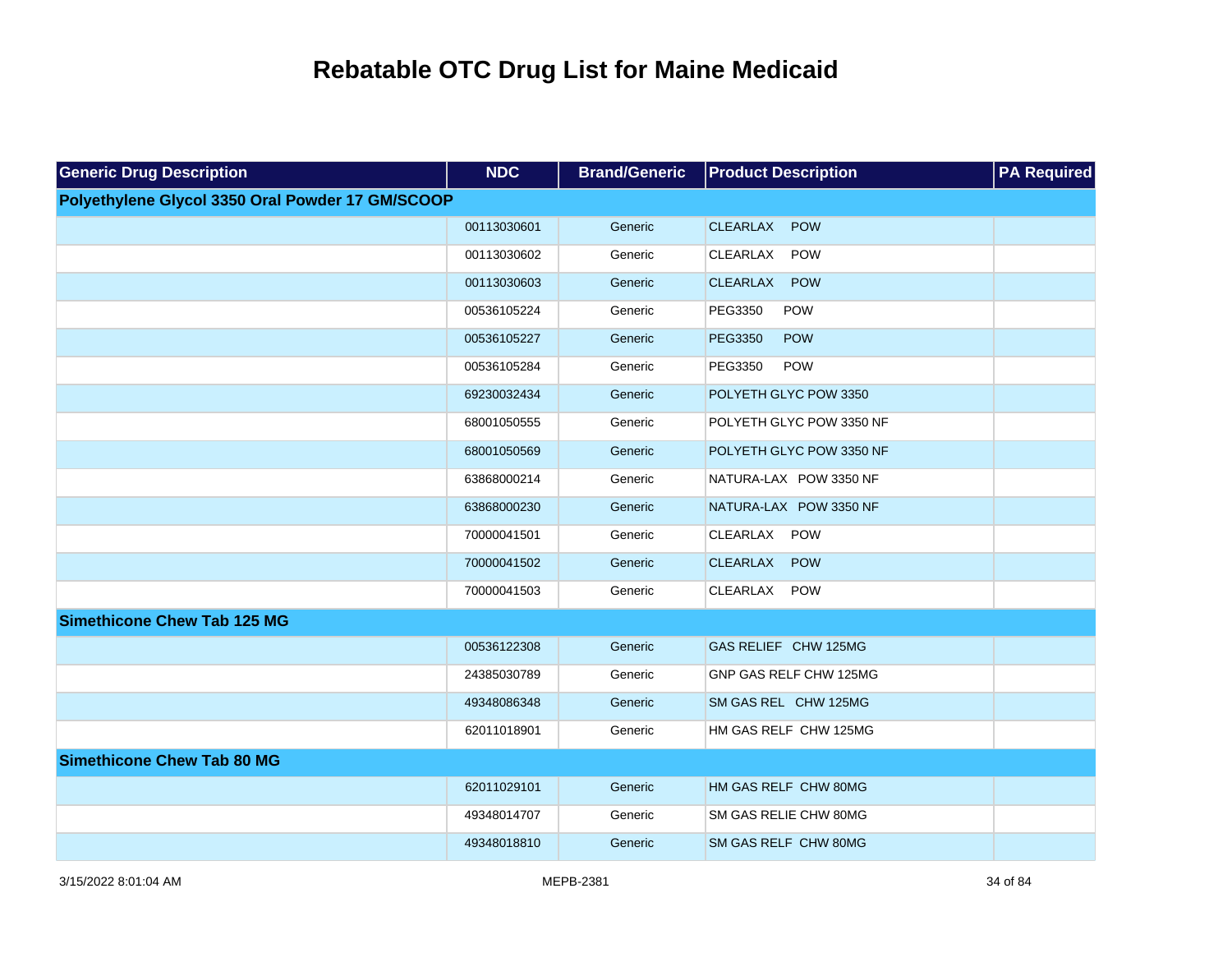| <b>Generic Drug Description</b>              | <b>NDC</b>  | <b>Brand/Generic</b> | <b>Product Description</b>         | <b>PA Required</b> |
|----------------------------------------------|-------------|----------------------|------------------------------------|--------------------|
| <b>Simethicone Chew Tab 80 MG</b>            |             |                      |                                    |                    |
|                                              | 24385011878 | Generic              | GNP GAS RELF CHW 80MG              |                    |
|                                              | 00904506860 | Generic              | MI-ACID GAS CHW 80MG               |                    |
|                                              | 70000043401 | Generic              | GAS RELIEF CHW 80MG                |                    |
| <b>Simethicone Susp 40 MG/0.6ML</b>          |             |                      |                                    |                    |
|                                              | 70000005101 | Generic              | GAS RELIEF DRO INFANTS             |                    |
|                                              | 00904589430 | Generic              | GAS RELIEF DRO 20/0.3ML            |                    |
|                                              | 00536222075 | Generic              | GAS RELIEF DRO 20/0.3ML            |                    |
|                                              | 00536130375 | Generic              | SIMETHICONE DRO INFANTS            |                    |
|                                              | 00113088210 | Generic              | SIMETHICONE DRO 20/0.3ML           |                    |
|                                              | 49348074027 | Generic              | GAS RELIEF DRO 20/0.3ML            |                    |
|                                              | 62011018701 | Generic              | GAS RELIEF DRO 20/0.3ML            |                    |
| Aluminum Hydroxide Gel Susp 320 MG/5ML       |             |                      |                                    |                    |
|                                              | 00536009185 | Generic              | ALUM HYDROX SUS 320/5ML            |                    |
| <b>Bismuth Subsalicylate Chew Tab 262 MG</b> |             |                      |                                    |                    |
|                                              | 00536102107 | Generic              | PEPTIC RELF CHW 262MG              |                    |
|                                              | 00113046991 | Generic              | STOMACH RELF CHW 262MG             |                    |
|                                              | 00904131546 | Generic              | BISMATROL CHW 262MG                |                    |
|                                              | 24385002465 | Generic              | PINK BISMUTH CHW 262MG             |                    |
|                                              | 00904720546 | Generic              | <b>BISMUTH</b><br><b>CHW 262MG</b> |                    |
|                                              | 62011014001 | Generic              | STOMACH RELF CHW 262MG             |                    |
|                                              | 49348095344 | Generic              | STOMACH RELF CHW 262MG             |                    |
|                                              | 70000043301 | Generic              | STOMACH RELF CHW 262MG             |                    |
|                                              | 70000043302 | Generic              | STOMACH RELF CHW 262MG             |                    |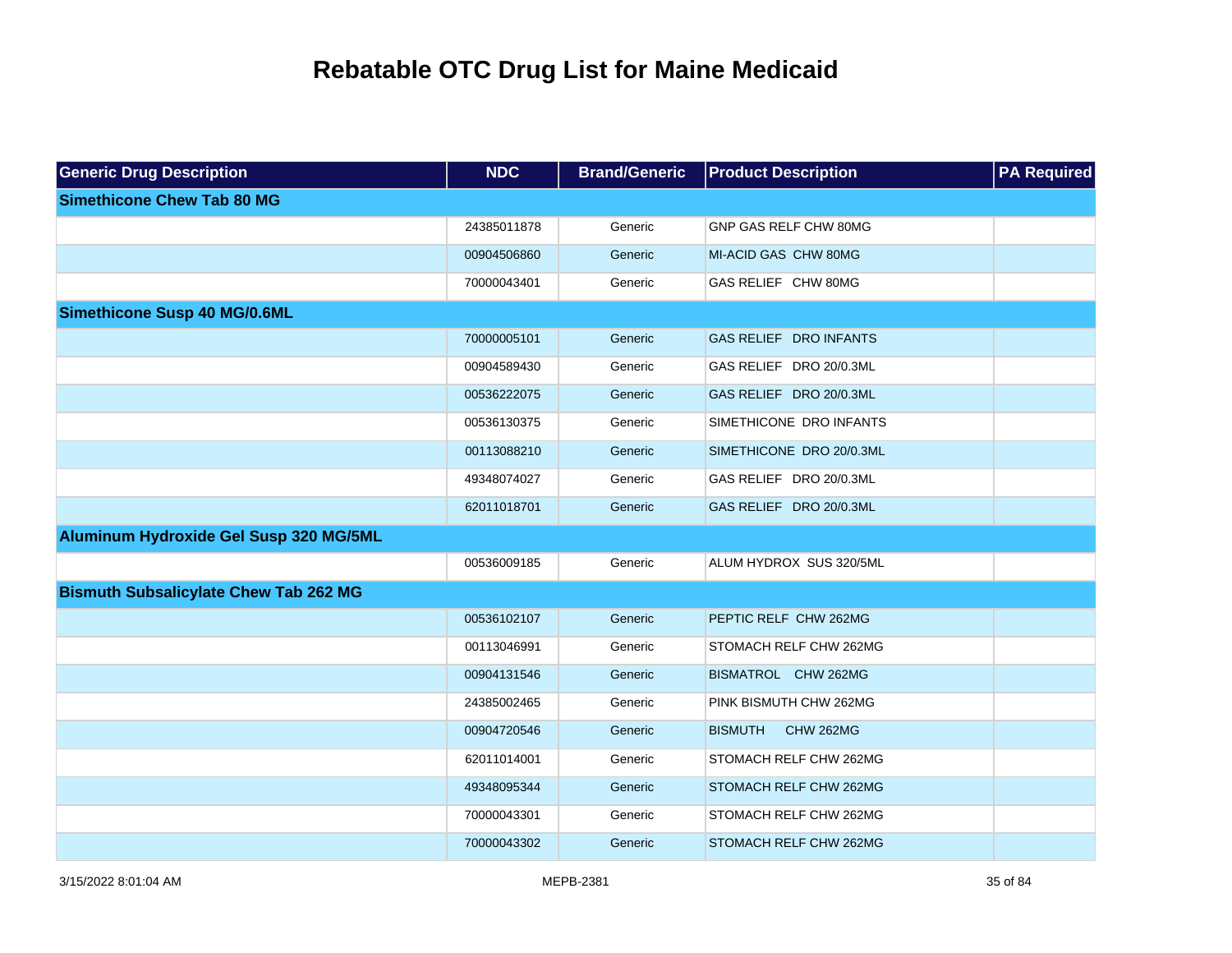| <b>Generic Drug Description</b>                     | <b>NDC</b>  | <b>Brand/Generic</b> | <b>Product Description</b>          | <b>PA Required</b> |
|-----------------------------------------------------|-------------|----------------------|-------------------------------------|--------------------|
| <b>Bismuth Subsalicylate Chew Tab 262 MG</b>        |             |                      |                                     |                    |
|                                                     | 70000059101 | Generic              | STOMACH RELF CHW 262MG              |                    |
|                                                     | 70000059102 | Generic              | STOMACH RELF CHW 262MG              |                    |
| <b>Bismuth Subsalicylate Susp 262 MG/15ML</b>       |             |                      |                                     |                    |
|                                                     | 70677006201 | Generic              | SM STOMACH SUS 525/30ML             |                    |
|                                                     | 70000004401 | Generic              | STOMACH RELF SUS 525/30ML           |                    |
|                                                     | 70000004402 | Generic              | STOMACH RELF SUS 525/30ML           |                    |
|                                                     | 24385030226 | Generic              | STOMACH RELF SUS 262/15ML           |                    |
|                                                     | 00904131309 | Generic              | BISMATROL SUS 262/15ML              |                    |
|                                                     | 00121091030 | Generic              | BISMUTH SUBS SUS 525/30ML           |                    |
|                                                     | 00121091040 | Generic              | BISMUTH SUBS SUS 525/30ML           |                    |
|                                                     | 00536128636 | Generic              | STOMACH RELF SUS 525/30ML           |                    |
| <b>Bismuth Subsalicylate Tab 262 MG</b>             |             |                      |                                     |                    |
|                                                     | 24385001758 | Generic              | PINK BISMUTH TAB 262MG              |                    |
|                                                     | 49348051159 | Generic              | STOMACH RELF TAB 262MG              |                    |
| <b>Calcium Carbonate (Antacid) Chew Tab 1000 MG</b> |             |                      |                                     |                    |
|                                                     | 70000043601 | Generic              | <b>ANTACID</b><br><b>CHW 1000MG</b> |                    |
|                                                     | 70000045901 | Generic              | <b>ANTACID</b><br><b>CHW 1000MG</b> |                    |
| <b>Calcium Carbonate (Antacid) Chew Tab 500 MG</b>  |             |                      |                                     |                    |
|                                                     | 70677006601 | Generic              | SM ANTACID CHW 500MG                |                    |
|                                                     | 70677006701 | Generic              | SM ANTACID CHW 500MG                |                    |
|                                                     | 70000003401 | Generic              | <b>ANTACID</b><br>CHW 500MG         |                    |
|                                                     | 68084098832 | Generic              | <b>ANTACID</b><br>CHW 500MG         |                    |
|                                                     | 68084098833 | Generic              | <b>ANTACID</b><br>CHW 500MG         |                    |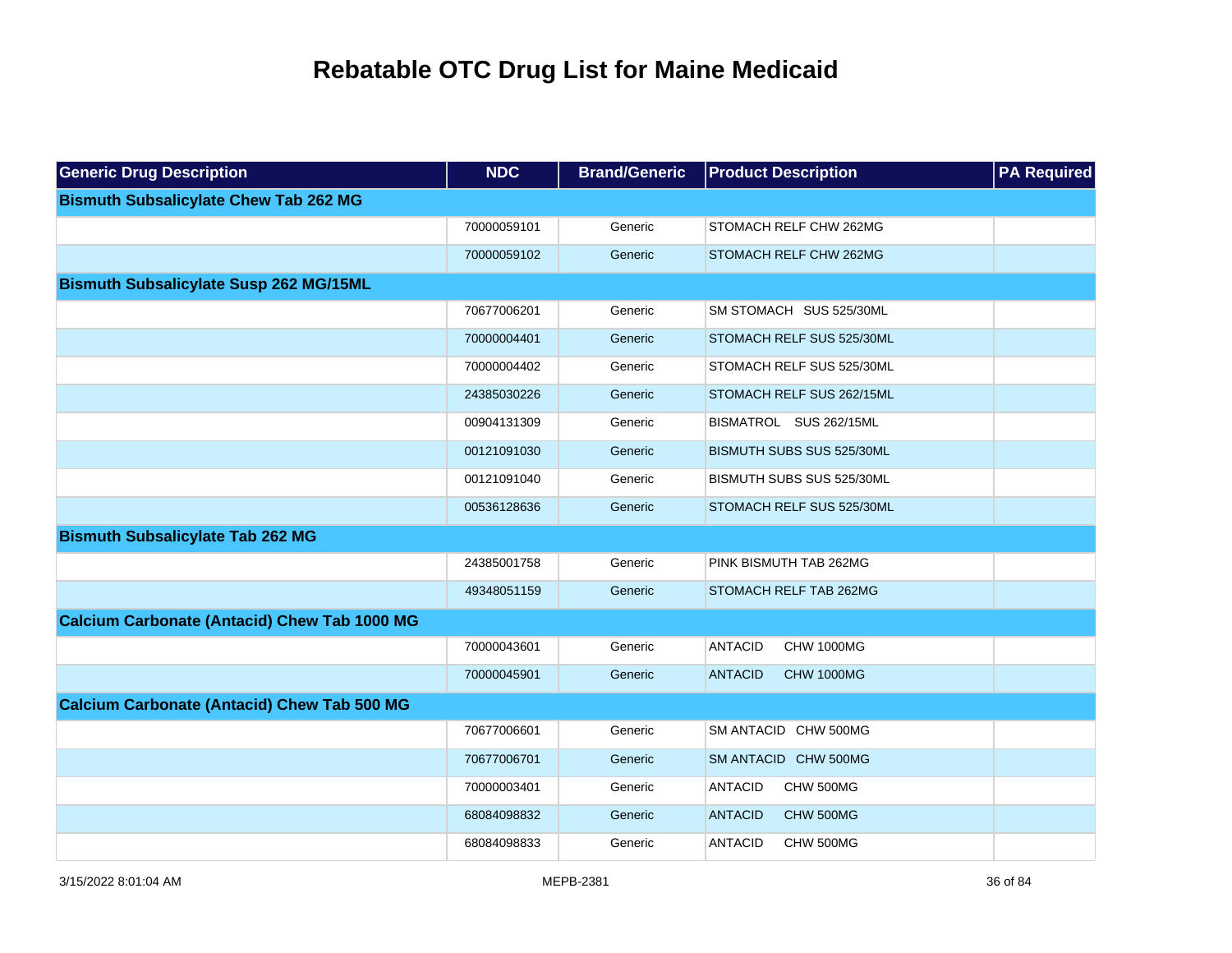| <b>Generic Drug Description</b>                     | <b>NDC</b>  | <b>Brand/Generic</b> | <b>Product Description</b>   | <b>PA Required</b> |
|-----------------------------------------------------|-------------|----------------------|------------------------------|--------------------|
| <b>Calcium Carbonate (Antacid) Chew Tab 500 MG</b>  |             |                      |                              |                    |
|                                                     | 63868004715 | Generic              | QC ANTACID CHW 500MG         |                    |
|                                                     | 49348010821 | Generic              | CALCIUM ANTA CHW 500MG       |                    |
|                                                     | 62011039801 | Generic              | HM ANTACID CHW 500MG         |                    |
|                                                     | 00904641292 | Generic              | CALC ANTACID CHW 500MG       |                    |
|                                                     | 00536104815 | Generic              | <b>ANTACID</b><br>CHW 500MG  |                    |
|                                                     | 00536100715 | Generic              | CAL-GEST<br>CHW 500MG        |                    |
| <b>Calcium Carbonate (Antacid) Chew Tab 750 MG</b>  |             |                      |                              |                    |
|                                                     | 00536122522 | Generic              | <b>ANTACID</b><br>CHW 750MG  |                    |
|                                                     | 00536122922 | Generic              | CALC ANTACID CHW 750MG       |                    |
|                                                     | 24385010680 | Generic              | <b>ANTACID</b><br>CHW 750MG  |                    |
|                                                     | 62011039701 | Generic              | HM ANTACID CHW 750MG         |                    |
|                                                     | 62011022901 | Generic              | CALC ANTACID CHW 750MG       |                    |
|                                                     | 49348005539 | Generic              | CALC ANTACID CHW 750MG       |                    |
|                                                     | 46122022575 | Generic              | <b>GNP ANTACID CHW 750MG</b> |                    |
|                                                     | 70000046001 | Generic              | <b>ANTACID</b><br>CHW 750MG  |                    |
|                                                     | 70000043002 | Generic              | <b>ANTACID</b><br>CHW 750MG  |                    |
|                                                     | 70000043101 | Generic              | <b>ANTACID</b><br>CHW 750MG  |                    |
| <b>Calcium Carbonate (Antacid) Susp 1250 MG/5ML</b> |             |                      |                              |                    |
|                                                     | 00904709894 | Generic              | CALCIUM CARB SUS 1250/5ML    |                    |
|                                                     | 00121076616 | Generic              | CALCIUM CARB SUS 1250/5ML    |                    |
|                                                     | 00121476605 | Generic              | CALCIUM CARB SUS 1250/5ML    |                    |
|                                                     | 00054311763 | Generic              | CALCIUM CARB SUS 1250/5ML    |                    |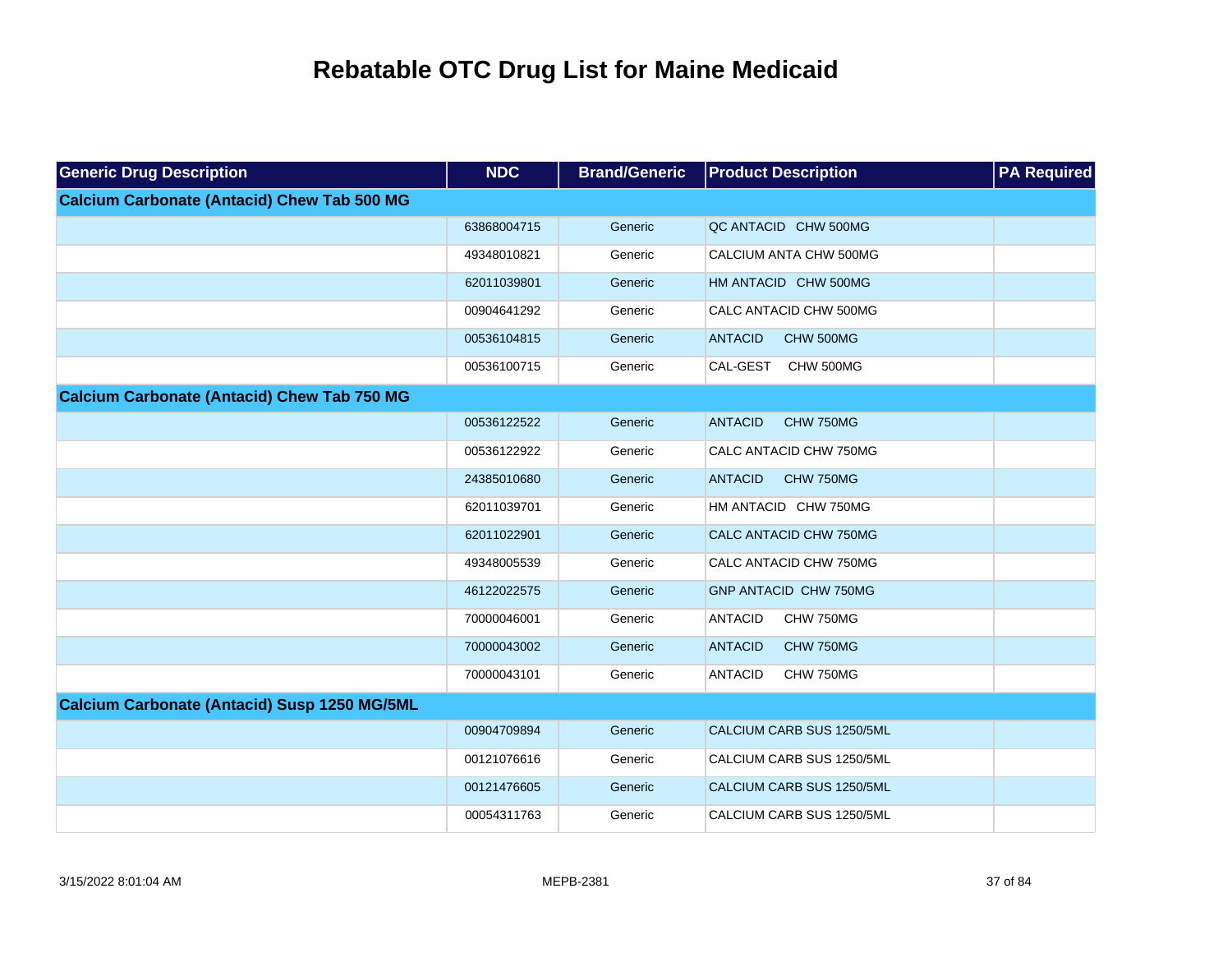| <b>Generic Drug Description</b>      | <b>NDC</b>  | <b>Brand/Generic</b> | <b>Product Description</b>   | <b>PA Required</b> |
|--------------------------------------|-------------|----------------------|------------------------------|--------------------|
| <b>Magnesium Oxide Tab 400 MG</b>    |             |                      |                              |                    |
|                                      | 00603020922 | Generic              | MAG OXIDE TAB 400MG          |                    |
|                                      | 58657012012 | Generic              | MAG OXIDE TAB 400MG          |                    |
|                                      | 69367029820 | Generic              | MAG OXIDE TAB 400MG          |                    |
| <b>Sodium Bicarbonate Tab 325 MG</b> |             |                      |                              |                    |
|                                      | 00536104610 | Generic              | SODIUM BICAR TAB 325MG       |                    |
| Sodium Bicarbonate Tab 650 MG        |             |                      |                              |                    |
|                                      | 00536104710 | Generic              | SODIUM BICAR TAB 650MG       |                    |
| <b>Loperamide HCI Cap 2 MG</b>       |             |                      |                              |                    |
|                                      | 62011039001 | Generic              | ANTI-DIARRHE CAP 2MG         |                    |
|                                      | 46122058162 | Generic              | <b>ANTI-DIARRHE CAP 2MG</b>  |                    |
|                                      | 63868087612 | Generic              | QC ANTI-DIAR CAP 2MG         |                    |
|                                      | 63868087624 | Generic              | QC ANTI-DIAR CAP 2MG         |                    |
|                                      | 70000046101 | Generic              | ANTI-DIARRHE CAP 2MG         |                    |
|                                      | 70677006001 | Generic              | <b>ANTI-DIARRHE CAP 2MG</b>  |                    |
| <b>Famotidine Tab 10 MG</b>          |             |                      |                              |                    |
|                                      | 63868071430 | Generic              | ACID CONTROL TAB 10MG        |                    |
|                                      | 70000004801 | Generic              | <b>ACID REDUCER TAB 10MG</b> |                    |
|                                      | 68001049404 | Generic              | FAMOTIDINE TAB 10MG          |                    |
|                                      | 68001049406 | Generic              | FAMOTIDINE TAB 10MG          |                    |
|                                      | 46122039465 | Generic              | ACID REDUCER TAB 10MG        |                    |
|                                      | 46122039475 | Generic              | <b>ACID REDUCER TAB 10MG</b> |                    |
|                                      | 49348012812 | Generic              | ACID REDUCER TAB 10MG        |                    |
|                                      | 49348012813 | Generic              | <b>ACID REDUCER TAB 10MG</b> |                    |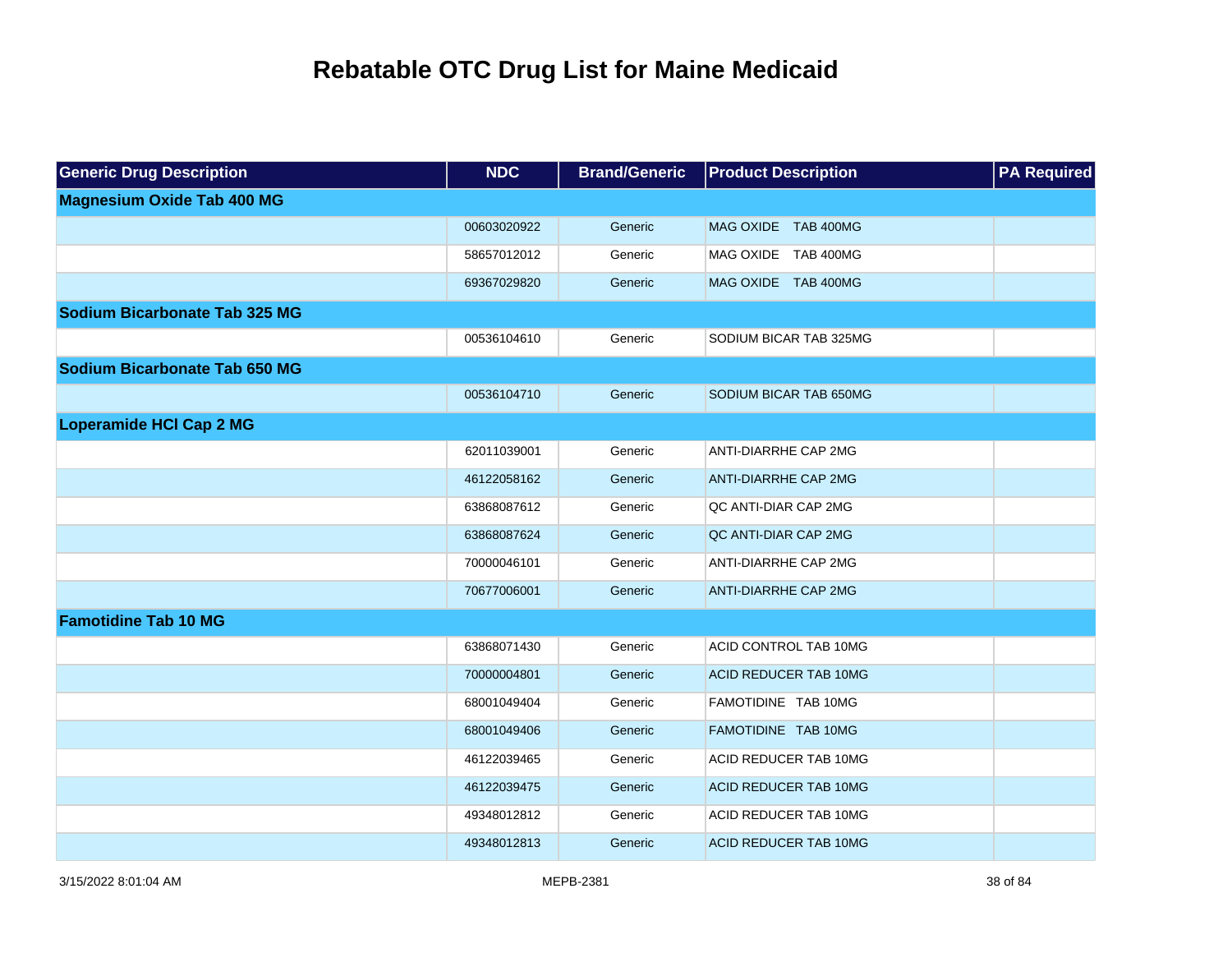| <b>Generic Drug Description</b> | <b>NDC</b>  | <b>Brand/Generic</b> | <b>Product Description</b>   | <b>PA Required</b> |
|---------------------------------|-------------|----------------------|------------------------------|--------------------|
| <b>Famotidine Tab 10 MG</b>     |             |                      |                              |                    |
|                                 | 49348012844 | Generic              | ACID REDUCER TAB 10MG        |                    |
|                                 | 62011014201 | Generic              | FAMOTIDINE TAB 10MG          |                    |
|                                 | 55111011890 | Generic              | FAMOTIDINE TAB 10MG          |                    |
|                                 | 51660003531 | Generic              | ACID CONTROL TAB 10MG        |                    |
|                                 | 00093274865 | Generic              | FAMOTIDINE TAB 10MG          |                    |
|                                 | 00093274892 | Generic              | FAMOTIDINE TAB 10MG          |                    |
|                                 | 00093274894 | Generic              | FAMOTIDINE TAB 10MG          |                    |
|                                 | 00113014165 | Generic              | <b>ACID REDUCER TAB 10MG</b> |                    |
|                                 | 00904552952 | Generic              | HEARTBURN TAB RELIEF         |                    |
|                                 | 00904552987 | Generic              | HEARTBURN TAB RELIEF         |                    |
| <b>Ranitidine HCI Tab 75 MG</b> |             |                      |                              |                    |
|                                 | 00113087665 | Generic              | <b>ACID REDUCER TAB 75MG</b> |                    |
|                                 | 51660035230 | Generic              | ACID REDUCER TAB 75MG        |                    |
|                                 | 51660035260 | Generic              | ACID REDUCER TAB 75MG        |                    |
|                                 | 49348013612 | Generic              | <b>ACID REDUCER TAB 75MG</b> |                    |
|                                 | 49348013644 | Generic              | ACID REDUCER TAB 75MG        |                    |
| *Sodium Phosphates - Enema***   |             |                      |                              |                    |
|                                 | 49348018614 | Generic              | <b>SM ENEMA</b><br>ENE       |                    |
|                                 | 49348018620 | Generic              | <b>SM ENEMA</b><br>ENE       |                    |
|                                 | 62011027101 | Generic              | <b>HM ENEMA</b><br>ENE R-T-U |                    |
|                                 | 62011027102 | Generic              | HM ENEMA<br>ENE R-T-U        |                    |
|                                 | 00132020110 | <b>Brand</b>         | <b>FLEET</b><br><b>ENE</b>   |                    |
|                                 | 00132020140 | <b>Brand</b>         | <b>FLEET</b><br><b>ENE</b>   |                    |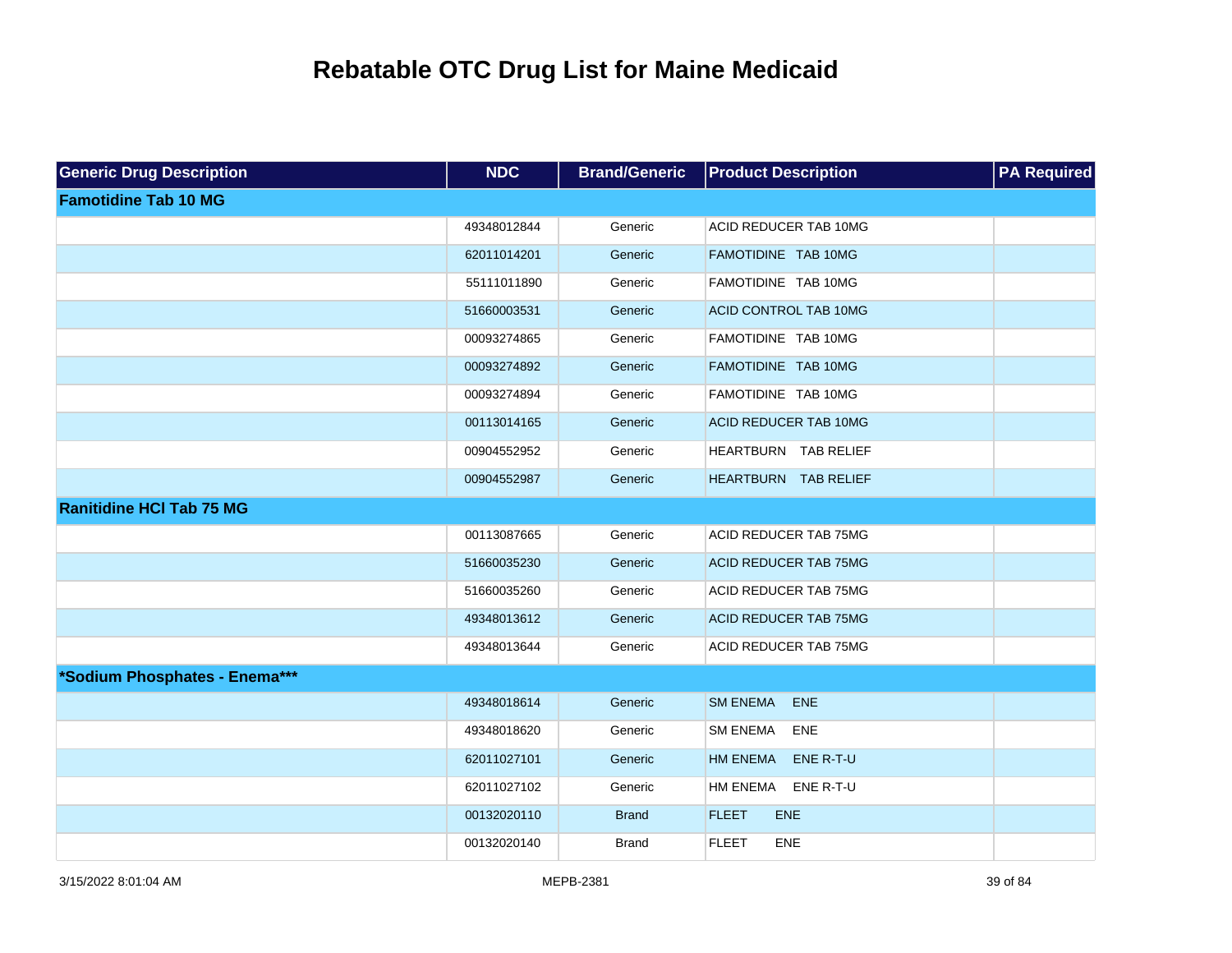| <b>Generic Drug Description</b>                         | <b>NDC</b>  | <b>Brand/Generic</b> | <b>Product Description</b>           | <b>PA Required</b> |
|---------------------------------------------------------|-------------|----------------------|--------------------------------------|--------------------|
| *Sodium Phosphates - Enema***                           |             |                      |                                      |                    |
|                                                         | 00132020142 | <b>Brand</b>         | <b>FLEET</b><br><b>ENE</b>           |                    |
|                                                         | 00132020145 | <b>Brand</b>         | <b>FLEET</b><br>ENE                  |                    |
|                                                         | 00904632078 | Generic              | <b>ENEMA READY- ENE -TO-USE</b>      |                    |
|                                                         | 00536741551 | Generic              | ENEMA READY- ENE -TO-USE             |                    |
|                                                         | 70000010801 | Generic              | <b>ENEMA READY- ENE TO-USE</b>       |                    |
|                                                         | 70000010802 | Generic              | <b>ENEMA READY- ENE TO-USE</b>       |                    |
|                                                         | 63868038045 | Generic              | QC ENEMA<br>ENE                      |                    |
|                                                         | 63868038090 | Generic              | QC ENEMA<br>ENE                      |                    |
| Alum & Mag Hydroxide-Simethicone Susp 200-200-20 MG/5ML |             |                      |                                      |                    |
|                                                         | 63868069457 | Generic              | QC ANTACID SUS                       |                    |
|                                                         | 63868071257 | Generic              | QC ANTACID SUS ANTI-GAS              |                    |
|                                                         | 66689006099 | Generic              | ALUMINA/MAG SUS SIMETHIC             |                    |
|                                                         | 70000006301 | Generic              | <b>ANTACID</b><br><b>SUS MINT</b>    |                    |
|                                                         | 70677011501 | Generic              | SM ANTACID SUS                       |                    |
|                                                         | 00536131783 | Generic              | <b>ANTACID</b><br><b>SUS ANTIGAS</b> |                    |
|                                                         | 00904683873 | Generic              | ALUM/MAGNES/ SUS SIMETH              |                    |
|                                                         | 00904676414 | Generic              | MINTOX REGUL SUS MINT                |                    |
|                                                         | 00121176130 | Generic              | <b>MAG-AL PLUS LIQ</b>               |                    |
|                                                         | 00536118583 | Generic              | ALMACONE SUS                         |                    |
|                                                         | 00536129383 | Generic              | <b>ANTACID</b><br><b>SUS REG ST</b>  |                    |
|                                                         | 00113085140 | Generic              | <b>ANTACID</b><br>SUS                |                    |
|                                                         | 00113035740 | Generic              | ANTACID PLUS SUS GAS REL             |                    |
|                                                         | 62011029201 | Generic              | HM ANTACID SUS                       |                    |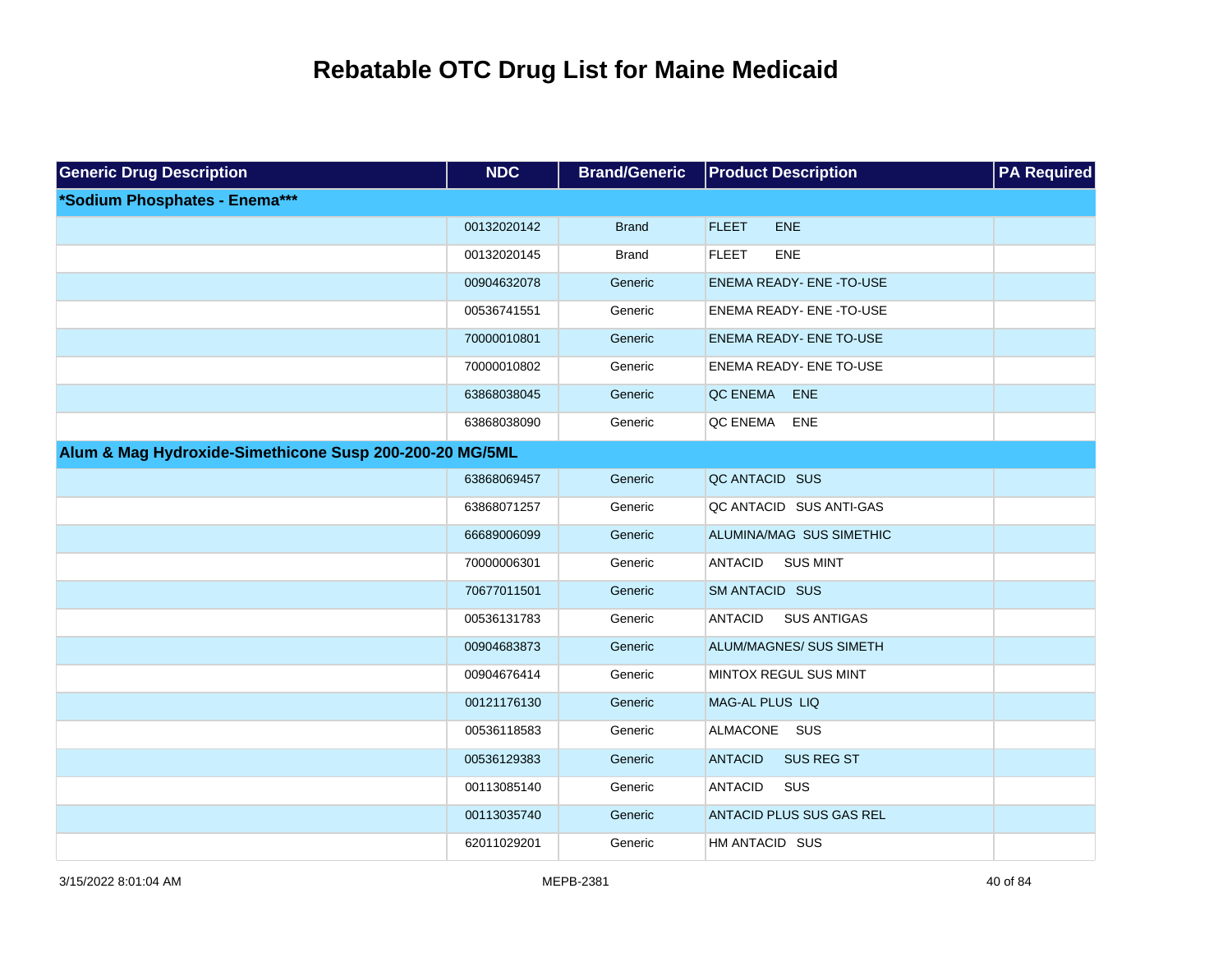| <b>Generic Drug Description</b>                         | <b>NDC</b>  | <b>Brand/Generic</b> | <b>Product Description</b>            | <b>PA Required</b> |
|---------------------------------------------------------|-------------|----------------------|---------------------------------------|--------------------|
| Alum & Mag Hydroxide-Simethicone Susp 200-200-20 MG/5ML |             |                      |                                       |                    |
|                                                         | 49348015339 | Generic              | SM ANTACID SUS ADVANCED               |                    |
|                                                         | 49348001939 | Generic              | SM ANTACID/ SUS ANTIGAS               |                    |
|                                                         | 46122043340 | Generic              | <b>GNP ANTACID SUS REG ST</b>         |                    |
|                                                         | 46122043440 | Generic              | GNP ANTACID SUS COOLMINT              |                    |
| Alum & Mag Hydroxide-Simethicone Susp 400-400-40 MG/5ML |             |                      |                                       |                    |
|                                                         | 46122043140 | Generic              | <b>GNP ANTACID SUS ORIGINAL</b>       |                    |
|                                                         | 46122043240 | Generic              | <b>GNP ANTACID SUS CHERRY</b>         |                    |
|                                                         | 49348030239 | Generic              | SM ANTACID SUS ADVANCED               |                    |
|                                                         | 49348030339 | Generic              | SM ANTACID SUS MAX ST                 |                    |
|                                                         | 62011014901 | Generic              | HM ANTACID SUS ANTI-GAS               |                    |
|                                                         | 62011012201 | Generic              | ADVANCED<br><b>SUS ANTACID</b>        |                    |
|                                                         | 00113058840 | Generic              | <b>ANTACID</b><br><b>SUS ANTI-GAS</b> |                    |
|                                                         | 00113034040 | Generic              | ANTACID PLUS SUS GAS REL              |                    |
|                                                         | 00121176230 | Generic              | MAG-AL PLUS LIQ XS                    |                    |
|                                                         | 00536001583 | Generic              | ALMACONE DBL SUS STRENGTH             |                    |
|                                                         | 00904683973 | Generic              | ALUM/MAGNES/ SUS SIMETH               | <b>PA REQUIRED</b> |
|                                                         | 00536131883 | Generic              | <b>ANTACID</b><br><b>SUS ANTIGAS</b>  |                    |
|                                                         | 00904572514 | Generic              | <b>MINTOX</b><br><b>SUS MAX ST</b>    |                    |
|                                                         | 70000042201 | Generic              | ANTACID MAX SUS CHERRY                |                    |
|                                                         | 70000006201 | Generic              | <b>ANTACID</b><br><b>SUS MAX ST</b>   |                    |
|                                                         | 66689006199 | Generic              | ALUM/MAGNES/ SUS SIMETH               | PA REQUIRED        |
|                                                         | 63868071557 | Generic              | QC ANTACID SUS ANTI-GAS               |                    |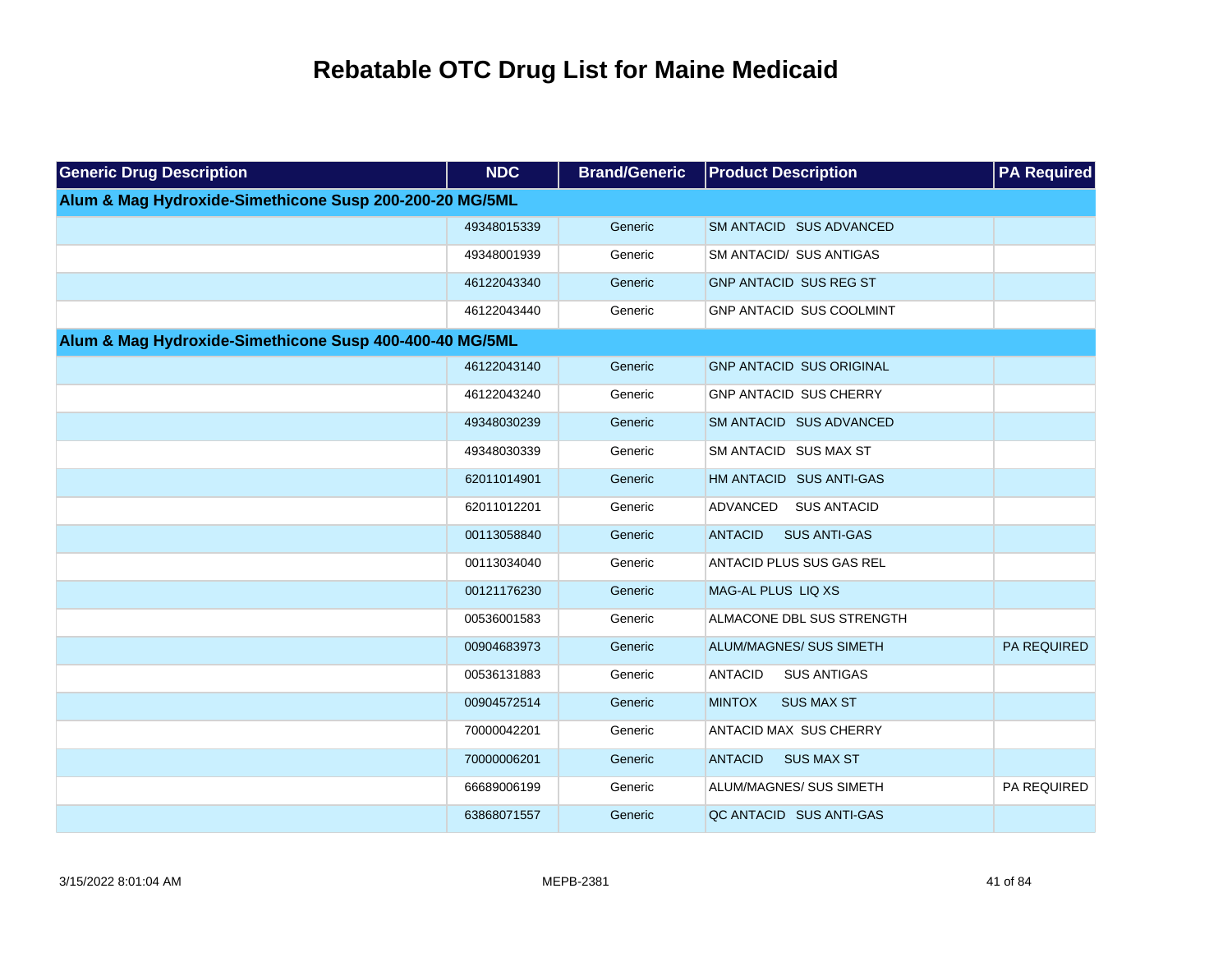| <b>Generic Drug Description</b>           | <b>NDC</b>  | <b>Brand/Generic</b> | <b>Product Description</b>     | <b>PA Required</b> |
|-------------------------------------------|-------------|----------------------|--------------------------------|--------------------|
| <b>Bisacodyl Suppos 10 MG</b>             |             |                      |                                |                    |
|                                           | 63868032808 | Generic              | QC LAXATIVE SUP 10MG           |                    |
|                                           | 70000045101 | Generic              | <b>GENTLE LAXAT SUP 10MG</b>   |                    |
|                                           | 70000045102 | Generic              | <b>GENTLE LAXAT SUP 10MG</b>   |                    |
|                                           | 70000057301 | Generic              | <b>GENTLE LAXAT SUP 10MG</b>   |                    |
|                                           | 70000057302 | Generic              | <b>GENTLE LAXAT SUP 10MG</b>   |                    |
|                                           | 00574705012 | Generic              | BISACODYL SUP 10MG             |                    |
|                                           | 00574705050 | Generic              | BISACODYL SUP 10MG             |                    |
|                                           | 00904698112 | Generic              | BISACODYL SUP 10MG             |                    |
|                                           | 00904698160 | Generic              | BISACODYL SUP 10MG             |                    |
|                                           | 00904714212 | Generic              | BISACODYL SUP 10MG             |                    |
|                                           | 00536123801 | Generic              | BISACODYL SUP 10MG             |                    |
|                                           | 62011040301 | Generic              | HM LAXATIVE SUP 10MG           |                    |
|                                           | 46122060851 | Generic              | <b>GENTLE LAXAT SUP 10MG</b>   |                    |
| <b>Bisacodyl Tab Delayed Release 5 MG</b> |             |                      |                                |                    |
|                                           | 49348003205 | Generic              | SM GENTLE TAB LAXATIVE         |                    |
|                                           | 49348003210 | Generic              | SM GENTLE TAB LAXATIVE         |                    |
|                                           | 49483000301 | Generic              | BISACODYL TAB 5MG EC           |                    |
|                                           | 49483000310 | Generic              | BISACODYL TAB 5MG EC           |                    |
|                                           | 46122052963 | Generic              | GNP GNTL LAX TAB 5MG EC        |                    |
|                                           | 46122052978 | Generic              | GNP GNTL LAX TAB 5MG EC        |                    |
|                                           | 46122042963 | Generic              | <b>GNP LAXATIVE TAB 5MG EC</b> |                    |
|                                           | 24385090363 | Generic              | GNP LAXATIVE TAB 5MG EC        |                    |
|                                           | 62011027701 | Generic              | HM LAXATIVE TAB 5MG            |                    |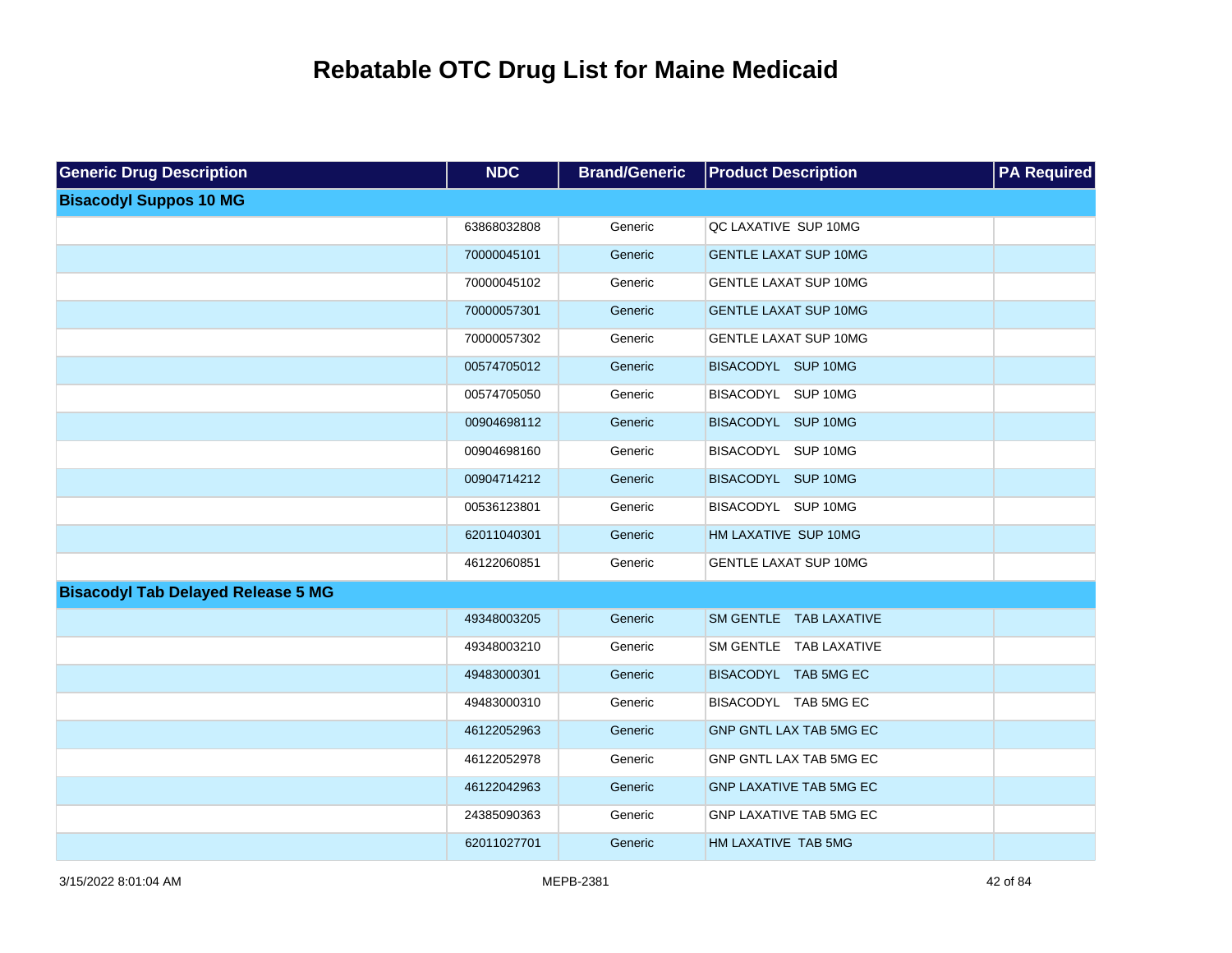| <b>Generic Drug Description</b>           | <b>NDC</b>  | <b>Brand/Generic</b> | <b>Product Description</b>       | <b>PA Required</b> |
|-------------------------------------------|-------------|----------------------|----------------------------------|--------------------|
| <b>Bisacodyl Tab Delayed Release 5 MG</b> |             |                      |                                  |                    |
|                                           | 62011027702 | Generic              | HM LAXATIVE TAB 5MG              |                    |
|                                           | 62011027703 | Generic              | HM LAXATIVE TAB 5MG              |                    |
|                                           | 00904674817 | Generic              | BISACODYL TAB 5MG EC             |                    |
|                                           | 00904674860 | Generic              | BISACODYL TAB 5MG EC             |                    |
|                                           | 00904674880 | Generic              | BISACODYL TAB 5MG EC             |                    |
|                                           | 00904640761 | Generic              | BISACODYL TAB 5MG EC             |                    |
|                                           | 70000053801 | Generic              | GENTLE LAXAT TAB 5MG EC          |                    |
|                                           | 70000022101 | Generic              | <b>GENTLE LAXAT TAB 5MG EC</b>   |                    |
|                                           | 70000022102 | Generic              | GENTLE LAXAT TAB 5MG EC          |                    |
|                                           | 70000022103 | Generic              | <b>GENTLE LAXAT TAB 5MG EC</b>   |                    |
| <b>Calcium Polycarbophil Tab 625 MG</b>   |             |                      |                                  |                    |
|                                           | 70000006701 | Generic              | FIBR LAX+CAL TAB 625MG           |                    |
|                                           | 00904250091 | Generic              | <b>FIBER</b><br><b>TAB 625MG</b> |                    |
|                                           | 00536430605 | Generic              | FIBER-LAX TAB 625MG              |                    |
|                                           | 00536430608 | Generic              | FIBER-LAX TAB 625MG              |                    |
|                                           | 00536430611 | Generic              | FIBER-LAX TAB 625MG              |                    |
|                                           | 24385012576 | Generic              | FIBER-CAPS TAB 625MG             |                    |
|                                           | 49348019013 | Generic              | SM FIBER TAB 625MG               |                    |
| <b>Docusate Calcium Cap 240 MG</b>        |             |                      |                                  |                    |
|                                           | 46122068878 | Generic              | STOOL SOFT CAP 240MG             |                    |
|                                           | 00904699740 | Generic              | DOCUSATE CAL CAP 240MG           |                    |
|                                           | 00904699760 | Generic              | DOCUSATE CAL CAP 240MG           |                    |
|                                           | 00904699780 | Generic              | DOCUSATE CAL CAP 240MG           |                    |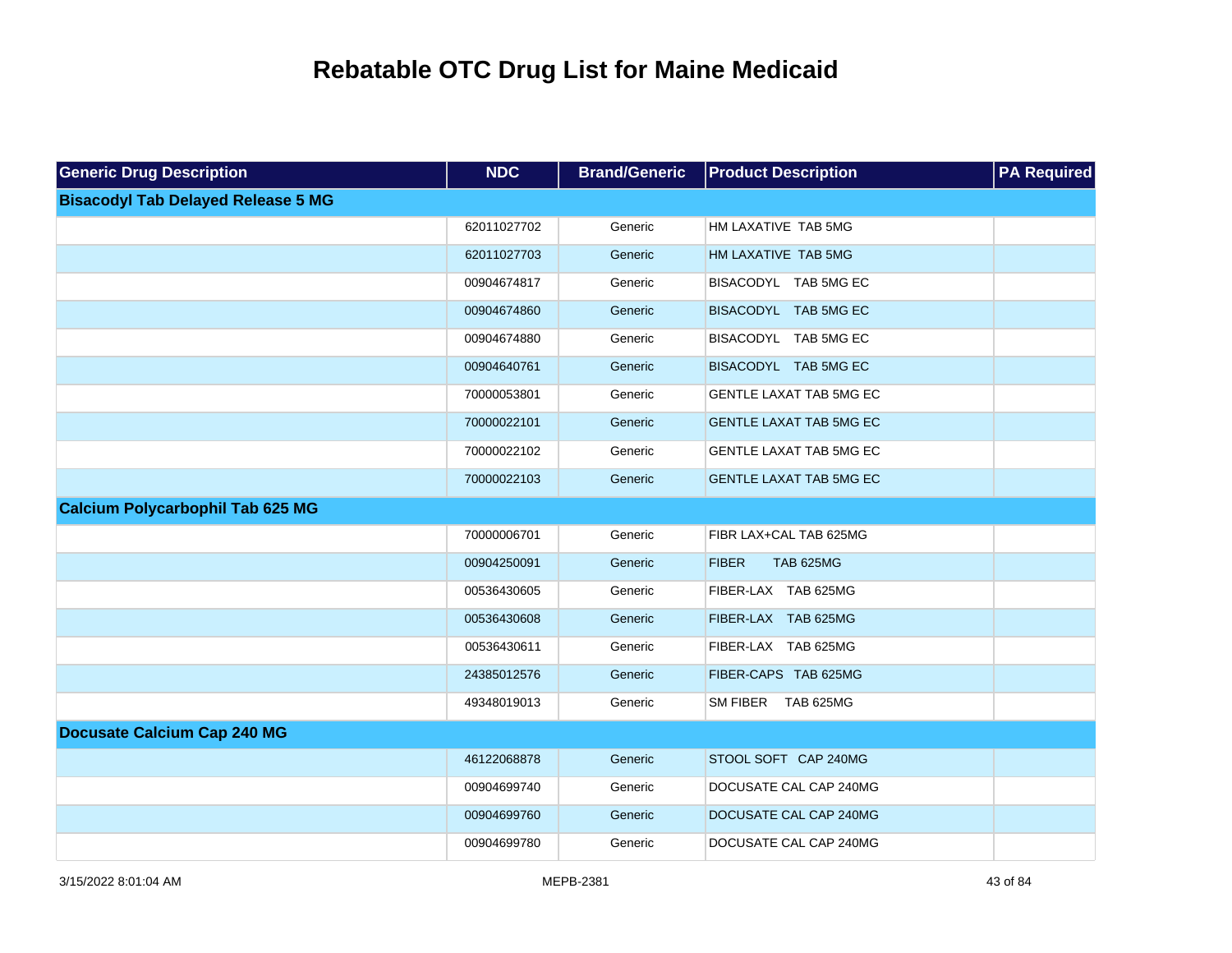| <b>Generic Drug Description</b>    | <b>NDC</b>  | <b>Brand/Generic</b> | <b>Product Description</b>         | <b>PA Required</b> |
|------------------------------------|-------------|----------------------|------------------------------------|--------------------|
| <b>Docusate Calcium Cap 240 MG</b> |             |                      |                                    |                    |
|                                    | 00904645959 | Generic              | <b>CAP 240MG</b><br><b>KAO-TIN</b> |                    |
|                                    | 00536106505 | Generic              | STOOL SOFTNR CAP 240MG             |                    |
|                                    | 00536106510 | Generic              | STOOL SOFTNR CAP 240MG             |                    |
| <b>Docusate Sodium Cap 100 MG</b>  |             |                      |                                    |                    |
|                                    | 00536106210 | Generic              | STOOL SOFTNR CAP 100MG             |                    |
|                                    | 00536106229 | Generic              | STOOL SOFTNR CAP 100MG             |                    |
|                                    | 00113048672 | Generic              | STOOL SOFTNR CAP 100MG             |                    |
|                                    | 00904645561 | Generic              | CAP 100MG<br><b>DOK</b>            |                    |
|                                    | 00904645760 | Generic              | CAP 100MG<br><b>DOK</b>            |                    |
|                                    | 00904645780 | Generic              | CAP 100MG<br><b>DOK</b>            |                    |
|                                    | 00904699860 | Generic              | DOCUSATE SOD CAP 100MG             |                    |
|                                    | 00904699880 | Generic              | DOCUSATE SOD CAP 100MG             |                    |
|                                    | 00904711561 | Generic              | DOCUSATE CAP 100MG                 | PA REQUIRED        |
|                                    | 49348048310 | Generic              | STOOL SOFTNR CAP 100MG             |                    |
|                                    | 49348048319 | Generic              | STOOL SOFTNR CAP 100MG             |                    |
|                                    | 45802048678 | Generic              | DOCUSATE SOD CAP 100MG             |                    |
|                                    | 46122045172 | Generic              | STOOL SOFTNR CAP 100MG             |                    |
|                                    | 46122045178 | Generic              | STOOL SOFTNR CAP 100MG             |                    |
|                                    | 46122045185 | Generic              | STOOL SOFTNR CAP 100MG             |                    |
|                                    | 62011038601 | Generic              | STOOL SOFTNR CAP 100MG             |                    |
|                                    | 62011036101 | Generic              | HM STOOL SOF CAP 100MG             |                    |
|                                    | 62011042102 | Generic              | STOOL SOFTNR CAP 100MG             |                    |
|                                    | 60687012901 | Generic              | DOCUSATE SOD CAP 100MG             |                    |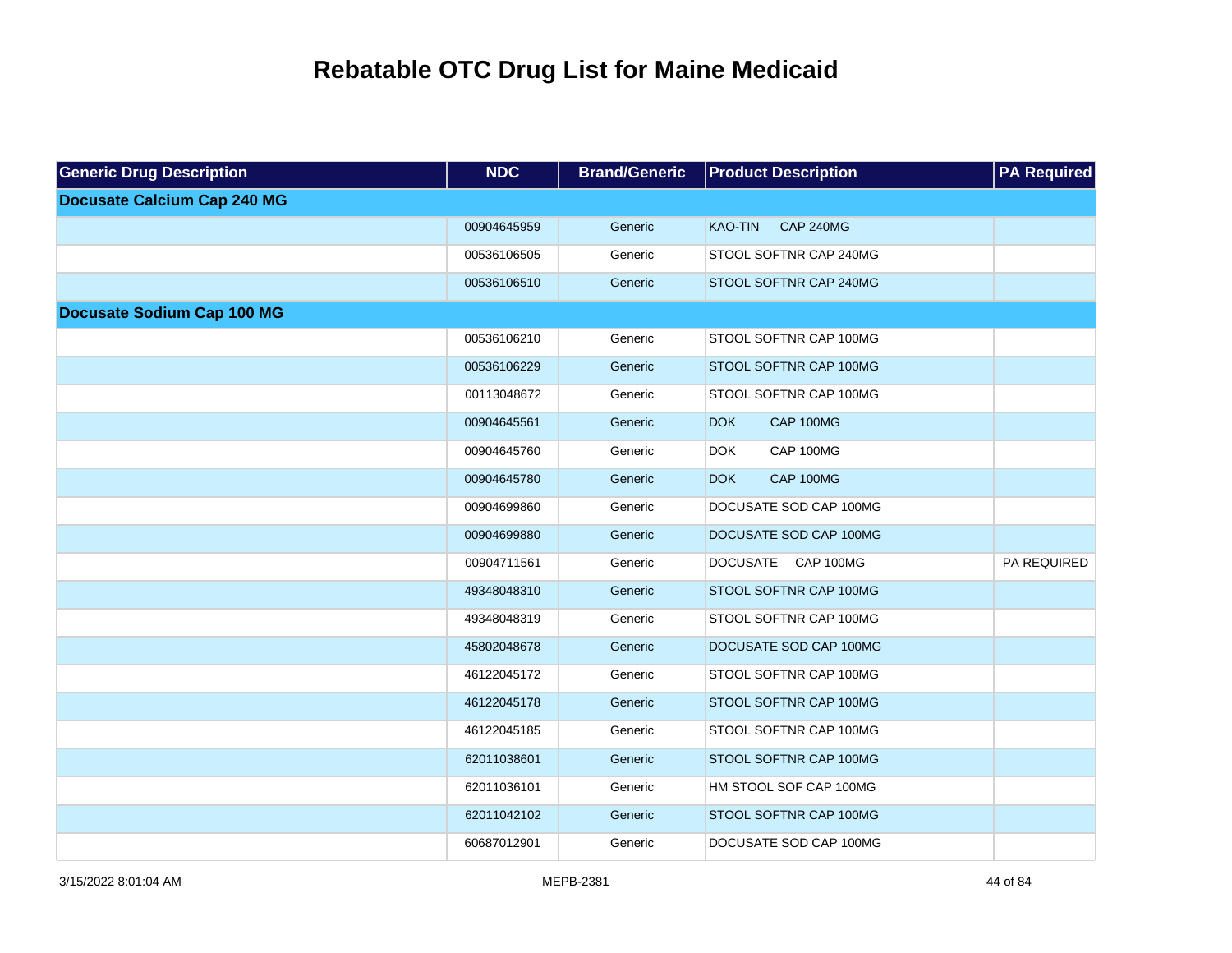| <b>Generic Drug Description</b>   | <b>NDC</b>  | <b>Brand/Generic</b> | <b>Product Description</b> | <b>PA Required</b> |
|-----------------------------------|-------------|----------------------|----------------------------|--------------------|
| <b>Docusate Sodium Cap 100 MG</b> |             |                      |                            |                    |
|                                   | 60687012911 | Generic              | DOCUSATE SOD CAP 100MG     |                    |
|                                   | 70000009101 | Generic              | STOOL SOFTEN CAP 100MG     |                    |
|                                   | 70000009102 | Generic              | STOOL SOFTEN CAP 100MG     |                    |
|                                   | 70000009103 | Generic              | STOOL SOFTEN CAP 100MG     |                    |
|                                   | 63868056025 | Generic              | STOOL SOFTNR CAP 100MG     |                    |
|                                   | 63739047801 | Generic              | DOCUSATE SOD CAP 100MG     |                    |
|                                   | 63739047802 | Generic              | DOCUSATE SOD CAP 100MG     |                    |
|                                   | 63739047840 | Generic              | DOCUSATE SOD CAP 100MG     |                    |
|                                   | 63739047848 | Generic              | DOCUSATE SOD CAP 100MG     |                    |
|                                   | 67618010110 | <b>Brand</b>         | COLACE<br>CAP 100MG        | PA REQUIRED        |
|                                   | 67618010130 | <b>Brand</b>         | <b>COLACE</b><br>CAP 100MG | PA REQUIRED        |
|                                   | 67618010152 | <b>Brand</b>         | COLACE<br>CAP 100MG        | PA REQUIRED        |
|                                   | 67618010160 | <b>Brand</b>         | <b>COLACE</b><br>CAP 100MG | PA REQUIRED        |
|                                   | 70000036501 | Generic              | STOOL SOFTNR CAP 100MG     |                    |
|                                   | 70000036502 | Generic              | STOOL SOFTNR CAP 100MG     |                    |
|                                   | 70000036503 | Generic              | STOOL SOFTNR CAP 100MG     |                    |
|                                   | 70677003401 | Generic              | STOOL SOFTNR CAP 100MG     |                    |
|                                   | 70677003402 | Generic              | STOOL SOFTNR CAP 100MG     |                    |
| <b>Docusate Sodium Cap 250 MG</b> |             |                      |                            |                    |
|                                   | 62011047401 | Generic              | STOOL SOFTEN CAP 250MG     |                    |
|                                   | 62011024401 | Generic              | STOOL SOFTNR CAP 250MG     |                    |
|                                   | 46122026378 | Generic              | STOOL SOFTNR CAP 250MG     |                    |
|                                   | 00904699960 | Generic              | DOCUSATE SOD CAP 250MG     |                    |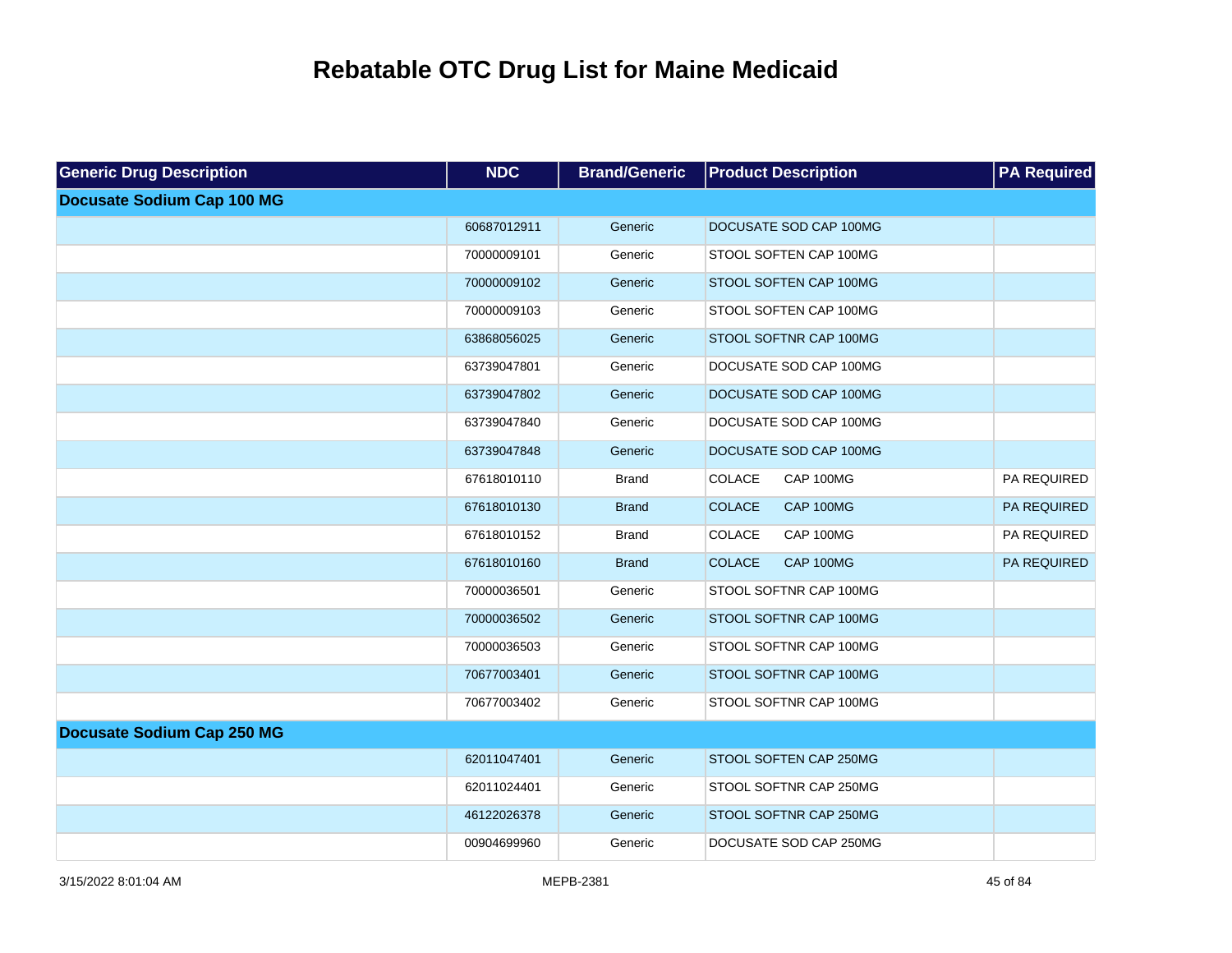| <b>Generic Drug Description</b>    | <b>NDC</b>  | <b>Brand/Generic</b> | <b>Product Description</b>     | <b>PA Required</b> |
|------------------------------------|-------------|----------------------|--------------------------------|--------------------|
| <b>Docusate Sodium Cap 250 MG</b>  |             |                      |                                |                    |
|                                    | 00904699980 | Generic              | DOCUSATE SOD CAP 250MG         |                    |
|                                    | 00904645859 | Generic              | <b>DOK</b><br><b>CAP 250MG</b> |                    |
|                                    | 00536106401 | Generic              | STOOL SOFTNR CAP 250MG         |                    |
|                                    | 00536106410 | Generic              | STOOL SOFTNR CAP 250MG         |                    |
| <b>Docusate Sodium Cap 50 MG</b>   |             |                      |                                |                    |
|                                    | 67618011128 | <b>Brand</b>         | <b>COLACE CLEAR CAP 50MG</b>   | PA REQUIRED        |
| Docusate Sodium Enema 283 MG/5ML   |             |                      |                                |                    |
|                                    | 00904692093 | Generic              | DOCUSATE MIN ENE 283MG         | PA REQUIRED        |
|                                    | 17433987603 | Generic              | <b>ENEMEEZ MINI ENE</b>        | PA REQUIRED        |
|                                    | 17433987805 | Generic              | DOCUSOL MINI ENE               | PA REQUIRED        |
| Docusate Sodium Liquid 150 MG/15ML |             |                      |                                |                    |
|                                    | 00536130485 | Generic              | DOCUSATE SOD LIQ 50MG/5ML      |                    |
|                                    | 00121187000 | Generic              | DOCUSATE SOD LIQ 50MG/5ML      |                    |
|                                    | 00121187010 | Generic              | DOCUSATE SOD LIQ 50MG/5ML      |                    |
|                                    | 00121093516 | Generic              | DOCUSATE SOD LIQ 50MG/5ML      |                    |
|                                    | 00121054410 | Generic              | DOCUSATE SOD LIQ 50MG/5ML      |                    |
|                                    | 54838011680 | Generic              | <b>SILACE</b><br>LIQ 10MG/ML   |                    |
|                                    | 50383034910 | Generic              | <b>DOCU</b><br>LIQ 100/10ML    |                    |
|                                    | 50383034911 | Generic              | <b>DOCU</b><br>LIQ 100/10ML    |                    |
|                                    | 50383077110 | Generic              | <b>DOCU</b><br>LIQ 50MG/5ML    |                    |
|                                    | 50383077111 | Generic              | <b>DOCU</b><br>LIQ 50MG/5ML    |                    |
|                                    | 50383077116 | Generic              | <b>DOCU</b><br>LIQ 50MG/5ML    |                    |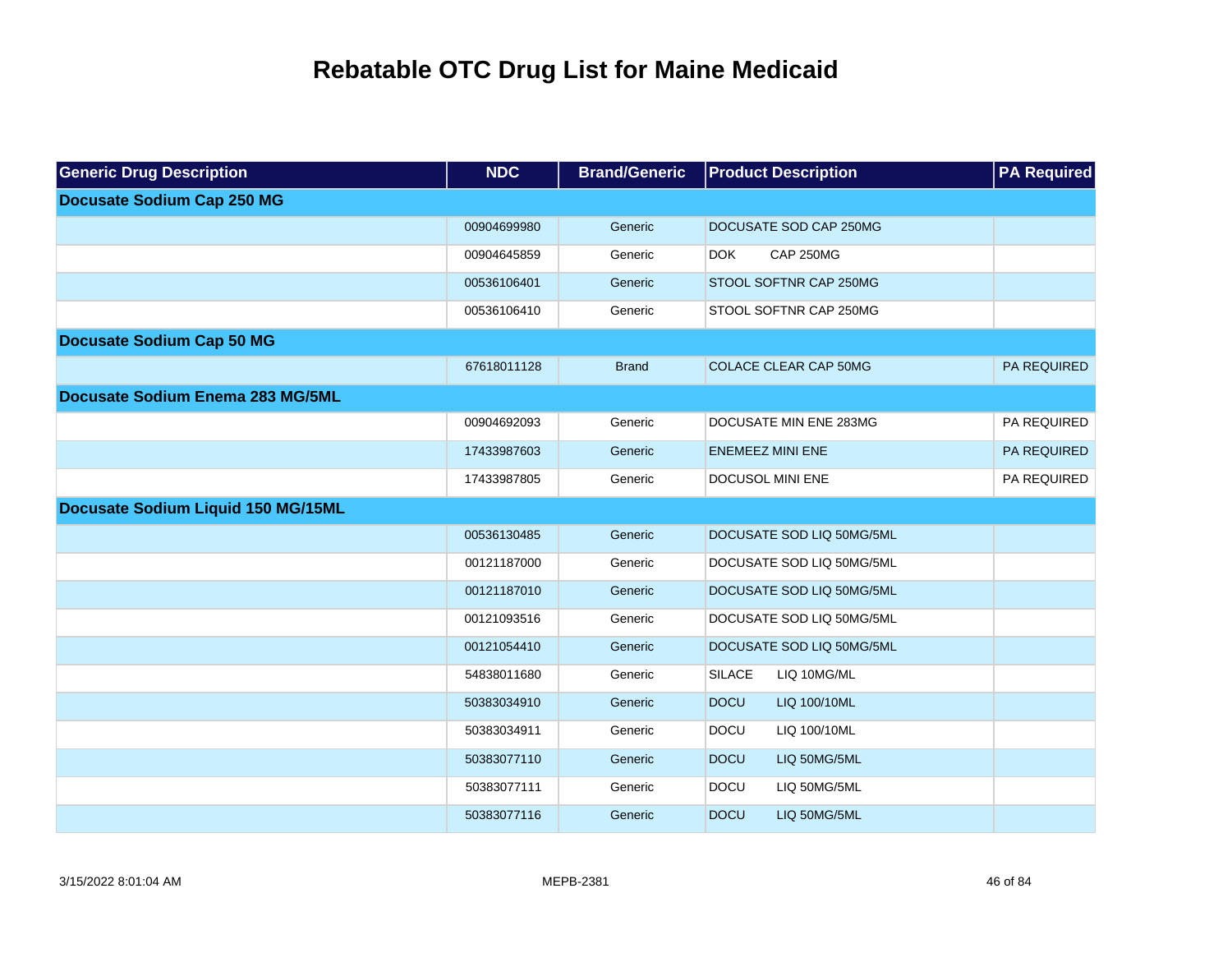| <b>Generic Drug Description</b>            | <b>NDC</b>  | <b>Brand/Generic</b> | <b>Product Description</b>   | <b>PA Required</b> |
|--------------------------------------------|-------------|----------------------|------------------------------|--------------------|
| Docusate Sodium Syrup 60 MG/15ML           |             |                      |                              |                    |
|                                            | 54838010780 | Generic              | <b>SILACE</b><br>SYP 60/15ML |                    |
| <b>Magnesium Citrate Soln</b>              |             |                      |                              |                    |
|                                            | 62011038001 | Generic              | MAG CITRATE SOL LEMON        |                    |
|                                            | 62011038101 | Generic              | MAG CITRATE SOL CHERRY       |                    |
|                                            | 00904678744 | Generic              | MAG CITRATE SOL LEMON        |                    |
|                                            | 63868093510 | Generic              | MAG CITRATE SOL LEMON        |                    |
|                                            | 63868094210 | Generic              | MAG CITRATE SOL CHERRY       |                    |
|                                            | 63868094410 | Generic              | MAG CITRATE SOL GRAPE        |                    |
|                                            | 70677005101 | Generic              | MAG CITRATE SOL LEMON        |                    |
|                                            | 70677005301 | Generic              | SM MAGNESIUM SOL CHERRY      |                    |
|                                            | 70000042401 | Generic              | MAG CITRATE SOL LEMON        |                    |
| <b>Magnesium Hydroxide Susp 400 MG/5ML</b> |             |                      |                              |                    |
|                                            | 70677004301 | Generic              | SM MILK MAGN SUS ORIGINAL    |                    |
|                                            | 66689005301 | Generic              | MILK OF MAGN SUS 2400/30     |                    |
|                                            | 66689005399 | Generic              | MILK OF MAGN SUS 2400/30     |                    |
|                                            | 63868078757 | Generic              | MILK OF MAGN SUS 400/5ML     |                    |
|                                            | 63868078857 | Generic              | MILK OF MAGN SUS 400/5ML     |                    |
|                                            | 63868031012 | Generic              | MILK OF MAGN SUS 400/5ML     |                    |
|                                            | 70000006401 | Generic              | MILK OF MAGN SUS 400/5ML     |                    |
|                                            | 70000006501 | Generic              | MILK OF MAGN SUS 1200/15     |                    |
|                                            | 70000006101 | Generic              | MILK OF MAGN SUS 1200/15     |                    |
|                                            | 00904675614 | Generic              | <b>MILK OF MAGN SUS</b>      |                    |
|                                            | 00904675714 | Generic              | MILK OF MAGN SUS 1200/15     |                    |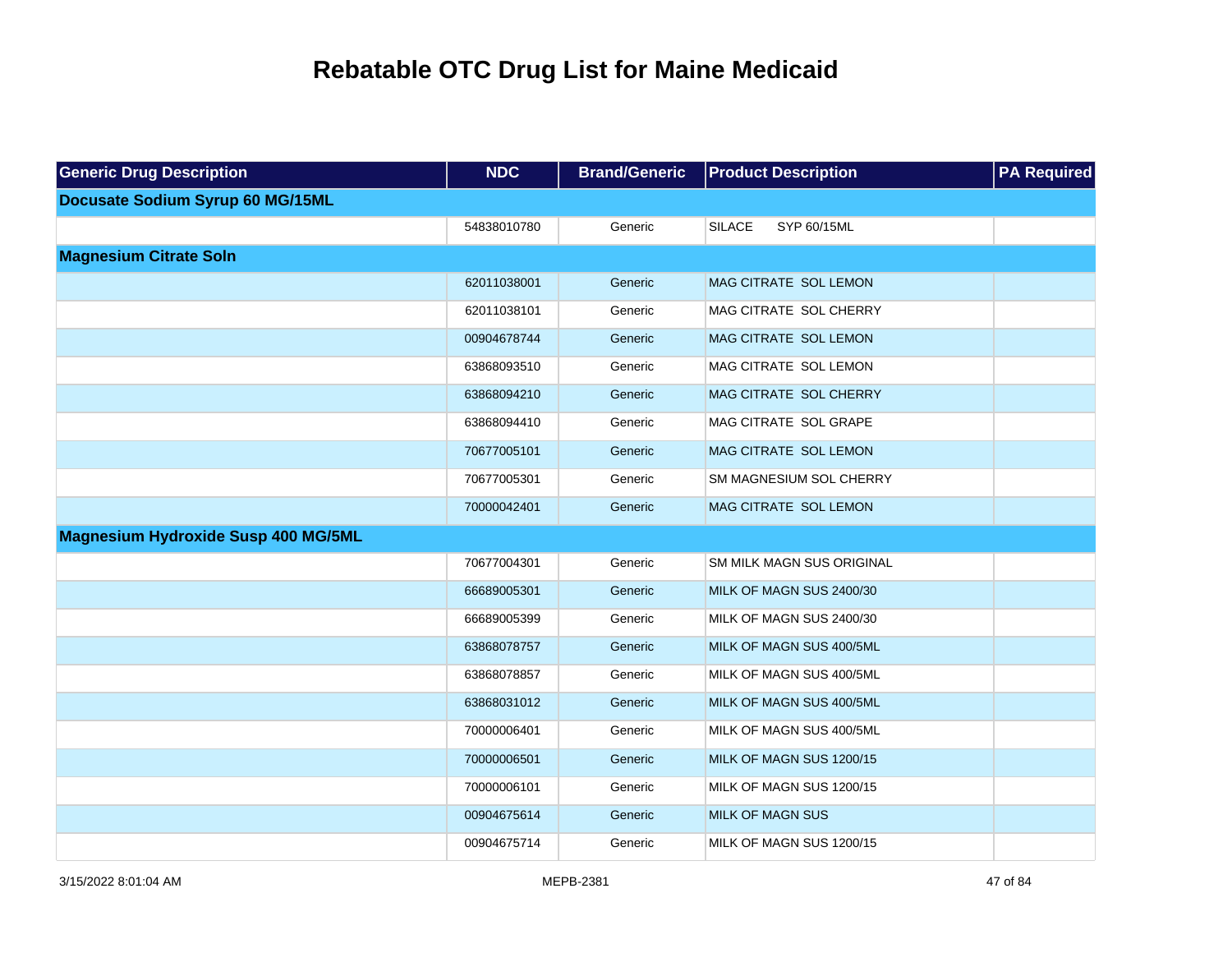| <b>Generic Drug Description</b>            | <b>NDC</b>  | <b>Brand/Generic</b> | <b>Product Description</b>       | <b>PA Required</b> |
|--------------------------------------------|-------------|----------------------|----------------------------------|--------------------|
| <b>Magnesium Hydroxide Susp 400 MG/5ML</b> |             |                      |                                  |                    |
|                                            | 00904684673 | Generic              | MILK OF MAGN SUS 2400MG          |                    |
|                                            | 00536131983 | Generic              | MILK OF MAGN SUS                 |                    |
|                                            | 00536247085 | Generic              | <b>MILK OF MAGN SUS</b>          |                    |
|                                            | 00904078816 | Generic              | MILK OF MAGN SUS 1200/15         |                    |
|                                            | 00121043130 | Generic              | <b>MILK OF MAGN SUS</b>          |                    |
|                                            | 00113033240 | Generic              | MILK OF MAGN SUS FRSH MNT        |                    |
|                                            | 00113039640 | Generic              | <b>MILK OF MAGN SUS</b>          |                    |
|                                            | 62011012301 | Generic              | MILK OF MAGN SUS 400/5ML         |                    |
|                                            | 62011012401 | Generic              | MILK OF MAGN SUS 400/5ML         |                    |
|                                            | 60687042976 | Generic              | MILK OF MAGN SUS 400/5ML         |                    |
|                                            | 46122043540 | Generic              | <b>GNP MILK MAG SUS CHERRY</b>   |                    |
|                                            | 46122043640 | Generic              | <b>GNP MILK MAG SUS MINT</b>     |                    |
|                                            | 46122043740 | Generic              | <b>GNP MILK MAG SUS ORIGINAL</b> |                    |
|                                            | 49348030539 | Generic              | MILK OF MAGN SUS 1200/15         |                    |
|                                            | 49348030739 | Generic              | MILK OF MAGN SUS 1200/15         |                    |
|                                            | 49348030839 | Generic              | MILK OF MAGN SUS 1200/15         |                    |
|                                            | 49348017138 | Generic              | MILK OF MAGN SUS 1200/15         |                    |
| <b>Methylcellulose Powder Laxative</b>     |             |                      |                                  |                    |
|                                            | 00904567516 | Generic              | SOLUBLE FIB POW THERAPY          |                    |
| <b>Methylcellulose Tab 500 MG</b>          |             |                      |                                  |                    |
|                                            | 24385046678 | Generic              | FIBER THERAP TAB 500MG           |                    |
|                                            | 49348054110 | Generic              | SM FIBER LAX TAB 500MG           |                    |
|                                            | 62011013401 | Generic              | HM FIBER TAB 500MG               |                    |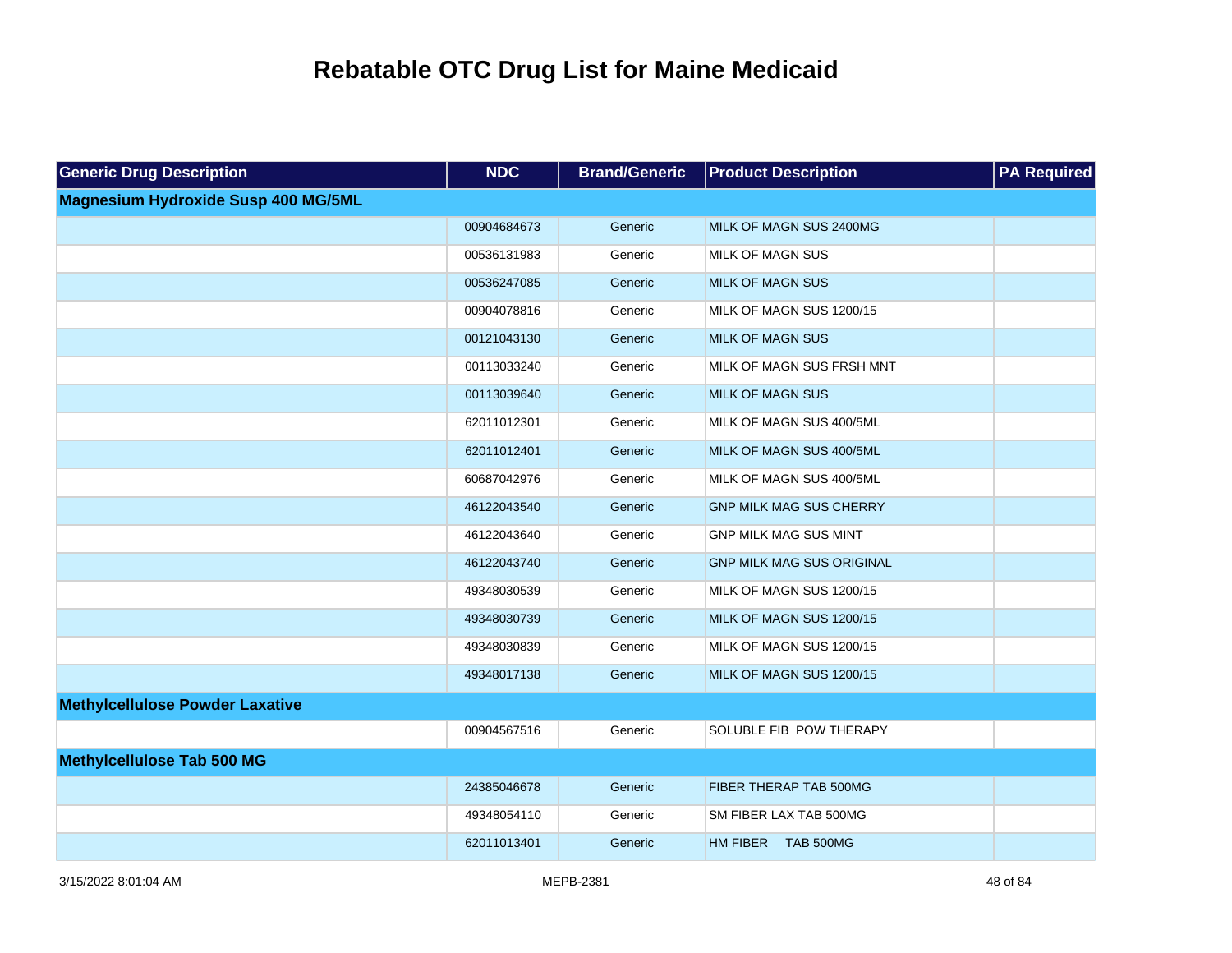| <b>Generic Drug Description</b>    | <b>NDC</b>  | <b>Brand/Generic</b> | <b>Product Description</b>         | <b>PA Required</b> |
|------------------------------------|-------------|----------------------|------------------------------------|--------------------|
| <b>Mineral Oil</b>                 |             |                      |                                    |                    |
|                                    | 46122039516 | Generic              | <b>GNP MINERAL OIL</b>             |                    |
|                                    | 63868093816 | Generic              | QC MINERAL OIL HEAVY               |                    |
|                                    | 70000044801 | Generic              | OIL<br>MINERAL                     |                    |
| <b>Mineral Oil Enema</b>           |             |                      |                                    |                    |
|                                    | 70000010901 | Generic              | MINERAL OIL ENE                    |                    |
|                                    | 49348088020 | Generic              | MINERAL OIL ENE                    |                    |
|                                    | 49348018520 | Generic              | SM ENEMA ENE                       |                    |
|                                    | 62011027001 | Generic              | MINERAL OIL ENE                    |                    |
|                                    | 00132030140 | <b>Brand</b>         | FLEET OIL ENE                      |                    |
| <b>Sennosides Cap 8.6 MG</b>       |             |                      |                                    |                    |
|                                    | 70000044101 | Generic              | <b>SENNA</b><br>CAP 8.6MG          |                    |
| <b>Sennosides Chew Tab 15 MG</b>   |             |                      |                                    |                    |
|                                    | 70000047701 | Generic              | CHOC LAXATIV CHW 15MG              | <b>PA REQUIRED</b> |
| <b>Sennosides Syrup 8.8 MG/5ML</b> |             |                      |                                    |                    |
|                                    | 00536126659 | Generic              | <b>SENNA</b><br>LIQ 8.8/5ML        |                    |
|                                    | 50268073124 | Generic              | <b>SENNA</b><br><b>SYP 8.8/5ML</b> |                    |
| <b>Sennosides Tab 15 MG</b>        |             |                      |                                    |                    |
|                                    | 70000044301 | Generic              | <b>LAXATIVE REG TAB 15MG</b>       | PA REQUIRED        |
| <b>Sennosides Tab 17.2 MG</b>      |             |                      |                                    |                    |
|                                    | 67618012006 | Generic              | <b>SENOKOT EXTR TAB 17.2MG</b>     | <b>PA REQUIRED</b> |
|                                    | 67618012012 | Generic              | SENOKOT EXTR TAB 17.2MG            | PA REQUIRED        |
| <b>Sennosides Tab 25 MG</b>        |             |                      |                                    |                    |
|                                    | 70000007701 | Generic              | <b>LAXATIVE MAX TAB 25MG</b>       | PA REQUIRED        |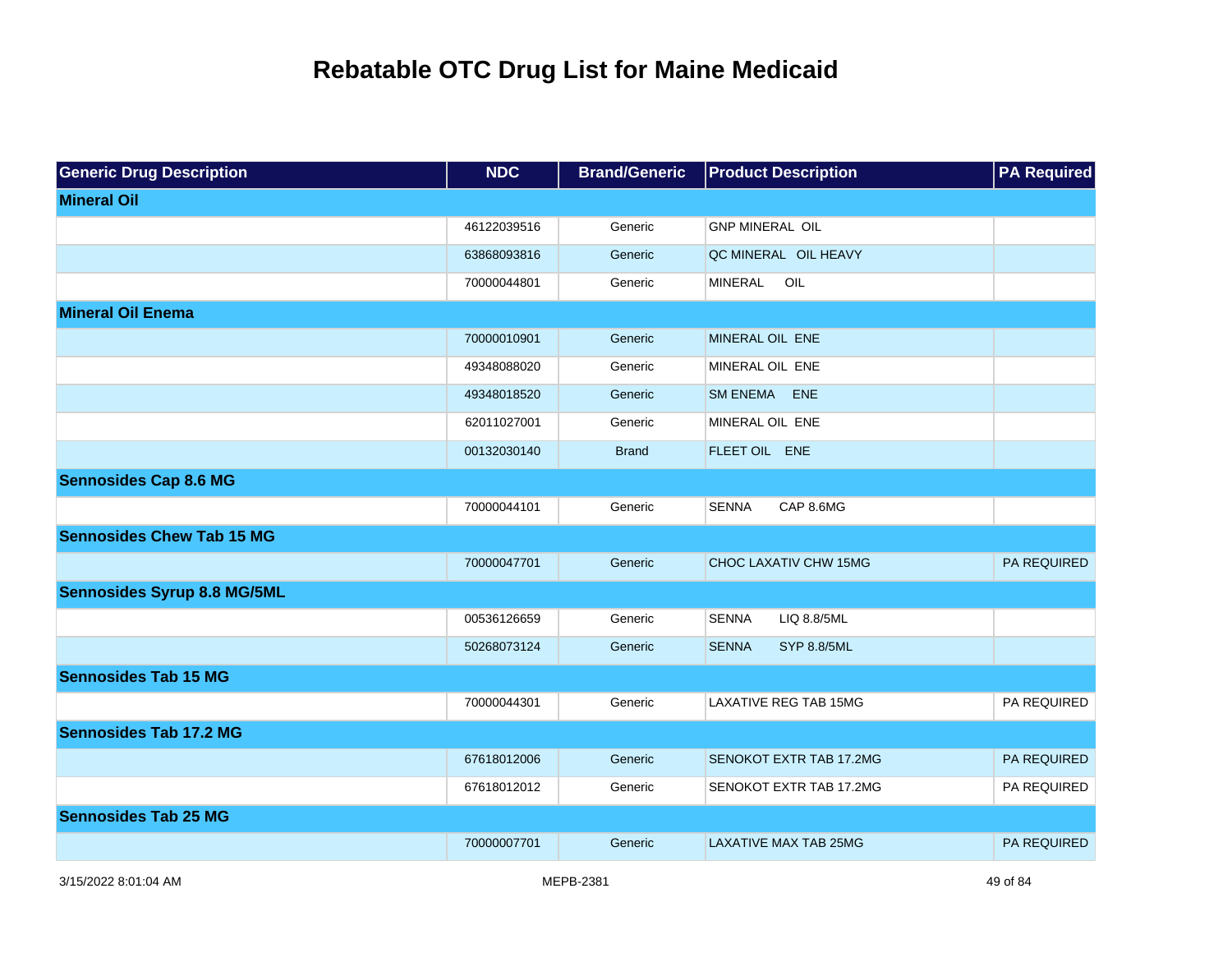| <b>Generic Drug Description</b>          | <b>NDC</b>  | <b>Brand/Generic</b> | <b>Product Description</b>         | <b>PA Required</b> |
|------------------------------------------|-------------|----------------------|------------------------------------|--------------------|
| <b>Sennosides Tab 25 MG</b>              |             |                      |                                    |                    |
|                                          | 49348019304 | Generic              | SM LAXATIVE TAB 25MG               | PA REQUIRED        |
| <b>Sennosides Tab 8.6 MG</b>             |             |                      |                                    |                    |
|                                          | 49483008001 | Generic              | SENNA-TIME TAB 8.6MG               |                    |
|                                          | 49483008010 | Generic              | SENNA-TIME TAB 8.6MG               |                    |
|                                          | 46122057578 | Generic              | SENNA LAX TAB 8.6MG                |                    |
|                                          | 51645085199 | Generic              | <b>SENNA</b><br>TAB 8.6MG          |                    |
|                                          | 62011038701 | Generic              | HM SENNA TAB 8.6MG                 |                    |
|                                          | 00904643480 | Generic              | TAB 8.6MG<br><b>SENNA</b>          |                    |
|                                          | 00904652261 | Generic              | SENNA-LAX TAB 8.6MG                |                    |
|                                          | 00904672559 | Generic              | <b>SENNA</b><br>TAB 8.6MG          |                    |
|                                          | 00904672580 | Generic              | TAB 8.6MG<br><b>SENNA</b>          |                    |
|                                          | 67618030010 | <b>Brand</b>         | <b>SENOKOT</b><br>TAB 8.6MG        |                    |
|                                          | 67618030020 | <b>Brand</b>         | <b>SENOKOT</b><br><b>TAB 8.6MG</b> |                    |
|                                          | 67618030050 | <b>Brand</b>         | <b>SENOKOT</b><br>TAB 8.6MG        |                    |
|                                          | 63868025710 | Generic              | NAT VEG LAX TAB 8.6MG              |                    |
|                                          | 70000044701 | Generic              | <b>SENNA</b><br>TAB 8.6MG          |                    |
|                                          | 70000044702 | Generic              | <b>SENNA</b><br>TAB 8.6MG          |                    |
|                                          | 70000044703 | Generic              | <b>SENNA</b><br>TAB 8.6MG          |                    |
|                                          | 70677005801 | Generic              | SM SENNA LAX TAB 8.6MG             |                    |
| Sennosides-Docusate Sodium Cap 8.6-50 MG |             |                      |                                    |                    |
|                                          | 70000044501 | <b>Brand</b>         | SENNA PLUS CAP 8.6-50MG            | PA REQUIRED        |
|                                          | 70000044201 | <b>Brand</b>         | STL SOFT/LAX CAP 8.5-50MG          | PA REQUIRED        |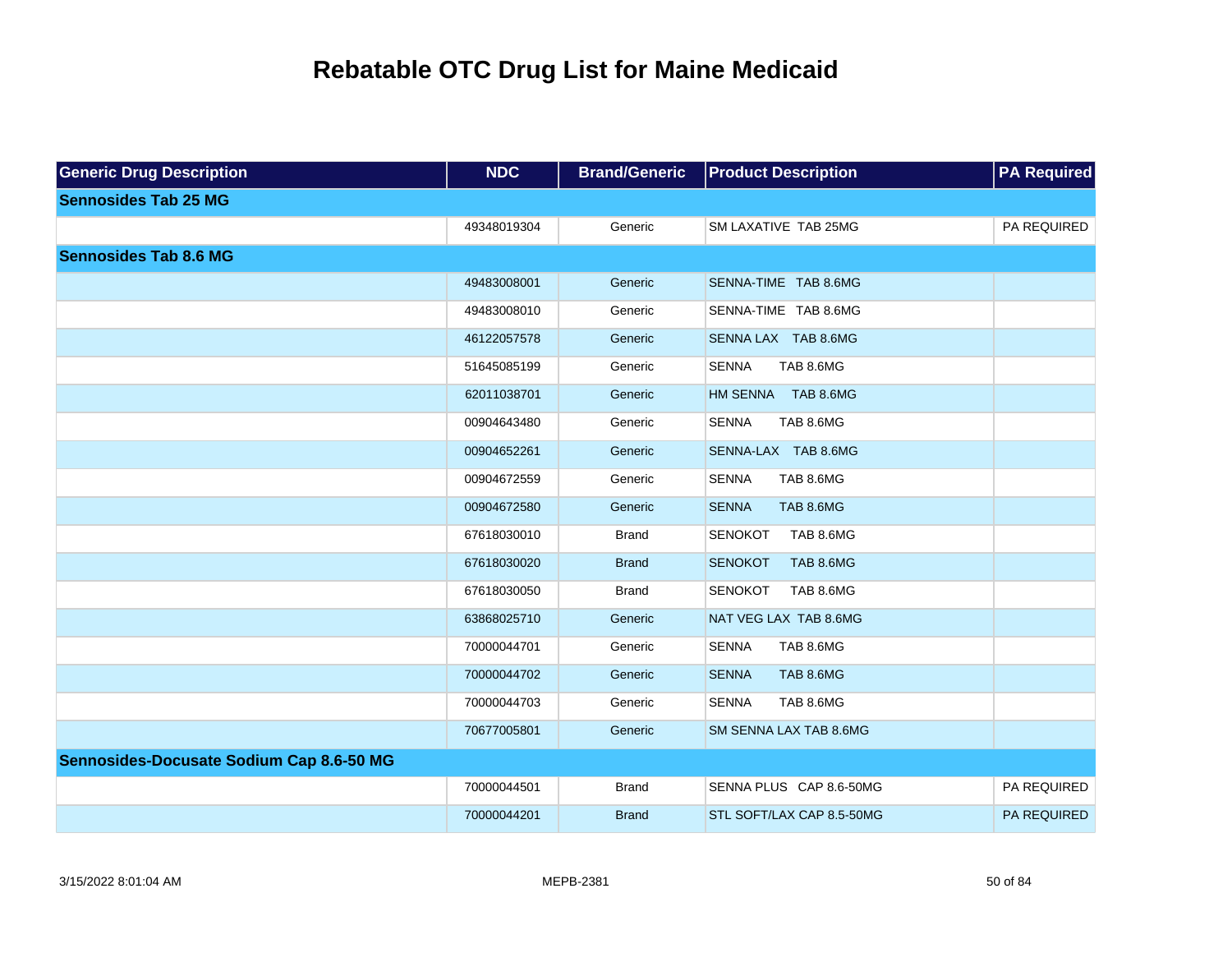| <b>Generic Drug Description</b>          | <b>NDC</b>  | <b>Brand/Generic</b> | <b>Product Description</b>      | <b>PA Required</b> |
|------------------------------------------|-------------|----------------------|---------------------------------|--------------------|
| Sennosides-Docusate Sodium Tab 8.6-50 MG |             |                      |                                 |                    |
|                                          | 70000052601 | Generic              | STOOL SOFTNR TAB 8.6-50MG       |                    |
|                                          | 70000052001 | Generic              | SENNA PLUS TAB 8.6-50MG         |                    |
|                                          | 70677005901 | Generic              | SENNA/DSS TAB 8.6-50MG          |                    |
|                                          | 70677004201 | Generic              | SM SENNA-S TAB 8.6-50MG         |                    |
|                                          | 70677008301 | Generic              | SM STOOL SOF TAB 8.6-50MG       |                    |
|                                          | 63868013510 | Generic              | STOOL SOFTNR TAB 8.6-50MG       |                    |
|                                          | 63739043201 | Generic              | SENNA/DSS TAB 8.6-50MG          |                    |
|                                          | 63739043210 | Generic              | SENNA/DSS TAB 8.6-50MG          |                    |
|                                          | 67618031001 | <b>Brand</b>         | SENOKOT S TAB 8.6-50MG          |                    |
|                                          | 67618031030 | <b>Brand</b>         | SENOKOT S TAB 8.6-50MG          |                    |
|                                          | 67618031060 | <b>Brand</b>         | SENOKOT S TAB 8.6-50MG          |                    |
|                                          | 67618011010 | Generic              | COLACE 2IN1 TAB 8.6-50MG        |                    |
|                                          | 67618011030 | Generic              | COLACE 2IN1 TAB 8.6-50MG        |                    |
|                                          | 67618011060 | Generic              | COLACE 2IN1 TAB 8.6-50MG        |                    |
|                                          | 63868087460 | Generic              | STOOL SOFTNR TAB 8.6-50MG       |                    |
|                                          | 00904672361 | Generic              | <b>DOK PLUS</b><br>TAB 50-8.6MG |                    |
|                                          | 00904672461 | Generic              | SENNA PLUS TAB 8.6-50MG         |                    |
|                                          | 00536408610 | Generic              | SENEXON-S TAB 8.6-50MG          |                    |
|                                          | 00536124701 | Generic              | SENEXON-S TAB 8.6-50MG          |                    |
|                                          | 00536124710 | Generic              | SENEXON-S TAB 8.6-50MG          |                    |
|                                          | 00536124801 | Generic              | STIMULANT TAB 8.6-50MG          |                    |
|                                          | 00536124810 | Generic              | STIMULANT TAB 8.6-50MG          |                    |
|                                          | 00536116701 | Generic              | DSS/SENNA TAB 50-8.6MG          |                    |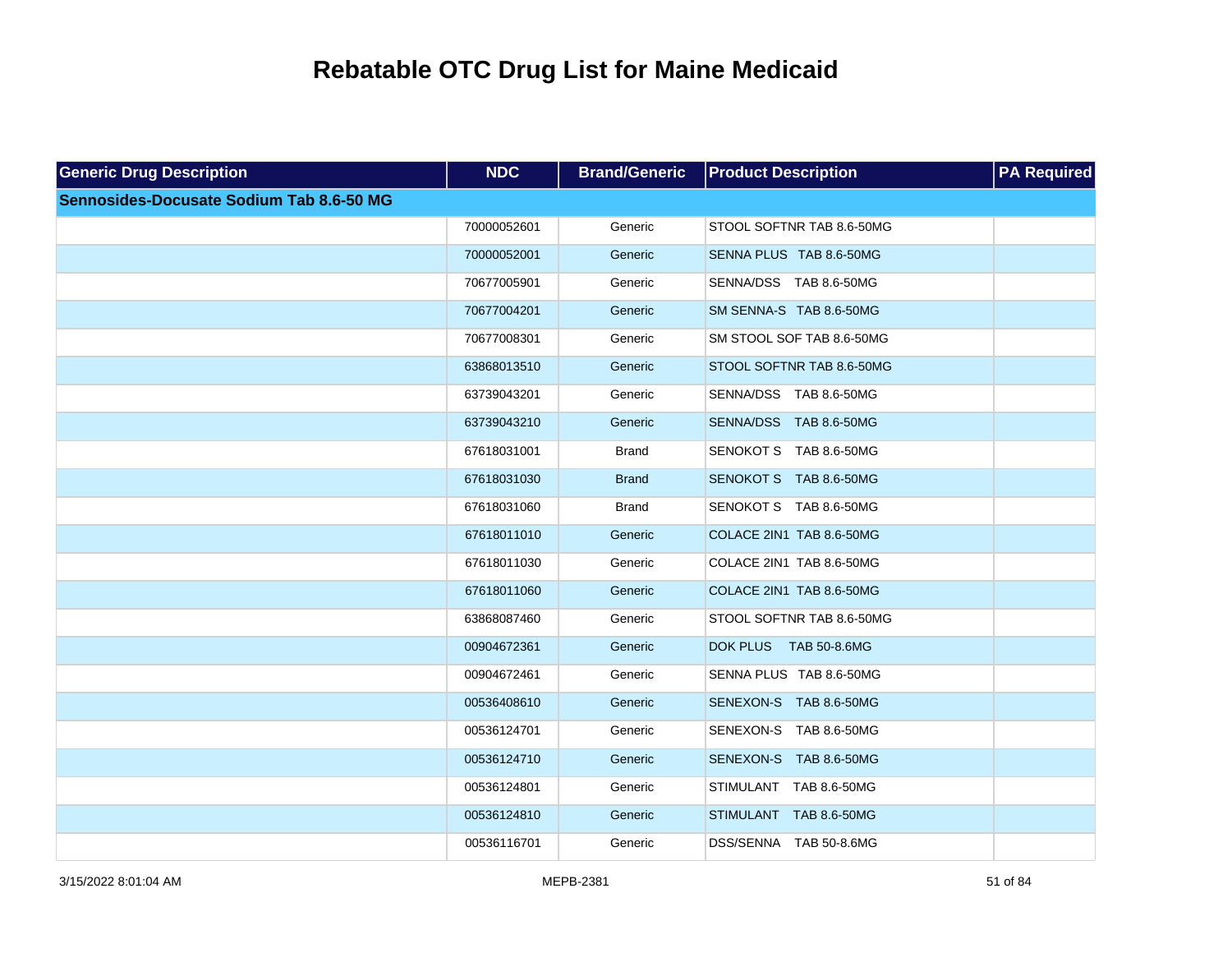| <b>Generic Drug Description</b>                                    | <b>NDC</b>  | <b>Brand/Generic</b> | <b>Product Description</b>     | <b>PA Required</b> |
|--------------------------------------------------------------------|-------------|----------------------|--------------------------------|--------------------|
| Sennosides-Docusate Sodium Tab 8.6-50 MG                           |             |                      |                                |                    |
|                                                                    | 00536116901 | Generic              | SENEXON-S TAB 8.6-50MG         |                    |
|                                                                    | 62011039501 | Generic              | HM STOOL SOF TAB 8.6-50MG      |                    |
|                                                                    | 62011041701 | Generic              | HM STOOL SOF TAB 8.6-50MG      |                    |
|                                                                    | 62011036401 | Generic              | HM SENNA-S TAB 8.6-50MG        |                    |
|                                                                    | 60687062201 | Generic              | SENNA/DSS TAB 8.6-50MG         |                    |
|                                                                    | 60687062211 | Generic              | SENNA/DSS TAB 8.6-50MG         |                    |
|                                                                    | 60258095106 | Generic              | <b>SENNA-S</b><br>TAB 8.6-50MG |                    |
|                                                                    | 46122056778 | Generic              | STOOL SOFTNR TAB 8.6-50MG      |                    |
|                                                                    | 46122062572 | Generic              | SENNA PLUS TAB 8.6-50MG        |                    |
|                                                                    | 49483008101 | Generic              | SENNA-TIME S TAB 8.6-50MG      |                    |
|                                                                    | 49483008110 | Generic              | SENNA-TIME S TAB 8.6-50MG      |                    |
|                                                                    | 49348018719 | Generic              | SM STOOL TAB SOFTENER          |                    |
|                                                                    | 46122066978 | Generic              | STOOL SOFTNR TAB 8.6-50MG      |                    |
| <b>Omeprazole Magnesium Delayed Release Tab 20 MG (Base Equiv)</b> |             |                      |                                |                    |
|                                                                    | 00536132213 | Generic              | OMEPRAZOLE TAB 20MG DR         | PA REQUIRED        |
|                                                                    | 00536132271 | Generic              | OMEPRAZOLE TAB 20MG DR         | PA REQUIRED        |
|                                                                    | 00536132288 | Generic              | OMEPRAZOLE TAB 20MG DR         | PA REQUIRED        |
|                                                                    | 69230031835 | Generic              | OMEPRAZOLE TAB 20MG            | PA REQUIRED        |
|                                                                    | 69230031836 | Generic              | OMEPRAZOLE TAB 20MG            | PA REQUIRED        |
|                                                                    | 69230031837 | Generic              | OMEPRAZOLE TAB 20MG            | PA REQUIRED        |
|                                                                    | 70000052101 | Generic              | OMEPRAZOLE TAB 20MG DR         | PA REQUIRED        |
|                                                                    | 70000052102 | Generic              | OMEPRAZOLE TAB 20MG DR         | <b>PA REQUIRED</b> |
|                                                                    | 70000052103 | Generic              | OMEPRAZOLE TAB 20MG DR         | PA REQUIRED        |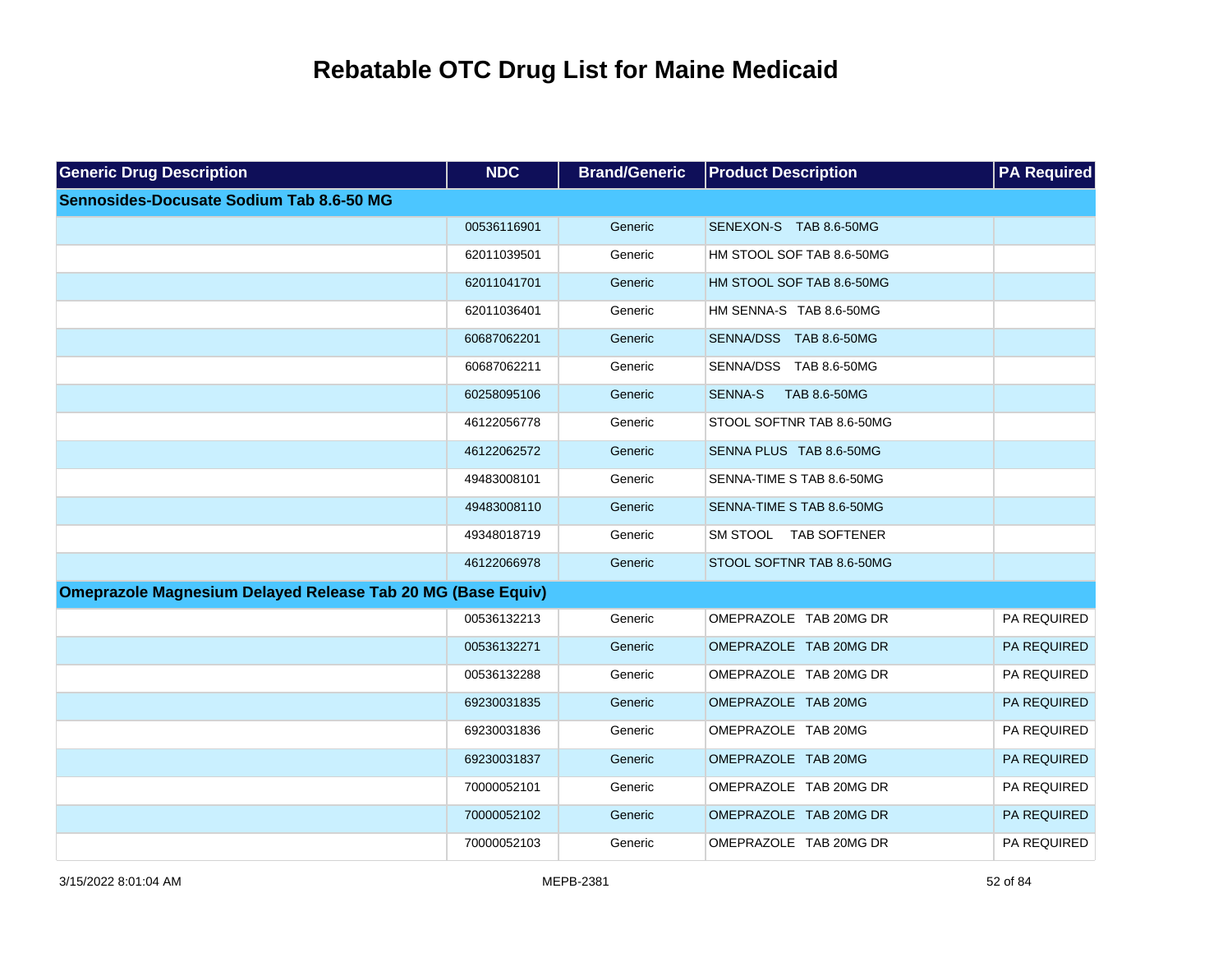| <b>Generic Drug Description</b>                                    | <b>NDC</b>  | <b>Brand/Generic</b> | <b>Product Description</b>      | <b>PA Required</b> |
|--------------------------------------------------------------------|-------------|----------------------|---------------------------------|--------------------|
| <b>Omeprazole Magnesium Delayed Release Tab 20 MG (Base Equiv)</b> |             |                      |                                 |                    |
|                                                                    | 70000052104 | Generic              | OMEPRAZOLE TAB 20MG DR          | <b>PA REQUIRED</b> |
| Polysaccharide Iron Complex Cap 150 MG (Iron Equivalent)           |             |                      |                                 |                    |
|                                                                    | 63044020301 | Generic              | IFEREX 150 CAP                  | PA REQUIRED        |
|                                                                    | 63044020361 | Generic              | IFEREX 150 CAP                  | PA REQUIRED        |
| <b>Coal Tar Shampoo 0.5%</b>                                       |             |                      |                                 |                    |
|                                                                    | 49348060247 | Generic              | ANTI-DANDRUF SHA COAL TAR       |                    |
|                                                                    | 00904525944 | Generic              | THERAPEUTIC SHA                 |                    |
|                                                                    | 00096073608 | <b>Brand</b>         | DHS TAR GEL SHA 0.5%            |                    |
|                                                                    | 00096073704 | <b>Brand</b>         | <b>DHS TAR</b><br><b>SHA</b>    |                    |
|                                                                    | 00096073708 | <b>Brand</b>         | <b>DHS TAR</b><br><b>SHA</b>    |                    |
| Diphenhydramine-Acetaminophen Tab 25-500 MG (sleep)                |             |                      |                                 |                    |
|                                                                    | 00113035571 | Generic              | <b>HEADACHE PM TAB 25-500MG</b> |                    |
|                                                                    | 00113043771 | Generic              | PAIN RELIEF TAB 25-500MG        |                    |
|                                                                    | 00904673151 | Generic              | ACETAMIN PM TAB 25-500MG        |                    |
|                                                                    | 46122064371 | Generic              | PAIN RELIEF TAB 25-500MG        |                    |
|                                                                    | 49348014010 | Generic              | PAIN RELIEVE TAB 25-500         |                    |
|                                                                    | 49348015109 | Generic              | PAIN RELIEVE TAB 25-500MG       |                    |
|                                                                    | 46122041971 | Generic              | GNP PAIN PM TAB 25-500MG        |                    |
|                                                                    | 62011025601 | Generic              | PAIN RELIEVR TAB 25-500MG       |                    |
|                                                                    | 62011025001 | Generic              | PAIN RELIEVE TAB 25-500         |                    |
|                                                                    | 62011002501 | Generic              | ACETAMIN PM TAB 25-500MG        |                    |
|                                                                    | 70000041101 | Generic              | ACETAMIN PM TAB 25-500MG        |                    |
|                                                                    | 70000041102 | Generic              | ACETAMIN PM TAB 25-500MG        |                    |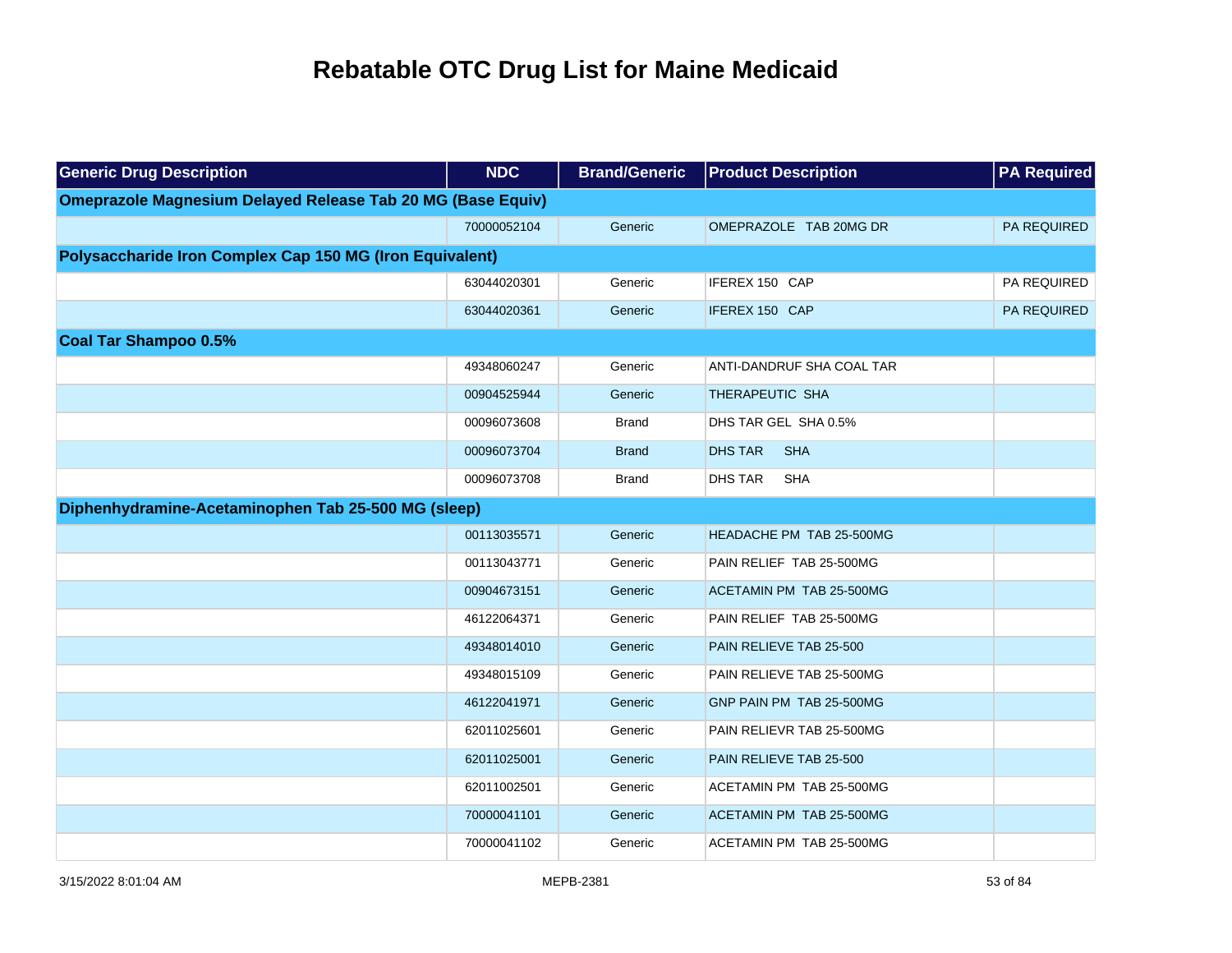| <b>Generic Drug Description</b>                     | <b>NDC</b>  | <b>Brand/Generic</b> | <b>Product Description</b> | <b>PA Required</b> |
|-----------------------------------------------------|-------------|----------------------|----------------------------|--------------------|
| Diphenhydramine-Acetaminophen Tab 25-500 MG (sleep) |             |                      |                            |                    |
|                                                     | 70000041103 | Generic              | ACETAMIN PM TAB 25-500MG   |                    |
|                                                     | 63868009450 | Generic              | PAIN RELIEF TAB PM         |                    |
|                                                     | 63868032501 | Generic              | PAIN RELIEVE TAB 25-500MG  |                    |
|                                                     | 63868032550 | Generic              | PAIN RELIEVE TAB 25-500MG  |                    |
| Nicotine TD Patch 24HR 14 MG/24HR                   |             |                      |                            |                    |
|                                                     | 68001043388 | Generic              | NICOTINE TD DIS 14MG/24H   |                    |
|                                                     | 68001043390 | Generic              | NICOTINE TD DIS 14MG/24H   |                    |
|                                                     | 70000051101 | Generic              | NICOTINE TD DIS 14MG/24H   |                    |
|                                                     | 70000051102 | Generic              | NICOTINE TD DIS 14MG/24H   |                    |
|                                                     | 70677003101 | Generic              | SM NICOTINE DIS 14MG/24H   |                    |
|                                                     | 62011035001 | Generic              | HM NICOTINE DIS 14MG/24H   |                    |
|                                                     | 46122035274 | Generic              | GNP NICOTINE DIS 14MG/24H  |                    |
|                                                     | 43598044770 | Generic              | NICOTINE TD DIS 14MG/24H   |                    |
|                                                     | 43598044774 | Generic              | NICOTINE TD DIS 14MG/24H   |                    |
|                                                     | 00536589553 | Generic              | NICOTINE TD DIS 14MG/24H   |                    |
|                                                     | 00536589571 | Generic              | NICOTINE TD DIS 14MG/24H   |                    |
|                                                     | 00536589588 | Generic              | NICOTINE TD DIS 14MG/24H   |                    |
|                                                     | 00536110788 | Generic              | NICOTINE TD DIS 14MG/24H   |                    |
| Nicotine TD Patch 24HR 21 MG/24HR                   |             |                      |                            |                    |
|                                                     | 00536110888 | Generic              | NICOTINE TD DIS 21MG/24H   |                    |
|                                                     | 00536589653 | Generic              | NICOTINE TD DIS 21MG/24H   |                    |
|                                                     | 00536589671 | Generic              | NICOTINE TD DIS 21MG/24H   |                    |
|                                                     | 00536589688 | Generic              | NICOTINE TD DIS 21MG/24H   |                    |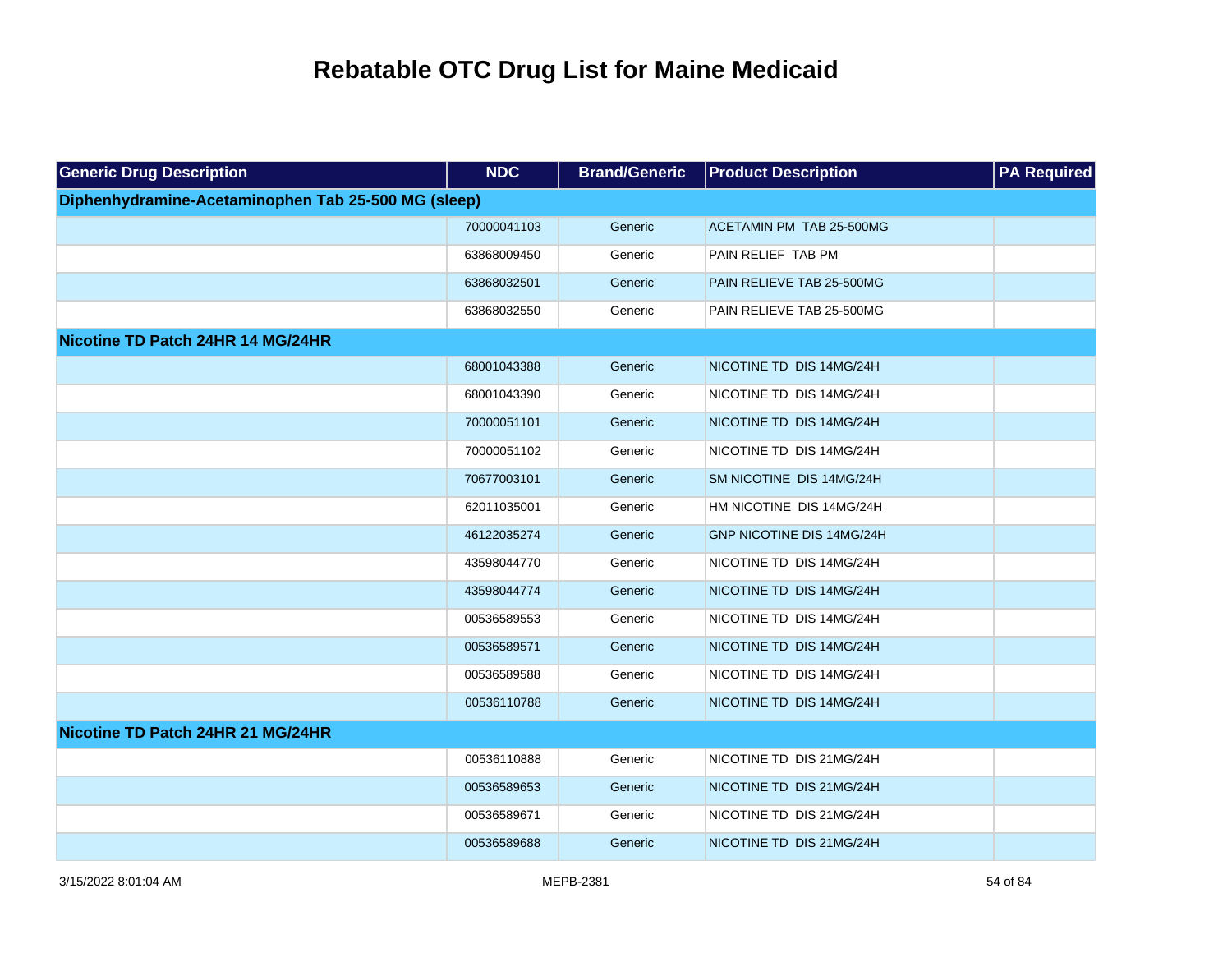| <b>Generic Drug Description</b>   | <b>NDC</b>  | <b>Brand/Generic</b> | <b>Product Description</b>       | <b>PA Required</b> |
|-----------------------------------|-------------|----------------------|----------------------------------|--------------------|
| Nicotine TD Patch 24HR 21 MG/24HR |             |                      |                                  |                    |
|                                   | 43598044828 | Generic              | NICOTINE TD DIS 21MG/24H         |                    |
|                                   | 43598044870 | Generic              | NICOTINE TD DIS 21MG/24H         |                    |
|                                   | 43598044874 | Generic              | NICOTINE TD DIS 21MG/24H         |                    |
|                                   | 46122035374 | Generic              | GNP NICOTINE DIS 21MG/24H        |                    |
|                                   | 46122056807 | Generic              | GNP NICOTINE DIS 21MG/24H        |                    |
|                                   | 62011035101 | Generic              | HM NICOTINE DIS 21MG/24H         |                    |
|                                   | 70677003201 | Generic              | SM NICOTINE DIS 21MG/24H         |                    |
|                                   | 70000051201 | Generic              | NICOTINE TD DIS 21MG/24H         |                    |
|                                   | 70000051202 | Generic              | NICOTINE TD DIS 21MG/24H         |                    |
|                                   | 68001043488 | Generic              | NICOTINE TD DIS STEP 1           |                    |
|                                   | 68001043490 | Generic              | NICOTINE TD DIS STEP 1           |                    |
|                                   | 68001043491 | Generic              | NICOTINE TD DIS STEP 1           |                    |
| Nicotine TD Patch 24HR 7 MG/24HR  |             |                      |                                  |                    |
|                                   | 68001043288 | Generic              | NICOTINE TD DIS STEP 3           |                    |
|                                   | 68001043290 | Generic              | NICOTINE TD DIS STEP 3           |                    |
|                                   | 70000051001 | Generic              | NICOTINE TD DIS 7MG/24HR         |                    |
|                                   | 70677003001 | Generic              | SM NICOTINE DIS 7MG/24HR         |                    |
|                                   | 62011034901 | Generic              | HM NICOTINE DIS 7MG/24HR         |                    |
|                                   | 46122035474 | Generic              | <b>GNP NICOTINE DIS 7MG/24HR</b> |                    |
|                                   | 00536589453 | Generic              | NICOTINE TD DIS 7MG/24HR         |                    |
|                                   | 00536589488 | Generic              | NICOTINE TD DIS 7MG/24HR         |                    |
|                                   | 43598044670 | Generic              | NICOTINE TD DIS 7MG/24HR         |                    |
|                                   | 43598044674 | Generic              | NICOTINE TD DIS 7MG/24HR         |                    |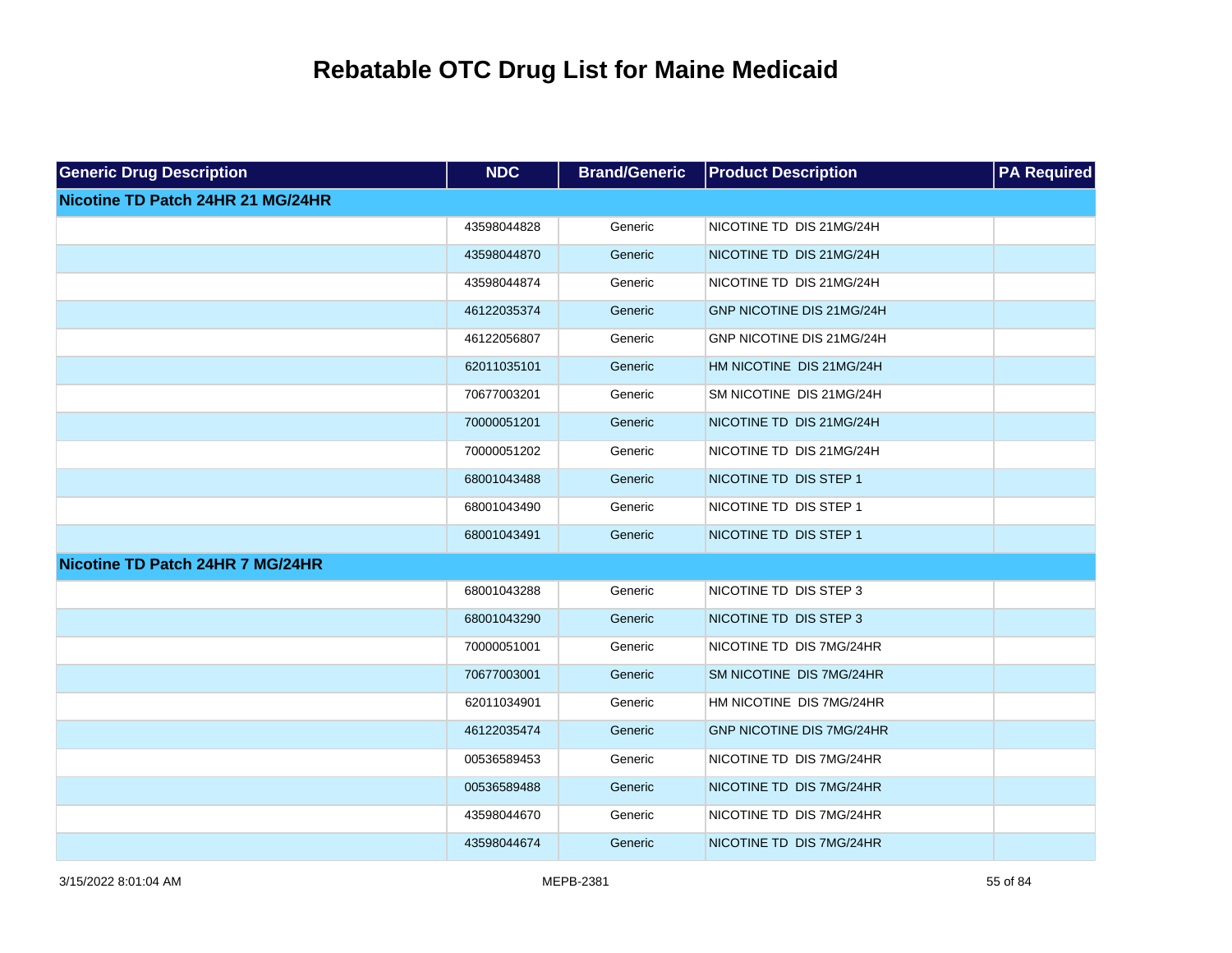| <b>Generic Drug Description</b>     | <b>NDC</b>  | <b>Brand/Generic</b> | <b>Product Description</b>       | <b>PA Required</b> |
|-------------------------------------|-------------|----------------------|----------------------------------|--------------------|
| Nicotine TD Patch 24HR 7 MG/24HR    |             |                      |                                  |                    |
|                                     | 00536110688 | Generic              | NICOTINE TD DIS 7MG/24HR         |                    |
| <b>Nicotine Polacrilex Gum 2 MG</b> |             |                      |                                  |                    |
|                                     | 00113045660 | Generic              | NICOTINE GUM 2MG                 |                    |
|                                     | 00113020625 | Generic              | NICOTINE POL GUM 2MG MINT        |                    |
|                                     | 00113002971 | Generic              | NICOTINE GUM 2MG                 |                    |
|                                     | 00536136206 | Generic              | NICOTINE POL GUM 2MG             |                    |
|                                     | 00536136223 | Generic              | NICOTINE POL GUM 2MG             |                    |
|                                     | 00536136234 | Generic              | NICOTINE POL GUM 2MG             |                    |
|                                     | 00536338601 | Generic              | NICOTINE POL GUM 2MGFRUIT        |                    |
|                                     | 00536340401 | Generic              | NICOTINE POL GUM 2MG CINN        |                    |
|                                     | 00536302906 | Generic              | NICOTINE POL GUM 2MG ORIG        |                    |
|                                     | 00536302923 | Generic              | NICOTINE POL GUM 2MG ORIG        |                    |
|                                     | 00536302934 | Generic              | NICOTINE POL GUM 2MG ORIG        |                    |
|                                     | 00536311201 | Generic              | NICOTINE POL GUM 2MG MINT        |                    |
|                                     | 00536311237 | Generic              | NICOTINE POL GUM 2MG MINT        |                    |
|                                     | 46122028460 | Generic              | GNP NICOTINE GUM 2MG MINT        |                    |
|                                     | 46122017125 | Generic              | <b>GNP NICOTINE GUM 2MG MINT</b> |                    |
|                                     | 46122044858 | Generic              | GNP NICOTINE GUM 2MG MINT        |                    |
|                                     | 45802020625 | Generic              | NICOTINE POL GUM 2MG MINT        |                    |
|                                     | 46122017320 | Generic              | GNP NICOTINE GUM 2MG ORIG        |                    |
|                                     | 46122066478 | Generic              | <b>GNP NICOTINE GUM 2MG FRT</b>  |                    |
|                                     | 49348057308 | Generic              | SM NICOTINE GUM 2MG              |                    |
|                                     | 49348057336 | Generic              | <b>SM NICOTINE GUM 2MG</b>       |                    |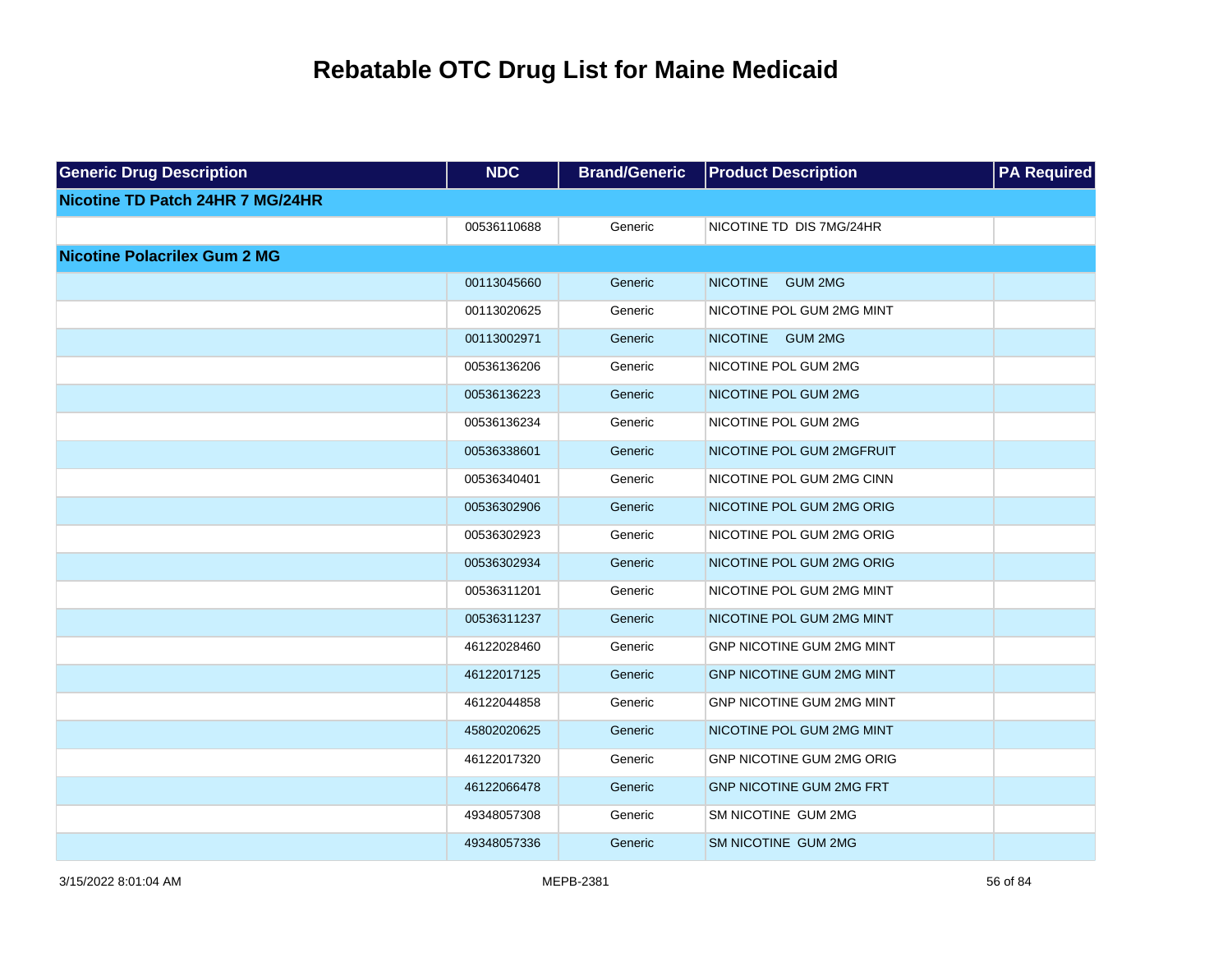| <b>Generic Drug Description</b>     | <b>NDC</b>  | <b>Brand/Generic</b> | <b>Product Description</b> | <b>PA Required</b> |
|-------------------------------------|-------------|----------------------|----------------------------|--------------------|
| <b>Nicotine Polacrilex Gum 2 MG</b> |             |                      |                            |                    |
|                                     | 49348078710 | Generic              | SM NICOTINE GUM 2MG MINT   |                    |
|                                     | 49348069136 | Generic              | SM NICOTINE GUM 2MG MINT   |                    |
|                                     | 63739037010 | Generic              | NICOTINE POL GUM 2MG CINN  |                    |
|                                     | 63739037163 | Generic              | NICOTINE POL GUM 2MG       |                    |
|                                     | 62011042501 | Generic              | HM NICOTINE GUM 2MG        |                    |
|                                     | 62011004702 | Generic              | HM NICOTINE GUM 2MG MINT   |                    |
|                                     | 70677008501 | Generic              | SM NICOTINE GUM 2MG        |                    |
|                                     | 70000034501 | Generic              | NICOTINE POL GUM 2MG ORIG  |                    |
|                                     | 70000034601 | Generic              | NICOTINE POL GUM 2MGFRUIT  |                    |
|                                     | 70000034701 | Generic              | NICOTINE POL GUM 2MG MINT  |                    |
|                                     | 70000034801 | Generic              | NICOTINE POL GUM 2MG MINT  |                    |
|                                     | 70000034802 | Generic              | NICOTINE POL GUM 2MG MINT  |                    |
| <b>Nicotine Polacrilex Gum 4 MG</b> |             |                      |                            |                    |
|                                     | 70000034101 | Generic              | NICOTINE POL GUM 4MG ORIG  |                    |
|                                     | 70000034201 | Generic              | NICOTINE POL GUM 4MGFRUIT  |                    |
|                                     | 70000034301 | Generic              | NICOTINE POL GUM 4MG MINT  |                    |
|                                     | 70000034401 | Generic              | NICOTINE POL GUM 4MG MINT  |                    |
|                                     | 70000034402 | Generic              | NICOTINE POL GUM 4MG MINT  |                    |
|                                     | 70677008601 | Generic              | SM NICOTINE GUM 4MG        |                    |
|                                     | 62011017001 | Generic              | HM NICOTINE GUM 4MG MINT   |                    |
|                                     | 62011042601 | Generic              | HM NICOTINE GUM 4MG FRT    |                    |
|                                     | 63739036810 | Generic              | NICOTINE POL GUM 4MGFRUIT  |                    |
|                                     | 63739036910 | Generic              | NICOTINE POL GUM 4MG CINN  |                    |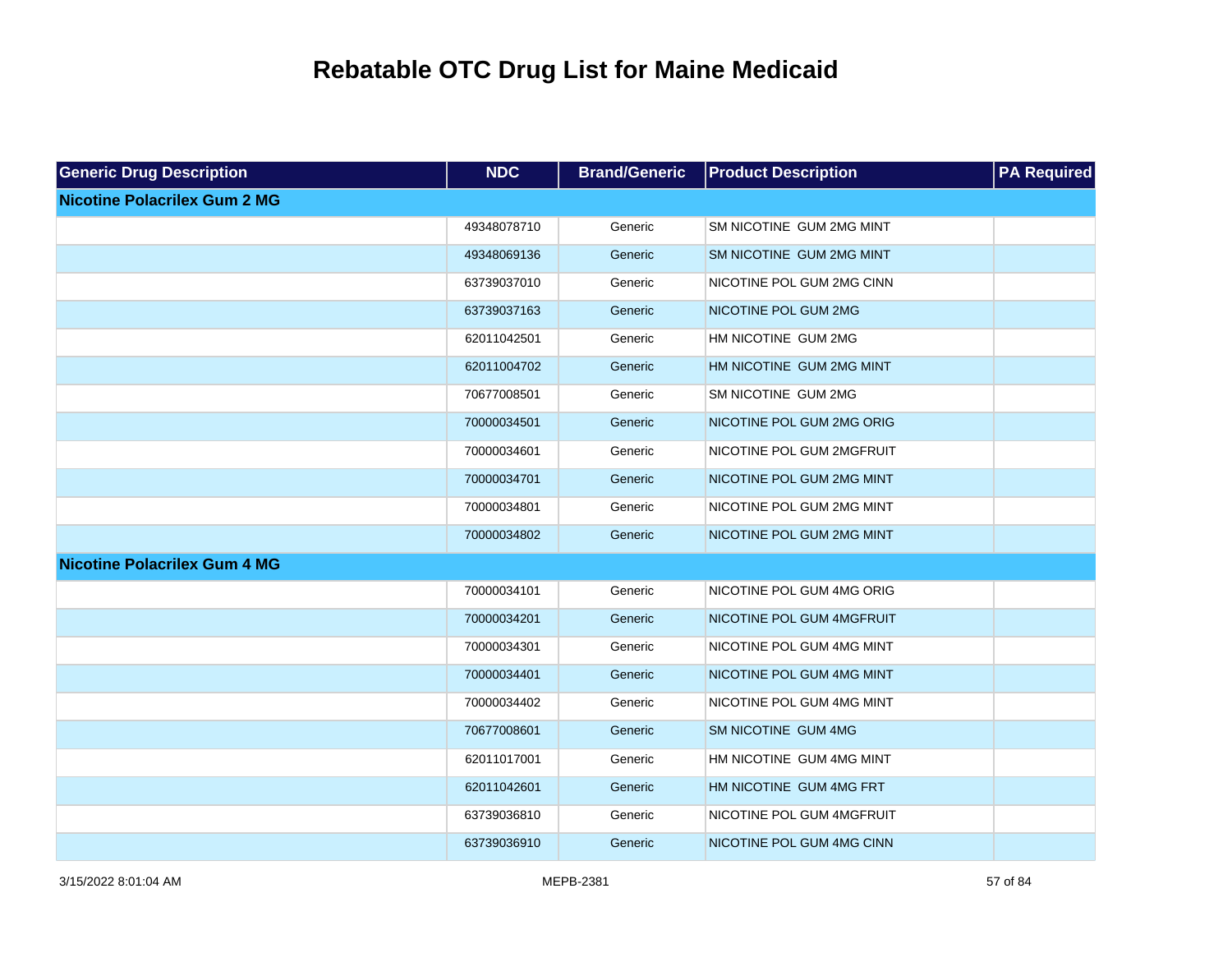| <b>Generic Drug Description</b>     | <b>NDC</b>  | <b>Brand/Generic</b> | <b>Product Description</b>        | <b>PA Required</b> |
|-------------------------------------|-------------|----------------------|-----------------------------------|--------------------|
| <b>Nicotine Polacrilex Gum 4 MG</b> |             |                      |                                   |                    |
|                                     | 49348069236 | Generic              | SM NICOTINE GUM 4MG MINT          |                    |
|                                     | 49348078810 | Generic              | SM NICOTINE GUM 4MG MINT          |                    |
|                                     | 49348057208 | Generic              | SM NICOTINE GUM 4MG               |                    |
|                                     | 49348057236 | Generic              | SM NICOTINE GUM 4MG               |                    |
|                                     | 46122066678 | Generic              | <b>GNP NICOTINE GUM 4MG FRT</b>   |                    |
|                                     | 46122017460 | Generic              | <b>GNP NICOTINE GUM 4MG ORIG</b>  |                    |
|                                     | 45802000125 | Generic              | NICOTINE POL GUM 4MG MINT         |                    |
|                                     | 46122044958 | Generic              | <b>GNP NICOTINE GUM 4MG MINT</b>  |                    |
|                                     | 46122017225 | Generic              | <b>GNP NICOTINE GUM 4MG MINT</b>  |                    |
|                                     | 46122028660 | Generic              | <b>GNP NICOTINE GUM 4MG MINT</b>  |                    |
|                                     | 00536311301 | Generic              | NICOTINE POL GUM 4MG MINT         |                    |
|                                     | 00536311337 | Generic              | NICOTINE POL GUM 4MG MINT         |                    |
|                                     | 00536303006 | Generic              | NICOTINE POL GUM 4MG ORIG         |                    |
|                                     | 00536303023 | Generic              | NICOTINE POL GUM 4MG ORIG         |                    |
|                                     | 00536340501 | Generic              | NICOTINE POL GUM 4MG              |                    |
|                                     | 00536338701 | Generic              | NICOTINE POL GUM 4MG              |                    |
|                                     | 00536137206 | Generic              | NICOTINE POL GUM 4MG MINT         |                    |
|                                     | 00536137223 | Generic              | NICOTINE POL GUM 4MG MINT         |                    |
|                                     | 00536137234 | Generic              | NICOTINE POL GUM 4MG MINT         |                    |
|                                     | 24385059871 | Generic              | <b>GNP NICOTINE GUM 4MG MINT</b>  |                    |
|                                     | 00113017060 | Generic              | <b>NICOTINE</b><br>GUM 4MG        |                    |
|                                     | 00113017071 | Generic              | <b>NICOTINE</b><br><b>GUM 4MG</b> |                    |
|                                     | 00113042225 | Generic              | NICOTINE POL GUM 4MG MINT         |                    |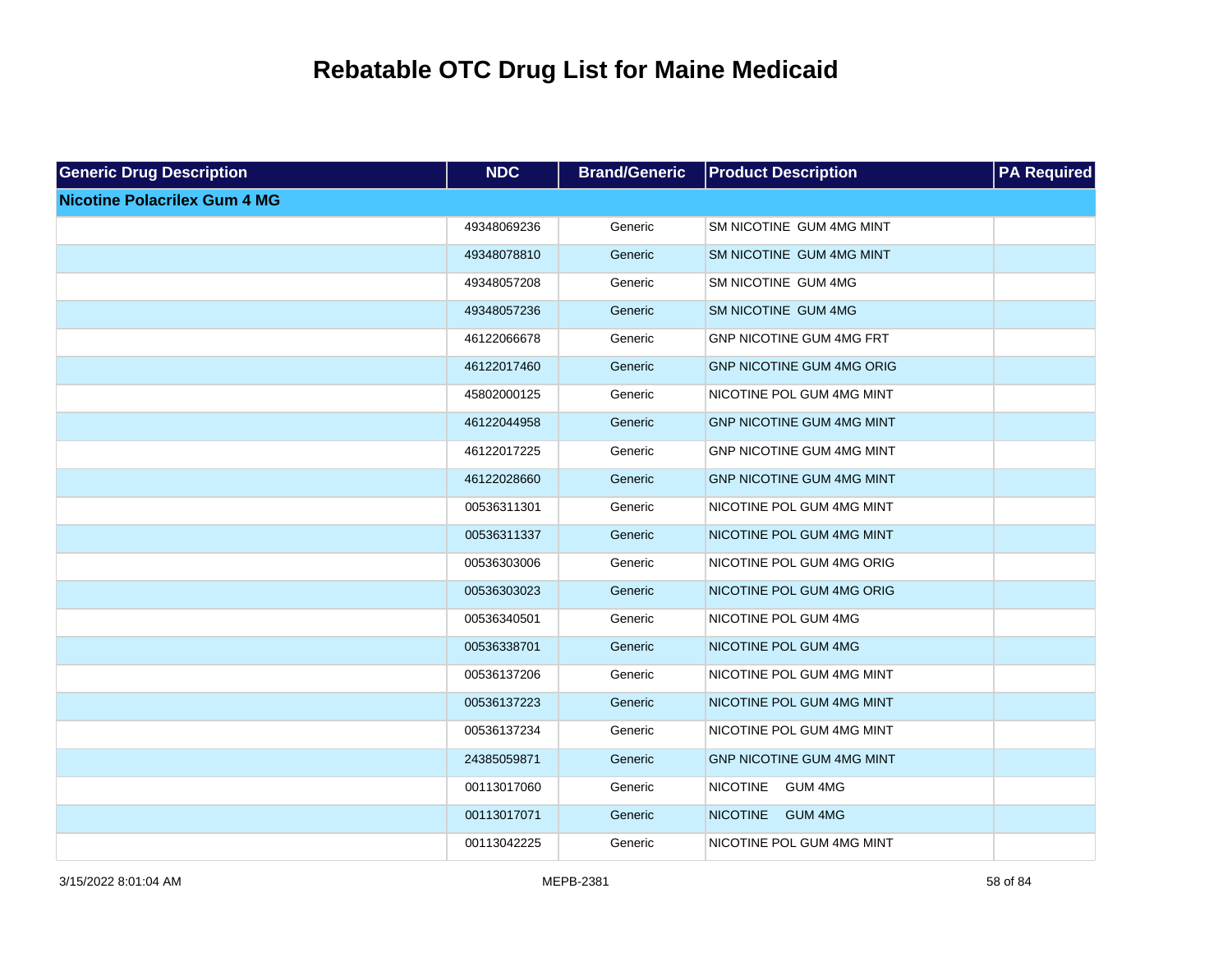| <b>Generic Drug Description</b>         | NDC         | <b>Brand/Generic</b> | <b>Product Description</b>             | <b>PA</b> Required |
|-----------------------------------------|-------------|----------------------|----------------------------------------|--------------------|
| <b>Nicotine Polacrilex Gum 4 MG</b>     |             |                      |                                        |                    |
|                                         | 00113053260 | Generic              | <b>NICOTINE</b><br><b>GUM 4MG</b>      |                    |
|                                         | 00113053278 | Generic              | <b>NICOTINE</b><br><b>GUM 4MG</b>      |                    |
| <b>Nicotine Polacrilex Lozenge 2 MG</b> |             |                      |                                        |                    |
|                                         | 00113073402 | Generic              | <b>NICOTINE</b><br><b>LOZ 2MG MINT</b> |                    |
|                                         | 00113034405 | Generic              | NICOTINE POL LOZ 2MG MINT              |                    |
|                                         | 00536123981 | Generic              | <b>NICOTINE</b><br><b>LOZ MINI 2MG</b> |                    |
|                                         | 00536133709 | Generic              | NICOTINE POL LOZ 2MG MINT              |                    |
|                                         | 46122025415 | Generic              | <b>GNP NICOTINE LOZ MINI 2MG</b>       |                    |
|                                         | 46122025460 | Generic              | GNP NICOTINE LOZ MINI 2MG              |                    |
|                                         | 45802008901 | Generic              | <b>NICOTINE</b><br><b>LOZ 2MG MINT</b> |                    |
|                                         | 45802008902 | Generic              | <b>NICOTINE</b><br>LOZ 2MG MINT        |                    |
|                                         | 43598048672 | Generic              | <b>NICOTINE</b><br><b>LOZ 2MG MINT</b> |                    |
|                                         | 45802034403 | Generic              | NICOTINE POL LOZ 2MG MINT              |                    |
|                                         | 45802034405 | Generic              | NICOTINE POL LOZ 2MG MINT              |                    |
|                                         | 46122017608 | Generic              | GNP NICOTINE LOZ 2MG MINT              |                    |
|                                         | 46122066315 | Generic              | <b>GNP NICOTINE LOZ MINI 2MG</b>       |                    |
|                                         | 49348085216 | Generic              | SM NICOTINE LOZ 2MG MINT               |                    |
|                                         | 62011042701 | Generic              | HM NICOTINE LOZ 2MG CINN               |                    |
|                                         | 62011042901 | Generic              | HM NICOTINE LOZ 2MG                    |                    |
|                                         | 62011004801 | Generic              | HM NICOTINE LOZ 2MG MINT               |                    |
|                                         | 62011019901 | Generic              | HM NICOTINE LOZ 2MG MINT               |                    |
|                                         | 70677008701 | Generic              | SM NICOTINE LOZ 2MG CINN               |                    |
|                                         | 70677008901 | Generic              | SM NICOTINE LOZ 2MG CHRY               |                    |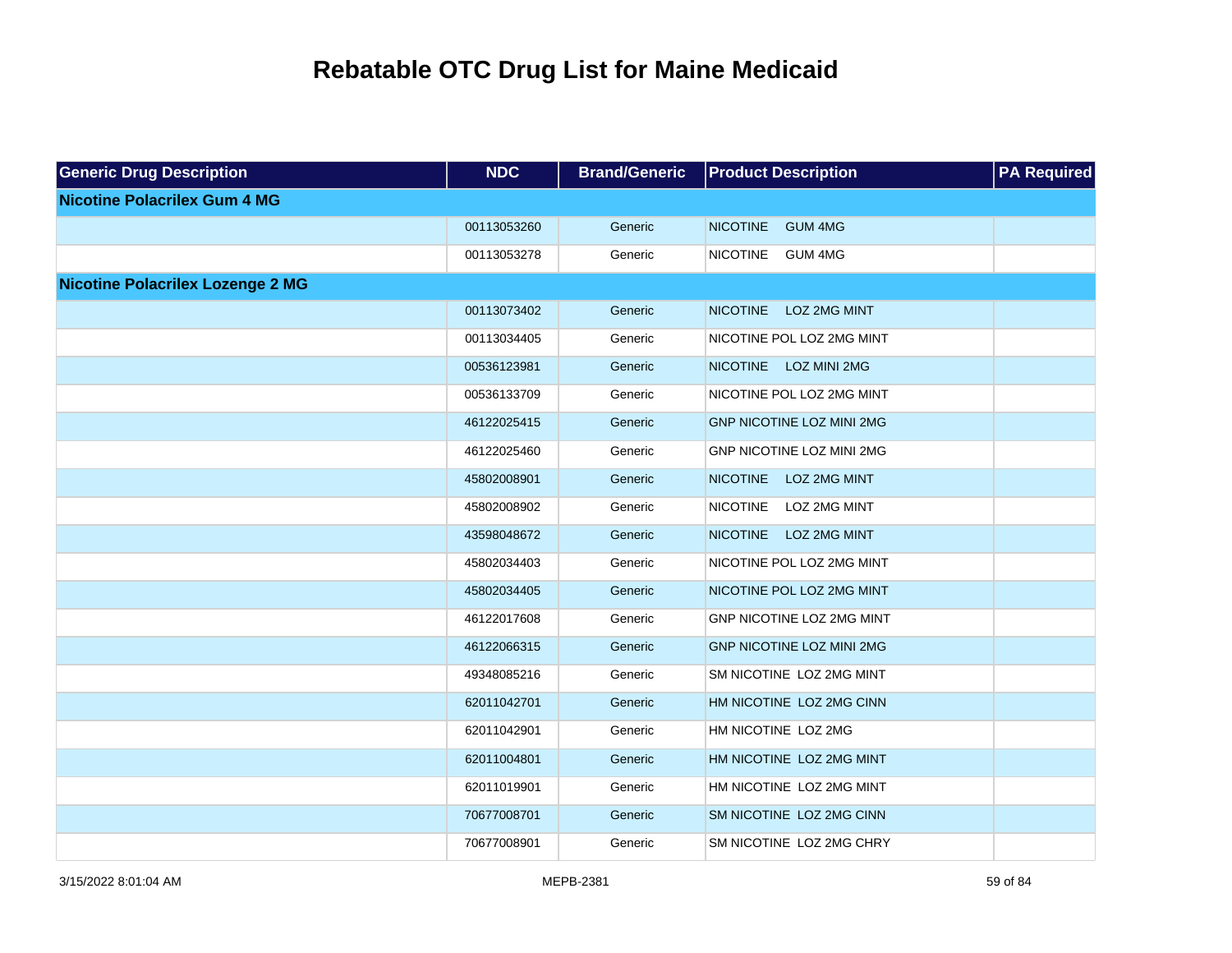| <b>Generic Drug Description</b>         | <b>NDC</b>  | <b>Brand/Generic</b> | <b>Product Description</b>             | <b>PA</b> Required |
|-----------------------------------------|-------------|----------------------|----------------------------------------|--------------------|
| <b>Nicotine Polacrilex Lozenge 2 MG</b> |             |                      |                                        |                    |
|                                         | 70000056201 | Generic              | NICOTINE POL LOZ 2MG MINT              |                    |
|                                         | 70000056001 | Generic              | NICOTINE POL LOZ 2MG MINI              |                    |
| <b>Nicotine Polacrilex Lozenge 4 MG</b> |             |                      |                                        |                    |
|                                         | 70000056101 | Generic              | <b>NICOTINE</b><br><b>LOZ 4MG MINT</b> |                    |
|                                         | 70000055901 | Generic              | NICOTINE POL LOZ 4MG MINT              |                    |
|                                         | 70677009001 | Generic              | SM NICOTINE LOZ 4MG                    |                    |
|                                         | 70677008801 | Generic              | SM NICOTINE LOZ 4MG CINN               |                    |
|                                         | 62011020001 | Generic              | HM NICOTINE LOZ 4MG MINT               |                    |
|                                         | 62011017101 | Generic              | HM NICOTINE LOZ 4MG MINT               |                    |
|                                         | 62011043001 | Generic              | HM NICOTINE LOZ 4MG MINT               |                    |
|                                         | 62011042801 | Generic              | HM NICOTINE LOZ 4MG CINN               |                    |
|                                         | 49348085316 | Generic              | SM NICOTINE LOZ 4MG MINT               |                    |
|                                         | 46122066515 | Generic              | GNP NICOTINE LOZ 4MG CHER              |                    |
|                                         | 46122017708 | Generic              | GNP NICOTINE LOZ 4MG MINT              |                    |
|                                         | 45802087303 | Generic              | NICOTINE POL LOZ 4MG MINT              |                    |
|                                         | 45802087305 | Generic              | NICOTINE POL LOZ 4MG MINT              |                    |
|                                         | 45802095701 | Generic              | NICOTINE LOZ 4MG MINT                  |                    |
|                                         | 45802095702 | Generic              | <b>NICOTINE</b><br>LOZ 4MG MINT        |                    |
|                                         | 43598048772 | Generic              | NICOTINE POL LOZ 4MG MINT              |                    |
|                                         | 46122025515 | Generic              | GNP NICOTINE LOZ 4MG MINT              |                    |
|                                         | 46122025560 | Generic              | GNP NICOTINE LOZ 4MG MINT              |                    |
|                                         | 00536133809 | Generic              | <b>NICOTINE</b><br><b>LOZ 4MG MINT</b> |                    |
|                                         | 00536124181 | Generic              | NICOTINE POL LOZ 4MG MINT              |                    |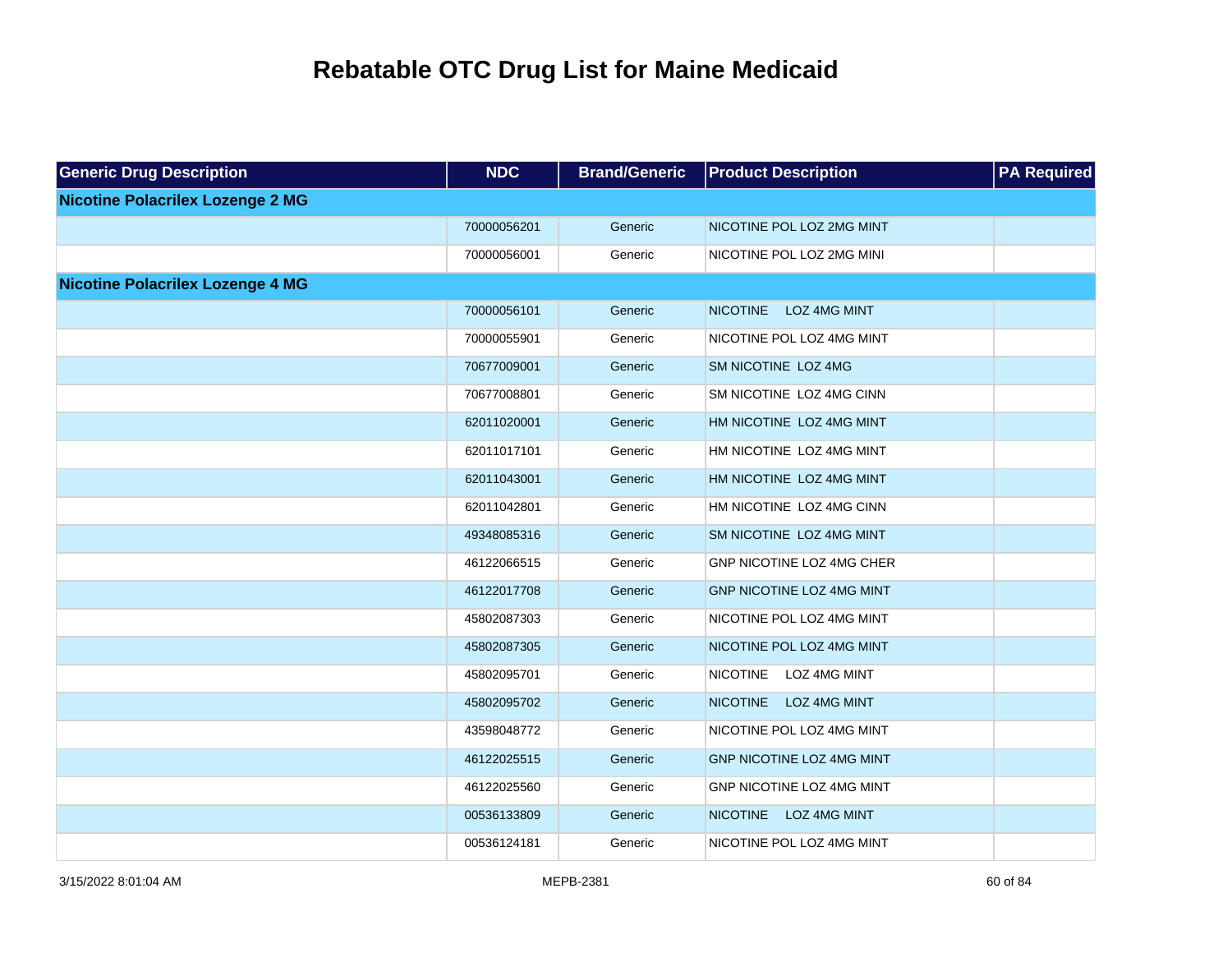| <b>Generic Drug Description</b>         | <b>NDC</b>  | <b>Brand/Generic</b> | <b>Product Description</b>      | <b>PA Required</b> |
|-----------------------------------------|-------------|----------------------|---------------------------------|--------------------|
| <b>Nicotine Polacrilex Lozenge 4 MG</b> |             |                      |                                 |                    |
|                                         | 00113087305 | Generic              | NICOTINE POL LOZ 4MG MINT       |                    |
|                                         | 00113087306 | Generic              | NICOTINE POL LOZ 4MG MINT       |                    |
|                                         | 00113095702 | Generic              | NICOTINE LOZ 4MG MINT           |                    |
|                                         | 00113095760 | Generic              | LOZ 4MG MINT<br><b>NICOTINE</b> |                    |
| <b>Ibuprofen Susp 100 MG/5ML</b>        |             |                      |                                 |                    |
|                                         | 00113089726 | Generic              | IBUPROFEN SUS 100/5ML           |                    |
|                                         | 00113089734 | Generic              | IBUPROFEN SUS 100/5ML           |                    |
|                                         | 00113066026 | Generic              | IBUPROFEN SUS 100/5ML           |                    |
|                                         | 00113068526 | Generic              | IBUPROFEN SUS 100/5ML           |                    |
|                                         | 00113016626 | Generic              | IBUPROFEN SUS 100/5ML           |                    |
|                                         | 00113016634 | Generic              | IBUPROFEN SUS 100/5ML           |                    |
|                                         | 00121182800 | Generic              | IBUPROFEN SUS 200/10ML          |                    |
|                                         | 00121182810 | Generic              | IBUPROFEN SUS 200/10ML          |                    |
|                                         | 00121183605 | Generic              | IBUPROFEN SUS 100/5ML           |                    |
|                                         | 00121091400 | Generic              | IBUPROFEN SUS 100/5ML           |                    |
|                                         | 00121091405 | Generic              | IBUPROFEN SUS 100/5ML           |                    |
|                                         | 00121091700 | Generic              | IBUPROFEN CH SUS 100/5ML        |                    |
|                                         | 00121091705 | Generic              | IBUPROFEN CH SUS 100/5ML        |                    |
|                                         | 00472176098 | Generic              | IBUPROFEN SUS 100/5ML           |                    |
|                                         | 00472176194 | Generic              | <b>IBUPROFEN CH SUS 100/5ML</b> |                    |
|                                         | 00472176394 | Generic              | IBUPROFEN SUS 100/5ML           |                    |
|                                         | 00472176494 | Generic              | IBUPROFEN SUS 100/5ML           |                    |
|                                         | 00904530909 | Generic              | IBUPROFEN SUS 100/5ML           |                    |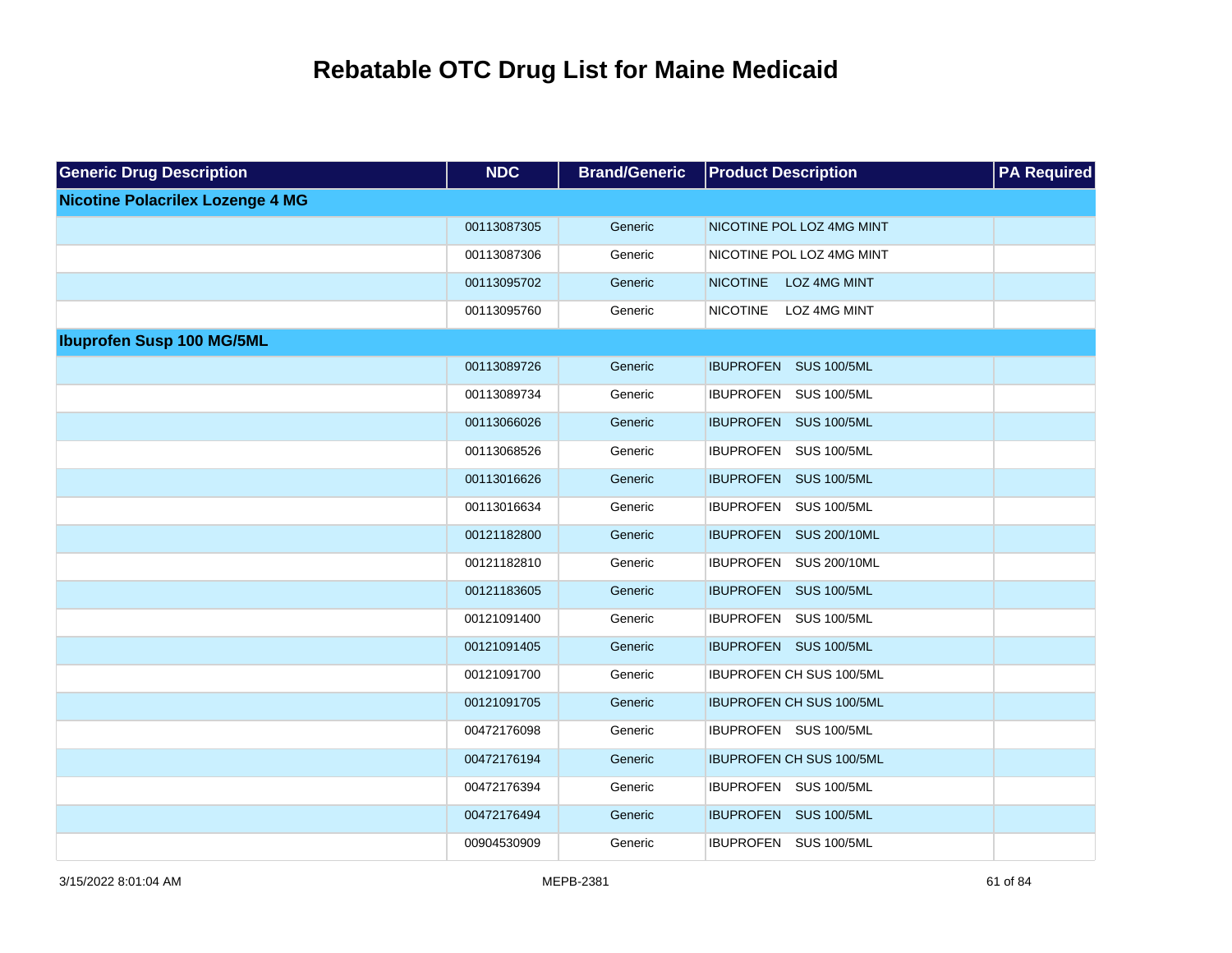| <b>Generic Drug Description</b>  | <b>NDC</b>  | <b>Brand/Generic</b> | <b>Product Description</b>      | <b>PA Required</b> |
|----------------------------------|-------------|----------------------|---------------------------------|--------------------|
| <b>Ibuprofen Susp 100 MG/5ML</b> |             |                      |                                 |                    |
|                                  | 00904530920 | Generic              | IBUPROFEN SUS 100/5ML           |                    |
|                                  | 00904557720 | Generic              | IBUPROFEN SUS 100/5ML           |                    |
|                                  | 24385036126 | Generic              | IBUPROFEN SUS 100/5ML           |                    |
|                                  | 24385036134 | Generic              | IBUPROFEN SUS 100/5ML           |                    |
|                                  | 24385037226 | Generic              | IBUPROFEN SUS 100/5ML           |                    |
|                                  | 24385000926 | Generic              | IBUPROFEN SUS 100/5ML           |                    |
|                                  | 24385000934 | Generic              | IBUPROFEN SUS 100/5ML           |                    |
|                                  | 24385090526 | Generic              | IBUPROFEN SUS 100/5ML           |                    |
|                                  | 24385090534 | Generic              | IBUPROFEN SUS 100/5ML           |                    |
|                                  | 45802013326 | Generic              | IBUPROFEN SUS 100/5ML           |                    |
|                                  | 45802014026 | Generic              | IBUPROFEN SUS 100/5ML           |                    |
|                                  | 45802089726 | Generic              | IBUPROFEN SUS 100/5ML           |                    |
|                                  | 45802089734 | Generic              | IBUPROFEN SUS 100/5ML           |                    |
|                                  | 49348022934 | Generic              | IBUPROFEN SUS 100/5ML           |                    |
|                                  | 49348022937 | Generic              | IBUPROFEN SUS 100/5ML           |                    |
|                                  | 49348087634 | Generic              | IBUPROFEN SUS 100/5ML           |                    |
|                                  | 49348049934 | Generic              | IBUPROFEN SUS 100/5ML           |                    |
|                                  | 49348050034 | Generic              | IBUPROFEN SUS 100/5ML           |                    |
|                                  | 62011003001 | Generic              | IBUPROFEN SUS 100/5ML           |                    |
|                                  | 62011003002 | Generic              | IBUPROFEN SUS 100/5ML           |                    |
|                                  | 61269076194 | Generic              | <b>IBUPROFEN CH SUS 100/5ML</b> |                    |
|                                  | 61269076394 | Generic              | IBUPROFEN CH SUS 100/5ML        |                    |
|                                  | 62011021401 | Generic              | IBUPROFEN SUS 100/5ML           |                    |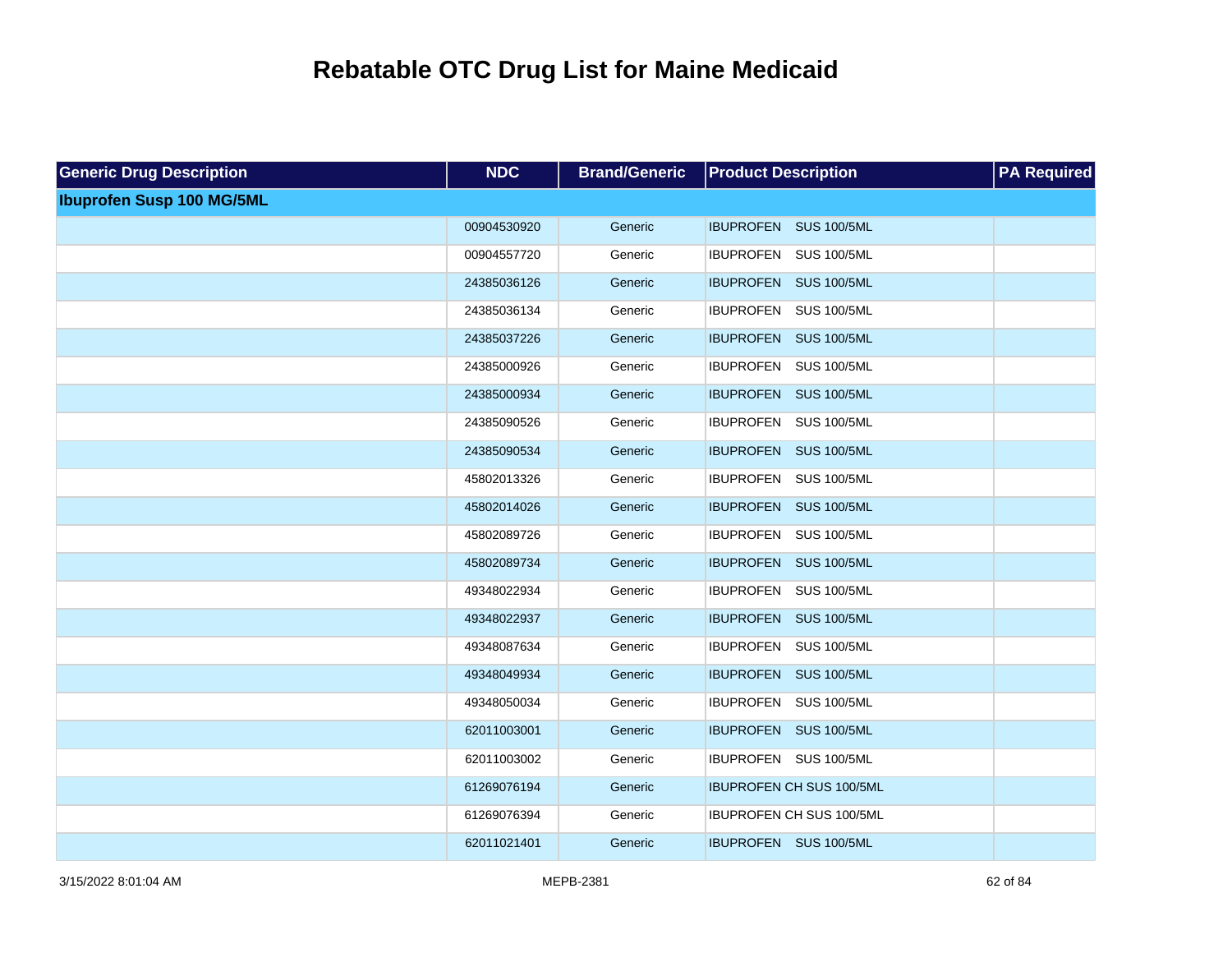| <b>Generic Drug Description</b>  | <b>NDC</b>  | <b>Brand/Generic</b> | <b>Product Description</b> | <b>PA Required</b> |
|----------------------------------|-------------|----------------------|----------------------------|--------------------|
| <b>Ibuprofen Susp 100 MG/5ML</b> |             |                      |                            |                    |
|                                  | 62011001001 | Generic              | IBUPROFEN SUS 100/5ML      |                    |
|                                  | 62011001101 | Generic              | IBUPROFEN SUS 100/5ML      |                    |
|                                  | 51672213001 | Generic              | IBUPROFEN SUS 100/5ML      |                    |
|                                  | 51672213008 | Generic              | IBUPROFEN SUS 100/5ML      |                    |
|                                  | 70000025901 | Generic              | IBUPROFEN SUS 100/5ML      |                    |
|                                  | 70000026201 | Generic              | IBUPROFEN SUS 100/5ML      |                    |
|                                  | 70000026301 | Generic              | IBUPROFEN SUS 100/5ML      |                    |
|                                  | 70000026302 | Generic              | IBUPROFEN SUS 100/5ML      |                    |
|                                  | 70000026401 | Generic              | IBUPROFEN SUS 100/5ML      |                    |
|                                  | 70000018101 | Generic              | IBUPROFEN SUS 100/5ML      |                    |
|                                  | 68001043592 | Generic              | IBUPROFEN SUS 100/5ML      |                    |
|                                  | 68001043594 | Generic              | IBUPROFEN SUS 100/5ML      |                    |
|                                  | 63868077604 | Generic              | IBUPROFEN SUS 100/5ML      |                    |
|                                  | 63868077904 | Generic              | IBUPROFEN SUS 100/5ML      |                    |
|                                  | 63868077908 | Generic              | IBUPROFEN SUS 100/5ML      |                    |
|                                  | 63868075618 | Generic              | IBUPROFEN SUS 100/5ML      |                    |
|                                  | 63868075818 | Generic              | IBUPROFEN SUS 100/5ML      |                    |
|                                  | 68094060059 | Generic              | IBUPROFEN SUS 100/5ML      |                    |
|                                  | 68094060061 | Generic              | IBUPROFEN SUS 100/5ML      |                    |
|                                  | 68094060062 | Generic              | IBUPROFEN SUS 100/5ML      |                    |
|                                  | 69230030811 | Generic              | IBUPROFEN SUS 100/5ML      |                    |
|                                  | 69230030812 | Generic              | IBUPROFEN SUS 100/5ML      |                    |
|                                  | 69230030911 | Generic              | IBUPROFEN SUS 100/5ML      |                    |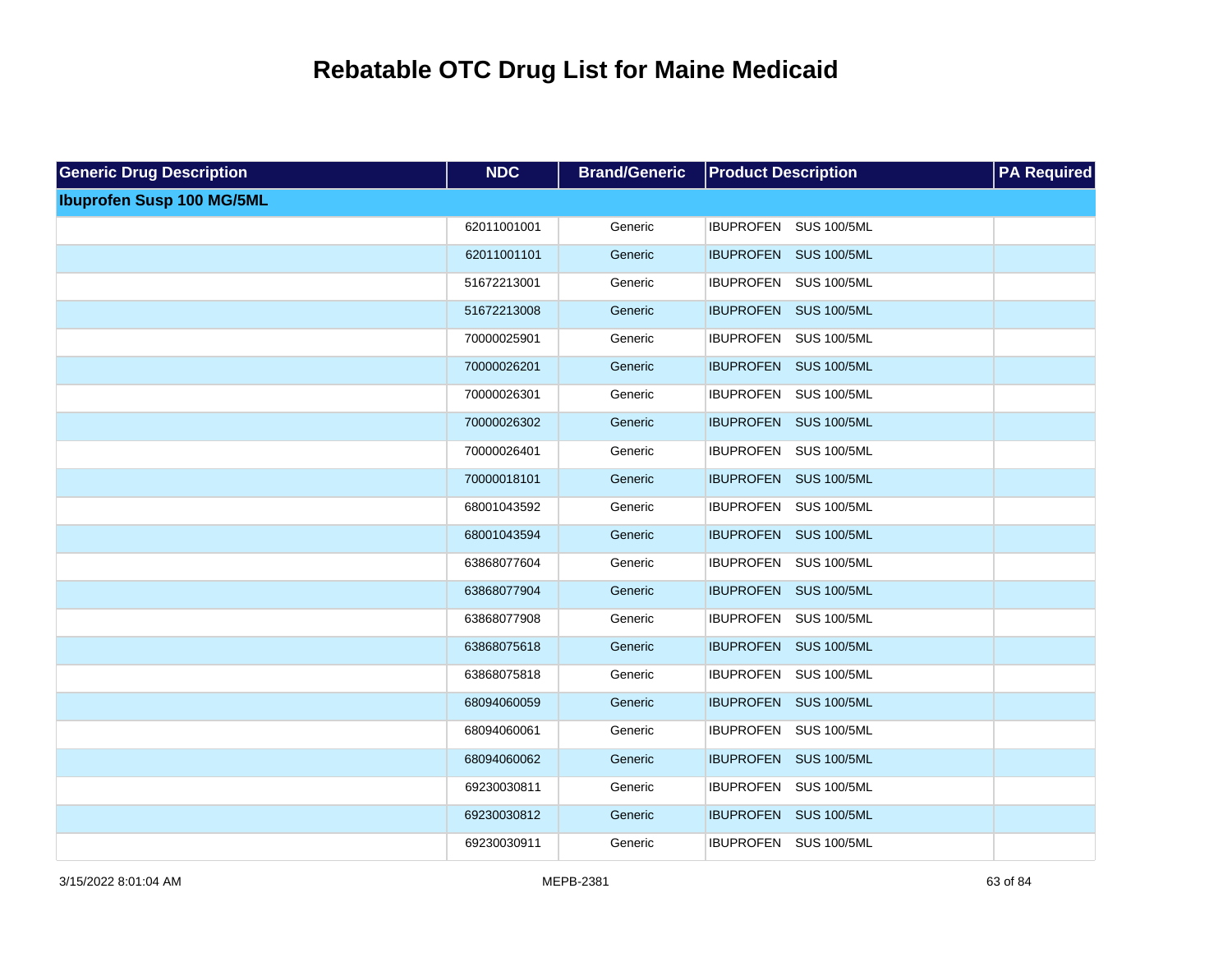| <b>Generic Drug Description</b>  | <b>NDC</b>  | <b>Brand/Generic</b> | <b>Product Description</b> | <b>PA Required</b> |
|----------------------------------|-------------|----------------------|----------------------------|--------------------|
| <b>Ibuprofen Susp 100 MG/5ML</b> |             |                      |                            |                    |
|                                  | 69230030912 | Generic              | IBUPROFEN SUS 100/5ML      |                    |
|                                  | 69230031011 | Generic              | IBUPROFEN SUS 100/5ML      |                    |
|                                  | 69230031012 | Generic              | IBUPROFEN SUS 100/5ML      |                    |
|                                  | 69230031111 | Generic              | IBUPROFEN SUS 100/5ML      |                    |
|                                  | 69230031112 | Generic              | IBUPROFEN SUS 100/5ML      |                    |
|                                  | 68094003701 | Generic              | IBUPROFEN SUS 100/5ML      |                    |
|                                  | 68094003758 | Generic              | IBUPROFEN SUS 100/5ML      |                    |
|                                  | 68094049459 | Generic              | IBUPROFEN SUS 100/5ML      |                    |
|                                  | 68094049461 | Generic              | IBUPROFEN SUS 100/5ML      |                    |
|                                  | 68094049462 | Generic              | IBUPROFEN SUS 100/5ML      |                    |
|                                  | 68094050359 | Generic              | IBUPROFEN SUS 100/5ML      |                    |
|                                  | 68094050361 | Generic              | IBUPROFEN SUS 100/5ML      |                    |
|                                  | 68094050362 | Generic              | IBUPROFEN SUS 100/5ML      |                    |
| <b>Ibuprofen Tab 200 MG</b>      |             |                      |                            |                    |
|                                  | 70000017501 | Generic              | IBUPROFEN TAB 200MG        |                    |
|                                  | 70000017502 | Generic              | IBUPROFEN TAB 200MG        |                    |
|                                  | 70000017503 | Generic              | IBUPROFEN TAB 200MG        |                    |
|                                  | 70000017505 | Generic              | IBUPROFEN TAB 200MG        |                    |
|                                  | 70000017508 | Generic              | IBUPROFEN TAB 200MG        |                    |
|                                  | 70000017601 | Generic              | IBUPROFEN TAB 200MG        |                    |
|                                  | 70000017604 | Generic              | IBUPROFEN TAB 200MG        |                    |
|                                  | 70000017605 | Generic              | IBUPROFEN TAB 200MG        |                    |
|                                  | 70000000301 | Generic              | IBUPROFEN TAB 200MG        |                    |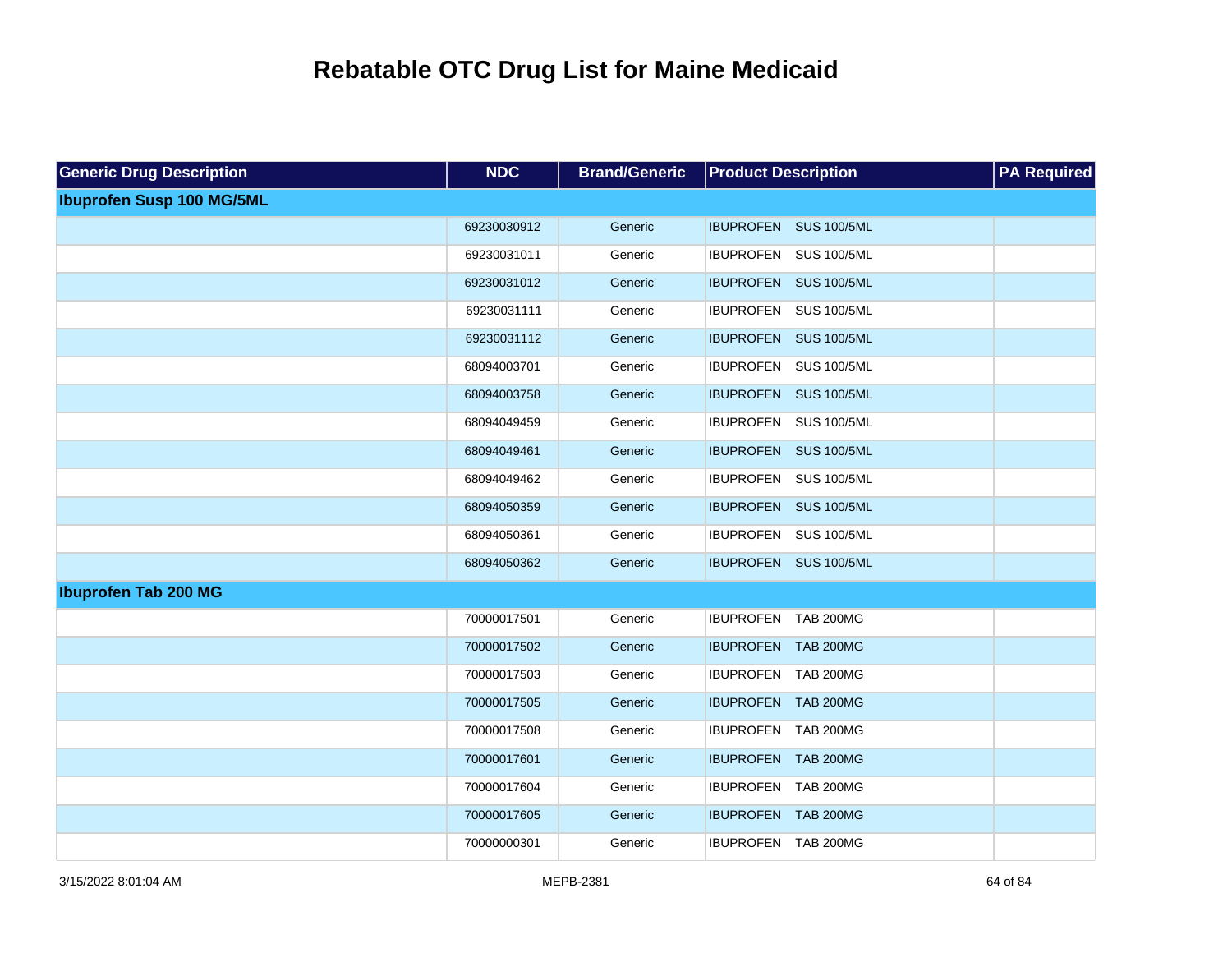| <b>Generic Drug Description</b> | <b>NDC</b>  | <b>Brand/Generic</b> | <b>Product Description</b> | <b>PA Required</b> |
|---------------------------------|-------------|----------------------|----------------------------|--------------------|
| <b>Ibuprofen Tab 200 MG</b>     |             |                      |                            |                    |
|                                 | 70000000302 | Generic              | IBUPROFEN TAB 200MG        |                    |
|                                 | 63868077324 | Generic              | QC IBUPROFEN TAB 200MG     |                    |
|                                 | 63868079150 | Generic              | QC IBUPROFEN TAB 200MG     |                    |
|                                 | 63868079301 | Generic              | QC IBUPROFEN TAB 200MG     |                    |
|                                 | 63868079401 | Generic              | QC IBUPROFEN TAB 200MG     |                    |
|                                 | 63868097924 | Generic              | QC IBUPROFEN TAB 200MG     |                    |
|                                 | 63868098350 | Generic              | QC IBUPROFEN TAB 200MG     |                    |
|                                 | 70000029101 | Generic              | IBUPROFEN TAB 200MG        |                    |
|                                 | 70000030801 | Generic              | IBUPROFEN TAB 200MG        |                    |
|                                 | 70000030802 | Generic              | IBUPROFEN TAB 200MG        |                    |
|                                 | 62011001401 | Generic              | HM IBUPROFEN TAB 200MG     |                    |
|                                 | 62011001402 | Generic              | HM IBUPROFEN TAB 200MG     |                    |
|                                 | 62011001403 | Generic              | HM IBUPROFEN TAB 200MG     |                    |
|                                 | 62011001407 | Generic              | HM IBUPROFEN TAB 200MG     |                    |
|                                 | 62011001501 | Generic              | HM IBUPROFEN TAB 200MG     |                    |
|                                 | 62011001502 | Generic              | HM IBUPROFEN TAB 200MG     |                    |
|                                 | 49483060101 | Generic              | IBUPROFEN TAB 200MG        |                    |
|                                 | 49483060110 | Generic              | IBUPROFEN TAB 200MG        |                    |
|                                 | 62011022201 | Generic              | HM IBUPROFEN TAB 200MG     |                    |
|                                 | 62011022202 | Generic              | HM IBUPROFEN TAB 200MG     |                    |
|                                 | 49348070604 | Generic              | IBUPROFEN TAB 200MG        |                    |
|                                 | 49348070609 | Generic              | IBUPROFEN TAB 200MG        |                    |
|                                 | 49348070610 | Generic              | IBUPROFEN TAB 200MG        |                    |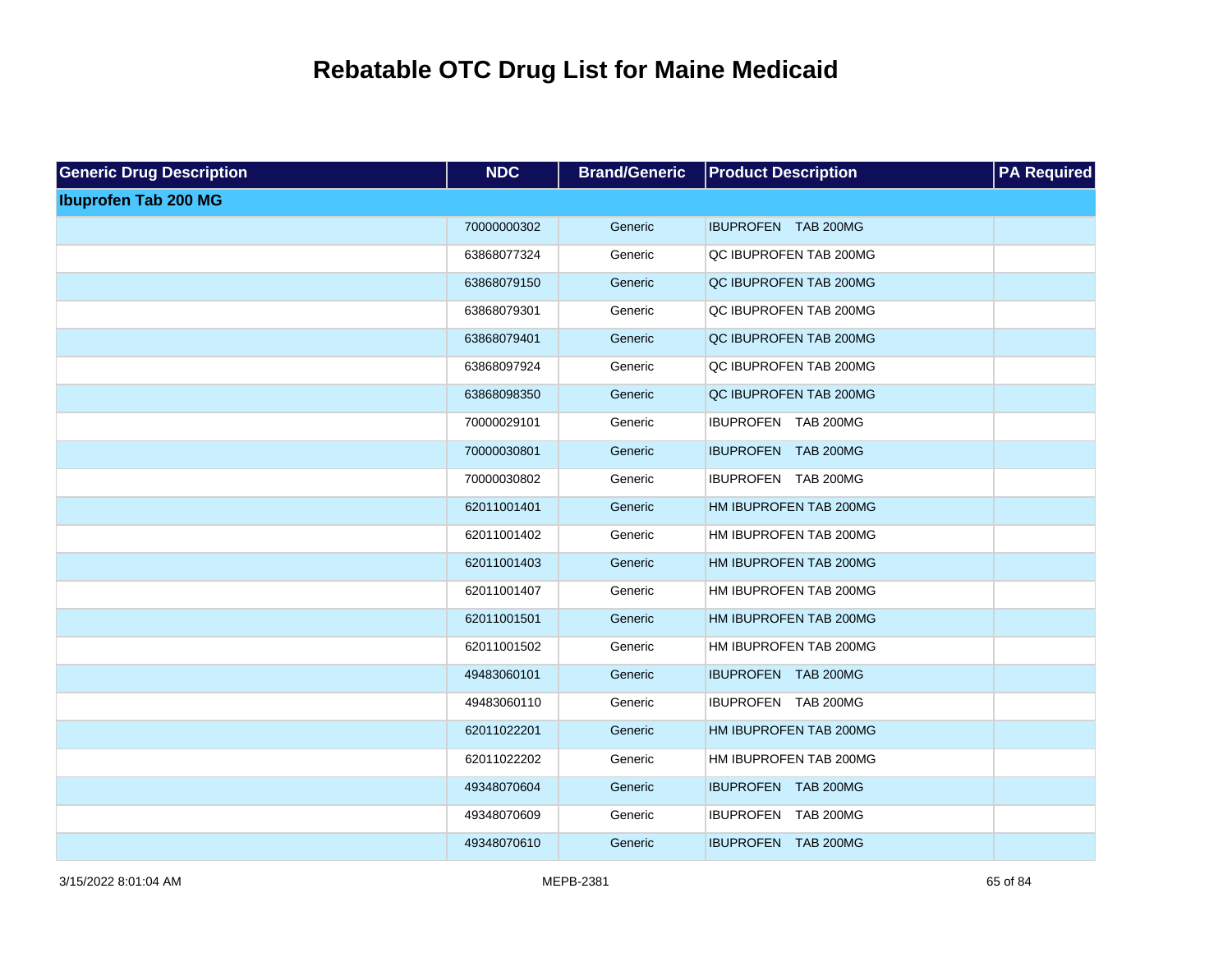| <b>Generic Drug Description</b> | <b>NDC</b>  | <b>Brand/Generic</b> | <b>Product Description</b>         | <b>PA Required</b> |
|---------------------------------|-------------|----------------------|------------------------------------|--------------------|
| <b>Ibuprofen Tab 200 MG</b>     |             |                      |                                    |                    |
|                                 | 49348070614 | Generic              | IBUPROFEN TAB 200MG                |                    |
|                                 | 49348070616 | Generic              | IBUPROFEN TAB 200MG                |                    |
|                                 | 49348072710 | Generic              | SM IBUPROFEN TAB 200MG             |                    |
|                                 | 49348092709 | Generic              | SM IBUPROFEN TAB 200MG             |                    |
|                                 | 49348092710 | Generic              | SM IBUPROFEN TAB 200MG             |                    |
|                                 | 49348019609 | Generic              | IBUPROFEN TAB 200MG                |                    |
|                                 | 49348019610 | Generic              | IBUPROFEN TAB 200MG                |                    |
|                                 | 49348019635 | Generic              | IBUPROFEN TAB 200MG                |                    |
|                                 | 24385064771 | Generic              | IBUPROFEN TAB 200MG                |                    |
|                                 | 24385064778 | Generic              | IBUPROFEN TAB 200MG                |                    |
|                                 | 46122054890 | Generic              | IBUPROFEN TAB 200MG                |                    |
|                                 | 24385005878 | Generic              | IBUPROFEN TAB 200MG                |                    |
|                                 | 24385005978 | Generic              | IBUPROFEN TAB 200MG                |                    |
|                                 | 24385060471 | Generic              | IBUPROFEN TAB 200MG                |                    |
|                                 | 24385060478 | Generic              | IBUPROFEN TAB 200MG                |                    |
|                                 | 24385060485 | Generic              | IBUPROFEN TAB 200MG                |                    |
|                                 | 00904791251 | Generic              | IBUPROFEN TAB 200MG                |                    |
|                                 | 00904791259 | Generic              | IBUPROFEN TAB 200MG                |                    |
|                                 | 00904791451 | Generic              | <b>IBU-200</b><br><b>TAB 200MG</b> |                    |
|                                 | 00904791459 | Generic              | <b>IBU-200</b><br><b>TAB 200MG</b> |                    |
|                                 | 00904791461 | Generic              | IBUPROFEN TAB 200MG                |                    |
|                                 | 00904674724 | Generic              | IBUPROFEN TAB 200MG                |                    |
|                                 | 00904674740 | Generic              | IBUPROFEN TAB 200MG                |                    |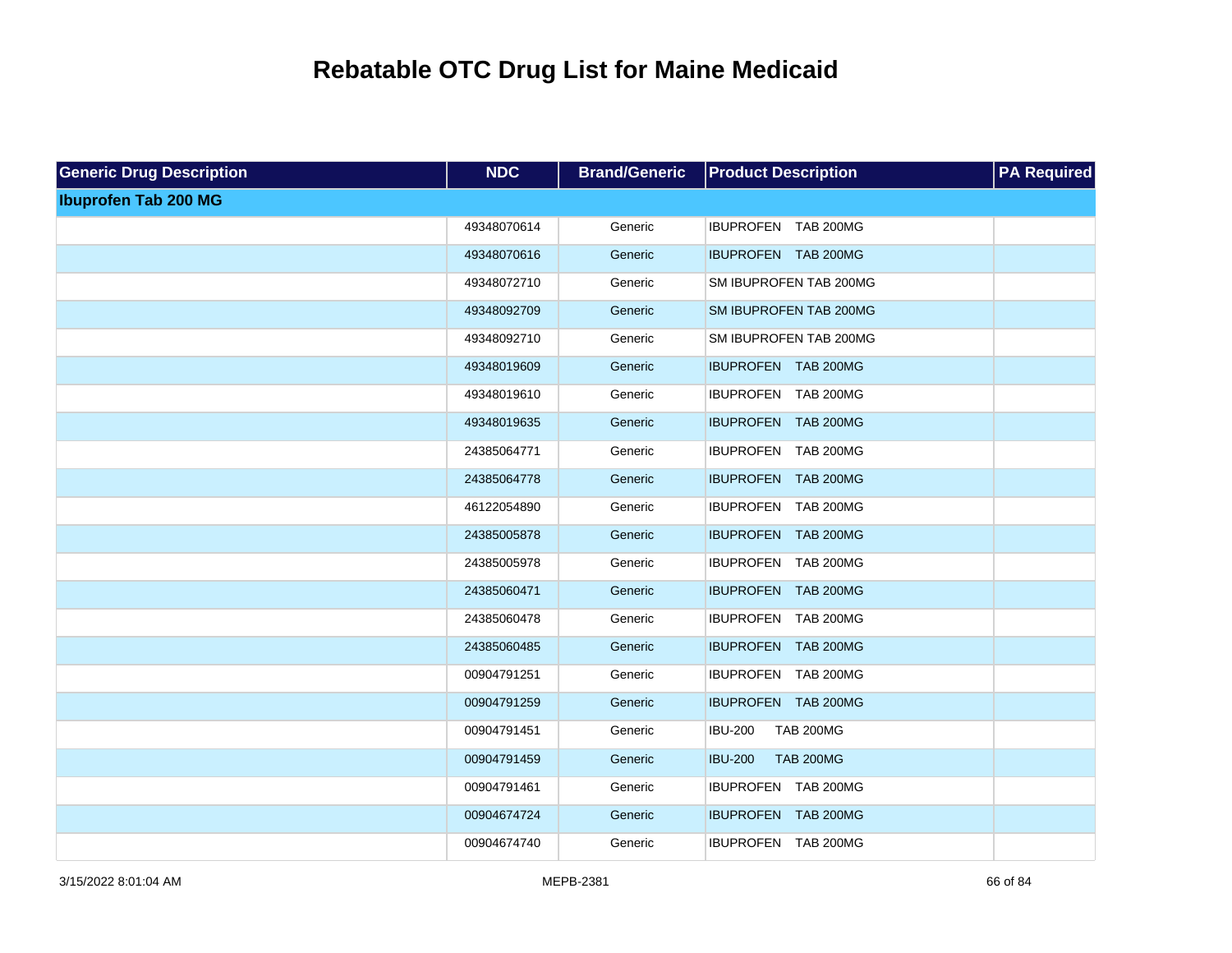| <b>Generic Drug Description</b>   | <b>NDC</b>  | <b>Brand/Generic</b> | <b>Product Description</b> | <b>PA Required</b> |
|-----------------------------------|-------------|----------------------|----------------------------|--------------------|
| <b>Ibuprofen Tab 200 MG</b>       |             |                      |                            |                    |
|                                   | 00904674751 | Generic              | IBUPROFEN TAB 200MG        |                    |
|                                   | 00904674759 | Generic              | IBUPROFEN TAB 200MG        |                    |
|                                   | 00904674770 | Generic              | IBUPROFEN TAB 200MG        |                    |
|                                   | 00904674780 | Generic              | IBUPROFEN TAB 200MG        |                    |
|                                   | 00113007471 | Generic              | IBUPROFEN TAB 200MG        |                    |
|                                   | 00113007478 | Generic              | IBUPROFEN TAB 200MG        |                    |
|                                   | 00113060462 | Generic              | IBUPROFEN TAB 200MG        |                    |
|                                   | 00113060471 | Generic              | IBUPROFEN TAB 200MG        |                    |
|                                   | 00113060478 | Generic              | IBUPROFEN TAB 200MG        |                    |
|                                   | 00113060485 | Generic              | IBUPROFEN TAB 200MG        |                    |
|                                   | 00113060490 | Generic              | IBUPROFEN TAB 200MG        |                    |
|                                   | 00113051771 | Generic              | IBUPROFEN TAB 200MG        |                    |
|                                   | 00113064762 | Generic              | IBUPROFEN TAB 200MG        |                    |
|                                   | 00113064771 | Generic              | IBUPROFEN TAB 200MG        |                    |
|                                   | 00113064778 | Generic              | IBUPROFEN TAB 200MG        |                    |
| <b>Naproxen Sodium Tab 220 MG</b> |             |                      |                            |                    |
|                                   | 00113090162 | Generic              | NAPROXEN SOD TAB 220MG     |                    |
|                                   | 00113090178 | Generic              | NAPROXEN SOD TAB 220MG     |                    |
|                                   | 00113436862 | Generic              | NAPROXEN SOD TAB 220MG     |                    |
|                                   | 00113436871 | Generic              | NAPROXEN SOD TAB 220MG     |                    |
|                                   | 00113436878 | Generic              | NAPROXEN SOD TAB 220MG     |                    |
|                                   | 00536109301 | Generic              | ALL DAY RELF TAB 220MG     |                    |
|                                   | 00536109306 | Generic              | ALL DAY RELF TAB 220MG     |                    |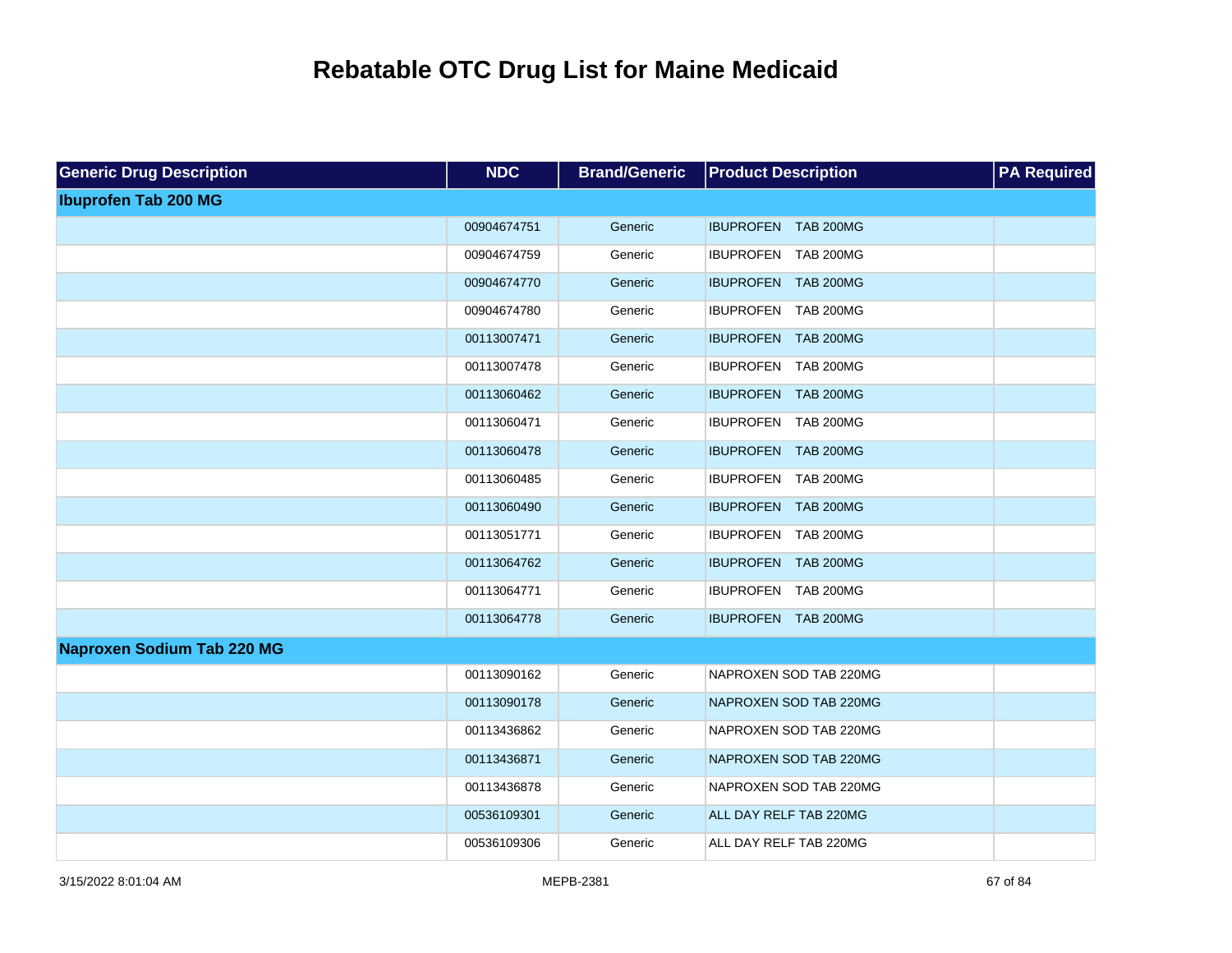| <b>Generic Drug Description</b>   | <b>NDC</b>  | <b>Brand/Generic</b> | <b>Product Description</b>          | <b>PA Required</b> |
|-----------------------------------|-------------|----------------------|-------------------------------------|--------------------|
| <b>Naproxen Sodium Tab 220 MG</b> |             |                      |                                     |                    |
|                                   | 00536109401 | Generic              | ALL DAY RELF TAB 220MG              |                    |
|                                   | 00536109406 | Generic              | ALL DAY RELF TAB 220MG              |                    |
|                                   | 46122056271 | Generic              | <b>NAPROXEN</b><br><b>TAB 220MG</b> |                    |
|                                   | 46122056278 | Generic              | <b>NAPROXEN</b><br><b>TAB 220MG</b> |                    |
|                                   | 46122056471 | Generic              | <b>TAB 220MG</b><br><b>NAPROXEN</b> |                    |
|                                   | 46122056478 | Generic              | <b>NAPROXEN</b><br><b>TAB 220MG</b> |                    |
|                                   | 46122056481 | Generic              | <b>TAB 220MG</b><br><b>NAPROXEN</b> |                    |
|                                   | 45802049071 | Generic              | NAPROXEN SOD TAB 220MG              |                    |
|                                   | 45802049078 | Generic              | NAPROXEN SOD TAB 220MG              |                    |
|                                   | 49348030609 | Generic              | NAPROXEN SOD TAB 220MG              |                    |
|                                   | 49348030610 | Generic              | NAPROXEN SOD TAB 220MG              |                    |
|                                   | 49483060901 | Generic              | NAPROXEN SOD TAB 220MG              |                    |
|                                   | 49483060905 | Generic              | NAPROXEN SOD TAB 220MG              |                    |
|                                   | 62011001701 | Generic              | NAPROXEN SOD TAB 220MG              |                    |
|                                   | 62011001702 | Generic              | NAPROXEN SOD TAB 220MG              |                    |
|                                   | 70000020101 | Generic              | ALL DAY PAIN TAB 220MG              |                    |
|                                   | 70000020102 | Generic              | ALL DAY PAIN TAB 220MG              |                    |
|                                   | 70000020103 | Generic              | ALL DAY PAIN TAB 220MG              |                    |
|                                   | 63868046501 | Generic              | NAPROXEN SOD TAB 220MG              |                    |
|                                   | 63868046550 | Generic              | NAPROXEN SOD TAB 220MG              |                    |
|                                   | 63868046650 | Generic              | NAPROXEN SOD TAB 220MG              |                    |
|                                   | 70000017101 | Generic              | ALL DAY PAIN TAB 220MG              |                    |
|                                   | 70000017103 | Generic              | ALL DAY PAIN TAB 220MG              |                    |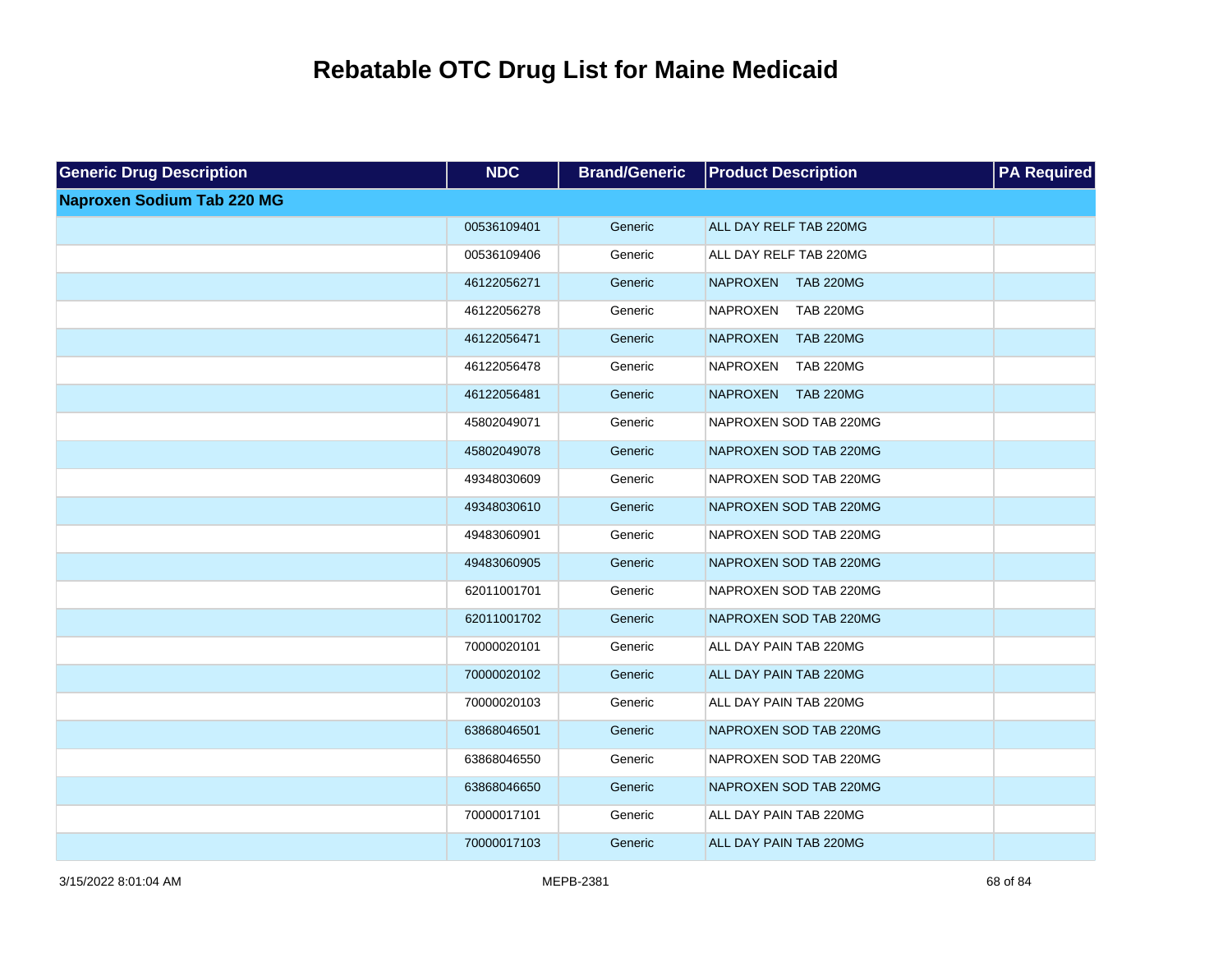| <b>Generic Drug Description</b>                   | <b>NDC</b>  | <b>Brand/Generic</b> | <b>Product Description</b>     | <b>PA Required</b> |
|---------------------------------------------------|-------------|----------------------|--------------------------------|--------------------|
| <b>Naproxen Sodium Tab 220 MG</b>                 |             |                      |                                |                    |
|                                                   | 69230031301 | Generic              | ALL DAY PAIN TAB 220MG         |                    |
|                                                   | 69230031305 | Generic              | ALL DAY PAIN TAB 220MG         |                    |
|                                                   | 69230031350 | Generic              | ALL DAY PAIN TAB 220MG         |                    |
| Ketotifen Fumarate Ophth Soln 0.025% (Base Equiv) |             |                      |                                |                    |
|                                                   | 70000052201 | Generic              | EYE ITCH REL DRO 0.025%OP      |                    |
|                                                   | 70000052202 | Generic              | EYE ITCH REL DRO 0.025%OP      |                    |
|                                                   | 76385010617 | Generic              | <b>KETOTIF FUM DRO</b>         |                    |
|                                                   | 49348010717 | Generic              | EYE ITCH REL DRO 0.025%OP      |                    |
|                                                   | 00536125240 | Generic              | EYE ITCH REL DRO 0.025%OP      |                    |
|                                                   | 00065401105 | <b>Brand</b>         | <b>ZADITOR</b><br>DRO 0.025%OP |                    |
|                                                   | 00065401106 | <b>Brand</b>         | <b>ZADITOR</b><br>DRO 0.025%OP |                    |
|                                                   | 17478071710 | Generic              | KETOTIF FUM DRO 0.025%OP       |                    |
|                                                   | 24208060105 | Generic              | ALAWAY CHILD DRO 0.025%OP      |                    |
|                                                   | 24208060110 | Generic              | <b>ALAWAY</b><br>DRO 0.025%OP  |                    |
| Olopatadine HCI Ophth Soln 0.1% (Base Equivalent) |             |                      |                                |                    |
|                                                   | 00065427401 | <b>Brand</b>         | <b>PATADAY</b><br>SOL 0.1%     | <b>PA REQUIRED</b> |
|                                                   | 00536130840 | Generic              | OLOPATADINE DRO 0.1%           |                    |
|                                                   | 46122067264 | Generic              | OLOPATADINE DRO 0.1% OP        |                    |
|                                                   | 62011046901 | Generic              | EYE ALLERGY SOL ITCH/RED       |                    |
|                                                   | 70000005401 | Generic              | EYE ALLERGY SOL ITCH/RED       |                    |
| Olopatadine HCI Ophth Soln 0.2% (Base Equivalent) |             |                      |                                |                    |
|                                                   | 70000005301 | Generic              | EYE ALLERGY SOL ITCH REL       | PA REQUIRED        |
|                                                   | 70677012201 | Generic              | SM OLOPATADI SOL 0.2%          | <b>PA REQUIRED</b> |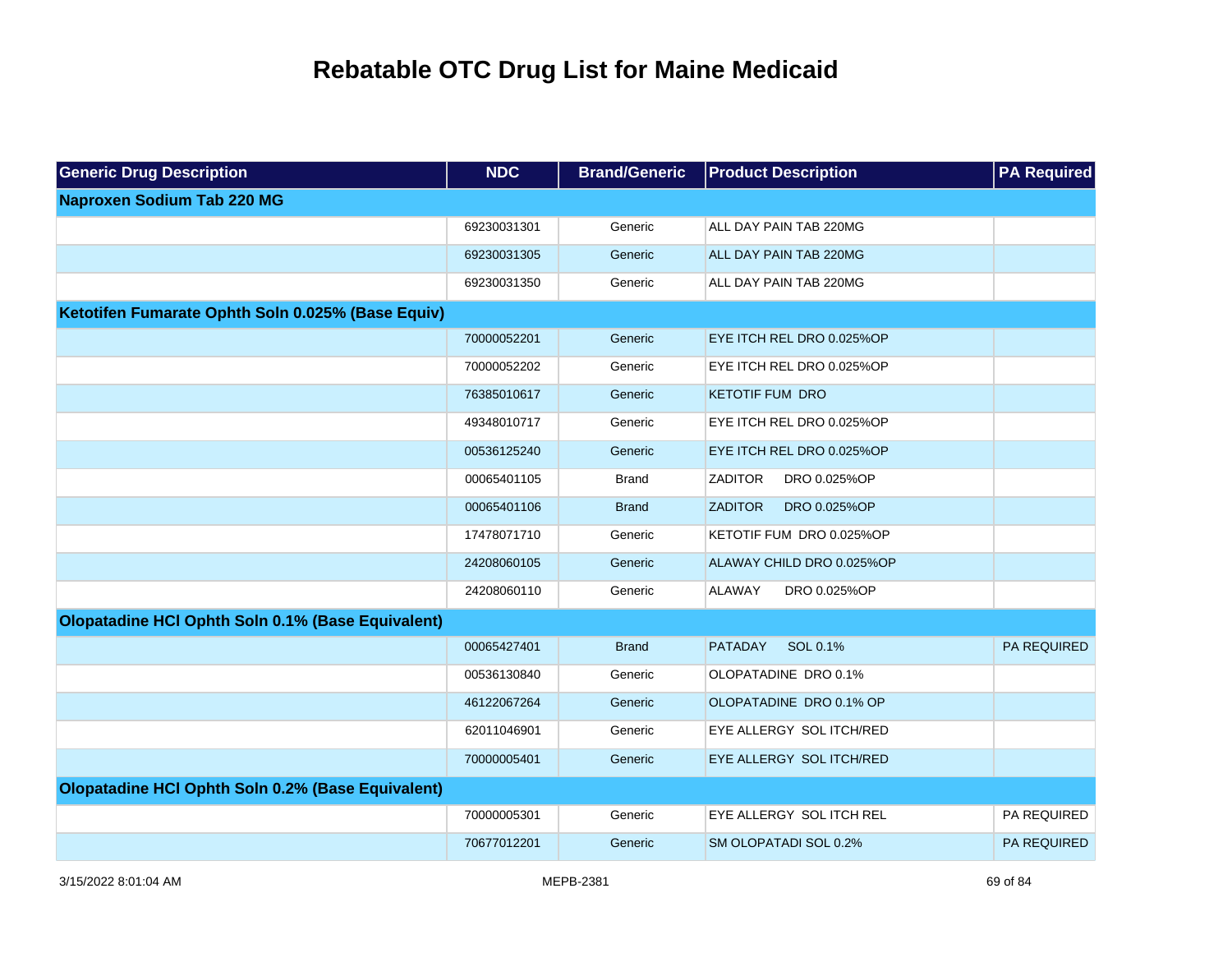| <b>Generic Drug Description</b>                    | <b>NDC</b>  | <b>Brand/Generic</b> | <b>Product Description</b>       | <b>PA Required</b> |
|----------------------------------------------------|-------------|----------------------|----------------------------------|--------------------|
| Olopatadine HCI Ophth Soln 0.2% (Base Equivalent)  |             |                      |                                  |                    |
|                                                    | 46122067127 | Generic              | GNP OLOPATAD SOL 0.2%            | PA REQUIRED        |
|                                                    | 00536130723 | Generic              | OLOPATADINE SOL 0.2%             | PA REQUIRED        |
|                                                    | 00065815001 | <b>Brand</b>         | PATADAY<br>SOL 0.2%              | PA REQUIRED        |
|                                                    | 00065815003 | <b>Brand</b>         | SOL 0.2%<br><b>PATADAY</b>       | PA REQUIRED        |
| Olopatadine HCI Ophth Soln 0.7% (Base Equivalent)  |             |                      |                                  |                    |
|                                                    | 00065081601 | <b>Brand</b>         | PATADAY<br>SOL 0.7%              | PA REQUIRED        |
|                                                    | 00065081604 | <b>Brand</b>         | <b>PATADAY</b><br>SOL 0.7%       | PA REQUIRED        |
| *Artificial Tear Ophth Solution***                 |             |                      |                                  |                    |
|                                                    | 00065042636 | Generic              | <b>GENTEAL TEAR SOL MODERATE</b> |                    |
|                                                    | 00065042637 | Generic              | <b>GENTEAL TEAR SOL MODERATE</b> |                    |
| *White Petrolatum-Mineral Oil Ophth Ointment***    |             |                      |                                  |                    |
|                                                    | 00065050935 | Generic              | <b>SYSTANE</b><br><b>OIN</b>     | PA REQUIRED        |
|                                                    | 00065051801 | Generic              | <b>GENTEAL TEAR OIN NT-TIME</b>  | PA REQUIRED        |
|                                                    | 00023024004 | Generic              | REFRESH P.M. OIN OP              | PA REQUIRED        |
|                                                    | 00023031204 | Generic              | <b>REFRESH LACR OIN OP</b>       | PA REQUIRED        |
|                                                    | 00023031207 | Generic              | REFRESH LACR OIN OP              | PA REQUIRED        |
|                                                    | 17478006235 | Generic              | ARTIFI TEARS OIN OP              | PA REQUIRED        |
|                                                    | 00904648838 | Generic              | LUBRIFRESH OIN P.M.              |                    |
|                                                    | 70000051301 | Generic              | <b>LUBRICNT EYE OIN NIGHTTIM</b> | <b>PA REQUIRED</b> |
| Carboxymethylcellulose Sodium (PF) Ophth Soln 0.5% |             |                      |                                  |                    |
|                                                    | 70000001201 | Generic              | LUBRICNT EYE DRO 0.5% OP         | PA REQUIRED        |
|                                                    | 70000001202 | Generic              | LUBRICNT EYE DRO 0.5% OP         | PA REQUIRED        |
|                                                    | 00904632946 | Generic              | LUBRICNT EYE DRO 0.5% OP         | PA REQUIRED        |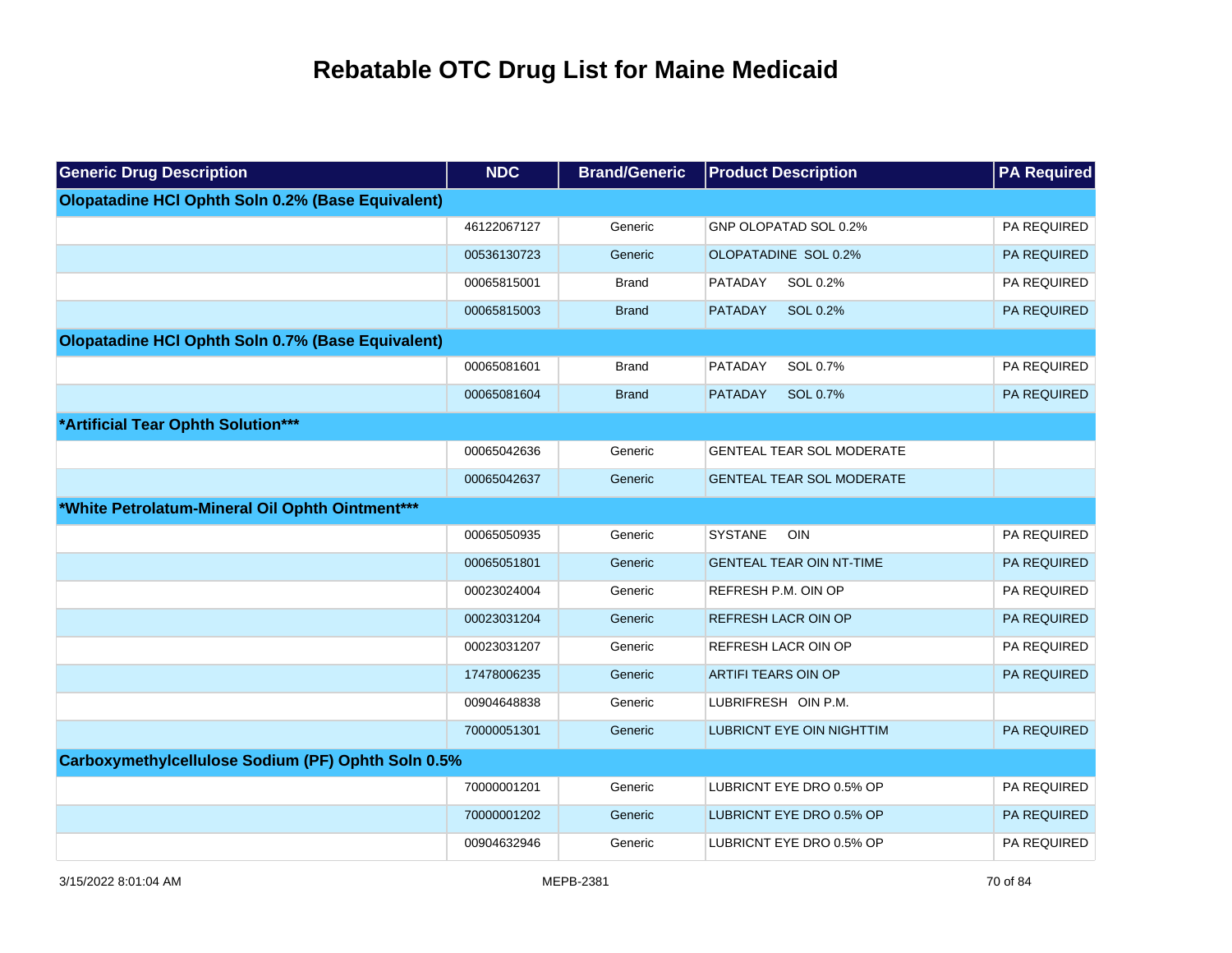| <b>Generic Drug Description</b>                      | <b>NDC</b>  | <b>Brand/Generic</b> | <b>Product Description</b>     | <b>PA Required</b> |
|------------------------------------------------------|-------------|----------------------|--------------------------------|--------------------|
| Carboxymethylcellulose Sodium (PF) Ophth Soln 0.5%   |             |                      |                                |                    |
|                                                      | 00904632951 | Generic              | LUBRICNT EYE DRO 0.5% OP       | PA REQUIRED        |
|                                                      | 00023040330 | <b>Brand</b>         | REFRESH PLUS DRO 0.5% OP       |                    |
|                                                      | 00023040350 | <b>Brand</b>         | REFRESH PLUS DRO 0.5% OP       |                    |
|                                                      | 00023040370 | <b>Brand</b>         | REFRESH PLUS DRO 0.5% OP       |                    |
|                                                      | 00113032365 | Generic              | LUBRICATING DRO 0.5%           | PA REQUIRED        |
|                                                      | 49348032944 | Generic              | LUBRICATING DRO 0.5%           | PA REQUIRED        |
|                                                      | 46122019565 | Generic              | LUBRICNT EYE DRO 0.5% OP       | PA REQUIRED        |
|                                                      | 62011020301 | Generic              | LUBRICATING DRO 0.5%           | PA REQUIRED        |
| <b>Carboxymethylcellulose Sodium Ophth Gel 1%</b>    |             |                      |                                |                    |
|                                                      | 00023920515 | <b>Brand</b>         | REFRESH LIQU DRO 1% OP         | PA REQUIRED        |
|                                                      | 70000008901 | Generic              | DRY EYE RELF GEL 1%            | PA REQUIRED        |
| <b>Carboxymethylcellulose Sodium Ophth Soln 0.5%</b> |             |                      |                                |                    |
|                                                      | 70000009001 | Generic              | LUBRICNT EYE DRO 0.5% OP       |                    |
|                                                      | 70000009002 | Generic              | LUBRICNT EYE DRO 0.5% OP       |                    |
|                                                      | 00023079801 | <b>Brand</b>         | REFRESH TEAR DRO 0.5% OP       |                    |
|                                                      | 00023079815 | <b>Brand</b>         | REFRESH TEAR DRO 0.5% OP       |                    |
|                                                      | 50268006815 | Generic              | CARBOXYMETHY SOL 0.5%          |                    |
| Dextran 70-Hypromellose (PF) Ophth Soln 0.1-0.3%     |             |                      |                                |                    |
|                                                      | 00065041928 | Generic              | <b>BION TEARS SOL OP</b>       |                    |
|                                                      | 00065806301 | <b>Brand</b>         | <b>GENTEAL TEAR SOL MOD PF</b> | PA REQUIRED        |
| Dextran 70-Hypromellose Ophth Soln 0.1-0.3%          |             |                      |                                |                    |
|                                                      | 00536128294 | Generic              | LUBRICATING SOL TEARS          |                    |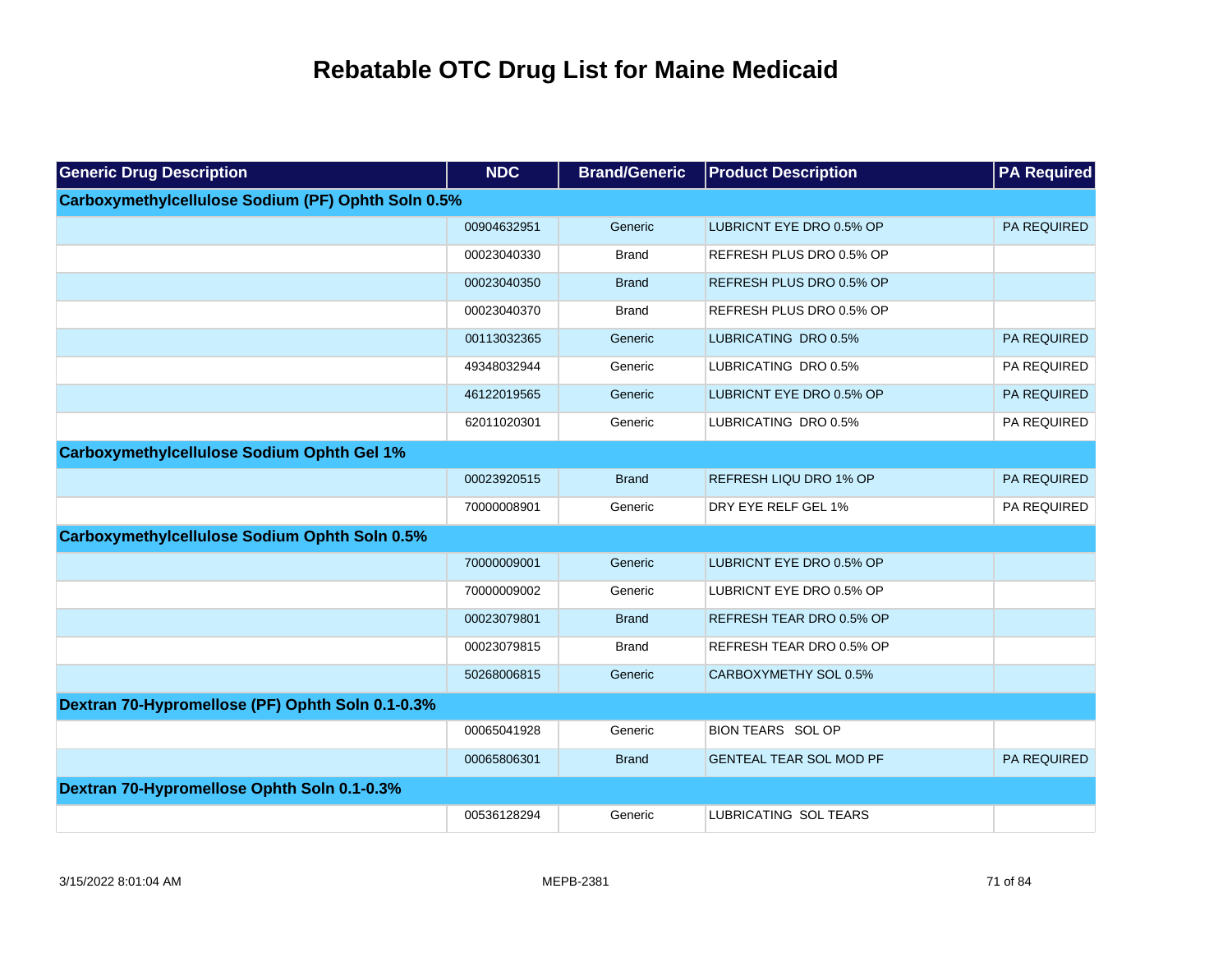| <b>Generic Drug Description</b>                  | <b>NDC</b>  | <b>Brand/Generic</b> | <b>Product Description</b>          | <b>PA Required</b> |
|--------------------------------------------------|-------------|----------------------|-------------------------------------|--------------------|
| <b>Polyvinyl Alcohol Ophth Soln 1.4%</b>         |             |                      |                                     |                    |
|                                                  | 00536132594 | Generic              | POLYVINYL AL SOL 1.4% OP            |                    |
|                                                  | 17478006012 | Generic              | ARTIFI TEARS SOL 1.4% OP            |                    |
| Naphazoline w/ Pheniramine Ophth Soln 0.025-0.3% |             |                      |                                     |                    |
|                                                  | 00065008515 | <b>Brand</b>         | NAPHCON-A SOL OP                    |                    |
|                                                  | 00065008542 | <b>Brand</b>         | NAPHCON-A SOL OP                    |                    |
| Sodium Chloride Hypertonic Ophth Oint 5%         |             |                      |                                     |                    |
|                                                  | 00536125391 | Generic              | SOD CHLORIDE OIN 5% OP              |                    |
|                                                  | 17478062235 | Generic              | SOD CHLORIDE OIN 5% OP              |                    |
|                                                  | 24208038555 | <b>Brand</b>         | <b>MURO 128</b><br><b>OIN 5% OP</b> |                    |
|                                                  | 24208038556 | <b>Brand</b>         | MURO 128<br><b>OIN 5% OP</b>        |                    |
| Sodium Chloride Hypertonic Ophth Soln 5%         |             |                      |                                     |                    |
|                                                  | 17478062312 | Generic              | SOD CHLORIDE SOL 5% OP              |                    |
|                                                  | 24208027715 | <b>Brand</b>         | MURO 128 SOL 5% OP                  |                    |
|                                                  | 00536125494 | Generic              | SOD CHLORIDE SOL 5% OP              |                    |
| Tetrahydrozoline HCI Ophth Soln 0.05%            |             |                      |                                     |                    |
|                                                  | 00536121794 | Generic              | EYE DROPS SOL 0.05% OP              |                    |
|                                                  | 24385007505 | Generic              | GNP EYE DROP SOL 0.05% OP           |                    |
|                                                  | 62011010201 | Generic              | HM EYE DROPS SOL 0.05% OP           |                    |
|                                                  | 70000045401 | Generic              | EYE DROPS SOL 0.05% OP              |                    |
| <b>Benzoyl Peroxide Gel 10%</b>                  |             |                      |                                     |                    |
|                                                  | 45802030801 | Generic              | BENZOYL PER GEL 10%                 | PA REQUIRED        |
|                                                  | 45802030896 | Generic              | BENZOYL PER GEL 10%                 | PA REQUIRED        |
|                                                  | 00536105625 | Generic              | <b>ACNE MEDICAT GEL 10%</b>         | PA REQUIRED        |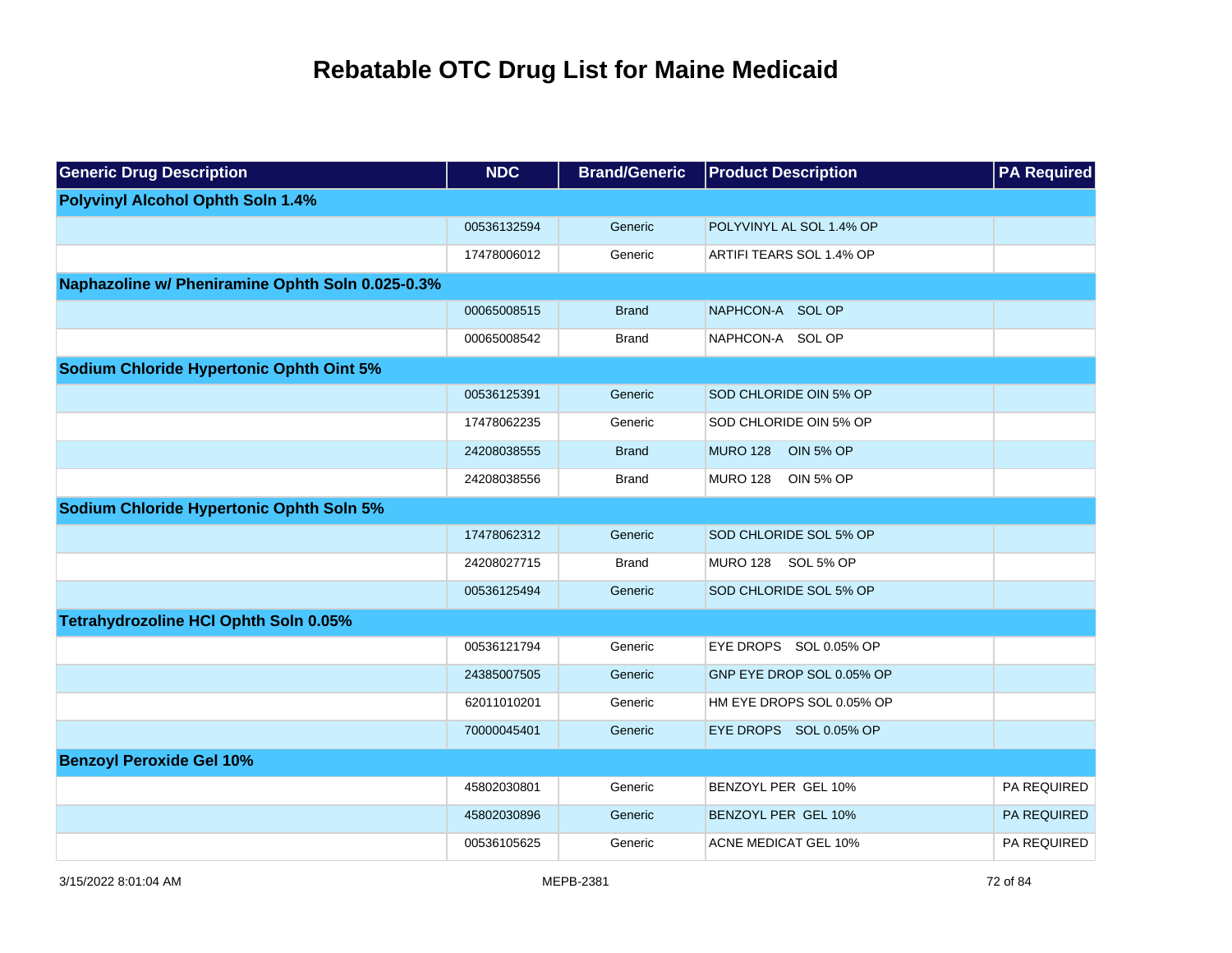| <b>Generic Drug Description</b>        | <b>NDC</b>  | <b>Brand/Generic</b> | <b>Product Description</b>  | <b>PA Required</b> |
|----------------------------------------|-------------|----------------------|-----------------------------|--------------------|
| <b>Benzoyl Peroxide Gel 10%</b>        |             |                      |                             |                    |
|                                        | 00536105656 | Generic              | <b>ACNE MEDICAT GEL 10%</b> | PA REQUIRED        |
| <b>Benzoyl Peroxide Gel 5%</b>         |             |                      |                             |                    |
|                                        | 00536105525 | Generic              | ACNE MEDICAT GEL 5%         | PA REQUIRED        |
|                                        | 00536105556 | Generic              | <b>ACNE MEDICAT GEL 5%</b>  | PA REQUIRED        |
|                                        | 00536105557 | Generic              | ACNE MEDICAT GEL 5%         | PA REQUIRED        |
|                                        | 45802021601 | Generic              | BENZOYL PER GEL 5%          | PA REQUIRED        |
|                                        | 45802021696 | Generic              | BENZOYL PER GEL 5%          | PA REQUIRED        |
| <b>Benzoyl Peroxide Lig 10%</b>        |             |                      |                             |                    |
|                                        | 45802031801 | Generic              | BENZOYL PER LIQ 10% WASH    | PA REQUIRED        |
|                                        | 45802031834 | Generic              | BENZOYL PER LIQ 10% WASH    | PA REQUIRED        |
|                                        | 00536126163 | Generic              | BENZOYL PER LIQ 10% WASH    | PA REQUIRED        |
|                                        | 67405083005 | Generic              | BENZOYL PER LIQ 10% WASH    | PA REQUIRED        |
|                                        | 67405083008 | Generic              | BENZOYL PER LIQ 10% WASH    | PA REQUIRED        |
| <b>Benzoyl Peroxide Lotion 5%</b>      |             |                      |                             |                    |
|                                        | 00536105775 | <b>Brand</b>         | <b>ACNE MEDICAT LOT 5%</b>  | PA REQUIRED        |
| *Neomycin-Bacitracin-Polymyxin Oint*** |             |                      |                             |                    |
|                                        | 00472017934 | Generic              | <b>TRIPLE ANTIB OIN</b>     |                    |
|                                        | 00472017956 | Generic              | TRIPLE ANTIB OIN            |                    |
|                                        | 00113008464 | Generic              | FIRST AID OIN ANTIBIOT      |                    |
|                                        | 00904880567 | Generic              | TRIPLE ANTIB OIN            |                    |
|                                        | 00904668067 | Generic              | TRIPLE ANTIB OIN FRST AID   |                    |
|                                        | 00904073431 | Generic              | <b>TRIPLE ANTIB OIN</b>     |                    |
|                                        | 00713026831 | Generic              | <b>TRIPLE ANTIB OIN</b>     |                    |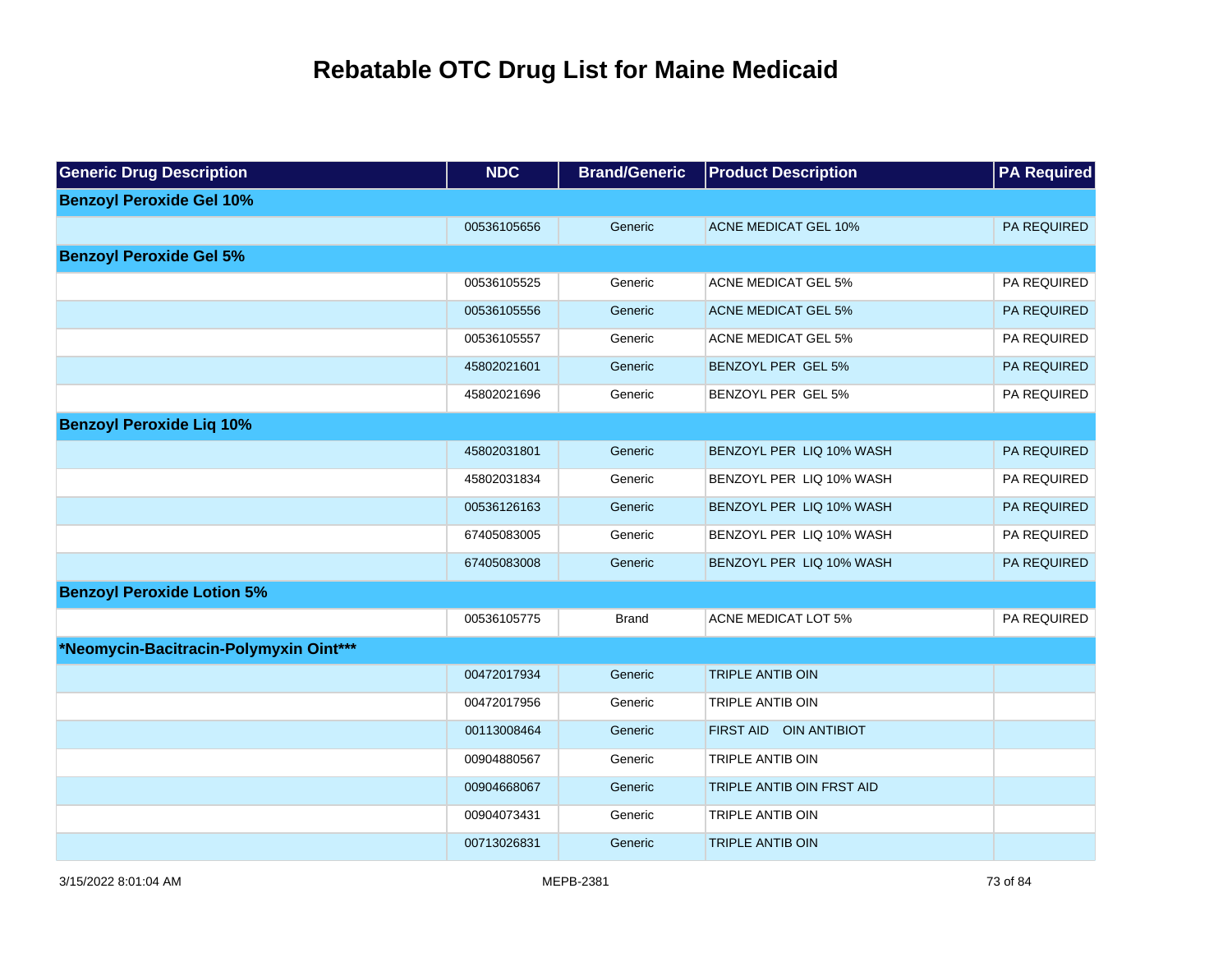| <b>Generic Drug Description</b>        | <b>NDC</b>  | <b>Brand/Generic</b> | <b>Product Description</b> | <b>PA Required</b> |
|----------------------------------------|-------------|----------------------|----------------------------|--------------------|
| *Neomycin-Bacitracin-Polymyxin Oint*** |             |                      |                            |                    |
|                                        | 45802014301 | Generic              | <b>TRIPLE ANTIB OIN</b>    |                    |
|                                        | 45802014303 | Generic              | <b>TRIPLE ANTIB OIN</b>    |                    |
|                                        | 45802014370 | Generic              | TRIPLE ANTIB OIN           |                    |
|                                        | 46122041403 | Generic              | GNP TRIPLE OIN ANTIBIOT    |                    |
|                                        | 46122041405 | Generic              | GNP TRIPLE OIN ANTIBIOT    |                    |
|                                        | 62011032101 | Generic              | HM TRIPLE OIN ANTIBIOT     |                    |
|                                        | 51672201601 | Generic              | TRIPLE ANTIB OIN           |                    |
|                                        | 51672201602 | Generic              | <b>TRIPLE ANTIB OIN</b>    |                    |
|                                        | 61269017934 | Generic              | TRIPLE ANTIB OIN           |                    |
|                                        | 61269017956 | Generic              | <b>TRIPLE ANTIB OIN</b>    |                    |
|                                        | 51672212001 | Generic              | TRIPLE ANTIB OIN           |                    |
|                                        | 51672212002 | Generic              | <b>TRIPLE ANTIB OIN</b>    |                    |
|                                        | 70000009401 | Generic              | <b>TRIPLE ANTIB OIN</b>    |                    |
|                                        | 70000005801 | Generic              | <b>TRIPLE ANTIB OIN</b>    |                    |
|                                        | 68001048345 | Generic              | TRIPLE ANTIB OIN           |                    |
|                                        | 68001048346 | Generic              | <b>TRIPLE ANTIB OIN</b>    |                    |
|                                        | 70512010230 | Generic              | TRIPLE ANTIB OIN           |                    |
|                                        | 70677001301 | Generic              | SM TRIPLE OIN ANTIBIOT     |                    |
| <b>Bacitracin Oint 500 Unit/GM</b>     |             |                      |                            |                    |
|                                        | 63868096028 | Generic              | BACITRACIN OIN 500/GM      |                    |
|                                        | 68001047746 | Generic              | BACITRACIN OIN 500/GM      |                    |
|                                        | 68001047747 | Generic              | BACITRACIN OIN 500/GM      |                    |
|                                        | 68001047748 | Generic              | BACITRACIN OIN 500/GM      |                    |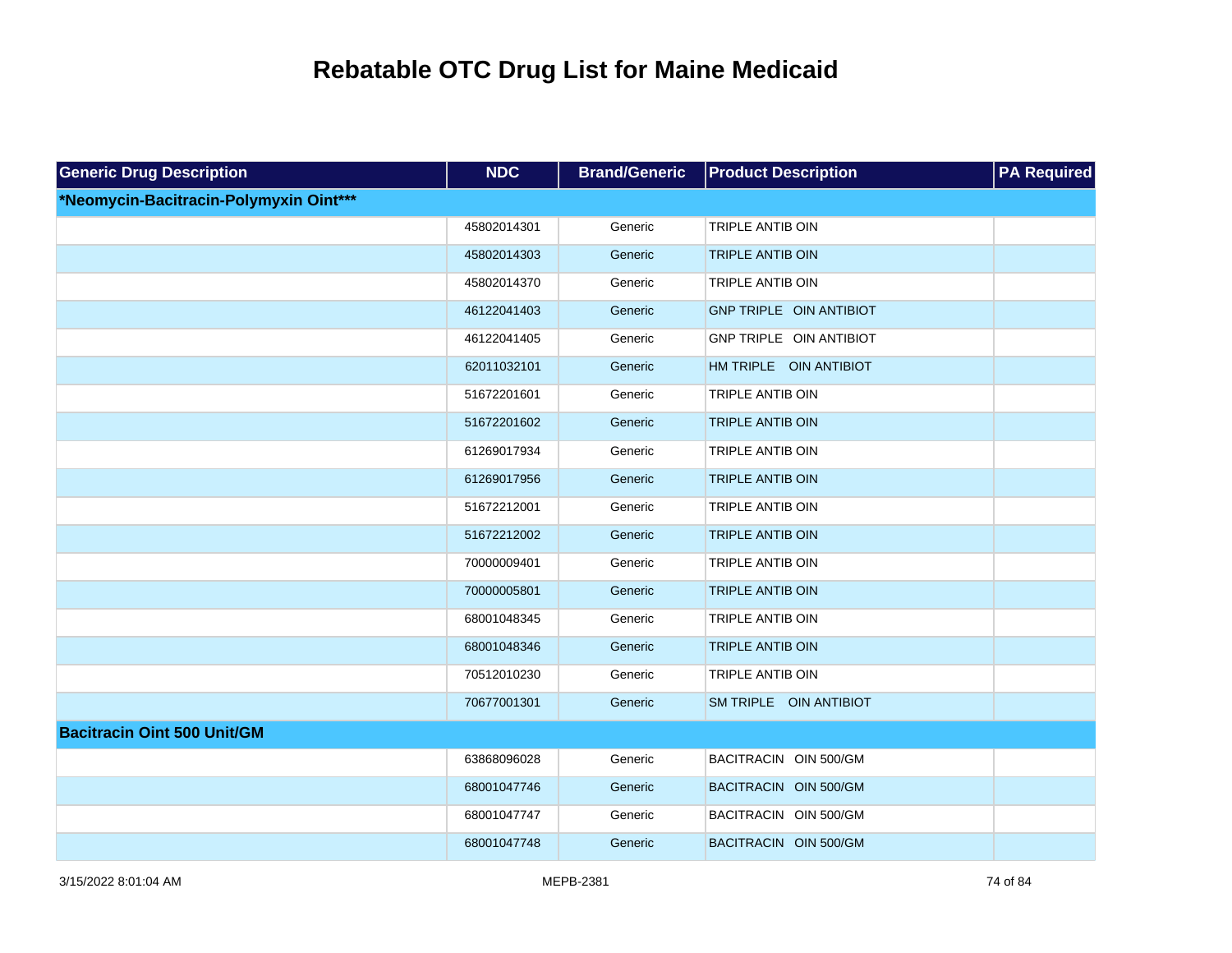| <b>Generic Drug Description</b>         | <b>NDC</b>  | <b>Brand/Generic</b> | <b>Product Description</b> | <b>PA Required</b> |
|-----------------------------------------|-------------|----------------------|----------------------------|--------------------|
| <b>Bacitracin Oint 500 Unit/GM</b>      |             |                      |                            |                    |
|                                         | 45802006001 | Generic              | BACITRACIN OIN 500/GM      |                    |
|                                         | 45802006003 | Generic              | BACITRACIN OIN 500/GM      |                    |
|                                         | 45802006070 | Generic              | BACITRACIN OIN 500/GM      |                    |
|                                         | 00713028031 | Generic              | BACITRACIN OIN 500/GM      |                    |
|                                         | 00536125628 | Generic              | BACITRACIN OIN 500/GM      |                    |
| <b>Bacitracin Zinc Oint 500 Unit/GM</b> |             |                      |                            |                    |
|                                         | 00536126328 | Generic              | BACITR ZINC OIN 500/GM     | PA REQUIRED        |
|                                         | 00472110534 | Generic              | BACITR ZINC OIN 500/GM     | PA REQUIRED        |
|                                         | 00472110556 | Generic              | BACITR ZINC OIN 500/GM     | PA REQUIRED        |
|                                         | 00904667967 | Generic              | BACITR ZINC OIN 500/GM     | PA REQUIRED        |
|                                         | 00904880467 | Generic              | BACITR ZINC OIN 500/GM     |                    |
|                                         | 00904702367 | Generic              | BACITRACIN OIN 500/GM      | PA REQUIRED        |
|                                         | 24385006003 | Generic              | BACITR ZINC OIN 500/GM     | PA REQUIRED        |
|                                         | 49348015472 | Generic              | SM ANTIBIOTI OIN 500/GM    | PA REQUIRED        |
|                                         | 61269010534 | Generic              | BACITR ZINC OIN 500UNIT    | PA REQUIRED        |
|                                         | 61269010556 | Generic              | BACITR ZINC OIN 500UNIT    | PA REQUIRED        |
|                                         | 51672207501 | Generic              | BACITR ZINC OIN 500/GM     | PA REQUIRED        |
|                                         | 51672207502 | Generic              | BACITR ZINC OIN 500/GM     | PA REQUIRED        |
|                                         | 62011009401 | Generic              | BACITRACIN OIN 500/GM      | PA REQUIRED        |
|                                         | 70000047001 | Generic              | BACITR ZINC OIN 500/GM     | PA REQUIRED        |
|                                         | 70000054701 | Generic              | BACITR ZINC OIN 500UNIT    | PA REQUIRED        |
| <b>Clotrimazole Cream 1%</b>            |             |                      |                            |                    |
|                                         | 70000054202 | Generic              | ATHLETE FOOT CRE 1%        |                    |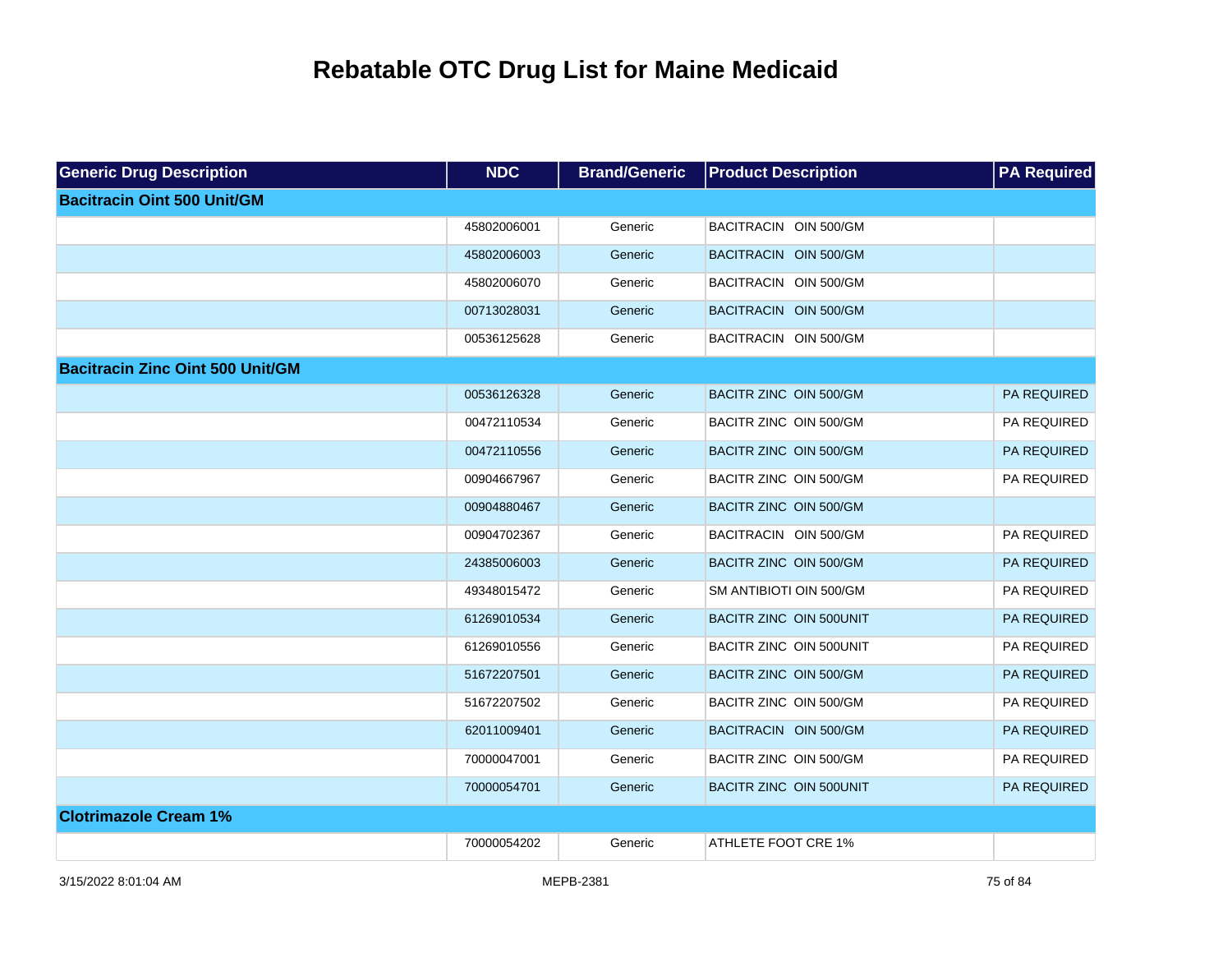| <b>Generic Drug Description</b>    | <b>NDC</b>  | <b>Brand/Generic</b> | <b>Product Description</b> | <b>PA Required</b> |
|------------------------------------|-------------|----------------------|----------------------------|--------------------|
| <b>Clotrimazole Cream 1%</b>       |             |                      |                            |                    |
|                                    | 70512010030 | Generic              | <b>CLOTRIMAZOLE CRE 1%</b> |                    |
|                                    | 68001047545 | Generic              | ANTIFUNGAL CRE 1%          |                    |
|                                    | 68001047547 | Generic              | ANTIFUNGAL CRE 1%          |                    |
|                                    | 51672200201 | Generic              | <b>CLOTRIMAZOLE CRE 1%</b> |                    |
|                                    | 51672200202 | Generic              | <b>CLOTRIMAZOLE CRE 1%</b> |                    |
|                                    | 59088047607 | Generic              | MICOTRIN AC CRE 1%         |                    |
|                                    | 49348027972 | Generic              | <b>CLOTRIMAZOLE CRE 1%</b> |                    |
|                                    | 45802043401 | Generic              | <b>CLOTRIMAZOLE CRE 1%</b> |                    |
|                                    | 45802043411 | Generic              | <b>CLOTRIMAZOLE CRE 1%</b> |                    |
|                                    | 24385020501 | Generic              | ATHLETE FOOT CRE 1%        |                    |
|                                    | 24385020503 | Generic              | <b>ATHLETE FOOT CRE 1%</b> |                    |
|                                    | 00904782231 | Generic              | <b>CLOTRIMAZOLE CRE 1%</b> |                    |
|                                    | 00904782236 | Generic              | <b>CLOTRIMAZOLE CRE 1%</b> |                    |
|                                    | 00472035056 | Generic              | <b>CLOTRIMAZOLE CRE 1%</b> |                    |
|                                    | 00536126526 | Generic              | <b>CLOTRIMAZOLE CRE 1%</b> |                    |
|                                    | 00536127211 | Generic              | ANTIFUNGAL CRE 1%          |                    |
|                                    | 00536127222 | Generic              | ANTIFUNGAL CRE 1%          |                    |
| <b>Miconazole Nitrate Cream 2%</b> |             |                      |                            |                    |
|                                    | 00536113428 | Generic              | MICONAZOLE CRE 2%          |                    |
|                                    | 00472073514 | Generic              | ANTIFUNGAL CRE 2%          |                    |
|                                    | 00472073542 | Generic              | ANTIFUNGAL CRE 2%          |                    |
|                                    | 00472073556 | Generic              | ANTIFUNGAL CRE 2%          |                    |
|                                    | 49348068972 | Generic              | SM ANTIFUNGL CRE 2%        |                    |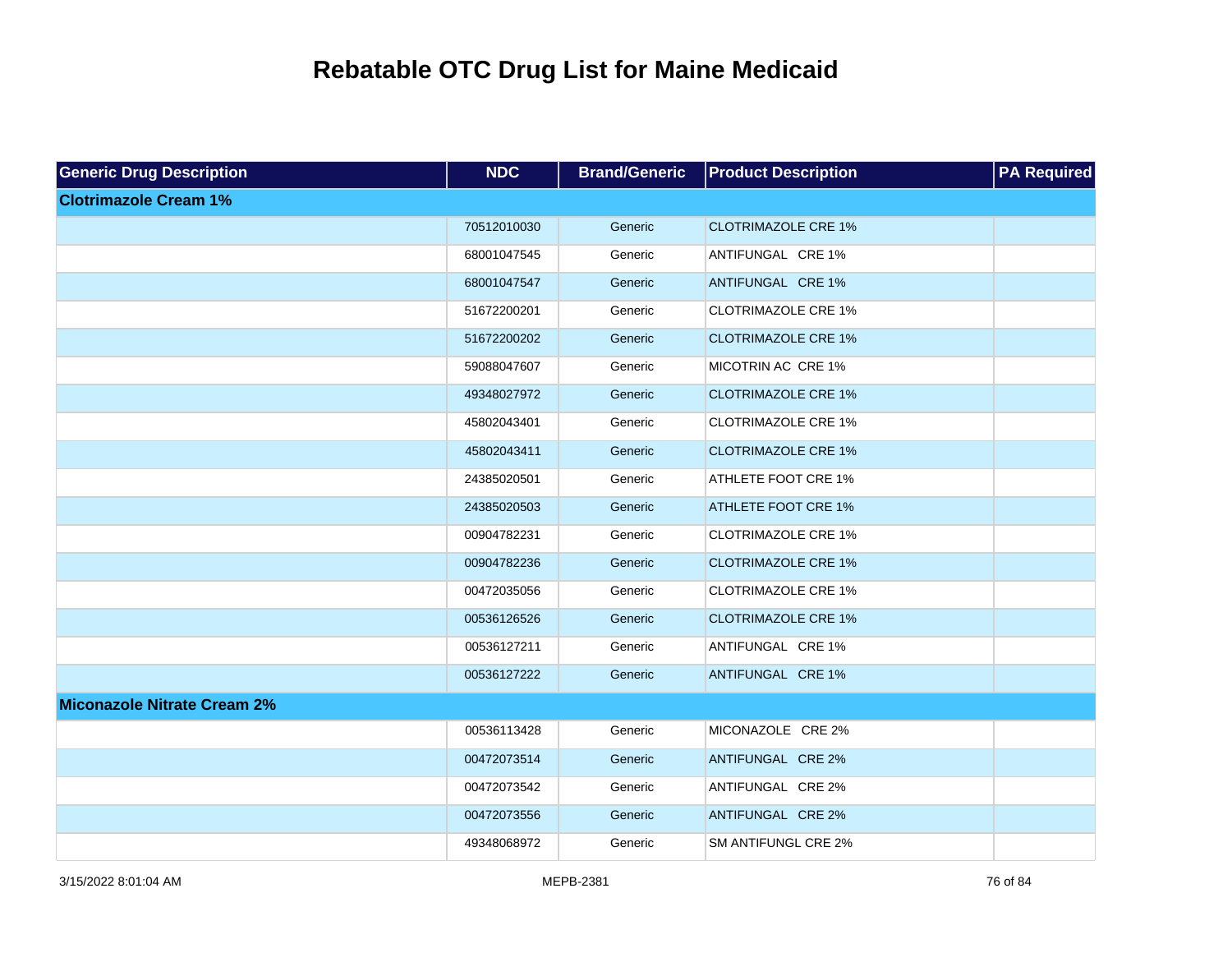| <b>Generic Drug Description</b>    | <b>NDC</b>  | <b>Brand/Generic</b> | <b>Product Description</b> | <b>PA Required</b> |
|------------------------------------|-------------|----------------------|----------------------------|--------------------|
| <b>Miconazole Nitrate Cream 2%</b> |             |                      |                            |                    |
|                                    | 51672200101 | Generic              | MICONAZOLE CRE 2%          |                    |
|                                    | 51672200102 | Generic              | MICONAZOLE CRE 2%          |                    |
|                                    | 61269073514 | Generic              | MICONAZOLE CRE 2%          |                    |
|                                    | 61269073542 | Generic              | MICONAZOLE CRE 2%          |                    |
|                                    | 61269073556 | Generic              | MICONAZOLE CRE 2%          |                    |
|                                    | 70000034001 | Generic              | MICONAZOLE CRE 2%          |                    |
| <b>Terbinafine HCI Cream 1%</b>    |             |                      |                            |                    |
|                                    | 70000033801 | Generic              | <b>ATHLETE FOOT CRE 1%</b> | PA REQUIRED        |
|                                    | 51672208001 | Generic              | TERBINAFINE CRE 1%         | PA REQUIRED        |
|                                    | 51672208002 | Generic              | <b>TERBINAFINE CRE 1%</b>  | PA REQUIRED        |
|                                    | 49348079072 | Generic              | ATHLETE FOOT CRE 1%        | PA REQUIRED        |
|                                    | 24385052403 | Generic              | <b>TERBINAFINE CRE 1%</b>  | PA REQUIRED        |
|                                    | 24385052405 | Generic              | TERBINAFINE CRE 1%         | PA REQUIRED        |
| <b>Tolnaftate Aerosol Pow 1%</b>   |             |                      |                            |                    |
|                                    | 70000032201 | Generic              | ATHLETES FT AER 1% POW     |                    |
| <b>Tolnaftate Cream 1%</b>         |             |                      |                            |                    |
|                                    | 70000049401 | Generic              | TOLNAFTATE CRE 1%          |                    |
|                                    | 63868010446 | Generic              | TOLNAFTATE CRE 1%          |                    |
|                                    | 70000008401 | Generic              | TOLNAFTATE CRE 1%          |                    |
|                                    | 24385003203 | Generic              | TOLNAFTATE CRE 1%          |                    |
|                                    | 00904072236 | Generic              | ANTIFUNGAL CRE 1%          |                    |
|                                    | 00536131543 | Generic              | TOLNAFTATE CRE 1%          |                    |
|                                    | 49348015529 | Generic              | SM ANTIFUNGL CRE 1%        |                    |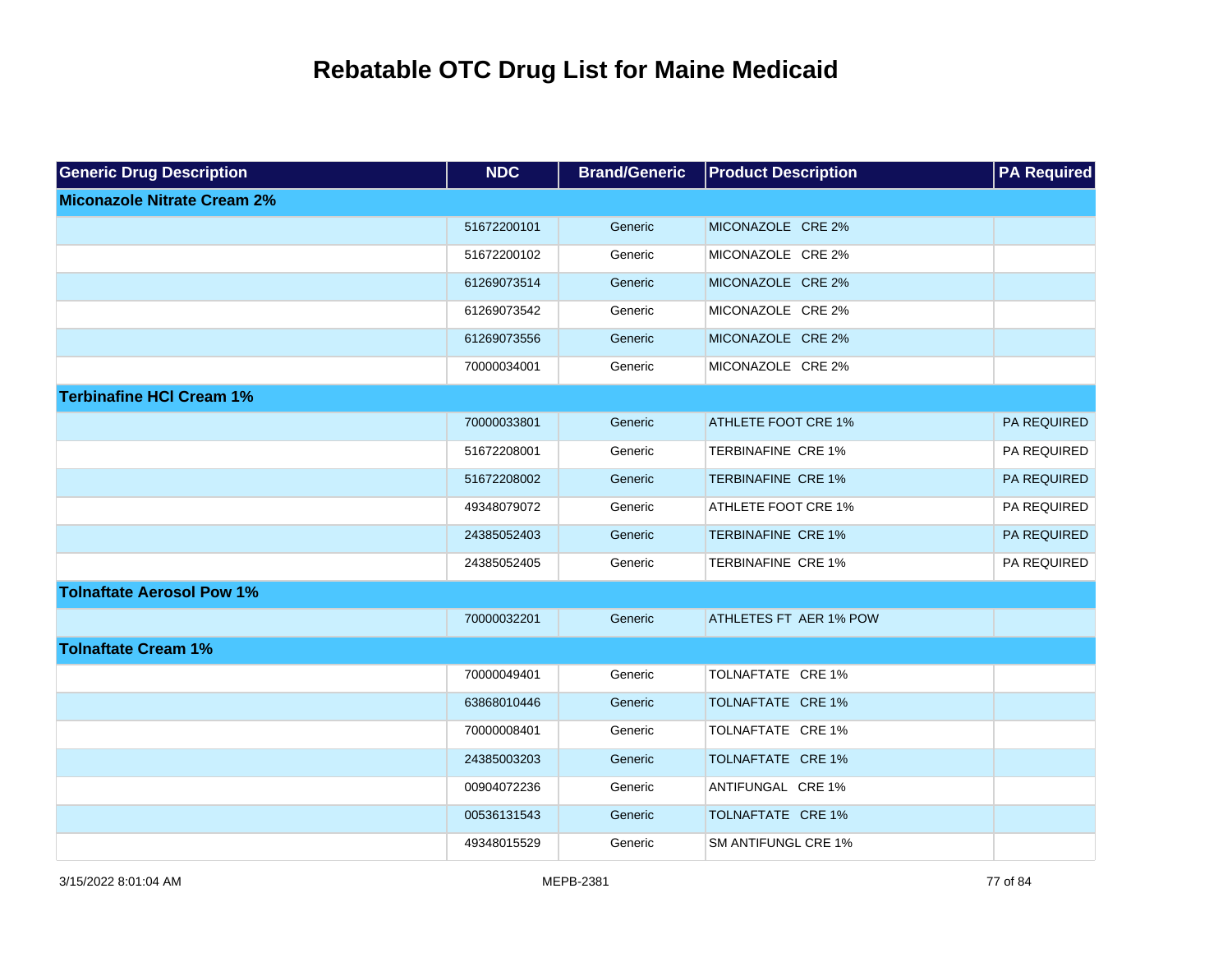| <b>Generic Drug Description</b>          | <b>NDC</b>  | <b>Brand/Generic</b> | <b>Product Description</b>        | <b>PA Required</b> |
|------------------------------------------|-------------|----------------------|-----------------------------------|--------------------|
| <b>Tolnaftate Cream 1%</b>               |             |                      |                                   |                    |
|                                          | 51672202001 | Generic              | TOLNAFTATE CRE 1%                 |                    |
|                                          | 51672202002 | Generic              | TOLNAFTATE CRE 1%                 |                    |
| <b>Selenium Sulfide Lotion 1%</b>        |             |                      |                                   |                    |
|                                          | 00536199553 | Generic              | <b>ANTI-DANDRUF SHA 1%</b>        |                    |
|                                          | 70000053101 | Generic              | DANDRUFF SHA 1%                   |                    |
| <b>Chlorhexidine Gluconate Liquid 4%</b> |             |                      |                                   |                    |
|                                          | 67618020004 | Generic              | <b>BETASEPT</b><br><b>LIQ 4%</b>  |                    |
|                                          | 67618020008 | Generic              | <b>LIQ 4%</b><br><b>BETASEPT</b>  |                    |
|                                          | 67618020016 | Generic              | <b>BETASEPT</b><br>LIQ 4%         |                    |
|                                          | 67618020030 | Generic              | <b>BETASEPT</b><br>LIQ 4%         |                    |
|                                          | 67618020032 | Generic              | <b>BETASEPT</b><br><b>LIQ 4%</b>  |                    |
| <b>Povidone-lodine Soln 10%</b>          |             |                      |                                   |                    |
|                                          | 67618015001 | <b>Brand</b>         | <b>BETADINE</b><br>SOL 10%        | PA REQUIRED        |
|                                          | 67618015004 | <b>Brand</b>         | <b>BETADINE</b><br><b>SOL 10%</b> | <b>PA REQUIRED</b> |
|                                          | 67618015005 | <b>Brand</b>         | <b>BETADINE</b><br>SOL 10%        | PA REQUIRED        |
|                                          | 67618015008 | <b>Brand</b>         | <b>BETADINE</b><br><b>SOL 10%</b> | PA REQUIRED        |
|                                          | 67618015009 | <b>Brand</b>         | <b>BETADINE</b><br>SOL 10%        | PA REQUIRED        |
|                                          | 67618015017 | <b>Brand</b>         | <b>BETADINE</b><br><b>SOL 10%</b> | PA REQUIRED        |
|                                          | 67618015032 | <b>Brand</b>         | SOL 10%<br><b>BETADINE</b>        | PA REQUIRED        |
|                                          | 63868023008 | Generic              | POVIDONE/IOD SOL 10%              |                    |
|                                          | 70000006001 | Generic              | POVIDONE-IOD SOL 10%              |                    |
|                                          | 70000040201 | Generic              | POVIDONE-IOD SOL 10%              |                    |
|                                          | 00904110309 | Generic              | POVIDONE-IOD SOL 10%              |                    |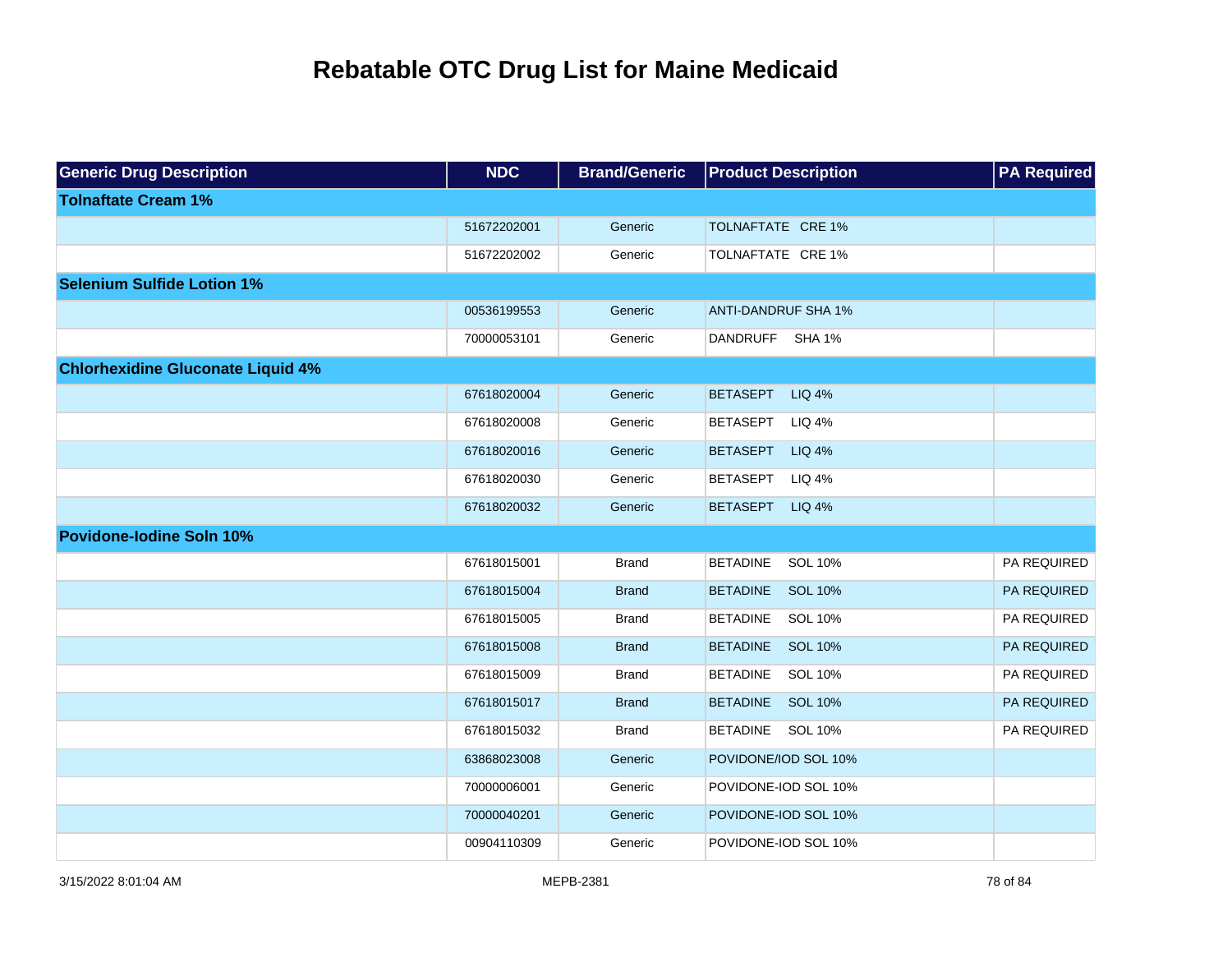| <b>Generic Drug Description</b>  | <b>NDC</b>  | <b>Brand/Generic</b> | <b>Product Description</b>      | <b>PA Required</b> |
|----------------------------------|-------------|----------------------|---------------------------------|--------------------|
| <b>Povidone-lodine Soln 10%</b>  |             |                      |                                 |                    |
|                                  | 62011011801 | Generic              | HM POVID-IOD SOL 10%            |                    |
|                                  | 49348062237 | Generic              | SM POVID-IOD SOL 10%            |                    |
|                                  | 49348062238 | Generic              | SM POVID-IOD SOL 10%            |                    |
| <b>Zinc Oxide Oint 20%</b>       |             |                      |                                 |                    |
|                                  | 46122011846 | Generic              | ZINC OXIDE OIN 20%              |                    |
|                                  | 00536570025 | Generic              | ZINC OXIDE OIN 20%              |                    |
|                                  | 00536570028 | Generic              | ZINC OXIDE OIN 20%              |                    |
|                                  | 00536570098 | Generic              | ZINC OXIDE OIN 20%              |                    |
|                                  | 00536131625 | Generic              | ZINC OXIDE OIN 20%              |                    |
|                                  | 00536131628 | Generic              | ZINC OXIDE OIN 20%              |                    |
|                                  | 00536131698 | Generic              | ZINC OXIDE OIN 20%              |                    |
|                                  | 70000033401 | Generic              | ZINC OXIDE OIN 20%              |                    |
|                                  | 70512010330 | Generic              | ZINC OXIDE OIN 20%              |                    |
| <b>Hydrocortisone Cream 0.5%</b> |             |                      |                                 |                    |
|                                  | 24385019003 | Generic              | HYDROCORT CRE 0.5%              |                    |
| <b>Hydrocortisone Cream 1%</b>   |             |                      |                                 |                    |
|                                  | 24385002103 | Generic              | <b>GNP HYDROCOR CRE 1% PLUS</b> |                    |
|                                  | 00472034356 | Generic              | HYDROCORT CRE 1%                |                    |
|                                  | 00113097364 | Generic              | ANTI-ITCH CRE 1%                |                    |
|                                  | 00113054164 | Generic              | ANTI-ITCH CRE 1%                |                    |
|                                  | 45802043803 | Generic              | HYDROCORT CRE 1%                |                    |
|                                  | 45802043805 | Generic              | HYDROCORT CRE 1%                |                    |
|                                  | 49348052172 | Generic              | SM HYDROCORT CRE 1%             |                    |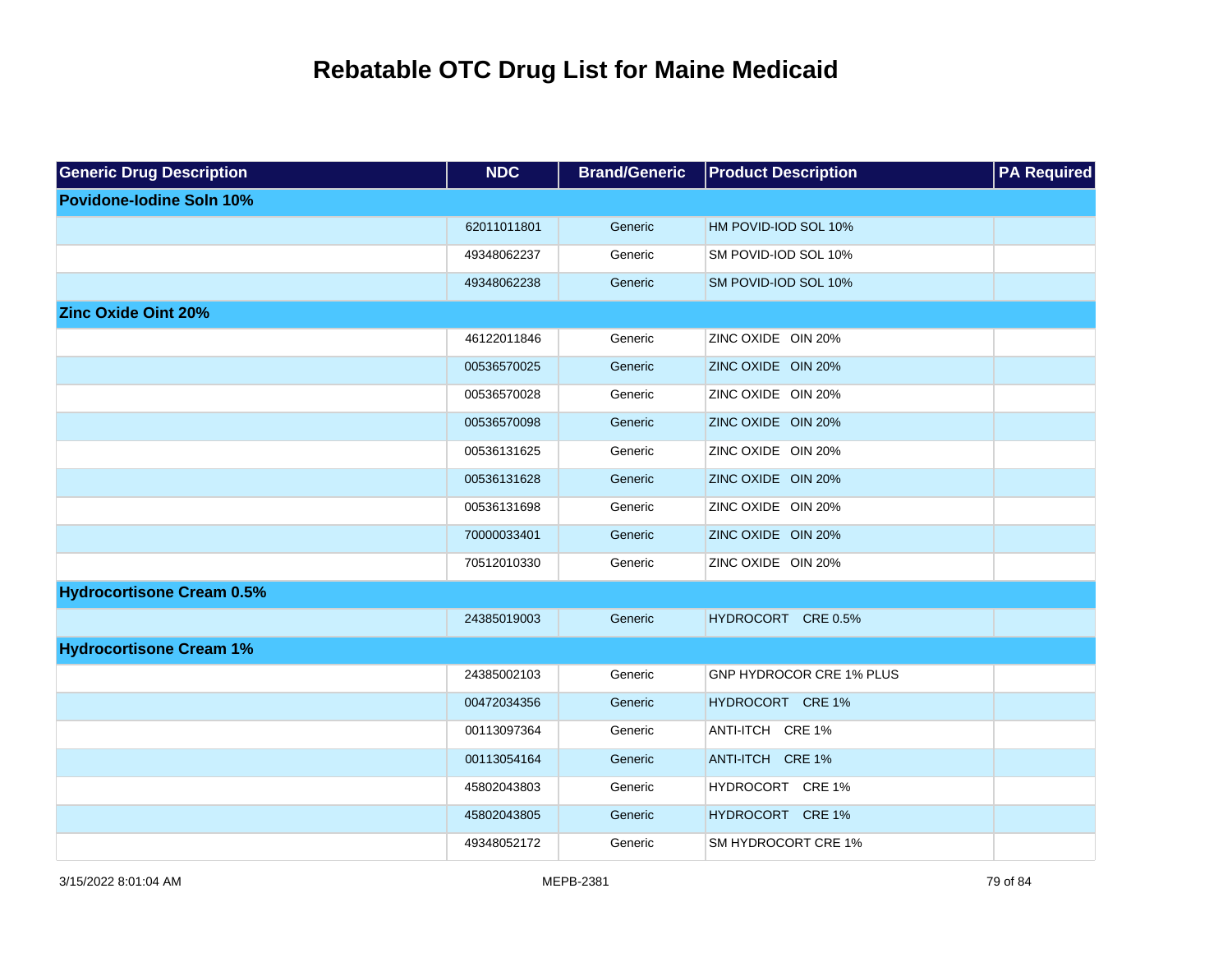| <b>Generic Drug Description</b>           | <b>NDC</b>  | <b>Brand/Generic</b> | <b>Product Description</b>  | <b>PA Required</b> |
|-------------------------------------------|-------------|----------------------|-----------------------------|--------------------|
| <b>Hydrocortisone Cream 1%</b>            |             |                      |                             |                    |
|                                           | 49348052178 | Generic              | <b>SM HYDROCORT CRE 1%</b>  |                    |
|                                           | 51672206302 | Generic              | HYDROCORT CRE 1%            |                    |
|                                           | 51672206902 | Generic              | HYDROCORT CRE 1%            |                    |
|                                           | 51672201301 | Generic              | HYDROCORT CRE 1%            |                    |
|                                           | 51672201302 | Generic              | HYDROCORT CRE 1%            |                    |
|                                           | 61269034356 | Generic              | HYDROCORT CRE 1%            |                    |
|                                           | 70000048501 | Generic              | HYDROCORT CRE 1%            |                    |
| <b>Hydrocortisone Oint 1%</b>             |             |                      |                             |                    |
|                                           | 61269034556 | Generic              | HYDROCORT OIN 1%            |                    |
|                                           | 51672201802 | Generic              | HYDROCORT OIN 1%            |                    |
|                                           | 49348052272 | Generic              | SM HYDROCORT OIN 1%         |                    |
|                                           | 45802027603 | Generic              | HYDROCORT OIN 1%            |                    |
|                                           | 00113047164 | Generic              | ANTI-ITCH OIN 1%            |                    |
|                                           | 00472034556 | Generic              | HYDROCORT OIN 1%            |                    |
|                                           | 24385027603 | Generic              | HYDROCORT OIN 1%            |                    |
| Lactic Acid (Ammonium Lactate) Cream 12%  |             |                      |                             |                    |
|                                           | 63044040420 | Generic              | <b>AMMONIUM LAC CRE 12%</b> |                    |
| Lactic Acid (Ammonium Lactate) Lotion 12% |             |                      |                             |                    |
|                                           | 63044048409 | Generic              | AMMONIUM LAC LOT 12%        |                    |
| <b>Capsaicin Cream 0.025%</b>             |             |                      |                             |                    |
|                                           | 00536252525 | Generic              | CAPSAICIN CRE 0.025%        |                    |
| <b>Capsaicin Cream 0.075%</b>             |             |                      |                             |                    |
|                                           | 00536111825 | Generic              | ARTH PAIN CRE 0.075%        |                    |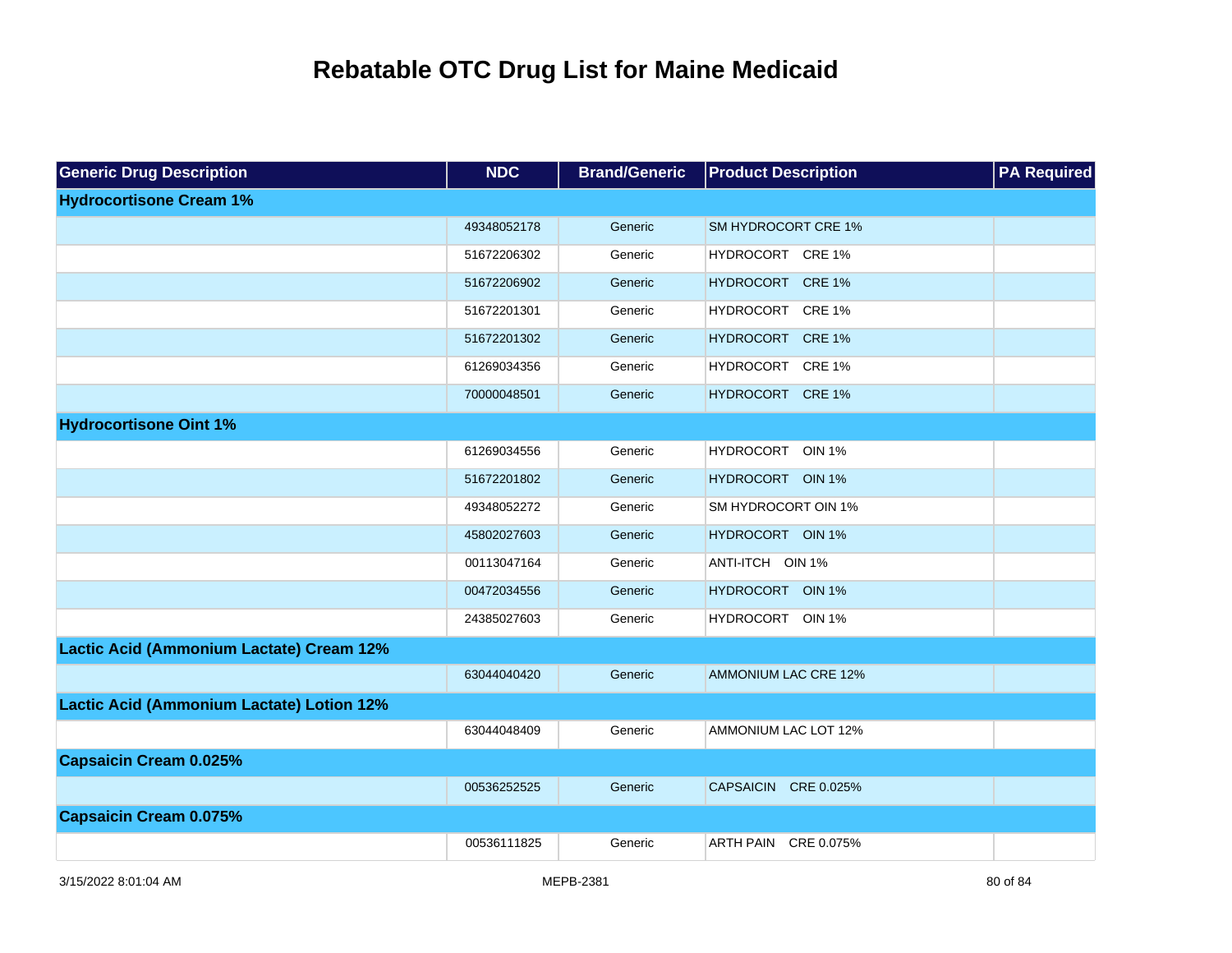| <b>Generic Drug Description</b>               | <b>NDC</b>  | <b>Brand/Generic</b> | <b>Product Description</b>     | <b>PA Required</b> |
|-----------------------------------------------|-------------|----------------------|--------------------------------|--------------------|
| <b>Dibucaine Oint 1%</b>                      |             |                      |                                |                    |
|                                               | 00536121195 | Generic              | DIBUCAINE OIN 1%               |                    |
| <b>Permethrin Creme Rinse 1%</b>              |             |                      |                                |                    |
|                                               | 00113191016 | Generic              | GOODSENSE LIQ LICE RIN         |                    |
|                                               | 62011025501 | Generic              | LICE TRTMNT LIQ 1%             |                    |
|                                               | 46122010846 | Generic              | LICE TRTMNT LIQ 1%             |                    |
|                                               | 70000004101 | Generic              | <b>LICE TREATMT LIQ 1%</b>     |                    |
| <b>Permethrin Lotion 1%</b>                   |             |                      |                                |                    |
|                                               | 49348015078 | Generic              | <b>LICE TREATMT LOT 1%</b>     |                    |
| Pyrethrins-Piperonyl Butoxide Shampoo 0.33-4% |             |                      |                                |                    |
|                                               | 49348044334 | Generic              | LICE KILLING SHA 0.33-4%       |                    |
|                                               | 24385011603 | Generic              | LICE TREATMT SHA 0.33-4%       |                    |
|                                               | 62011011902 | Generic              | LICE KILLING SHA 0.33-4%       |                    |
|                                               | 00113086626 | Generic              | LICE KILLING SHA 0.33-4%       |                    |
|                                               | 00904252820 | Generic              | LICE KILLING SHA 0.33-4%       |                    |
|                                               | 70000054001 | Generic              | LICE KILLING SHA 0.33-4%       |                    |
| <b>Clotrimazole Vaginal Cream 1%</b>          |             |                      |                                |                    |
|                                               | 00472022041 | Generic              | <b>CLOTRIMAZOLE CRE 1%</b>     |                    |
|                                               | 00472022063 | Generic              | <b>CLOTRIMAZOLE CRE 1%</b>     |                    |
|                                               | 51672200306 | Generic              | <b>CLOTRIMAZOLE CRE 1% VAG</b> |                    |
|                                               | 61269022041 | Generic              | <b>CLOTRIMAZOLE CRE 1% VAG</b> |                    |
|                                               | 61269022063 | Generic              | <b>CLOTRIMAZOLE CRE 1% VAG</b> |                    |
|                                               | 49348079376 | Generic              | <b>CLOTRIMAZOLE CRE 1% VAG</b> |                    |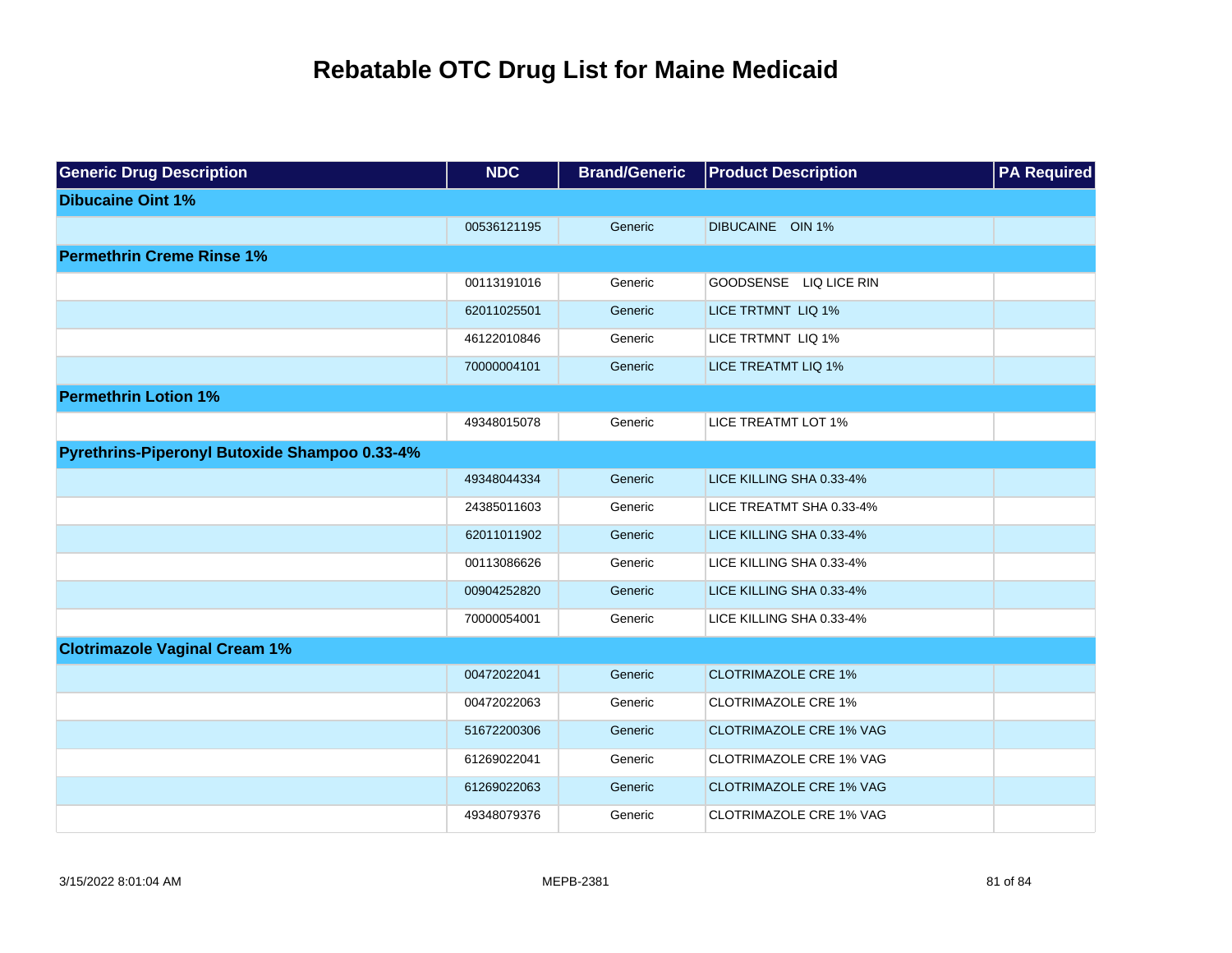| <b>Generic Drug Description</b>                            | <b>NDC</b>  | <b>Brand/Generic</b> | <b>Product Description</b>    | <b>PA Required</b> |
|------------------------------------------------------------|-------------|----------------------|-------------------------------|--------------------|
| <b>Clotrimazole Vaginal Cream 2%</b>                       |             |                      |                               |                    |
|                                                            | 49348037954 | Generic              | 3 DAY VAGINL CRE 2%           |                    |
|                                                            | 51672206200 | Generic              | 3 DAY VAGINL CRE 2%           |                    |
|                                                            | 24385011009 | Generic              | <b>CLOTRIMAZOLE CRE 3 DAY</b> |                    |
| <b>Miconazole Nitrate Vaginal Cream 2%</b>                 |             |                      |                               |                    |
|                                                            | 24385059029 | Generic              | MICONAZOLE 7 CRE 2%           |                    |
|                                                            | 00904773445 | Generic              | MICONAZOLE 7 CRE 2%           |                    |
|                                                            | 00472073041 | Generic              | MICONAZOLE CRE 2%             |                    |
|                                                            | 00472073063 | Generic              | MICONAZOLE CRE 2%             |                    |
|                                                            | 00113082529 | Generic              | MICONAZOLE 7 CRE 2%           |                    |
|                                                            | 00113021429 | Generic              | MICONAZOLE 7 CRE TUBE/KIT     |                    |
|                                                            | 51672203506 | Generic              | MICONAZOLE CRE 2%             |                    |
|                                                            | 61269073041 | Generic              | MICONAZOLE 7 CRE 2%           |                    |
|                                                            | 61269073063 | Generic              | MICONAZOLE 7 CRE 2%           |                    |
|                                                            | 49348053077 | Generic              | MICONAZOLE 7 CRE 2%           |                    |
|                                                            | 49348087277 | Generic              | MICONAZOLE 7 CRE 2%           |                    |
|                                                            | 70000000901 | Generic              | MICONAZOLE 7 CRE 2%           |                    |
|                                                            | 63868019845 | Generic              | MICONAZOLE 7 CRE 2%           |                    |
| Miconazole Nitrate Vaginal Supp 200 MG & 2% Cream 9 GM Kit |             |                      |                               |                    |
|                                                            | 70000002501 | Generic              | MICONAZOLE 3 KIT COMBO PK     |                    |
|                                                            | 70000002502 | Generic              | MICONAZOLE 3 KIT COMBO PK     |                    |
|                                                            | 49348035543 | Generic              | MICONAZOLE 3 KIT COMBO PK     |                    |
|                                                            | 00113008100 | Generic              | MICONAZOLE 3 KIT COMBO PK     |                    |
|                                                            | 24385060602 | Generic              | MICONAZOLE 3 KIT COMBO PK     |                    |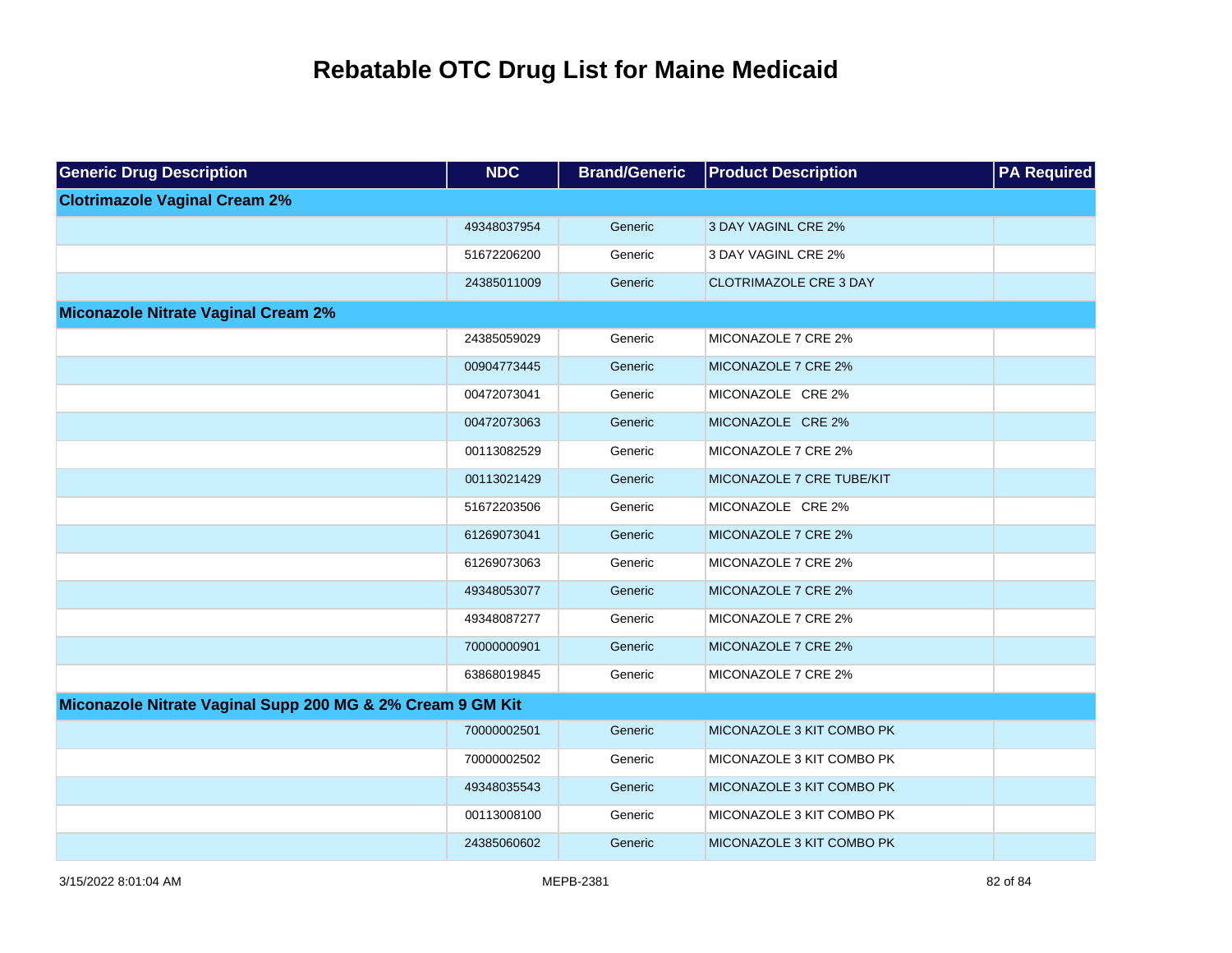| <b>Generic Drug Description</b>                            | <b>NDC</b>  | <b>Brand/Generic</b> | <b>Product Description</b>         | <b>PA Required</b> |
|------------------------------------------------------------|-------------|----------------------|------------------------------------|--------------------|
| Miconazole Nitrate Vaginal Supp 200 MG & 2% Cream 9 GM Kit |             |                      |                                    |                    |
|                                                            | 00904541501 | Generic              | MICONAZOLE 3 KIT COMBO PK          |                    |
| Miconazole Nitrate Vaginal Suppos 100 MG                   |             |                      |                                    |                    |
|                                                            | 49348083361 | Generic              | SM MICON 7 SUP 100MG               |                    |
|                                                            | 61269073607 | Generic              | MICONAZOLE 7 SUP 100MG             |                    |
| <b>Levonorgestrel Tab 1.5 MG</b>                           |             |                      |                                    |                    |
|                                                            | 62756071860 | Generic              | <b>OPCICON</b><br><b>TAB 1.5MG</b> |                    |
|                                                            | 62756072060 | Generic              | MY CHOICE TAB 1.5MG                |                    |
|                                                            | 50102011101 | Generic              | ECONTRA EZ TAB 1.5MG               |                    |
|                                                            | 50102011112 | Generic              | ECONTRA EZ TAB 1.5MG               |                    |
|                                                            | 50102021111 | Generic              | ECONTRA OS TAB 1.5MG               |                    |
|                                                            | 50102021113 | Generic              | ECONTRA OS TAB 1.5MG               |                    |
|                                                            | 50102021116 | Generic              | ECONTRA OS TAB 1.5MG               |                    |
|                                                            | 16714080901 | Generic              | <b>NEW DAY</b><br><b>TAB 1.5MG</b> |                    |
|                                                            | 00113200312 | Generic              | OPTION 2 TAB 1.5MG                 |                    |
|                                                            | 00536114263 | Generic              | LEVONORGESTR TAB 1.5MG             |                    |
|                                                            | 68180085211 | Generic              | <b>MY WAY</b><br>TAB 1.5MG         |                    |
|                                                            | 68180085212 | Generic              | TAB 1.5MG<br><b>MY WAY</b>         |                    |
|                                                            | 70700016406 | Generic              | LEVONORGESTR TAB 1.5MG             |                    |
| Cholecalciferol Cap 1.25 MG (50000 Unit)                   |             |                      |                                    |                    |
|                                                            | 63044040201 | Generic              | VITAMIN D3 CAP 1.25MG              | PA REQUIRED        |
| Cholecalciferol Cap 250 MCG (10000 Unit)                   |             |                      |                                    |                    |
|                                                            | 63044040101 | Generic              | VITAMIN D3 CAP 10000UNT            | <b>PA REQUIRED</b> |